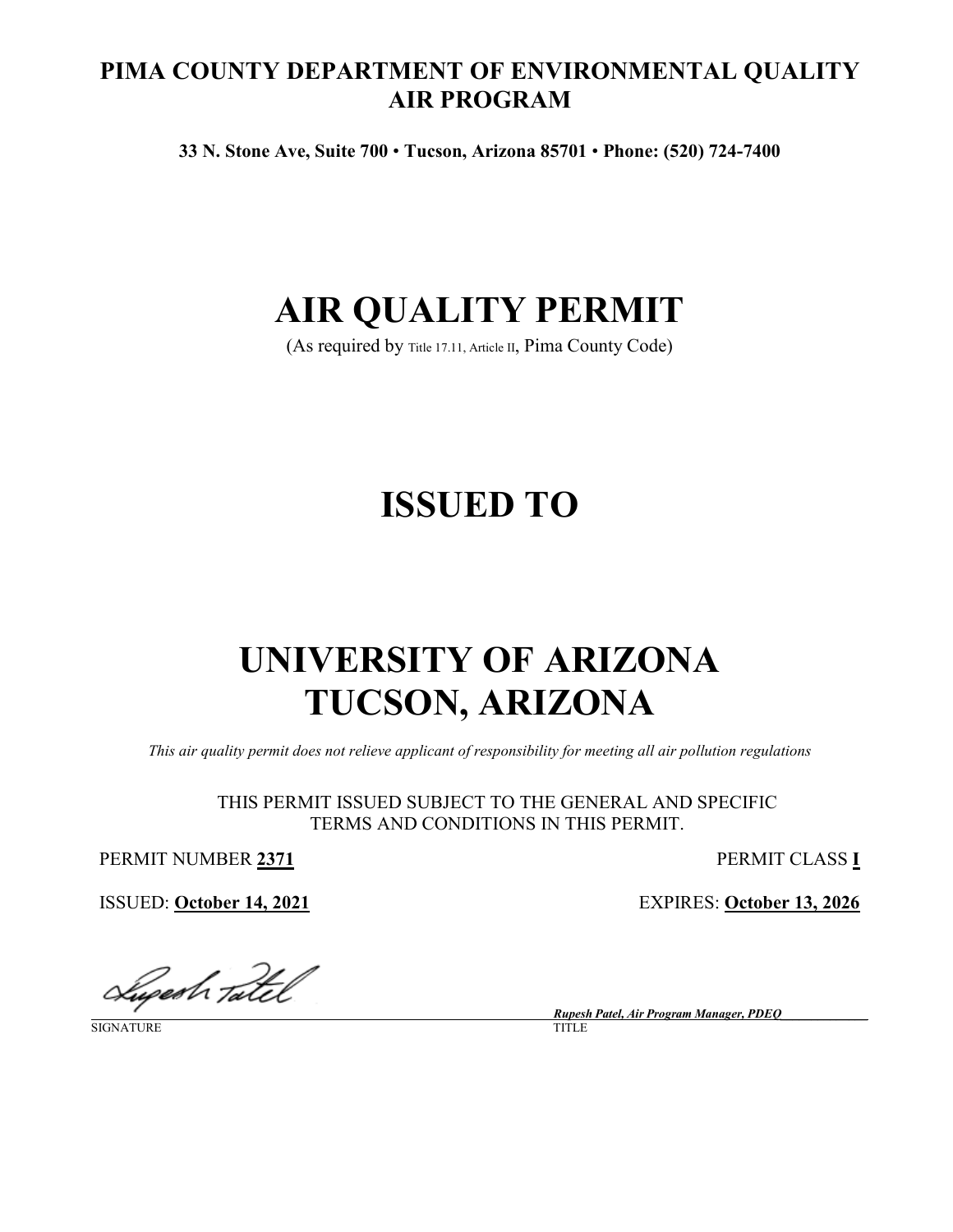# **TABLE OF CONTENTS**

<span id="page-1-0"></span>

|                                                                                             |                             | Part A: General Conditions <b>Example 2018</b> 5                                                                                                                                                                                     |  |
|---------------------------------------------------------------------------------------------|-----------------------------|--------------------------------------------------------------------------------------------------------------------------------------------------------------------------------------------------------------------------------------|--|
|                                                                                             |                             |                                                                                                                                                                                                                                      |  |
| <u>1</u> .                                                                                  |                             | Permit Expiration and Renewal manual content of the content of the Renewal Content of the Second Lemma and Second Lemma and Second Lemma and Second Lemma and Second Lemma and Second Lemma and Second Lemma and Second Lemma        |  |
| $\frac{2}{3}$ .<br>$\frac{3}{4}$ .<br>$\frac{4}{5}$ .<br>$\frac{6}{7}$ .<br>$\frac{7}{8}$ . |                             | Compliance with Permit Conditions [100] [100] [100] [100] [100] [100] [100] [100] [100] [100] [100] [100] [100] [100] [100] [100] [100] [100] [100] [100] [100] [100] [100] [100] [100] [100] [100] [100] [100] [100] [100] [1       |  |
|                                                                                             |                             |                                                                                                                                                                                                                                      |  |
|                                                                                             |                             |                                                                                                                                                                                                                                      |  |
|                                                                                             |                             |                                                                                                                                                                                                                                      |  |
|                                                                                             |                             |                                                                                                                                                                                                                                      |  |
|                                                                                             |                             | Compliance Certification manufactured compliance Certification manufactured compliance Certification                                                                                                                                 |  |
|                                                                                             |                             |                                                                                                                                                                                                                                      |  |
| $\overline{9}$                                                                              | <b>Inspection and Entry</b> |                                                                                                                                                                                                                                      |  |
| 10.                                                                                         |                             | Permit Revision Pursuant to Federal Hazardous Air Pollutant Standard [11] [12] Permit Revision Pursuant to Federal Hazardous Air Pollutant Standard                                                                                  |  |
| 11.                                                                                         |                             |                                                                                                                                                                                                                                      |  |
| 12.                                                                                         |                             |                                                                                                                                                                                                                                      |  |
| $\overline{13}$ .                                                                           |                             |                                                                                                                                                                                                                                      |  |
| 14.                                                                                         |                             |                                                                                                                                                                                                                                      |  |
| <u>15</u> .                                                                                 |                             |                                                                                                                                                                                                                                      |  |
| <u>16</u> .                                                                                 |                             | Facility Changes Without Permit Revision [10] The Research Management Revision [20] The Revision [20] The Revision [20] The Revision [20] The Revision [20] The Revision [20] The Revision (2010) The Revision of the Revision       |  |
| <u>17.</u>                                                                                  |                             | Testing Requirements <b>manufacture and the contract of the contract of the contract of the contract of the contract of the contract of the contract of the contract of the contract of the contract of the contract of the cont</b> |  |
| <u>18</u> .                                                                                 |                             |                                                                                                                                                                                                                                      |  |
| <u>19</u> .                                                                                 |                             |                                                                                                                                                                                                                                      |  |
| 20.                                                                                         |                             |                                                                                                                                                                                                                                      |  |
| $\overline{21}$ .                                                                           |                             |                                                                                                                                                                                                                                      |  |
| 22.                                                                                         |                             |                                                                                                                                                                                                                                      |  |
| 23.                                                                                         |                             |                                                                                                                                                                                                                                      |  |
|                                                                                             |                             | Part B: Specific Conditions 17                                                                                                                                                                                                       |  |
|                                                                                             |                             |                                                                                                                                                                                                                                      |  |
|                                                                                             |                             |                                                                                                                                                                                                                                      |  |
|                                                                                             |                             | $\S$ 1 – Authority, Classification, and Permit Organization <i>manufacture in the state state state state state 17</i>                                                                                                               |  |
|                                                                                             |                             |                                                                                                                                                                                                                                      |  |
|                                                                                             |                             | $\S 3 - Definitions$ 19                                                                                                                                                                                                              |  |
|                                                                                             |                             |                                                                                                                                                                                                                                      |  |
|                                                                                             |                             | § 4 – Category A NSPS for Small Industrial - Commercial - Institutional Steam Generating Units                                                                                                                                       |  |
|                                                                                             |                             |                                                                                                                                                                                                                                      |  |
|                                                                                             |                             |                                                                                                                                                                                                                                      |  |
|                                                                                             | $\S$ 5 – Category B         | <b>NSPS</b> for Stationary Gas Turbines                                                                                                                                                                                              |  |
|                                                                                             |                             | (40 CFR Part 60, Subpart GG) 24                                                                                                                                                                                                      |  |
|                                                                                             |                             |                                                                                                                                                                                                                                      |  |
|                                                                                             | $§ 6 - \text{Category } C$  |                                                                                                                                                                                                                                      |  |
|                                                                                             | $\S$ 7 – Category D         | NSPS for Stationary Compression Ignition ICE (CI ICE)                                                                                                                                                                                |  |
|                                                                                             |                             |                                                                                                                                                                                                                                      |  |
|                                                                                             |                             |                                                                                                                                                                                                                                      |  |
|                                                                                             | $§ 8 - \text{Category } E$  | NSPS for Stationary Spark Ignition ICE (SI ICE)                                                                                                                                                                                      |  |
|                                                                                             |                             | (40 CFR Part 60, Subpart JJJJ)-Emergency > 25 HP, Mfg. after January 1, 2009 33                                                                                                                                                      |  |
|                                                                                             |                             |                                                                                                                                                                                                                                      |  |
|                                                                                             | $\S 9$ – Category F         | NESHAP for Stationary Reciprocating ICE (RICE)                                                                                                                                                                                       |  |
|                                                                                             |                             |                                                                                                                                                                                                                                      |  |
|                                                                                             | $§$ 10 – Category G         | New and Existing Stationary Source Performance Standards for ICE, CI and SI                                                                                                                                                          |  |
|                                                                                             |                             |                                                                                                                                                                                                                                      |  |
|                                                                                             |                             |                                                                                                                                                                                                                                      |  |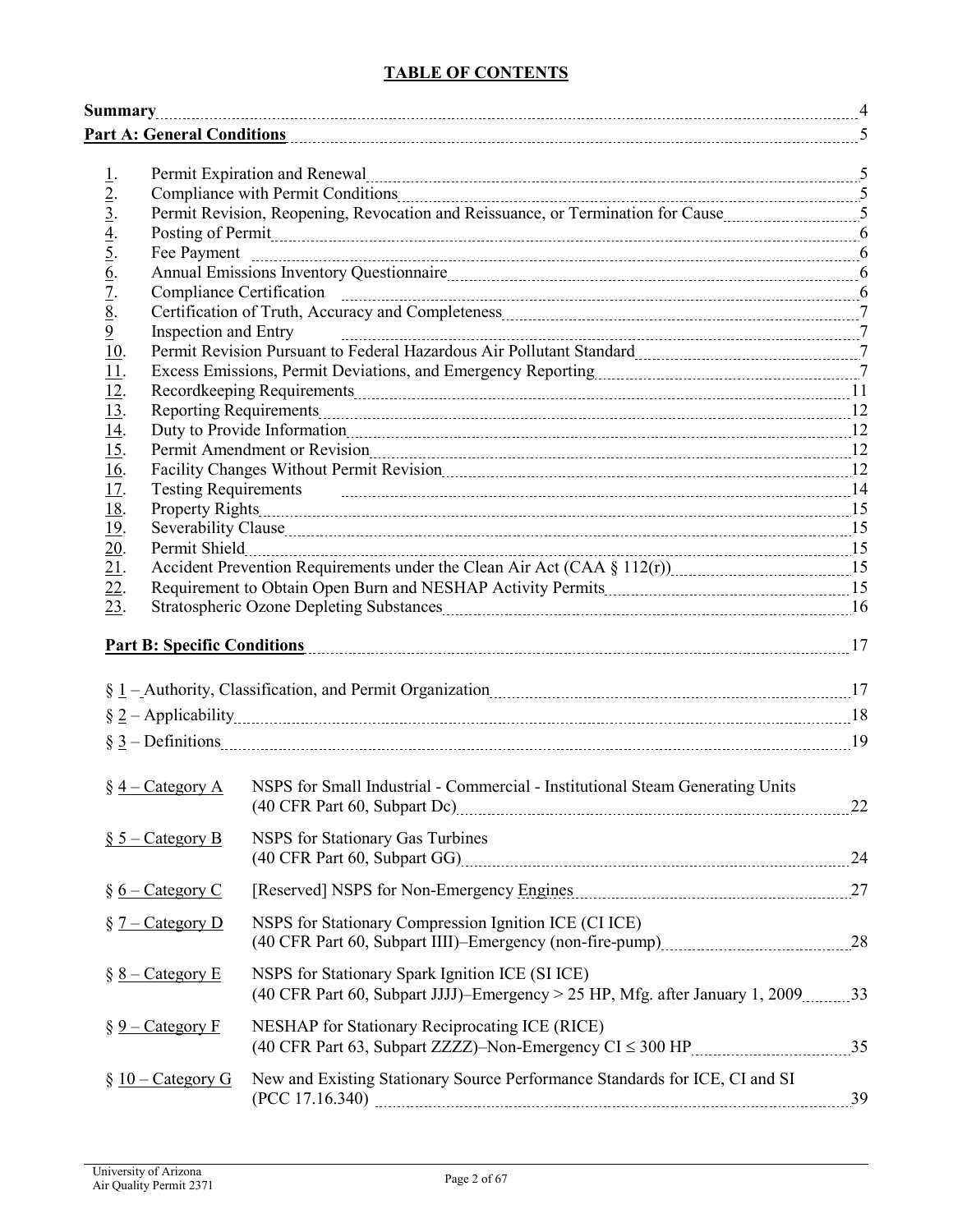| $\S$ 11 – Category H               | New and Existing Stationary Source Performance Standards for Fossil<br>Fuel Fired Industrial and Commercial Equipment |    |
|------------------------------------|-----------------------------------------------------------------------------------------------------------------------|----|
| $\S$ 12 – Category I               | New and Existing Stationary Source Performance Standards for the<br>Pathological Incinerator                          |    |
| $\S$ 13 – Category J               | New and Existing Stationary Source Performance Standards for the Surface                                              |    |
| $\S 14$ – Category K               | New Source Performance Standards (NSPS) for Combustion Turbines                                                       |    |
| $\frac{15 - \text{Category L}}{2}$ |                                                                                                                       |    |
|                                    |                                                                                                                       |    |
|                                    |                                                                                                                       |    |
|                                    |                                                                                                                       | 65 |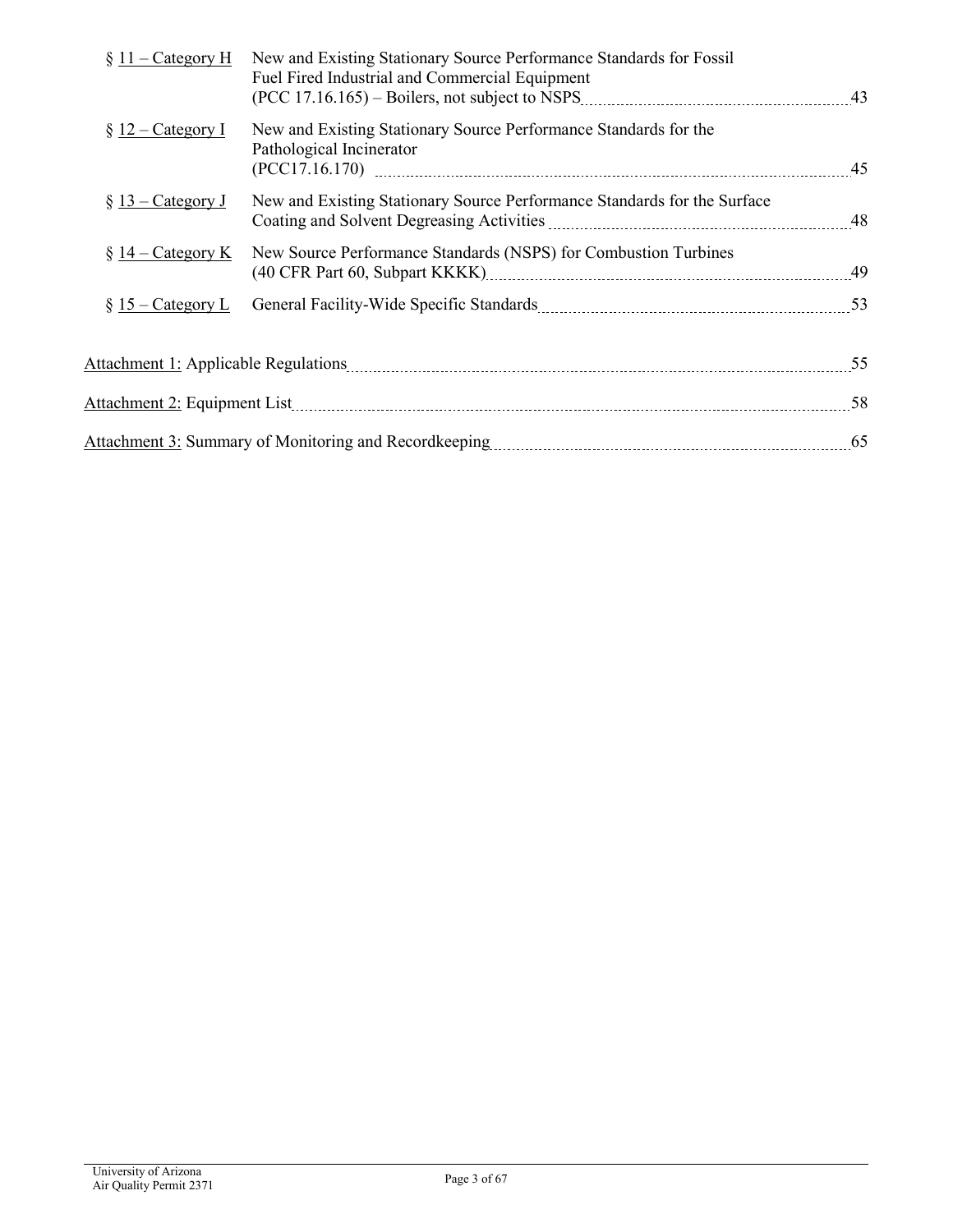# **SUMMARY**

This air quality permit is issued to the University of Arizona (herein known as the facility) for the operation of various pollutant-emitting equipment (emissions sources). The emission sources at the facility include:

- natural gas-fired boilers;
- diesel-fired emergency generators;
- natural gas-fired emergency generators;
- diesel-fired non-emergency generators;
- natural gas-fired turbines;
- a single pathological waste incinerator; and
- a single confined paint spray booth

The facility is classified as Class I; Stationary Major Source under Title 40 CFR, Part 70 (Title V of the CAA); The permitted facility [sources](#page-20-0) constitute a major source of NOx and a true minor source of all other criteria pollutants based on 8760 hours of operation per year and the voluntary engine run hour limitations in this permit and from other aggregated [sources](#page-20-0) at the facility which fall under the same SIC Code (8221).

The facility has voluntary operating hour limitations for stationary generators subject to applicable requirements as provided in the Categories in this permit based on the engine engine/service type (Fuel, Model Year, Emergency, Non-emergency). Notwithstanding the voluntary generator limitations, with respect to an actual emergency, there are no limitations on the number of hours an emergency engine in the equipment list can operate during true emergencies. The boilers, gas turbines, and other surface coating operations are not limited in any way on their hours of operation. A summary of the facility's annual potential to emit (PTE) emissions of regulated are pollutants is presented in the following Table:

|                                                 | <b>Regulated Pollutant</b> |           |                   |                 |                 |       |            |                            |
|-------------------------------------------------|----------------------------|-----------|-------------------|-----------------|-----------------|-------|------------|----------------------------|
| <b>Emission Source</b>                          | <b>PM</b>                  | $PM_{10}$ | PM <sub>2.5</sub> | NO <sub>x</sub> | SO <sub>2</sub> | CO    | <b>VOC</b> | HAP <sub>s</sub><br>Total) |
| <b>Facility Wide</b><br><b>Actual Emissions</b> | 18.02                      | 18.02     | 18.02             | 110.67          | 5.78            | 67.84 | 12.16      | 4.03                       |

Note: The table above is for informational purposes only and is used to establish the "baseline" emissions for the source. It is not intended for direct enforcement unless otherwise specified in the conditions of this permit, as an enforceable emissions limitation by rule, or as a voluntary accepted condition(s) by the Permittee. The table is a result of information contained in the renewal application submitted in July 2020. Particulate matter emissions are assumed to be predominately of  $PM<sub>25</sub>$  size fraction. Detailed emission calculations are provided in the renewal application dated July 10, 2020. The actual emissions include emissions changes due to the upgrade of the combustion turbine.

### **All terms and conditions of this permit are Federally Enforceable by the Administrator of the United States Environmental Protection Agency (U.S.EPA) under the Clean Air Act, except as otherwise noted**.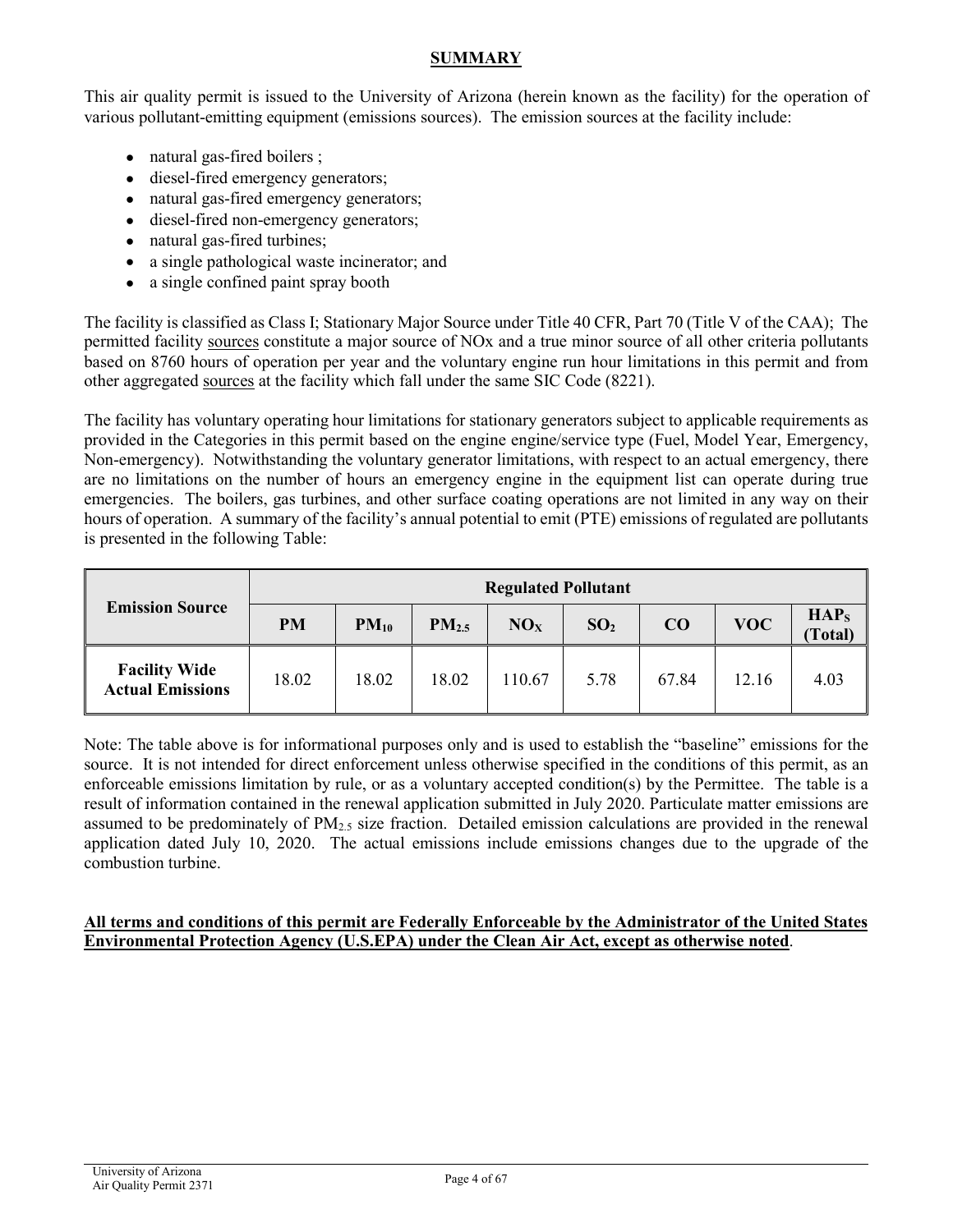# <span id="page-4-2"></span>**PART A: GENERAL CONDITIONS**

<span id="page-4-0"></span>*(Unless otherwise noted, references in this permit are to Title 17 of the Pima County Code (PCC), Arizona Revised Statutes (ARS), Arizona Administrative Code (AAC), or the Pima County State Implementation Plan (SIP). Underlined text are hyperlinked references to either definitions, Conditions, or to external web servers that contain the referenced provisions).*

#### <span id="page-4-1"></span>**1. Permit Expiration and Renewal Expiration and Renewal [\[PCC 17.11.090.A](https://tinyurl.com/yat2yhct) an[d PCC 17.12.010.D.1\]](https://tinyurl.com/yzt3rkpk)**

- a. This permit is valid for a period of five years from the date of issuance of the permit.
- b. The Permittee shall submit an application for renewal of this permit at least 6 months, but not greater than 18 months prior to the date of permit expiration.

#### 2. **Compliance with Permit Conditions** [\[PCC 17.12.040.A.8.a & b\]](https://tinyurl.com/ychblmx5)

- a. The Permittee shall comply with all Conditions of this permit including all applicable requirements of Arizona air quality statutes A.R.S. [Title 49, Chapter 3,](https://www.azleg.gov/arsDetail/?title=49) and Pima County air quality rules. Any permit noncompliance is grounds for enforcement action; for permit termination, revocation and reissuance, or revision; or for denial of a permit renewal application. In addition, noncompliance with any federally enforceable requirement constitutes a violation of the Clean Air Act.
- b. It shall not be a defense for a Permittee in an enforcement action that it would have been necessary to halt or reduce the permitted activity in order to maintain compliance with the Conditions of this permit.

#### <span id="page-4-3"></span>3. **Permit Revision, Reopening, Revocation and Reissuance, or Termination for Cause**

[\[PCC 17.12.040.A.8.c](https://tinyurl.com/ychblmx5) [& PCC 17.12.130\]](https://tinyurl.com/3ej9u96e)

- a. The permit may be revised, reopened, revoked and reissued, or terminated for [cause.](#page-18-1) The filing of a request by the Permittee for a permit revision, revocation and reissuance, or termination, or of a notification of planned changes or anticipated noncompliance does not stay any permit Condition.
- <span id="page-4-4"></span>b. The permit shall be reopened and revised under any of the following circumstances:
	- i. Additional applicable requirements under the Clean Air Act become applicable to a major source with a remaining permit term of three or more years. Such a reopening shall be completed no later than 18 months after promulgation of the applicable requirement. No such reopening is required if the effective date of the requirement is later than the date on which the permit is due to expire, unless the original permit or any of its terms and Conditions has been extended pursuant to PCC [17.12.140.B.](https://tinyurl.com/yau66sv9) Any permit reopening required in accordance with this paragraph shall comply with provisions in PCC [17.12.140](https://tinyurl.com/yau66sv9) for permit renewal and shall reset the five-year permit term.
	- ii. Additional requirements, including excess emissions requirements, become applicable to an affected [source](#page-20-0) under the acid rain program. Upon approval by the [Administrator,](#page-18-2) excess emissions offset plans shall be deemed to be incorporated into the Class I permit.
	- iii. The [Control Officer](#page-18-3) or the [Administrator](#page-18-2) determines that the permit contains a material mistake or that inaccurate statements were made in establishing the emissions standards or other terms or Conditions of the permit.
	- iv. The [Control Officer](#page-18-3) or the [Administrator](#page-18-2) determines that the permit needs to be revised or revoked to assure compliance with the applicable requirements.
- c. Proceedings to reopen and issue a permit, including appeal of any final action relating to a permit reopening, shall follow the same procedures as apply to initial permit issuance and shall affect only those parts of the permit for which [cause](#page-18-1) to reopen exists. Such reopenings shall, except for reopenings under [Condition 3.b.i](#page-4-4) above, affect only those parts of the permit for which [cause](#page-18-1) to reopen exist. Such reopenings shall be made as expeditiously as practicable. Permit reopenings for reasons other than those stated in [Condition 3.b.i](#page-4-4) above shall not result in the resetting of the five-year permit term.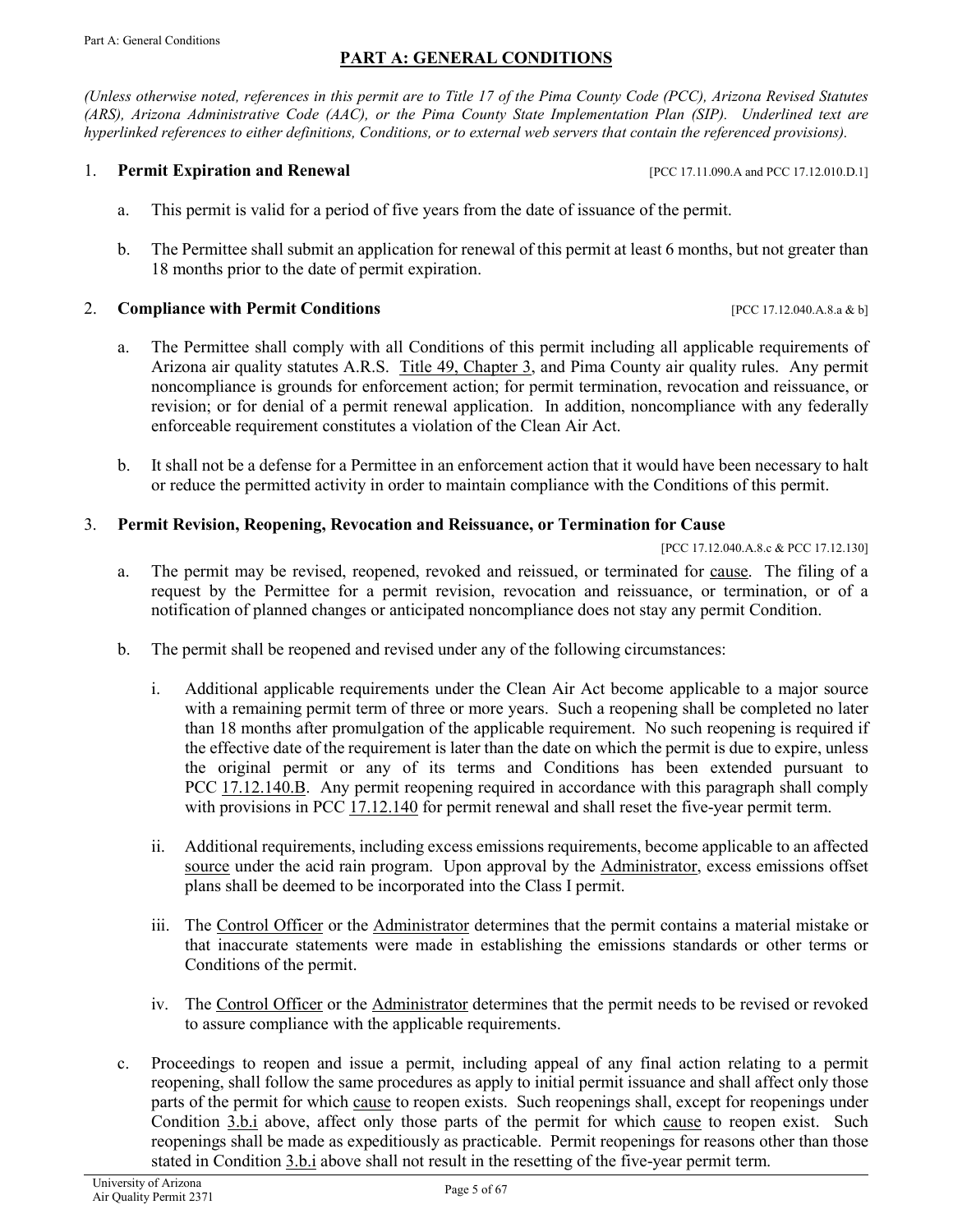<span id="page-5-0"></span>The Permittee shall maintain a complete copy of this permit onsite. If it is not feasible to maintain a copy of the permit onsite, the Permittee may request, in writing, to maintain a copy of the permit at an alternate location. Upon written approval by the [Control Officer,](#page-18-3) the Permittee must maintain a complete copy of the permit at the approved alternative location.

### <span id="page-5-1"></span>5. **Fee Payment** [\[PCC 17.12.040.A.9](https://tinyurl.com/ychblmx5) & [PCC 17.12.220,](https://tinyurl.com/23tv5djn) [SIP Reg 24\]](https://tinyurl.com/PIMASIPs)

The Permittee shall pay fees to the [Control Officer](#page-18-3) pursuant to [PCC 17.12.220.](https://tinyurl.com/17-12-220-A)

# <span id="page-5-2"></span>6. **Annual Emissions Inventory Questionnaire** [PCC 17.12.160, SIP Rule 623]

- a. The Permittee shall complete and submit an annual emissions inventory questionnaire. The questionnaire is due by March 31 or ninety days after th[e Control Officer](#page-18-3) makes the inventory form available, whichever occurs later, and shall include emission information for the previous calendar year. These requirements apply whether or not a permit has been issued and whether or not a permit application has been filed.
- b. The questionnaire shall be on a form provided by or approved by the [Control Officer](#page-18-3) and shall include the information required by [PCC 17.12.160.](https://tinyurl.com/17-12-160-A)

# <span id="page-5-3"></span>7. **Compliance Certification** [PCC 17.12.040.A.5 & PCC 17.12.080.A.2]

The Permittee shall submit to the [Control Officer](#page-18-3) a compliance certification that describes the compliance status of the [source](#page-20-0) with respect to each permit Condition. Certifications shall be submitted on the dates and frequency specified in [Condition 152.c.](#page-53-0)

- <span id="page-5-4"></span>a. The compliance certification shall include the following:
	- i. Identification of each term or Condition contained in the permit including emission limitations, standards, [work practice,](#page-20-1) or management practices that are the basis of the certification;
	- ii. Identification of the method(s) or other means used by the Permittee for determining the compliance status of the [source](#page-20-0) with each term and Condition during the certification period. Such methods and other means shall include, at a minimum, the methods and means required under PCC [17.12.040](https://tinyurl.com/ychblmx5) (A)(3), (monitoring including the related recordkeeping and reporting requirements that verify compliance with the monitoring). If necessary, the owner or operator also shall identify any other material information that must be included in the certification to comply with  $§ 113(c)(2)$ of the Clean Air Act, which prohibits knowingly making a false certification or omitting material information;
	- iii. The status of compliance with the terms and Conditions of the permit for the period covered by the certification, including whether compliance during the period was continuous or intermittent. The certification shall be based on the methods or means in [Condition 7.a.ii](#page-5-4) above. The certification shall identify each deviation and take it into account in the compliance certification;
	- iv. For emission units subject to [40 CFR 64,](https://tinyurl.com/40-CFR-64) the certification shall also identify as possible exceptions to compliance any period during which compliance is required and in which an excursion or exceedance defined under [40 CFR 64](https://tinyurl.com/40-CFR-64) occurred.
	- v. All instances of deviations from permit requirements reported in accordance with [Condition 11.b](#page-7-0) as well as progress reports on all outstanding compliance schedules submitted pursuant to PCC [17.12.080;](https://tinyurl.com/y7cllnco) and
	- vi. Other facts the [Control Officer](#page-18-3) may require to determine the compliance status of the facility.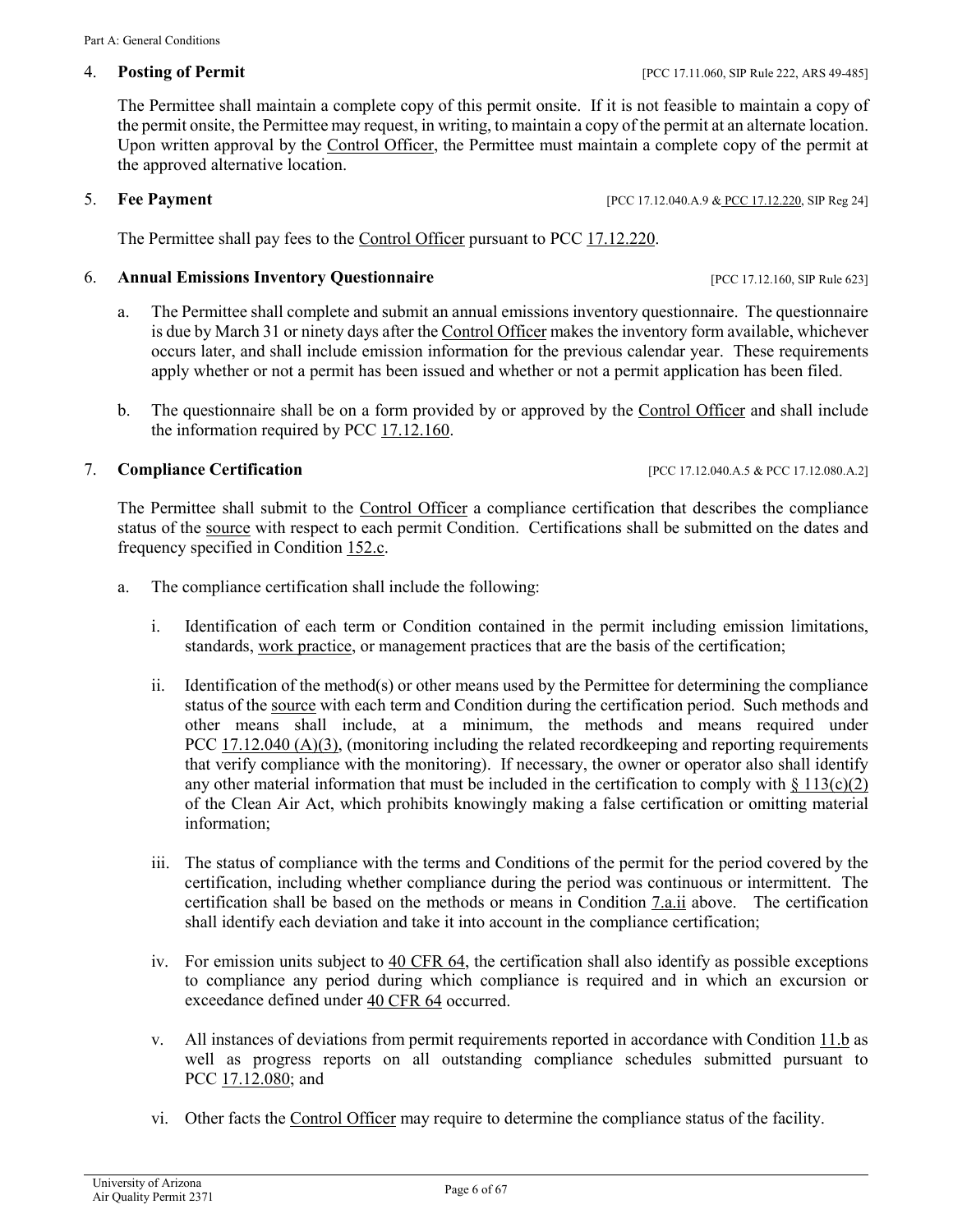b. A copy of all compliance certifications for Class I permits shall also be submitted to the EPA Administrator. The address for the EPA Administrator is:

#### **EPA Region 9 Enforcement Office, 75 Hawthorne St (Air-5), San Francisco, CA 94105**

#### <span id="page-6-0"></span>8. **Certification of Truth, Accuracy and Completeness** [PCC 17.12.080.A.3]

Any document required to be submitted by this permit, including reports, shall contain a certification by a responsible official of truth, accuracy, and completeness. This certification and any other certification required by this permit shall state that, based on information and belief formed after reasonable inquiry, the statements and information in the document are true, accurate, and complete.

#### <span id="page-6-1"></span>9. **Inspection and Entry** [PCC 17.12.080.A.4]

The Permittee shall allow the [Control Officer](#page-18-3) or the authorized representative of the Control Officer upon presentation of proper credentials to:

- a. Enter upon the Permittee's premises where [a source](#page-20-0) is located or emissions-related activity is conducted, or where records are required to be kept under the Conditions of the permit;
- b. Have access to and copy, at reasonable times, any records that are required to be kept under the Conditions of the permit;
- c. Inspect, at reasonable times, any facilities, equipment (including monitoring and [air pollution](#page-18-4) control equipment), practices, or operations regulated or required under the permit;
- d. Sample or monitor, at reasonable times, substances or parameters for the purpose of assuring compliance with the permit or other applicable requirements; and
- e. Record any inspection by use of written, electronic, magnetic and photographic media.

#### <span id="page-6-2"></span>10. **Permit Revision Pursuant to Federal Hazardous Air Pollutant Standard** [PCC 17.12.010.D.3]

If this [source](#page-20-0) becomes subject to a standard promulgated by the [Administrator](#page-18-2) pursuant to  $\S 112(d)$  of the Clean Air Act (Hazardous Air Pollutants), then the Permittee shall, within twelve months of the date on which the standard is promulgated, submit an application for a permit revision demonstrating how the [source](#page-20-0) will comply with the standard.

<span id="page-6-7"></span><span id="page-6-6"></span><span id="page-6-3"></span>

|  | 11. Excess Emissions, Permit Deviations, and Emergency Reporting | [PCC 17.12.170] |
|--|------------------------------------------------------------------|-----------------|
|  | a. Excess Emissions Reporting                                    | [PCC 17.12.170] |

- <span id="page-6-5"></span>i. Excess emissions shall be reported as follows:
	- (a) The Permittee shall report to the [Control Officer](#page-18-3) any emissions in excess of the limits established by this permit. The report shall be in 2 parts as specified below:
		- (i) Notification by telephone or facsimile within 24 hours of the time the Permittee first learned of the occurrence of excess emissions that includes all available information in [Condition 11.a.i.\(b\)](#page-6-4) below. The number to call to report excess emissions is **520-724-7400.**  The facsimile number to report excess emissions is **520-838-7432.** The e-mail address to report excess emissions i[s Air.Notices@pima.gov.](mailto:Air.Notices@pima.gov)
		- (ii) Detailed written notification by submission of an excess emissions report within 72 hours of the notification in Condition 11.a.i. $(a)(i)$  above. For the purpose of this paragraph, 72 hours shall mean 72 work hours (Monday through Friday) to prepare the report. Notifications should be sent to:

### <span id="page-6-4"></span>**PDEQ Air Program 33 N. Stone Avenue, Suite 700, Tucson, Arizona 85701.** [Air.Notices@pima.gov.](mailto:Air.Notices@pima.gov)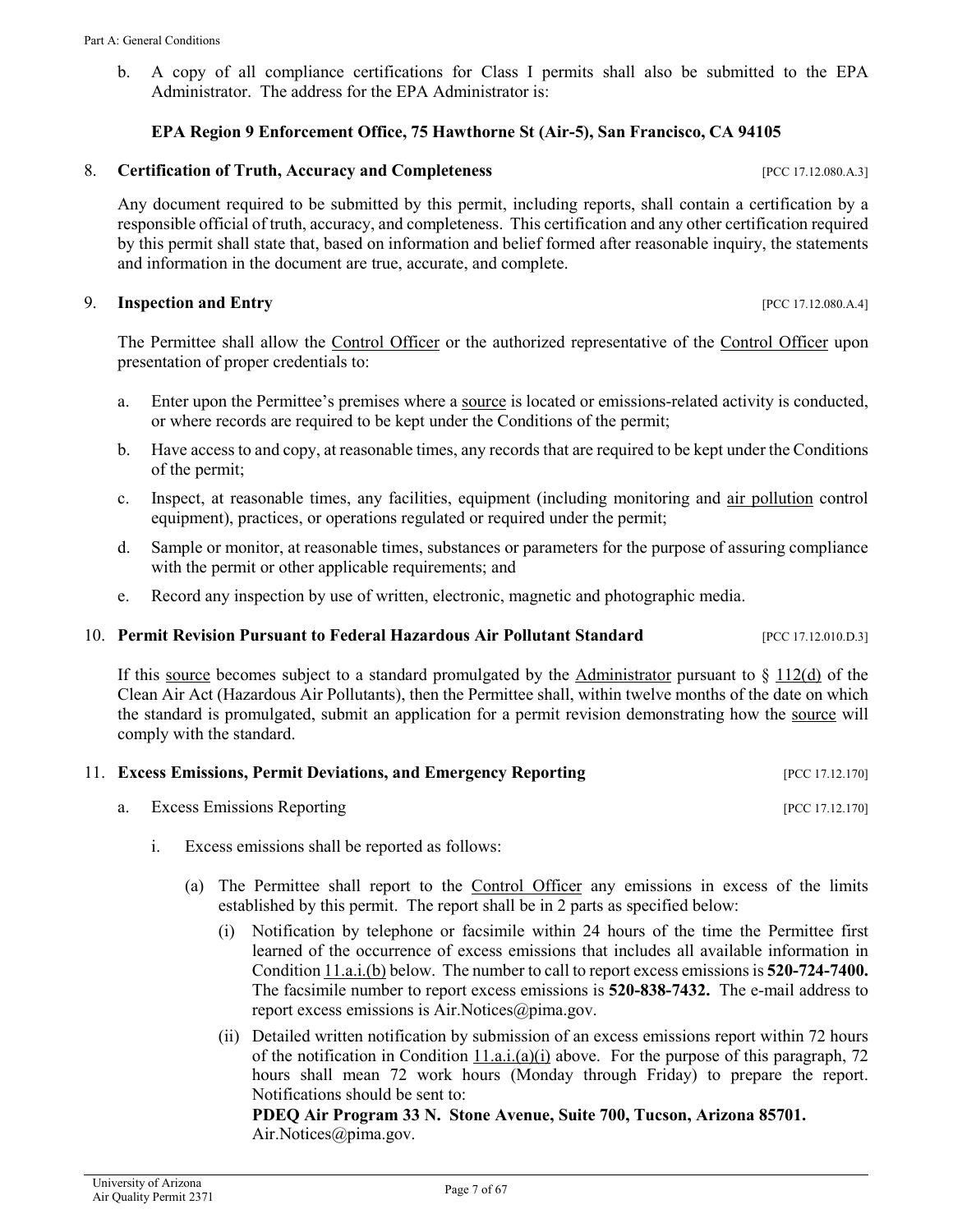- (b) The report shall contain the following information:
	- (i) The identity of each stack or other emission point where the excess emission occurred;
	- (ii) The magnitude of the excess emissions expressed in the units of the applicable emission limitation and the operating data and calculations used in determining the magnitude of the excess emissions;
	- (iii) The time and duration or expected duration of the excess emissions;
	- (iv) The identity of the equipment from which the excess emissions emanated;
	- (v) The nature and cause of the emissions;
	- (vi) If the excess emissions were the result of a malfunction, the steps taken to remedy the malfunction and the steps taken or planned to prevent the recurrence of the malfunctions; and
	- (vii) The steps that were or are being taken to limit the excess emissions; If the [source's](#page-20-0) permit contains procedures governing [source](#page-20-0) operation during periods of startup or malfunction and the excess emissions resulted from startup or malfunction, a list of the steps taken to comply with the permit procedures.
- ii. In the case of continuous or recurring excess emissions, the notification requirements shall be satisfied if the [source](#page-20-0) provides the required notification after excess emissions are first detected and includes in the notification an estimate of the time the excess emissions will continue. Excess emissions occurring after the estimated time period or changes in the nature of the emissions as originally reported shall require additional notification as provided in [Condition 11.a.i](#page-6-6) above.

<span id="page-7-0"></span>b. Permit Deviations Reporting  $[PC 17.12.040.A.5.b]$ 

The Permittee shall promptly report deviations from permit requirements, including those attributable to upset conditions as defined in the permit, the probable cause of such deviations, and any corrective actions or preventive measures taken. Prompt reporting shall mean that the report was submitted to the Control Officer by certified mail, facsimile, e-mail [\(Air.Notices@pima.gov\)](mailto:Air.Notices@pima.gov) or hand delivery within two working days of the time when emission limitations were exceeded due to an emergency or within two working days of the time when the Permittee first learned of the occurrence of a deviation from a permit requirement.

#### c. Emergency Provision [PCC 17.12.170.E]

- i. A ″Emergency″ means any situation arising from sudden and reasonably unforeseeable events beyond the control of the [source,](#page-20-0) including acts of God, that require immediate corrective action to restore normal operation and that causes the [source](#page-20-0) to exceed a technology-based emission limitation under the permit, due to unavoidable increases in emission attributable to the emergency. An emergency shall not include noncompliance to the extent caused by improperly designed equipment, lack of preventive maintenance, careless or improper operation, or operator error.
- ii. An emergency constitutes an affirmative defense to an action brought for noncompliance with the technology-based emission limitations if [Condition 11.c.iii](#page-7-1) below is met.
- <span id="page-7-1"></span>iii. The affirmative defense of emergency shall be demonstrated through properly signed, contemporaneous operating logs, or other relevant evidence that:
	- (a) An emergency occurred and that the Permittee can identify the cause or causes of the emergency;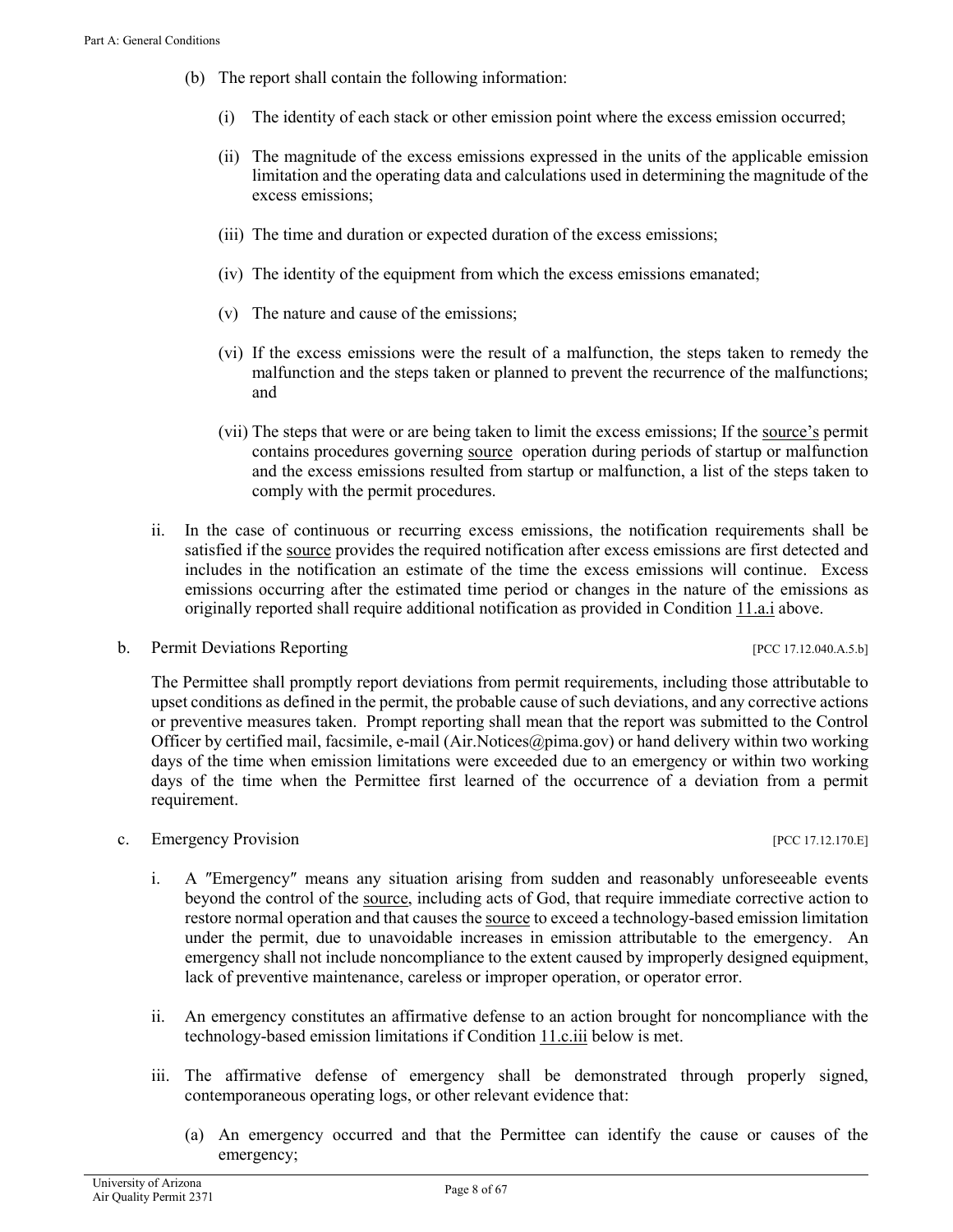- (b) At the time of the emergency, the permitted facility was being properly operated;
- (c) During the period of the emergency the Permittee took all reasonable steps to minimize levels of emissions that exceeded the emissions standards or other requirements in the permit; and
- (d) The Permittee submitted notice of the emergency to the Control Officer by certified mail, hand delivery, e-mail [\(Air.Notices@pima.gov\)](mailto:Air.Notices@pima.gov) or facsimile transmission within two working days of the time when emission limitations were exceeded due to the emergency. This notice shall contain a description of the emergency, any steps taken to mitigate emissions, and corrective action taken.
- iv. In any enforcement proceeding, the Permittee seeking to establish the occurrence of an emergency has the burden of proof.
- v. This provision is in addition to any emergency or upset provision contained in any applicable requirement.
- d. Compliance Schedule [ARS § 49-480.F.3 & 5]

For any excess emission or permit deviation that cannot be corrected within 72 hours, the Permittee is required to submit a compliance schedule to the Control Officer within 21 days of such occurrence. The compliance schedule shall include a schedule of remedial measures, including an enforceable sequence of actions with milestones, leading to compliance with the permit terms or Conditions that have been violated.

- <span id="page-8-2"></span><span id="page-8-1"></span>e. Affirmative Defenses for Excess Emissions Due to Malfunctions, Startup, and Shutdown. [PCC 17.12.180]
	- i. Applicability

This rule establishes affirmative defenses for certain emissions in excess of an emission standard or limitation and applies to all emission standards or limitations except for standards or limitations:

- (a) Promulgated pursuant to §§ 111 or 112 of the Clean Air Act,
- (b) Promulgated pursuant to Titles IV or VI of the Clean Air Act,
- (c) Contained in any Prevention of Significant Deterioration (PSD) or New Source Review (NSR) permit issued by the U.S. E.P.A., or
- (d) Included in a permit to meet the requirements o[f PCC 17.16.590.A.5.](https://tinyurl.com/y8rjz6es)
- <span id="page-8-0"></span>ii. Affirmative Defense for Malfunctions

Emissions in excess of an applicable emission limitation due to malfunction shall constitute a violation. The Permittee of a [source](#page-20-0) with emissions in excess of an applicable emission limitation due to malfunction has an affirmative defense to a civil or administrative enforcement proceeding based on that violation, other than a judicial action seeking injunctive relief, if the owner or operator of the [source](#page-20-0) has complied with the reporting requirements in [Condition 11.a](#page-6-7) above and has demonstrated all of the following:

- (a) The excess emissions resulted from a sudden and unavoidable breakdown of process equipment or air pollution control equipment beyond the reasonable control of the operator;
- (b) The air pollution control equipment, process equipment, or processes were at all times maintained and operated in a manner consistent with good practice for minimizing emissions;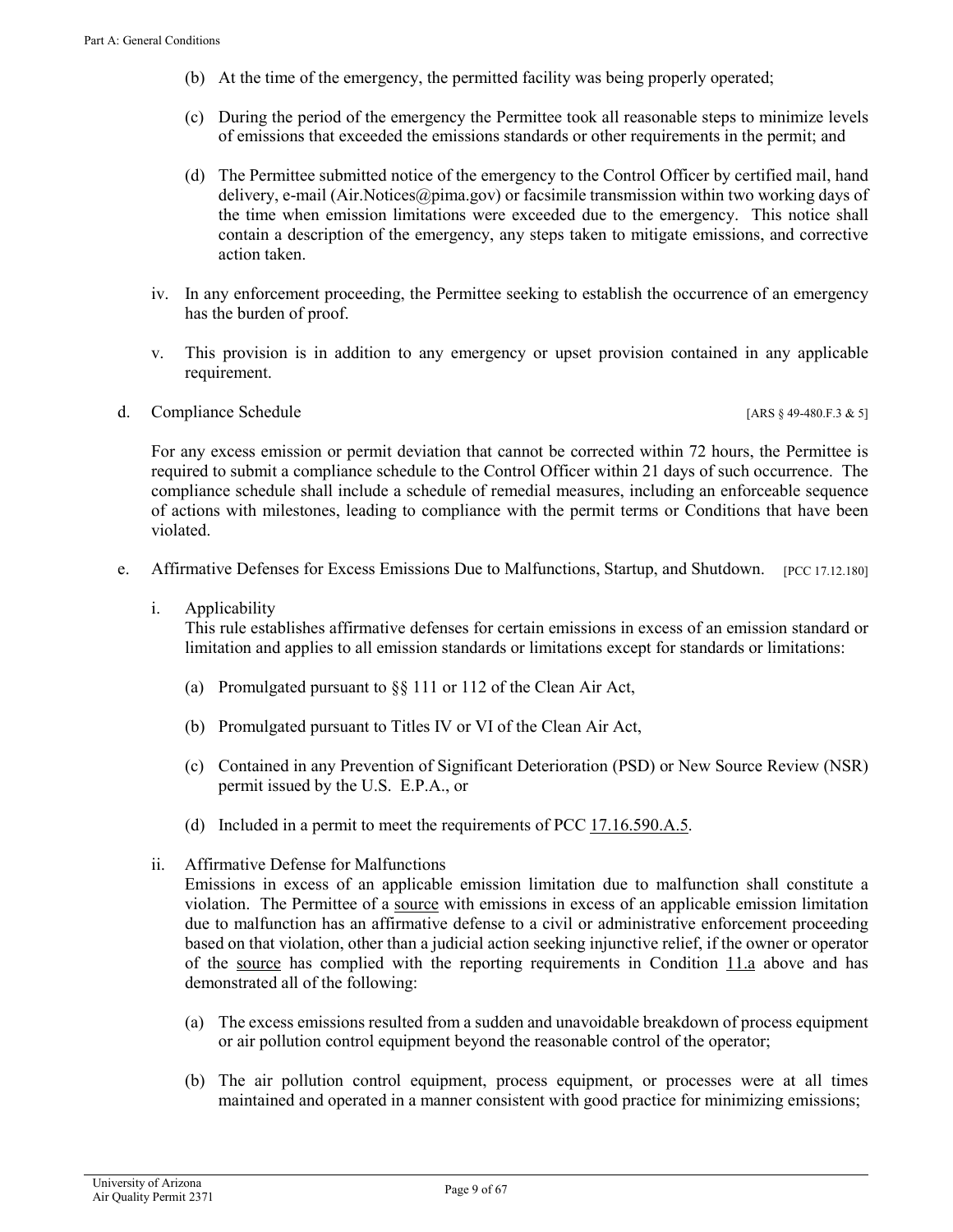- (c) If repairs were required, the repairs were made in an expeditious fashion when the applicable emission limitations were being exceeded. Off-shift labor and overtime were utilized where practicable to ensure that the repairs were made as expeditiously as possible. If off-shift labor and overtime were not utilized, the owner or operator satisfactorily demonstrated that the measures were impracticable;
- (d) The amount and duration of the excess emissions (including any bypass operation) were minimized to the maximum extent practicable during periods of such emissions;
- (e) All reasonable steps were taken to minimize the impact of the excess emissions on ambient air quality;
- (f) The excess emissions were not part of a recurring pattern indicative of inadequate design, operation, or maintenance;
- (g) During the period of excess emissions there were no exceedances of the relevant ambient air quality standards established in [PCC Chapter 17.08](https://tinyurl.com/y8eqbkct) that could be attributed to the emitting [source;](#page-20-0)
- (h) The excess emissions did not stem from any activity or event that could have been foreseen and avoided, or planned, and could not have been avoided by better operations and maintenance practices;
- (i) All emissions monitoring systems were kept in operation if at all practicable; and
- (j) The Permittee's actions in response to the excess emissions were documented by contemporaneous records.
- iii. Affirmative Defense for Startup and Shutdown
	- (a) Except as provided in Condition  $11.e.$ iii.(b) below, and unless otherwise provided for in the applicable requirement, emissions in excess of an applicable emission limitation due to startup and shutdown shall constitute a violation. The Permittee of a [source](#page-20-0) with emissions in excess of an applicable emission limitation due to startup and shutdown has an affirmative defense to a civil or administrative enforcement proceeding based on that violation, other than a judicial action seeking injunctive relief, if the owner or operator of the [source](#page-20-0) has complied with the reporting requirements of [Condition 11.a](#page-6-7) above and has demonstrated all of the following:
		- (i) The excess emissions could not have been prevented through careful and prudent planning and design;
		- (ii) If the excess emissions were the result of a bypass of control equipment, the bypass was unavoidable to prevent loss of life, personal injury, or severe damage to air pollution control equipment, production equipment, or other property;
		- (iii) The [source'](#page-20-0)s air pollution control equipment, process equipment, or processes were at all times maintained and operated in a manner consistent with good practice for minimizing emissions;
		- (iv) The amount and duration of the excess emissions (including any bypass operation) were minimized to the maximum extent practicable during periods of such emissions;
		- (v) All reasonable steps were taken to minimize the impact of the excess emissions on ambient air quality;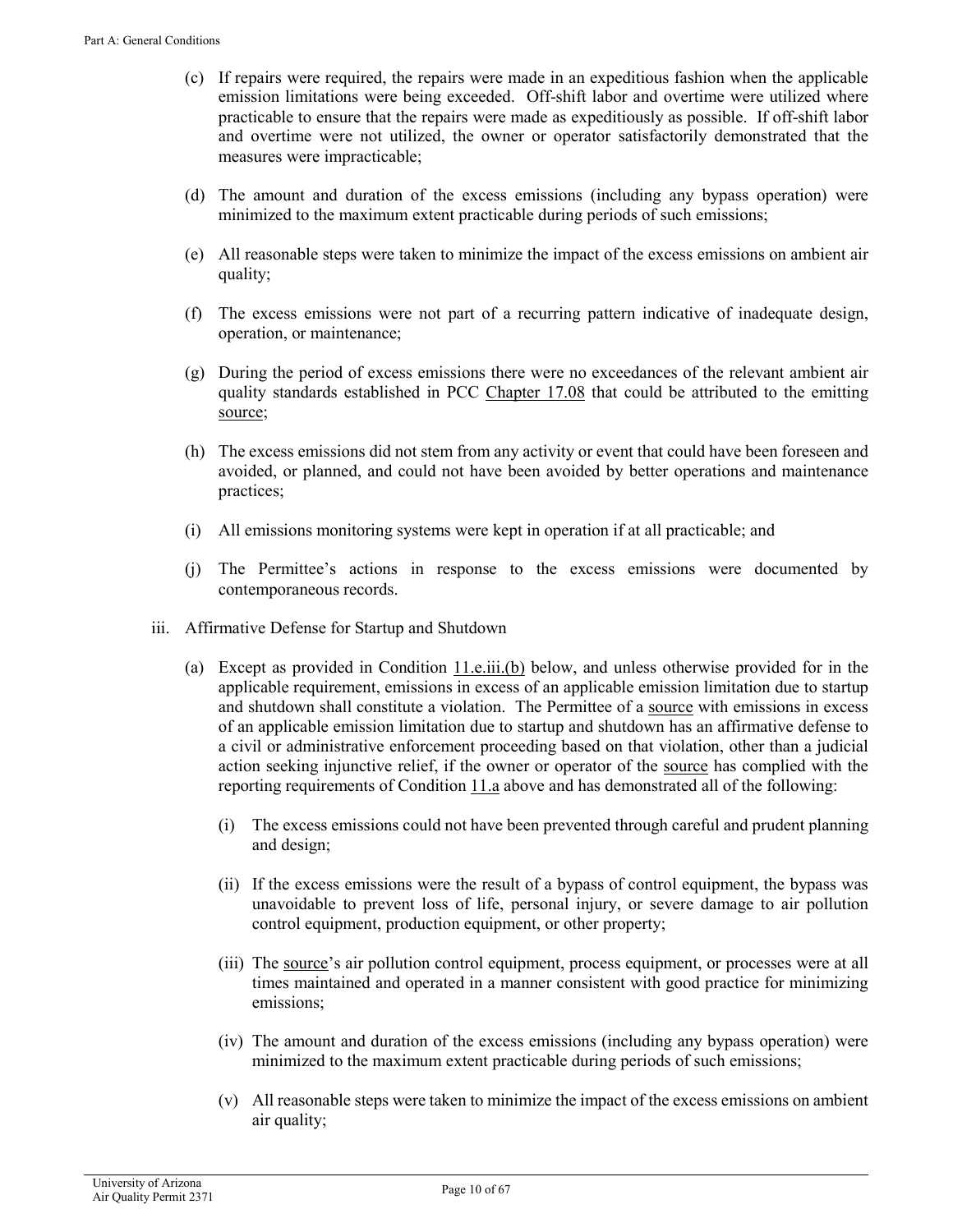- (vi) During the period of excess emissions there were no exceedances of the relevant ambient air quality standards established in [PCC Chapter 17.08](https://tinyurl.com/y8eqbkct) that could be attributed to the emitting [source;](#page-20-0)
- (vii) All emissions monitoring systems were kept in operation if at all practicable; and
- (viii) The Permittee's actions in response to the excess emissions were documented by contemporaneous records.
- <span id="page-10-1"></span>(b) If excess emissions occur due to a malfunction during routine startup and shutdown, then those instances shall be treated as other malfunctions subject to [Condition 11.e.ii](#page-8-0) above.
- iv. Affirmative Defense for Malfunctions during Scheduled Maintenance

If excess emissions occur due to a malfunction during scheduled maintenance, then those instances will be treated as other malfunctions subject to [Condition 11.e.ii](#page-8-0) above.

v. Demonstration of Reasonable and Practicable Measures

For an affirmative defense under [Conditions 11.e.ii or iii,](#page-8-0) the Permittee of the [source](#page-20-0) shall demonstrate, through submission of the data and information required b[y Conditions 11.e.i through](#page-8-1) v and [Condition 11.a](#page-6-7) above, that all reasonable and practicable measures within the owner or operator's control were implemented to prevent the occurrence of the excess emissions.

#### <span id="page-10-0"></span>12. **Recordkeeping Requirements** *pcc 17.12.040.A.4***]**

- a. The Permittee shall keep records of all required monitoring information including recordkeeping requirements established pursuant to [PCC 17.12.080,](https://tinyurl.com/y7cllnco) where applicable, for the following:
	- i. The date, place as defined in the permit, and time of sampling or measurements;
	- ii. The date(s) analyses were performed;
	- iii. The name of the company or entity that performed the analyses;
	- iv. A description of the analytical techniques or methods used;
	- v. The results of such analyses; and
	- vi. The operating conditions as existing at the time of sampling or measurement.
- <span id="page-10-2"></span>b. The Permittee shall retain records of all required monitoring data and support information for a period of at least 5 years from the date of the monitoring sample, measurement, report, or application. Support information includes all calibration and maintenance records and all original strip-chart recordings or other data recordings for continuous monitoring instrumentation, and copies of all reports required by the permit.
- c. All required records shall be maintained using a normal business electronic recordkeeping format or printed records including handwritten forms or logbooks utilizing indelible ink.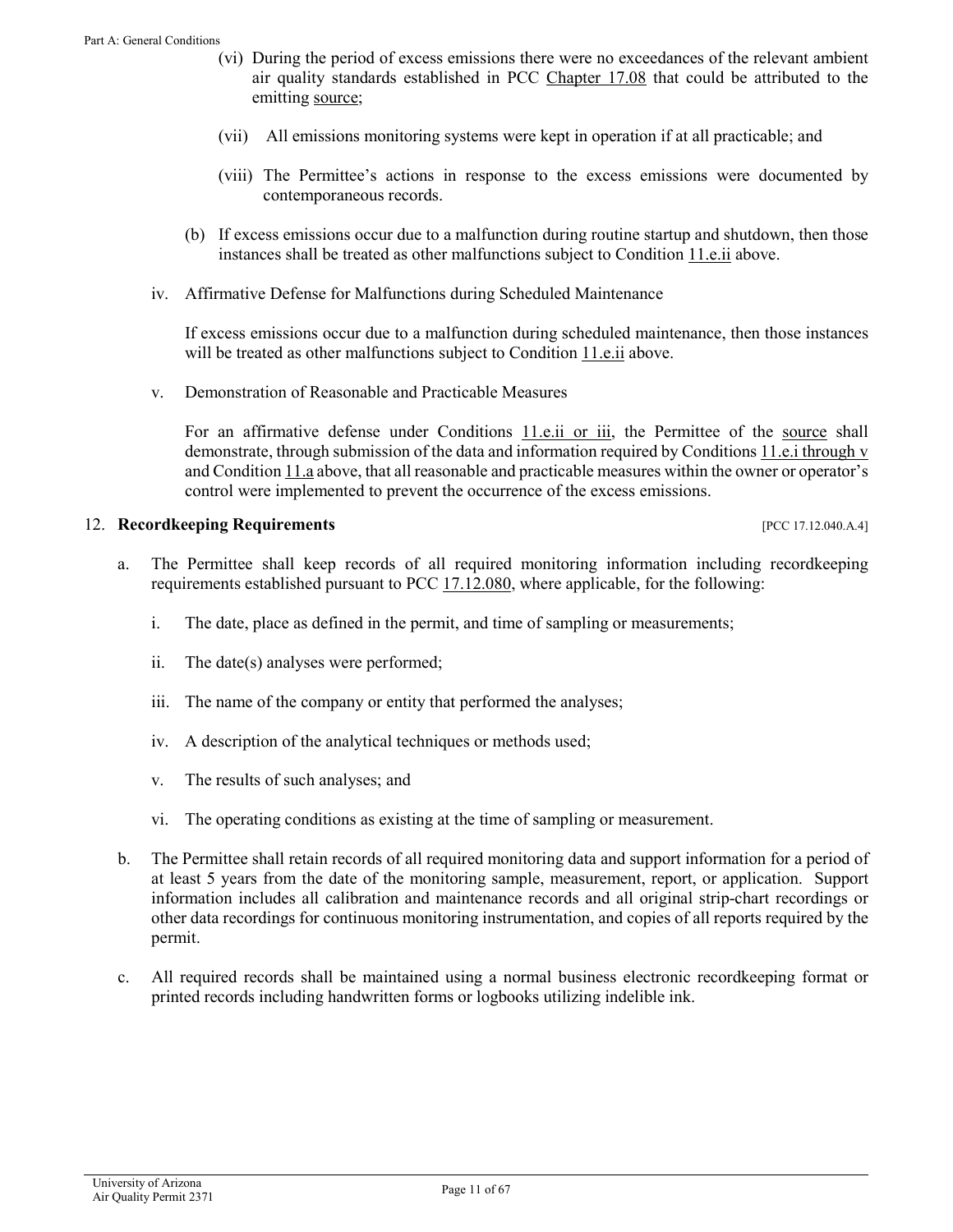#### <span id="page-11-0"></span>13. **Reporting Requirements** *PCC 17.12.040.A.5*

The Permittee shall comply with all of the reporting requirements of this permit. These include all of the following:

- a. Compliance certifications in accordance with [Condition](#page-5-3) 7 above.
- b. Excess emissions; permit deviations, and emergency reports in accordance wit[h Condition 11](#page-6-3) above.
- c. Performance test results in accordance with [Condition 17](#page-12-0) below.
- <span id="page-11-6"></span>d. Other reports required by any of the Conditions in Part B of this permit (See  $\S$  15 – Reporting [Requirements\)](#page-52-1).

#### <span id="page-11-1"></span>14. **Duty to Provide Information** [PCC 17.12.040.A.8.e, PCC 17.12.010.G, & PCC 17.12.010.H, SIP Rule 621]

- a. The Permittee shall furnish to the Control Officer, within a reasonable time, any information that the Control Officer may request in writing to determine whether cause exists for revising, revoking and reissuing, or terminating the permit or to determine compliance with the permit. Upon request, the Permittee shall also furnish to the Control Officer copies of records required to be kept by the permit. For information claimed to be confidential, the Permittee, for Class I [sources,](#page-20-0) shall furnish an additional copy of such records directly to the Administrator along with a claim of confidentiality.
- b. If the Permittee has failed to submit any relevant facts or if the Permittee has submitted incorrect information in the permit application, the Permittee shall, upon becoming aware of such failure or incorrect submittal, promptly submit such supplementary facts or corrected information. In addition, an applicant shall provide additional information as necessary to address any requirements that become applicable to the [source](#page-20-0) after the date it filed a complete application but prior to release of a proposed permit.

#### <span id="page-11-2"></span>15. **Permit Amendment or Revision** [PCC 17.12.100, PCC 17.12.110 & PCC 17.12.120]

The Permittee shall apply for a permit amendment or revision for changes to the facilities which do not qualify for a facility change without revision under [Condition 16,](#page-11-3) as follows:

- <span id="page-11-5"></span>a. Administrative Permit Amendment [\(PCC 17.12.100\)](https://tinyurl.com/ycg2qz86);
- b. Minor Permit Revision [\(PCC 17.12.110\)](https://tinyurl.com/ydyzvxru);
- c. Significant Permit Revision (PCC [17.12.120\)](https://tinyurl.com/y863hv9e).

The applicability and requirements for such action are defined in the referenced regulations.

#### <span id="page-11-4"></span><span id="page-11-3"></span>16. **Facility Changes Allowed Without Permit Revisions** [PCC 17.12.090]

- a. The Permittee may make changes without a permit revision if all of the following apply:
	- i. The changes are not modifications under any provision of Title I of the Clean Air Act (Air Pollution Prevention and Control) or under modifications as defined in A.R.S. [49-401.01\(24\);](https://tinyurl.com/ARS-49-401-01)
	- ii. The changes do not exceed the emissions allowable under the permit whether expressed therein as a rate of emissions or in terms of total emissions;
	- iii. The changes do not violate any applicable requirements or trigger any additional applicable requirements;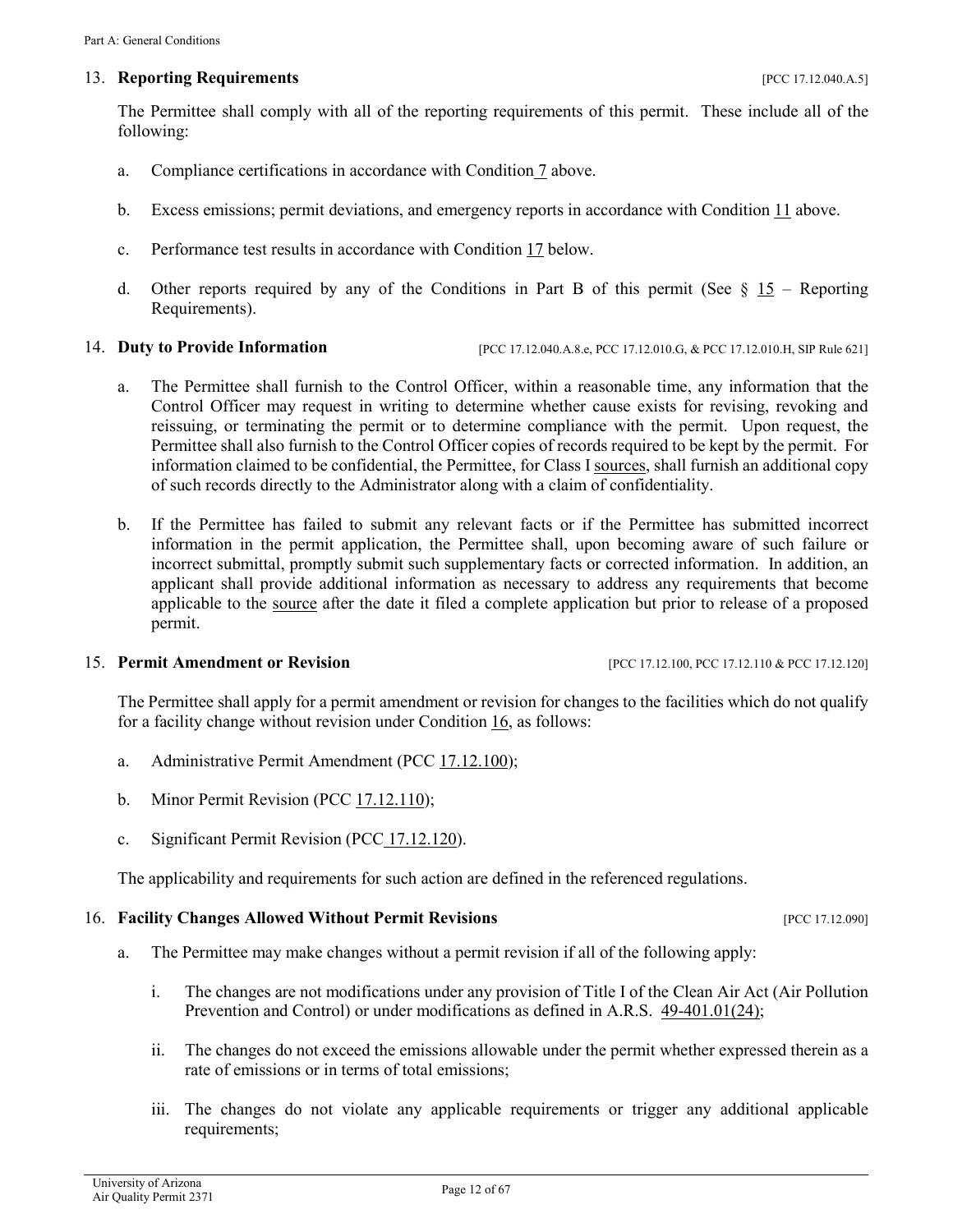- iv. The changes satisfy all requirements for a minor permit revision under [PCC 17.12.110;](https://tinyurl.com/ydyzvxru) and
- v. The changes do not contravene federally enforceable permit terms and Conditions that are monitoring (including test methods), record keeping, reporting, or compliance certification requirements.
- b. The substitution of an item of process or pollution control equipment for an identical or substantially similar item of process or pollution control equipment shall qualify as a change that does not require a permit revision, if the substitution meets all of the requirements o[f Conditions 16.a, d, and e.](#page-11-4)
- c. Except fo[r sources](#page-20-0) with authority to operate under general permits, permitte[d sources](#page-20-0) may trade increases and decreases in emissions within the permitted facility, as established in the permit under PCC [17.12.040.A.12](https://tinyurl.com/ychblmx5) if an applicable implementation plan provides for the emissions trades, without applying for a permit revision and based on the seven working days' notice prescribed in [Condition 16.d](#page-12-1) below. This provision is available if the permit does not provide for the emissions trading as a minor permit revision.
- <span id="page-12-1"></span>d. For each change under Conditions  $16.a$  through c above, a written notice, by certified mail or hand delivery, shall be received by the [Control Officer](#page-18-3) and the [Administrator](#page-18-2) a minimum of seven (7) working days in advance of the change. Notifications of changes associated with emergency conditions, such as malfunctions necessitating the replacement of equipment, may be provided less than 7 working days in advance of the change but must be provided as far in advance of the change, or if advance notification is not practicable as soon after the change as possible.
- e. Each notification shall include:
	- i. When the proposed change will occur;
	- ii. A description of the change;
	- iii. Any change in emissions of regulated air pollutants;
	- iv. The pollutants emitted subject to the emissions trade, if any;
	- v. The provisions in the implementation plan that provide for the emissions trade with which th[e source](#page-20-0) will comply and any other information as may be required by the provisions in the implementation plan authorizing the trade;
	- vi. If the emissions trading provisions of the implementation plan are invoked, then the permit requirements with which the [source](#page-20-0) will comply; and
	- vii. Any permit term or Condition that is no longer applicable as a result of the change.
- f. The permit shield described in [Condition 20](#page-14-2) below shall not apply to any change made under this Condition. Compliance with the permit requirements that the [source](#page-20-0) will meet using the emissions trade shall be determined according to requirements of the implementation plan authorizing the emissions trade.
- g. Except as otherwise provided for in the permit, making a change from one alternative operating scenario to another as provided under [PCC 17.12.040.A11](https://tinyurl.com/ychblmx5) shall not require any prior notice.
- <span id="page-12-0"></span>h. Notwithstanding any other part of this Condition, the [Control Officer](#page-18-3) may require a permit to be revised for any change that when considered together with any other changes submitted by the same [source](#page-20-0) under these provisions over the term of the permit, do not satisfy the requirements in [Condition 16.a.](#page-11-4)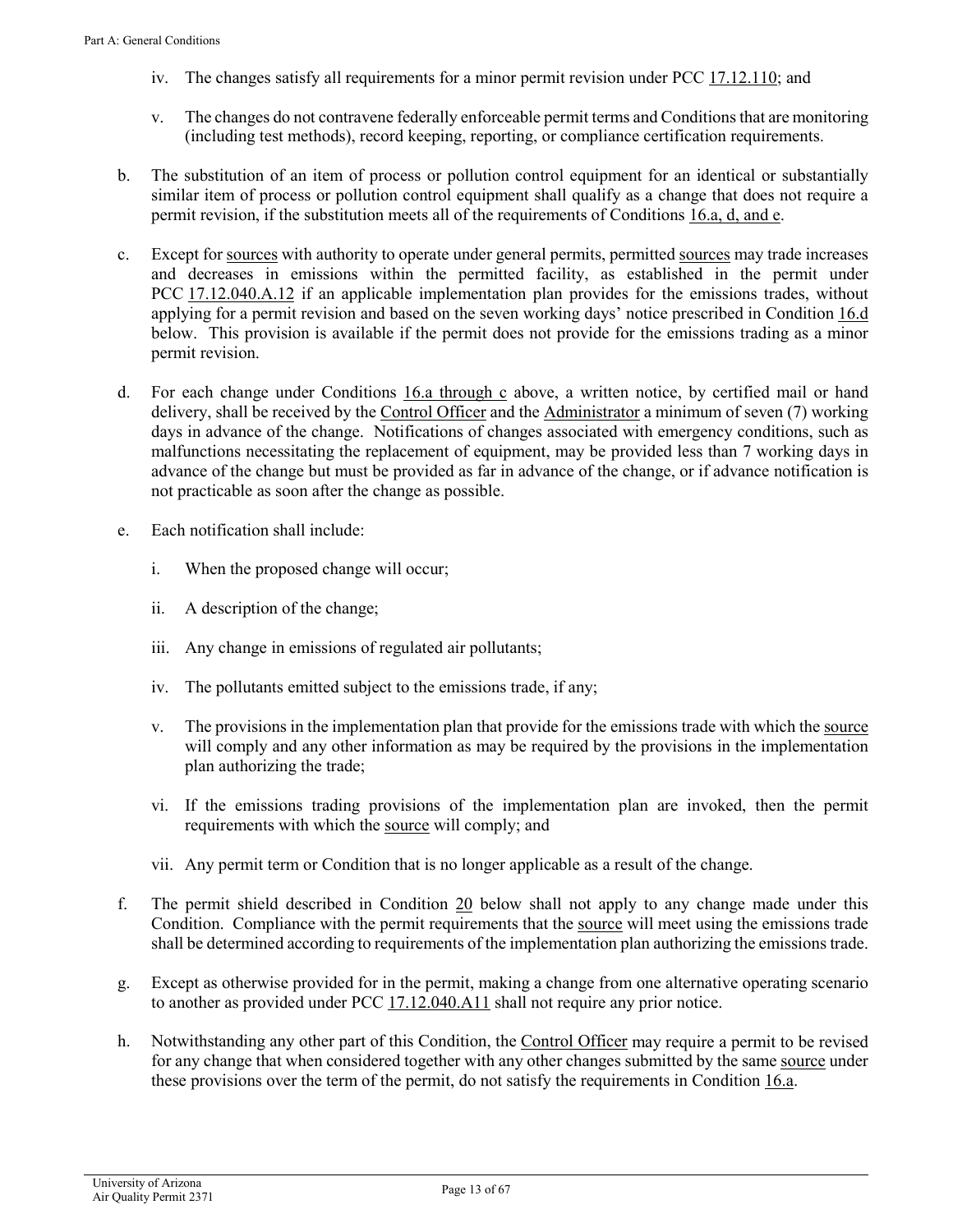- a. [Sources](#page-20-0) required to conduct performance testing shall do so within 60 days after the [source](#page-20-0) has achieved the capability to operate at its maximum production rate on a sustained basis but no later than 180 days after initial startup of such [sources.](#page-20-0) The Permittee shall conduct performance testing as specified in Part B of this permit and at such other times as may be required by the Control Officer. The Permittee shall furnish the control officer a written report or the results of the tests.
- b. Operational Conditions

Performance tests shall be conducted while the unit is operating at full load under representative operational conditions unless other conditions are required by the applicable test method or in this permit. With prior written approval from the Control Officer, testing may be performed at a lower rate. Operations during [start-up,](#page-20-2) [shutdown,](#page-20-3) and [malfunction](#page-19-0) shall not constitute representative operational conditions unless otherwise specified in the applicable requirement.

- c. Tests shall be conducted and data reduced in accordance with the test methods and procedures contained in the Arizona Testing Manual, [40 CFR](https://tinyurl.com/40-CFR-52) 52; Appendices  $\underline{D}$  and  $\underline{E}$ , [40 CFR 60;](https://tinyurl.com/40-CFR-60-INCL) Part 60, Appendices  $\underline{A}$ [through F;](https://tinyurl.com/y8dvby4k) and [40 CFR 61,](https://tinyurl.com/40-cfr-61) [Appendices B](https://tinyurl.com/40-CFR-61-Appendix-B) and [C](https://tinyurl.com/40-CFR-Part-61-Appendix-C) unless modified by the Control Officer pursuant to PCC [17.11.210.B.](https://tinyurl.com/y7ou53b8)
- d. Test Plan

At least 14 calendar days prior to performing a test, the Permittee shall submit a test plan to the Control Officer, in accordance with [PCC 17.11.210.D](https://tinyurl.com/y7ou53b8) and the Arizona Testing Manual. This test plan must include the test duration, test location(s), test methods, and source operation and other parameters that may affect the test results.

e. Stack Sampling Facilities

The Permittee shall provide or cause to be provided, performance testing facilities as follows:

- i. Sampling ports adequate for test methods applicable to the facility;
- ii. Safe sampling platform(s);
- iii. Safe access to sampling platform(s); and,
- iv. Utilities for sampling and testing equipment.
- f. Interpretation of Final Results (Please see Part B of this permit for Specific Conditions).
- Unless otherwise identified in Part B of this permit, each performance test shall consist of three separate runs using the applicable test method. Each run shall be conducted for the time and under the conditions specified in the applicable standard. For the purpose of determining compliance with an applicable standard, the arithmetic means of results of the three runs shall apply. In the event that a sample is accidentally lost or conditions occur in which one of the three runs is required to be discontinued because of forced shutdown, failure of an irreplaceable portion of the sample train, extreme meteorological conditions, or other circumstances beyond the Permittee's control, compliance may, upon the Control Officer's approval, be determined using the arithmetic mean of the results of the other two runs. If the Control Officer or the Control Officer's designee is present, tests may only be stopped with the Control Officer's or such designee's approval. If the Control Officer or the Control Officer's designee is not present, tests may only be stopped for good cause. Good cause includes: forced shutdown, failure of an irreplaceable portion of the sample train, extreme meteorological conditions, or other circumstances beyond the Permittee's control. Termination of any test without good cause after the first run is commenced shall constitute a failure of the test. Supporting documentation, which demonstrates good cause, must be submitted.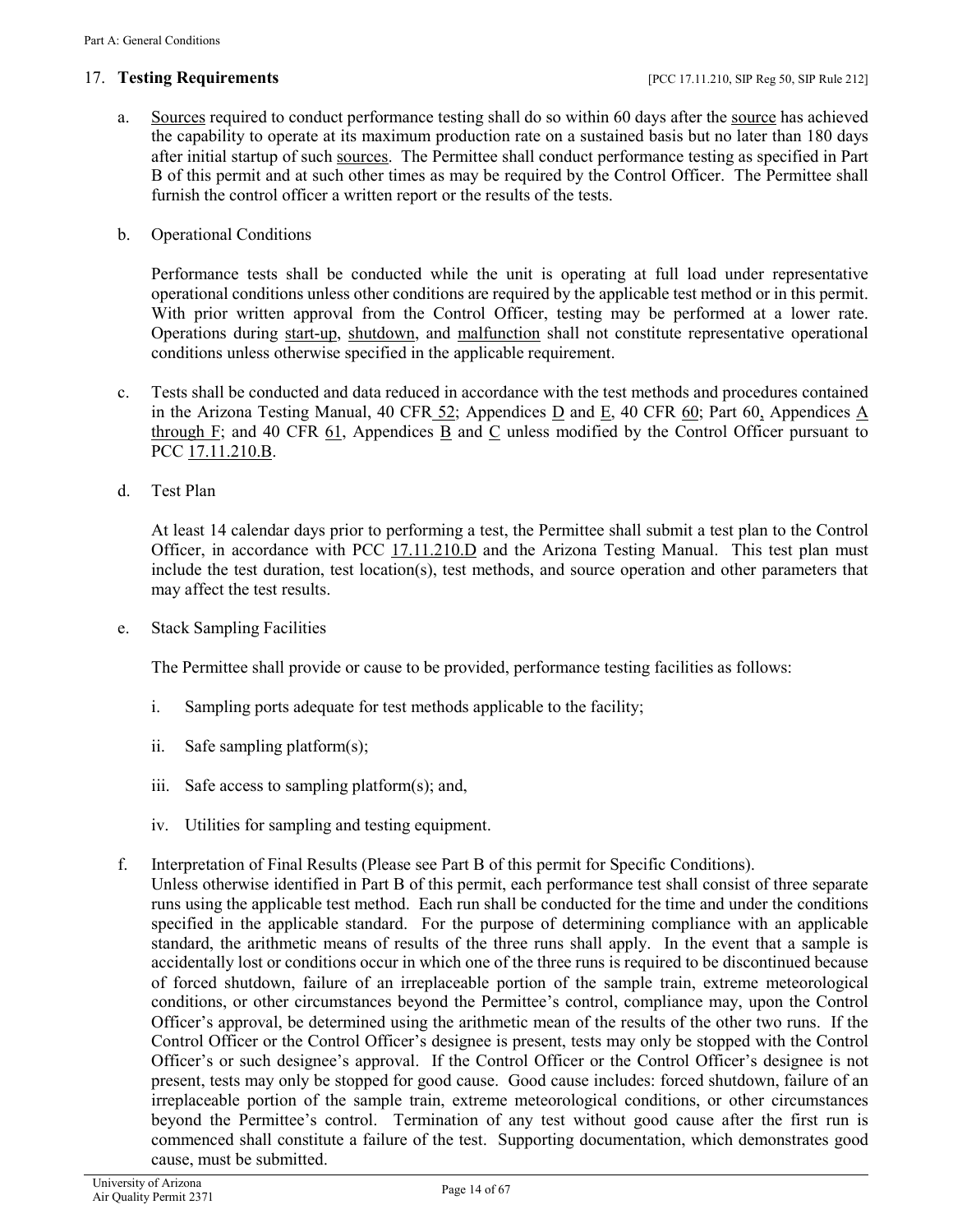# <span id="page-14-6"></span>g. Report of Final Test Results

A written report of the results of all performance tests shall be submitted to the Control Officer within 30 days after the test is performed. The report shall be submitted in accordance with the Arizona Testing Manual and [PCC 17.11.210.A.](https://tinyurl.com/y7ou53b8) If additional time is needed to submit the results, the Permittee shall send a written request for an extension describing the circumstances and specifying the time needed to submit the report for approval by the Control Officer.  $[AZ \text{ Testing Manual Page 8 (4 weeks} \sim 30 \text{ days})]$ 

# <span id="page-14-0"></span>18. **Property Rights** [PCC 17.12.040.A.8.d]

This permit does not convey any property rights of any sort, or any exclusive privilege to the Permittee.

# <span id="page-14-1"></span>19. **Severability Clause** [PCC 17.12.040.A.7]

The provisions of this permit are severable. In the event of a challenge to any portion of this permit that results in any provision of this permit being held invalid, the remainder of this permit shall not be affected thereby.

# <span id="page-14-2"></span>**20. Permit Shield** [PCC 17.11.080]

- a. Compliance with the Conditions of this permit shall be deemed as such in accordance with the applicable requirements identified in the permit, provided that such applicable requirements are included and expressly identified in the permit. The Control Officer may include a permit determination that other requirements specifically identified are not applicable. The permit shield shall not apply to any change made in accordance with Conditions [15.b and 16](#page-11-5) above.
- b. In addition to the provisions of Condition  $\frac{3}{5}$  above, the permit may be reopened by the Control Officer and the permit shield revised when it is determined that standards or conditions in the permit are based on incorrect information provided by the applicant.

# <span id="page-14-3"></span>21. **Accident Prevention Requirements under the Clean Air Act (CAA § 112(r))**

Should this stationary source, as defined in [40 CFR Part 68.3,](https://tinyurl.com/ya4aq7vw) become subject to the accidental release prevention regulations in [Part 68,](https://tinyurl.com/40-cfr-68-incl) then the Permittee shall submit a risk management plan (RMP) by the date specified in  $\S$  [68.10](https://tinyurl.com/y98mjpzj) and shall certify compliance with the requirements of [Part 68](https://tinyurl.com/40-cfr-68-incl) as part of the annual compliance certification as required by [40 CFR Part 70](https://tinyurl.com/40-CFR-70-6) and Part B of this permit.

# <span id="page-14-4"></span>22. **Requirement to Obtain Open Burn and NESHAP Activity Permits** [PCC Chapter 17.14] [ARS §49-501]

- a. The Permittee shall not allow or commence demolition or renovation of any NESHAP facility, as defined in [40 CFR Part 61, Subpart M,](https://tinyurl.com/ya7djcgb) National Emission Standards for Hazardous Air Pollutants – Asbestos, without first obtaining an activity permit from the [Control Officer](#page-18-3) in accordance with PCC 17.14.060. Should this stationary [source,](#page-20-0) pursuant to [40 CFR Part 61, Subpart M,](https://tinyurl.com/ya7djcgb) become subject to asbestos regulations when conducting any renovation or demolition at this premises, then the Permittee or operator shall submit proper notification as described in 40 CFR [Part 61, Subpart M](https://tinyurl.com/ya7djcgb) and shall comply with all other applicable requirements of Subpart M. The Permittee shall keep a record of all relevant paperwork on file. [PCC 17.14.060 & 40 CFR 61, Subpart M, PCC 17.16.530.A.8]
- b. The Permittee shall not ignite, cause to be ignited, permit to be ignited, allow or maintain any open outdoor fire without first obtaining an activity permit from the [Control Officer](#page-18-3) or delegated authority unless exempted under [PCC 17.14.080.C.](https://tinyurl.com/y7julhh9) [PCC 17.14.080]
- <span id="page-14-5"></span>c. This permit authorizes the Permittee to conduct fugitive dust activities without obtaining a fugitive dust activity permit in accordance with [PCC 17.14.040.F.1](https://tinyurl.com/yakzyw8v)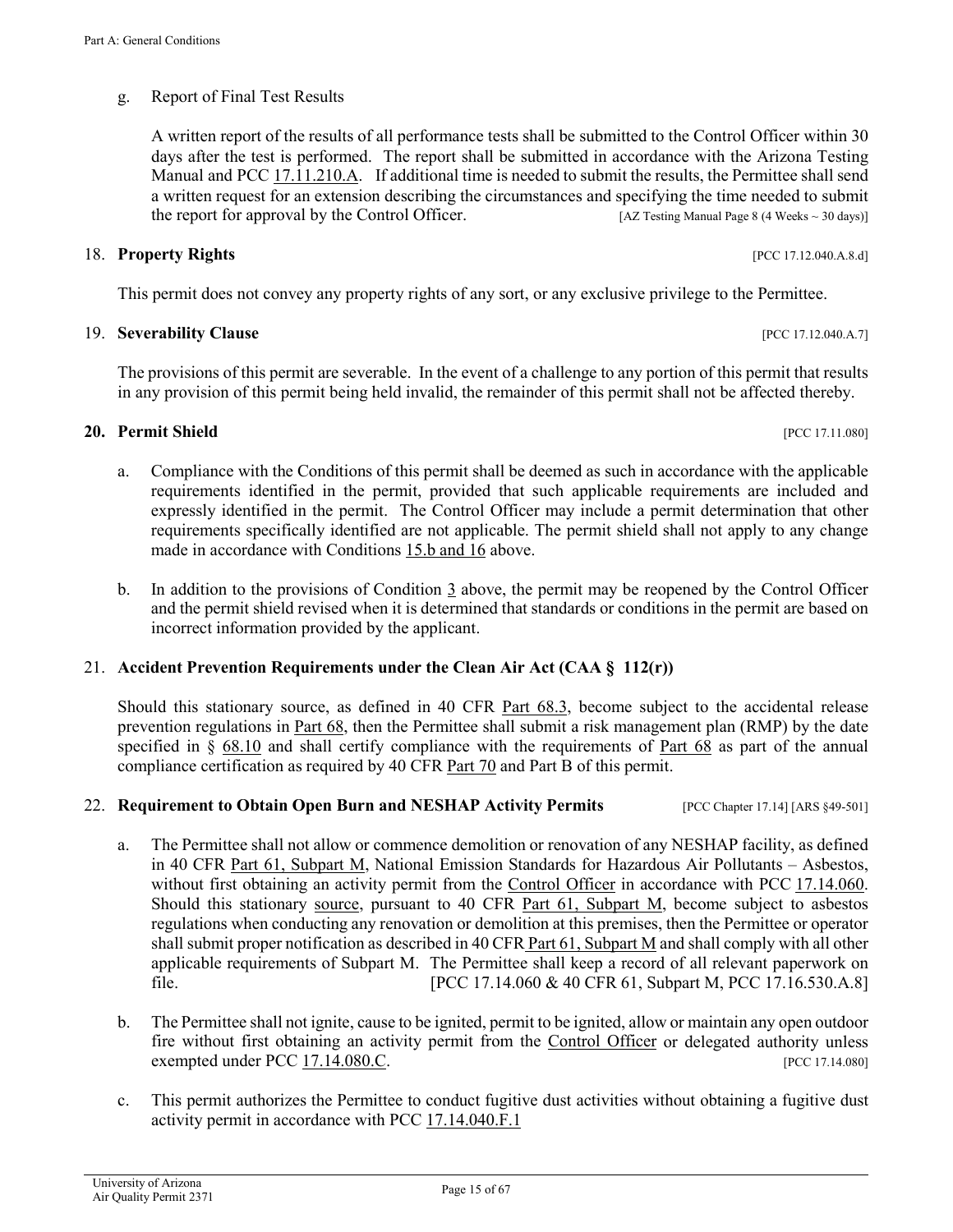# 23. **Stratospheric Ozone Depleting Substances** [40 CFR 82 and PCC 17.16.710]

The Permittee shall not use, sell, or offer for sale any fluid as a substitute material for use in any motor vehicle, residential, commercial, or industrial air conditioning system, refrigerator or freezer unit, or other cooling or heating device designed to use a chlorofluorocarbon (CFC) or hydrochlorofluorocarbon (HCFC) compound as a working fluid, unless such fluid has been approved for sale and such use by the Administrator. The Permittee shall keep a record of all paperwork relevant to the applicable requirements of [40 CFR 82, Subpart F](https://tinyurl.com/40-CFR-82-F) onsite.

24-25. [Reserved]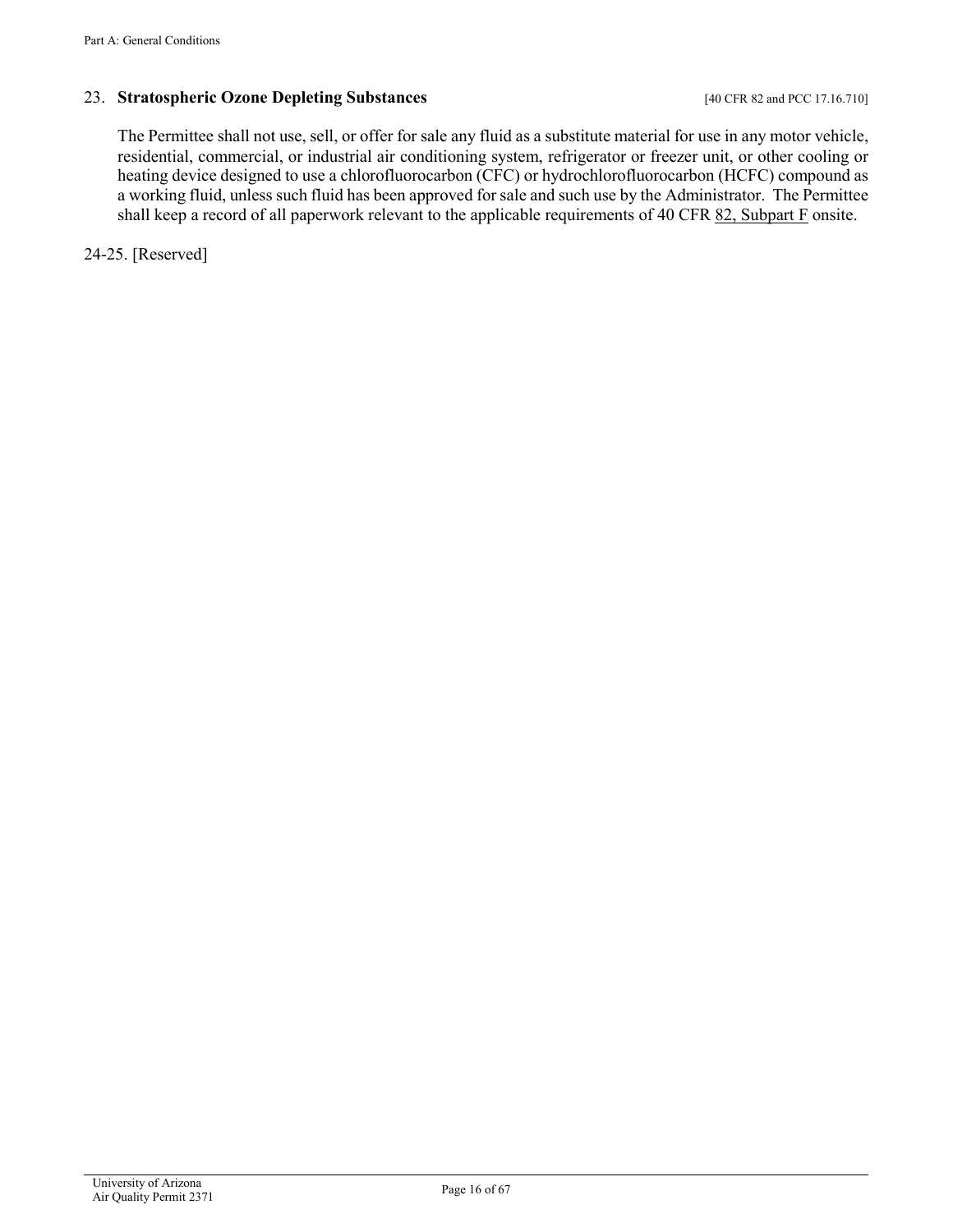### **PART B: SPECIFIC CONDITIONS**

*(Unless otherwise noted, references in this permit are to Title 17 of the Pima County Code (PCC), Arizona Revised Statutes (ARS), Arizona Administrative Code (AAC), or the Pima County State Implementation Plan (SIP). Underlined text are hyperlinked references to either definitions, Conditions, or to external web servers that contain the referenced provisions or regulations).*

#### <span id="page-16-0"></span>**§ 1 – AUTHORITY, CLASSIFICATION, AND PERMIT ORGANIZATION [**PCC 17.11.010]

26. Statutory Authority [PCC 17.11.010, 17.11.020, PCC 17.11.090.A, 17.12.010, and ARS § 49-480, SIP Rules 103, 111, 301]

Emissions from the facility, specifically the emissions from the equipment and operations described in the permit application, which fall under SIC Code (8221), NAICS Code (611310) are subject to enforceable limitations in the Specific Conditions in this Part B. This permit is issued pursuant to ARS § [49-480](https://tinyurl.com/ARS49-480) and authorizes the construction and/or operation of the equipment and operations listed in the equipment list in [Attachment 2](#page-57-0) of this permit. This authorization is based on the regulations in effect on the date of issuance of this permit, and a finding that the allowable emissions from the facility, specifically the emissions from the equipment and operations more fully described in the permit application constitute a "major source" within the meaning of PCC [17.04.340.A.128.](https://tinyurl.com/yb8wx26t) Notwithstanding the above findings, this permit shall not relieve the Permittee nor its subcontractors from compliance with all local or county codes, state statutes and federal laws or from obtaining permits for other operations or activities when required.

27. Permit Classification

Class I; Major Source under Part 70 (Title V) of the CAA; Stationary: The permitted facility [sources](#page-20-0) constitute a major source of NOx and a true minor source of all other criteria pollutants based on 8760 hours of operation per year and the limitations in this permit and from other [sources](#page-20-0) at the facility aggregated under the same SIC Code (8221).

28. Permit Sections

The Specific Conditions in this Part B have been organized into the following permit Sections (§§):

- $§ 1 -$ [Authority, Classification, and Permit Organization](#page-16-0) (This Section)
- $§ 2 Applicability$  $§ 2 Applicability$
- $§ 3 Definitions$  $§ 3 Definitions$
- $§ 4 \text{Category A} \text{NSPS}$  $§ 4 \text{Category A} \text{NSPS}$  $§ 4 \text{Category A} \text{NSPS}$ , Subpart Dc
- $§ 5 \text{Category } B \text{NSPS}$ , Subpart GG
- $§ 6 \text{Category C} \text{[RESERVED]} \text{Non-emergency (CIICE)}$  $§ 6 \text{Category C} \text{[RESERVED]} \text{Non-emergency (CIICE)}$  $§ 6 \text{Category C} \text{[RESERVED]} \text{Non-emergency (CIICE)}$
- $§ 7 \text{Category } D \text{NSPS},$  Subpart IIII, Emergency (non-fire-pump) (CI ICE)
- $§ 8 \text{Category } E \text{NSPS}$ , Subpart JJJJ, Emergency SI > 25 HP
- § 9 [Category F](#page-34-0) NESHAP, Subpart ZZZZ, RICE Non-Emergency < 300 HP
- $§ 10 \text{Category } G -$  New and Existing (Local) Standards for ICE
- $§ 11 \text{Category H} \text{New and Existing (Local) Standards for Boilers not subject to NSPS}$  $§ 11 \text{Category H} \text{New and Existing (Local) Standards for Boilers not subject to NSPS}$  $§ 11 \text{Category H} \text{New and Existing (Local) Standards for Boilers not subject to NSPS}$
- § 12 [Category I](#page-44-0)  New and Existing (Local) Standards for Pathological Incinerator
- § 13 [Category J](#page-47-0) New and Existing (Local) Standards for Surface Coating and Solvent Degreasing
- § 14 [Category K](#page-48-0) NSPS, Subpart KKKK, Combustion Turbines
- $§ 15 \text{Category } L -$  General Facility Wide Specific Standards

Attachment 1: [Applicable Regulations](#page-1-0)

Attachment 2: [Equipment List](#page-57-0)

[Attachment](#page-64-0) 3: Summary of Monitoring, Recordkeeping, and Reporting Requirements

29. Permit Organization

The Specific Conditions in this Part B have been organized under permit Sections (§§) corresponding t[o source](#page-20-0) Categories (A-L), which are affected facilities, emission [sources,](#page-20-0) and operations that apply to the facility as provided in Condition 30 and the equipment and operations listed in [Attachment](#page-57-0) 2.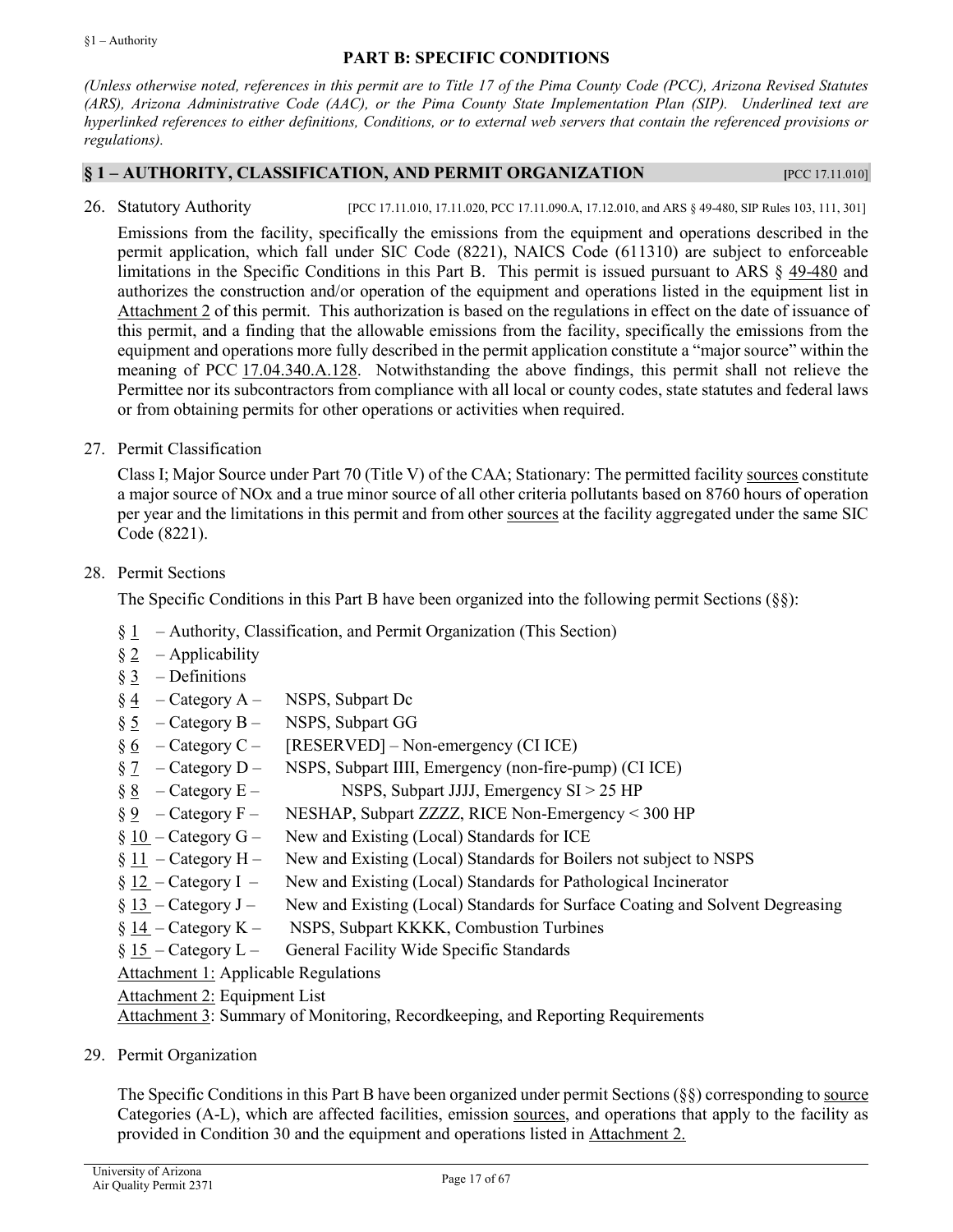# <span id="page-17-0"></span>**§ 2 – APPLICABILITY** [PCC 17.12.040.A2]

- 30. This facility is an existing major source for  $NO<sub>X</sub>$  and a true minor source for all other pollutants. This statement is only true when the facility is operating and maintaining the air pollution control equipment as part of its operational design. The affected emission sources are grouped into the following emission limitation categories:
	- A. [New Source Performance Standards \(NSPS\) for Small Industrial -](#page-21-0) Commercial Institutional Steam Generating Units. [\(40 CFR Part 60, Subpart Dc\)](#page-21-0)
	- B. [New Source Performance Standards \(NSPS\) for Stationary Gas Turbines.](#page-23-0) (40 CFR Part 60, Subpart GG)
	- C. [\[Reserved\] \[New Source Performance Standards \(NSPS\) for Stationary Compression Ignition Internal](#page-26-0)  Combustion Engines (CI ICE) [\(40 CFR Part 60, Subpart IIII\), \(Non-Emergency CI ICE\)\]](#page-26-0)
	- D. [New Source Performance Standards \(NSPS\) for Stationary Compression Ignition Internal Combustion](#page-27-0)  Engines (CI ICE) [\(40 CFR Part 60, Subpart IIII\)](#page-27-0) (Emergency (non-fire-pump) CI ICE)
	- E. [New Source Performance Standards \(NSPS\) for Stationary Spark Ignition Internal Combustion Engines](#page-32-0)  [\(SI ICE\) \(40 CFR Part 60, Subpart JJJJ\): \(Emergency SI ICE >25 HP, manufactured after January 1,](#page-32-0)  [2009\)\)](#page-32-0)
	- F. [National Emission Standards for Hazardous Air Pollutants for Stationary Reciprocating Internal](#page-34-0)  [Combustion Engines \(RICE\)](#page-34-0) For Non-Emergency  $CI \leq 300$  HP
	- G. [New and Existing Stationary Source Performance Standards for Internal Combustion Engines,](#page-38-0)  [Compression and Spark Ignition.](#page-38-0) [\(Locally Enforceable Conditions, unless otherwise stated\)](#page-38-0)
	- H. [New and Existing Stationary Source Performance Standards for Fossil-Fuel Fired Industrial and](#page-42-0)  [Commercial Equipment \(Boilers, not subject to NSPS\).](#page-42-0) [\(Locally Enforceable Conditions, unless otherwise stated\)](#page-42-0)
	- I. [New and Existing Stationary Source Performance Standards for the Pathological Incinerator.](#page-44-0) [\(Locally Enforceable Conditions, unless otherwise stated\)](#page-44-0)
	- J. [New and Existing Stationary Source Performance Standards for the Surface Coating and Solvent](#page-47-0)  [Degreasing Activities.](#page-47-0) [\(Locally Enforceable Conditions, unless otherwise stated\)](#page-47-0)
	- K. [New Source Performance Standards \(NSPS\) for Combustion Turbines \(40 CFR 60, Subpart KKKK\)](#page-48-0)
	- L. [General Facility-Wide Specific Standards](#page-52-0)
- 31-39. [Reserved]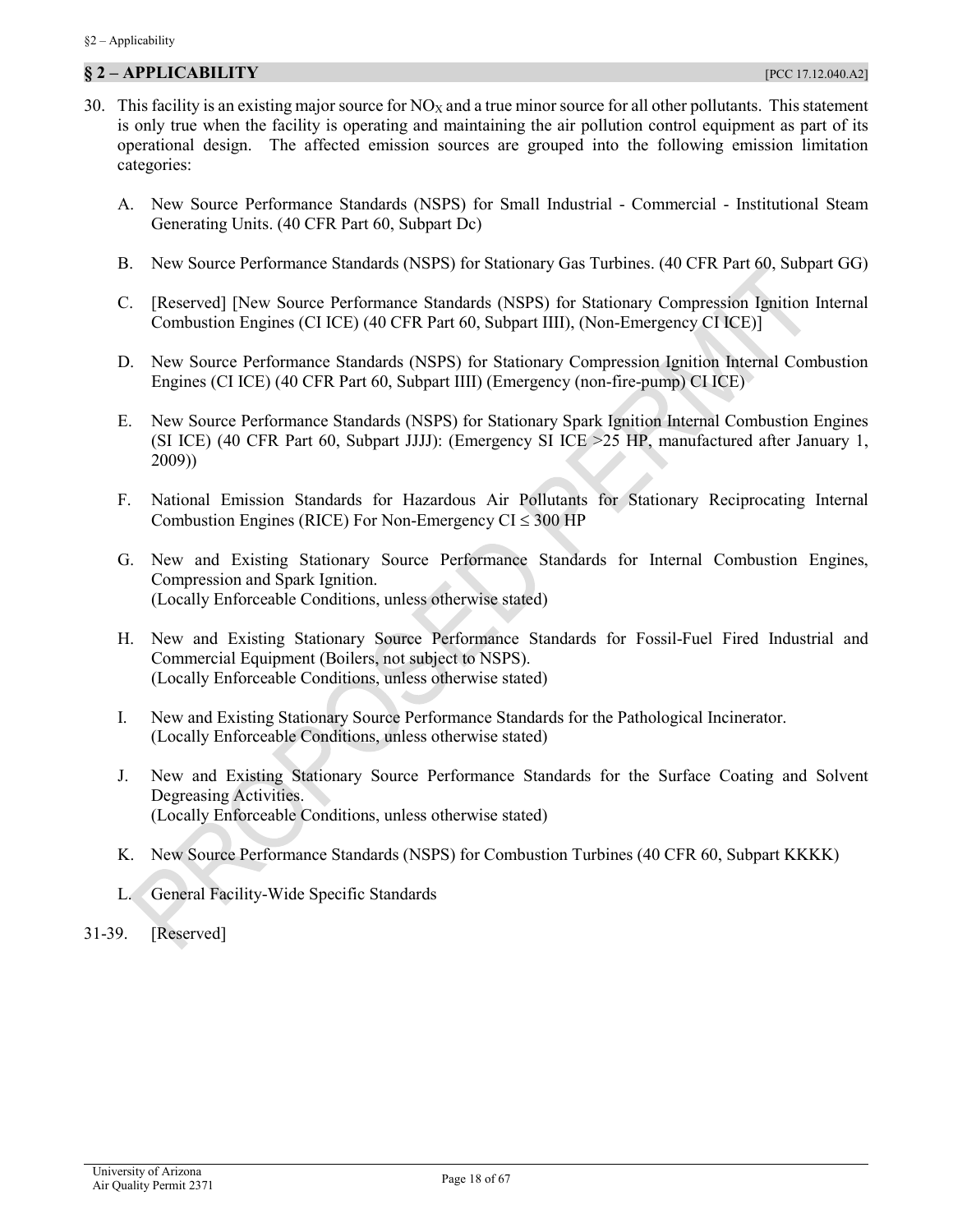# <span id="page-18-0"></span>**§ 3 – Definitions** [PCC 17.12.040.A.2]

The following definitions shall have the meaning as defined in the Clean Act or Title 17 of the Pima County Code, NSPS Subparts Dc, GG, IIII, JJJJ and/or NESHAP Subpart ZZZZ unless otherwise provided in this permit. Terms below marked with an asterisk (**\***) are terms defined in referenced NSPS/NESHAP regulations. If a term is not otherwise defined, it shall be interpreted in accordance with normal business use.

<span id="page-18-2"></span>**Administrator** means the Administrator of the U.S. Environmental Protection Agency or his/her authorized representative or the Administrator of a state air pollution control agency. Contact Information: Phone (415) 947- 8715; Website[: www.epa.gov/region9](https://www.epa.gov/aboutepa/epa-region-9-pacific-southwest)

<span id="page-18-4"></span>**Air Pollution or Air Pollutant** means the presence in the outdoor atmosphere of one or more air contaminants or combination thereof, in sufficient quantities, which either alone or in connection with other substances, by reason of their concentration and duration are or tend to be injurious to human, plant, or animal life; or causes damage to property; or unreasonably interferes with the enjoyment of life or property of a substantial part of a community, or obscures visibility; or which in any way degrades the quality of the ambient air below the standards established by the board of supervisors.

<span id="page-18-1"></span>**Cause** means with respect to the [Control Officer's](#page-18-3) ability to deny an application or to revise, reopen, revoke, reissue, or terminate a permit under any of the following circumstances:

- a. Additional applicable requirements under the CAA become applicable to a source with a remaining term of three or more years, including excess emission requirements applicable to an affected source under the acid rain program.
- b. The Control Officer or Administrator determines that the permit needs to be revised or revoked to assure compliance with the applicable requirements.
- c. The [Control Officer](#page-18-3) determines that an applicant has failed to disclose a material fact required by the permit application form or the regulation applicable to the permit, of which the applicant had or should have had knowledge at the time the application was submitted.
- d. The terms and Conditions of the permit have been or are being violated.
- e. The [Control Officer](#page-18-3) has reasonable cause to believe it was obtained by fraud or misrepresentation.

**Concealment** with regard to an emission source shall include:

- a. The use of gaseous diluents to achieve compliance with an opacity standard or with a standard which is based on the concentration of a pollutant in the gasses discharged to the atmosphere.
- b. Operating in a piecemeal fashion to avoid compliance with a standard that would otherwise apply to the source on the basis of its size; and
- c. Operating in a manner, under conditions, or during such times that emissions cannot be observed.

<span id="page-18-3"></span>**Control Officer** means the director of Pima County Department of Environmental Quality who shall serve as the executive head of the Pima County air quality control district, or one of his authorized agents. Contact Information: Phone: (520) 724-7400; [Pima County DEQ -](http://webcms.pima.gov/government/environmental_quality/) air.

**Deviation** means any instance in which an affected [source,](#page-20-0) subject to this permit, or an owner or operator of such a [source,](#page-20-0) fails to meet any requirement or obligation established by this permit, including but not limited to any emission limitation or [work practice](#page-20-1) standard; or fails to meet any emission limitation, (including any operating limit), or [work practice](#page-20-1) standard in [40 CFR Part 63.](https://tinyurl.com/40-CFR-Part-63)

**Director** means the director of the Arizona Department of Environmental Quality. Contact Information: Phone: (602) 771-2285; ADEQ - [Air Quality Division](https://azdeq.gov/AQ)

### **Federally enforceable** means:

- a. The requirements of the New Source Performance Standards and National Emission Standards for Hazardous Air Pollutants contained in [Articles VI](https://tinyurl.com/y9fxud5g) and [Article VII](https://tinyurl.com/y9fxud5g) of [Chapter 17.16.](https://tinyurl.com/y7uokuy8)
- b. The requirements of such other state or county rules or regulations approved by the administrator, including the requirements of approved state and county operating and new source review permit programs that have been approved by the administrator.
- c. The requirements of any applicable implementation plan.
- d. Emissions limitations, controls, and other requirements, and any associated monitoring, recordkeeping and reporting requirements, which are entered into voluntarily by a source pursuant to [PCC 17.11.190.](https://tinyurl.com/y9szaoyu)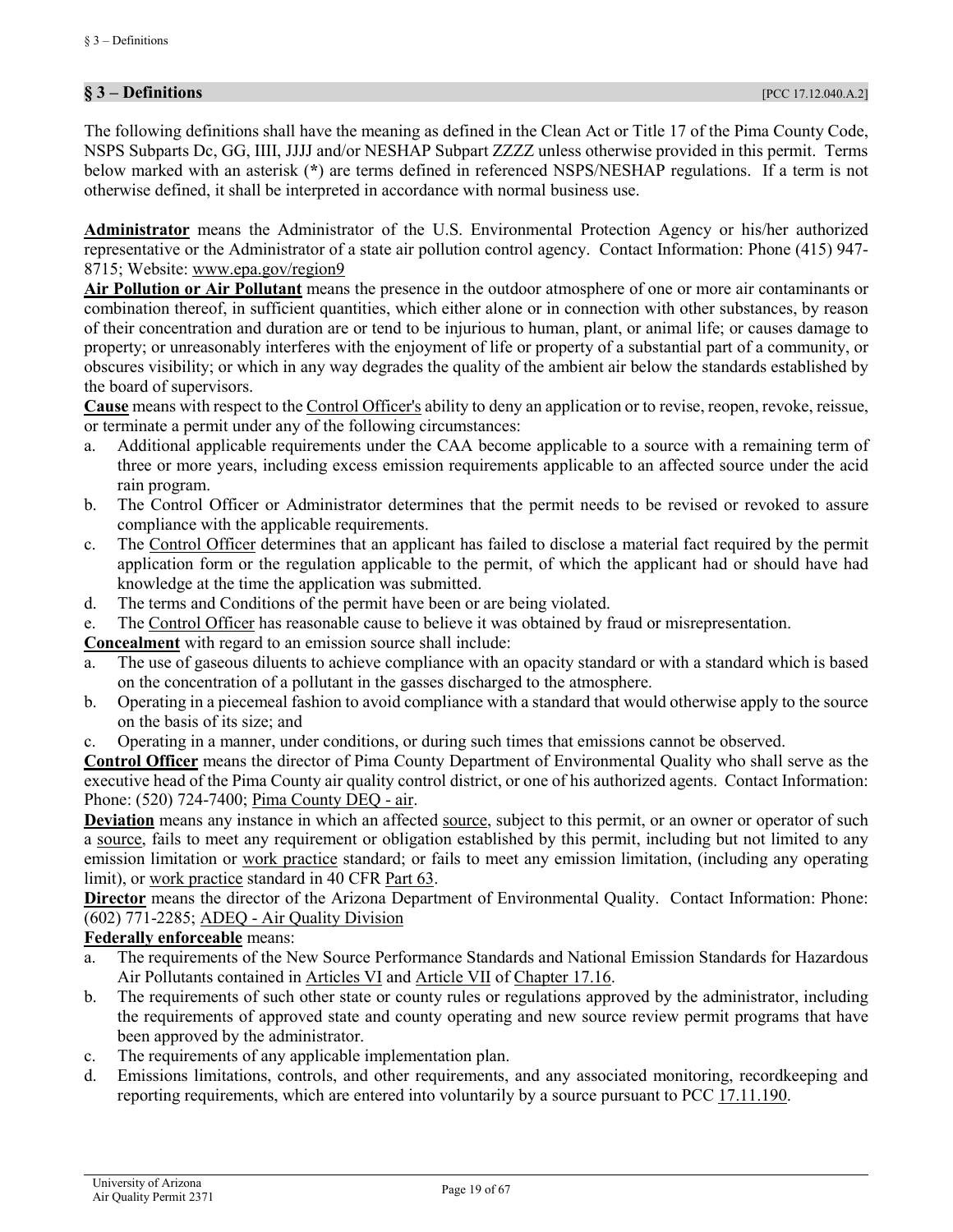$§$  3 – Definitions

# **Hazardous Air Pollutant (HAP)** means a pollutant listed in [§ 112\(b\)](https://tinyurl.com/SEC-112-CAA) of the CAA.

**HAP containing material** means a material that contains any volatile or nonvolatile HAP that is an Occupational Safety and Health Administration (OSHA)-defined carcinogen as specified in [29 CFR 1910.1200\(d\)](https://tinyurl.com/40-CFR-1919-1200-d) at a concentration greater than 0.1 percent by mass, or greater than 1.0 percent by mass for any other HAP compound. For the purpose of determining whether materials used contain the HAP compounds, the Permittee may rely on formulation data provided by the manufacturer or supplier, such as the safety data sheet (SDS), as long as it represents HAP compound in the material that is present at 0.1 percent by mass or more for OSHA-defined carcinogens as specified in [29 CFR 1910.1200\(d\)](https://tinyurl.com/40-CFR-1919-1200-d) and at 1.0 percent by mass or more for other HAP compounds.

**Major source threshold** means the lowest applicable emissions rate for a pollutant that would cause the source to be a major source as defined in PCC [17.04.340.A.128.](https://tinyurl.com/yb8wx26t)

<span id="page-19-0"></span>**Malfunction** means any sudden and unavoidable failure of APC equipment, process equipment or a process to operate in a normal manner, but does not include failures that are caused by poor maintenance, careless operations or any other upset condition or equipment breakdown that could have been prevented by the exercise of reasonable care.

- a. The Permittee has an affirmative defense for excess emissions due to malfunction, startup, and shutdown as provided in [Condition 11.e](#page-8-2) of this permit.
- b. For NESHAP sources listed in this permit: [40 CFR 63.6(e)]

During a period of startup, shutdown, or malfunction, the general duty to minimize emissions requires that the owner or operator reduce emissions from the affected source to the greatest extent which is consistent with safety and good [air pollution](#page-18-4) control practices. The general duty to minimize emissions during a period of startup, shutdown, or malfunction does not require the owner or operator to achieve emission levels that would be required by the applicable standard at other times if this is not consistent with safety and good [air pollution](#page-18-4) control practices, nor does it require the owner or operator to make any further efforts to reduce emissions if levels required by the applicable standard have been achieved.

**Material permit condition** means a condition that satisfies all of the following:

- a. The condition is in a permit or permit revision issued by the Control Officer.
- b. The condition is identified within the permit as a material permit condition.
- c. The condition is one of the following:
	- i. An enforceable emission standard imposed to avoid classification as a major modification or major source or to avoid triggering any other applicable requirement.
	- ii. A requirement to install, operate or maintain a maximum achievable control technology or hazardous air pollutant reasonably available control technology required pursuant to the requirements of A.R.S. § 49- [426.06.](https://tinyurl.com/ybw3xl2j)
	- iii. A requirement for the installation or certification of a monitoring device.
	- iv. A requirement for the installation of APC equipment.
	- v. A requirement for the operation of APC equipment.
	- vi. Any opacity standard required by Section 111 (Standards of Performance for New Stationary Sources) or Title I, [Part C](https://tinyurl.com/ycjbf2m7) or [D](https://tinyurl.com/yb6uyc7l) (Air Pollution Prevention and Control) of the Act.
- d. Violation of the condition is not covered by subsections A through F, or H through J of A.R.S. § [49-464](https://www.azleg.gov/viewdocument/?docName=https://www.azleg.gov/ars/49/00464.htm) or subsections A through F, or H through J of A.R.S.  $\S$  [49-514.](https://www.azleg.gov/viewdocument/?docName=https://www.azleg.gov/ars/49/00514.htm)

**Mobile equipment** means any device that may be drawn and/or driven on a roadway including, but not limited to, heavy-duty trucks, truck trailers, fleet delivery trucks, buses, mobile cranes, bulldozers, street cleaners, agriculture equipment, motor homes, and other recreational vehicles (including camping trailers and fifth wheels).

**Modification or modify** means a physical change in or change in the method of operation of a source that increases the emissions of any regulated air pollutant emitted by such source by more than any relevant de minimis amount or that results in the emission of any regulated air pollutant not previously emitted by more than such de minimis amount.

**Monthly** means once per calendar month at regular intervals of no less than 28 days and no more than 35 days.

**Nonpoint Source** means, for the purpose of this permit, any source of air contaminants which due to a lack of an identifiable emission point or plume cannot be considered a point source, including fugitive dust producing activities. In applying this criteria, such items as air curtain destructors, heater planers, and conveyor transfer points shall be considered to have identifiable plumes.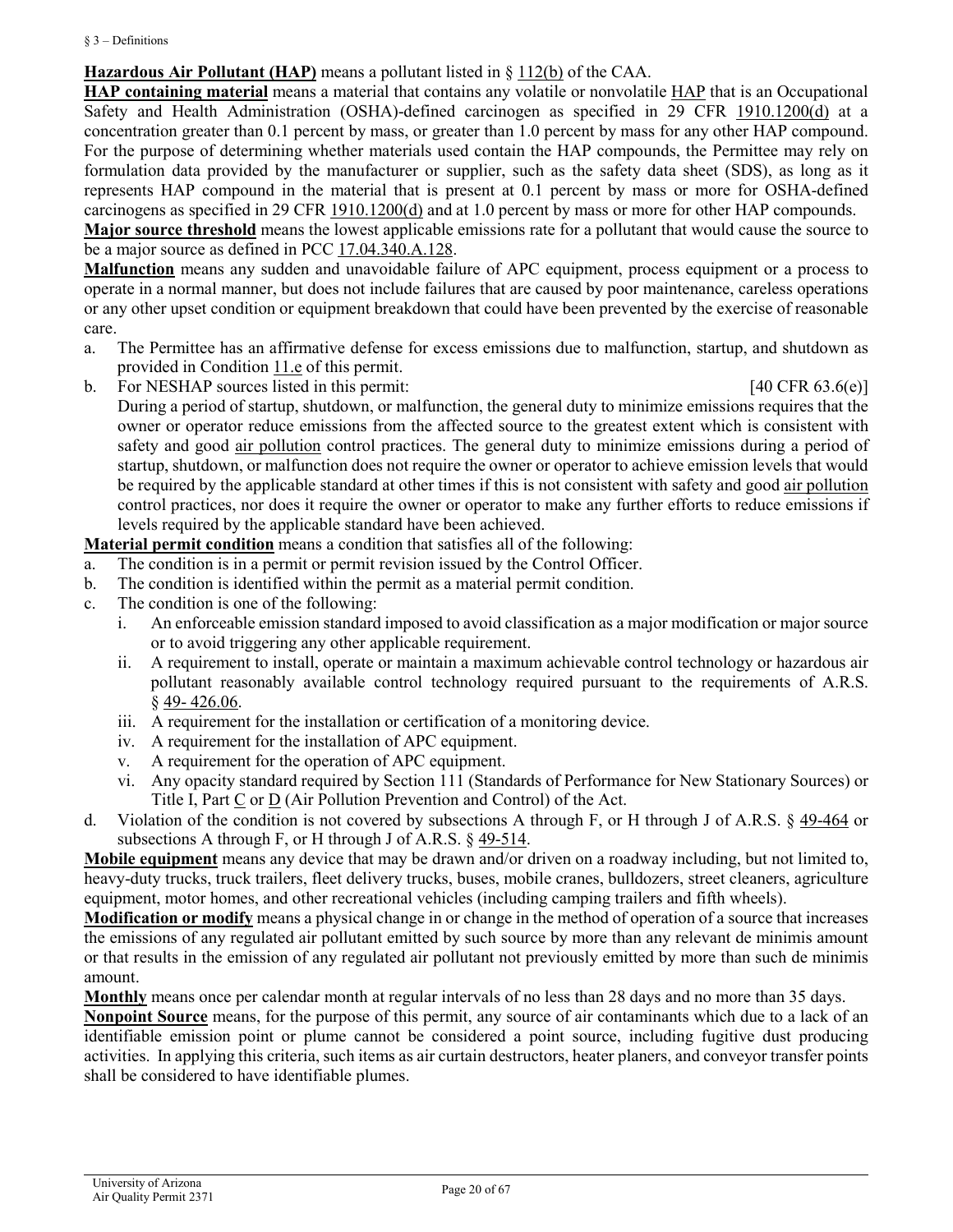#### $§$  3 – Definitions

**Operation** means any physical or chemical action resulting in the change in location, form, physical properties or chemical character of a material.

**Petroleum liquids** means petroleum, condensate, and any finished or intermediate products manufactured in a petroleum refinery but does not mean Number 2 through Number 6 fuel oils as specified in ASTM D-396-90a (Specification for Fuel Oils), gas turbine fuel oils Numbers 2-GT through 4-GT as specified in ASTM D-2880-90a (Specification for Gas Turbine Fuel Oils), or diesel fuel oils Numbers 2-D and 4-D as specified in ASTM D-975- 90 (Specification for Diesel Fuel Oils).

**Prompt Reporting** shall mean that the report was submitted to the Control Officer by certified mail, facsimile, email [\(Air.Permits@pima.gov\)](mailto:Air.Permits@pima.gov) or hand delivery within two working days of the time when emission limitations were exceeded due to an emergency or within two working days of the time when the Permittee first learned of the occurrence of a deviation from a permit requirement.

**Portable Source** means any building, structure, facility or installation subject to regulation under [ARS § 49-426](https://tinyurl.com/yan7kvk9) that emits or may emit any air pollutant and is capable of being operated at more than one location.

<span id="page-20-0"></span>**Source** means any building, structure, facility or installation that may cause or contribute to [air pollution](#page-18-4) or the use of which may eliminate, reduce or control the emission of [air pollution.](#page-18-4) Source also means the Permittee as a facility-wide entity.

<span id="page-20-2"></span>**Startup** means the setting into operation of any air pollution control equipment or process equipment for any purpose except routine phasing in of process equipment.

<span id="page-20-3"></span>**Shutdown** means the cessation of operation of any air pollution control equipment or process equipment for any purpose, except the phasing out of process equipment.

**VHAP Containing** means a HAP containing material that contains volatile HAP contaminants.

**Volatile Organic Compounds (VOC)\*** means any compound of carbon, excluding carbon monoxide (CO), carbon dioxide  $(CO<sub>2</sub>)$ , carbonic acid, metallic carbides, or carbonates, and ammonium carbonate, which participates in atmospheric photochemical reactions. This includes any organic compound other than those in the definition in [PCC 17.04.340.A\(250\),](http://library.amlegal.com/nxt/gateway.dll/Arizona/pimacounty_az/title17airqualitycontrol?f=templates$fn=default.htm$3.0$vid=amlegal:pimacounty_az$anc=JD_17.04.340) which have been determined to have negligible photochemical reactivity.

<span id="page-20-1"></span>**Work practice standard** means any design, equipment, work practice, or operational standard, or combination thereof, that is promulgated pursuant to section 112(h) of the Clean Air Act.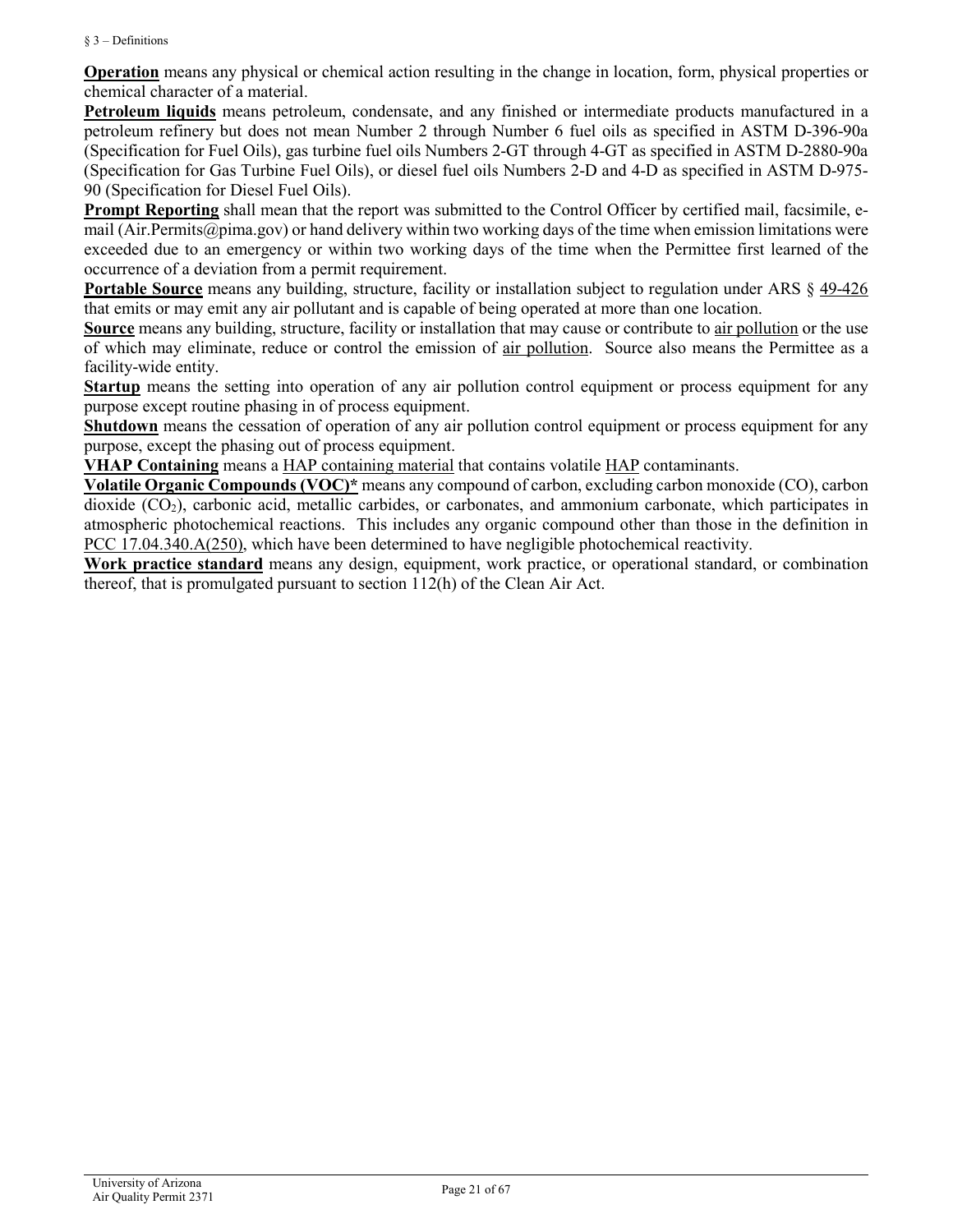### **New Source Performance Standards (NSPS) for Small Industrial - Commercial - Institutional Steam Generating Units (40 CFR Part 60, Subpart Dc) – NSPS Boiler Specific Conditions**

<span id="page-21-0"></span>Unless otherwise stated, the provisions of this Section apply to the NSPS boilers identified in [Table 1, Attachment](#page-57-1) 2 of this permit. 40 CFR 60, Subpart  $Dc$  – Small Industrial-Commercial-Institutional Steam Generating Units is incorporated by reference as applicable requirements. [PCC 17.16.490.A.5]

#### **[Federally Enforceable Conditions]**

### **Emission Limitations and Standards Emission Limitations and Standards Executive Limitations and Standards Executive Limitations and Standards Executive Limitations and Standards**

<span id="page-21-1"></span>40. Opacity Standard

The Permittee shall not cause, allow, or permit the effluent from the boilers to have an average optical density equal to or greater than 20 percent. [SIP Rule 321 & PCC 17.16.040.A]

<span id="page-21-2"></span>41. Fuel Limitation

The Permittee shall combust only natural gas fuel in each boiler identified in, [Table 1, Attachment](#page-57-1) 2 of this Permit. [PCC 17.11.120, PCC 17.11.190.B]

**[Locally Enforceable and Material Permit Condition]**

### **Monitoring & Recordkeeping Requirements** [PCC 17.12.040.A.3 & 4]

- <span id="page-21-4"></span>42. A demonstration to show compliance with the emission limitation for opacity in [Condition 40](#page-21-1) shall not be required since the percent of opacity of visible emissions from the boilers whilst combusting natural gas fuel is inherently low. The Permittee shall operate and maintain the boilers at all times - including periods of startup, shutdown, and malfunction - in a manner consistent with good air pollution control practices and consistent with manufacturer's guidelines. [40 CFR 60.11(d)][PCC 17.12.040.A.3]
- <span id="page-21-5"></span>43. The Permittee shall be considered in compliance with the fuel limitations in [Condition 41](#page-21-2) by making available for the Control Officer's inspection, documentation such as invoices or statements from the fuel supplier showing that only natural gas was purchased for use in the equipment; Alternatively, the demonstration may be made by actual inspection of the equipment showing that natural gas is the only fuel supply plumbed to the equipment for firing.
- <span id="page-21-3"></span>44. The Permittee shall record the total amount of fuel combusted (delivered) to each affected facility (steam generating unit set within Buildings 46 and 205) during each calendar month.

[40 CFR 60.48c(g)(2), (3) & PCC 17.12.040.A.2]

45. The Permittee shall retain all records specifying the amount of natural gas delivered to each affected boiler set on a monthly basis for period of 5 years in accordance with [Condition 12.b.](#page-10-2) (Maintenance of the records for a period of two years following the date of such records is Federally Enforceable).

[40 CFR 60.48c(i) & PCC 17.12.040.A.4.b]

# **Reporting Requirements** *PCC 17.12.040.A.5*

46. The Permittee shall report to the Control Officer any emissions in excess of the limits established by this permit in accordance with [Condition 11](#page-6-3) of this permit. [PCC 17.12.170]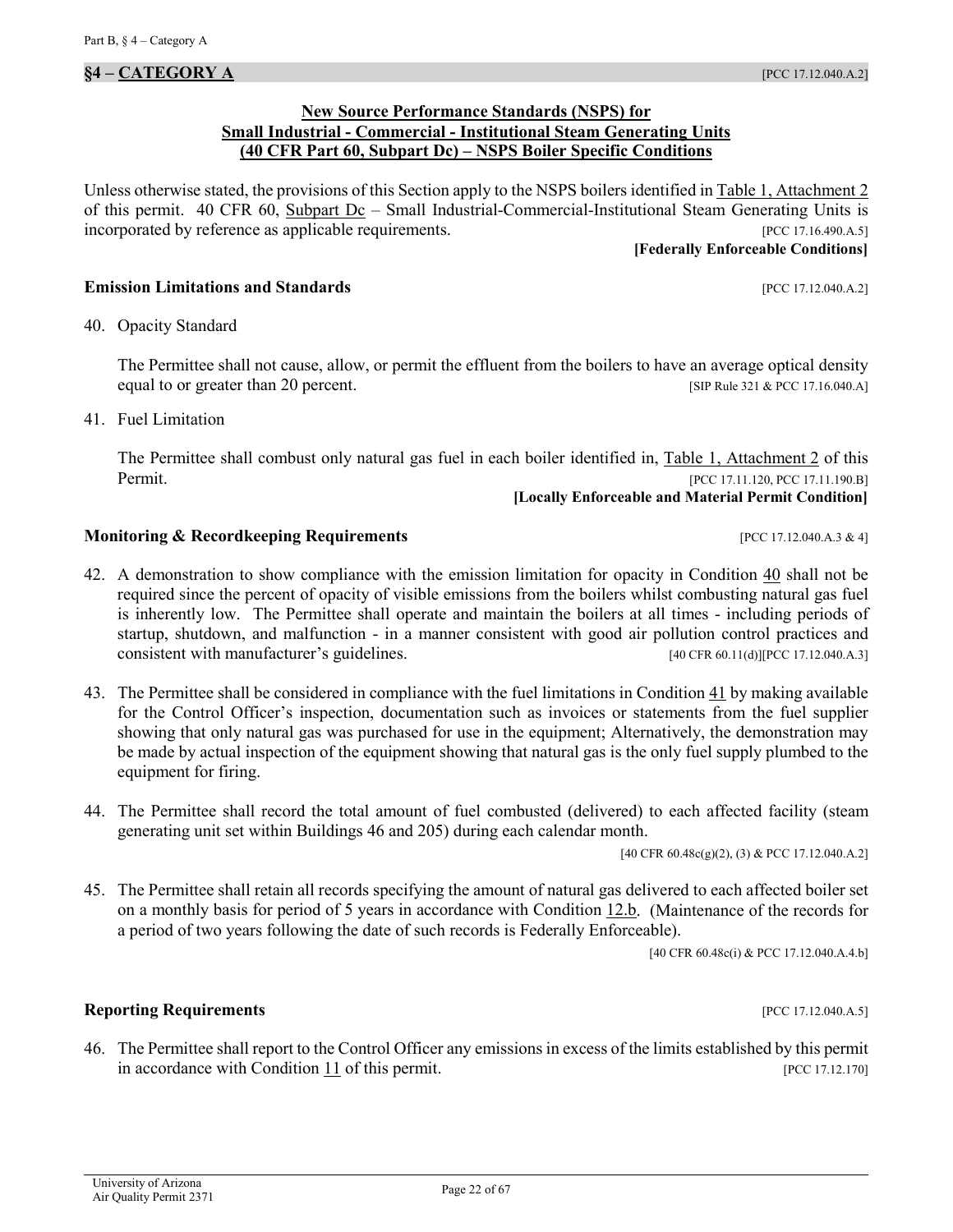<span id="page-22-0"></span>47. In accordance with [Condition](#page-11-6) 13.d, the Permittee shall report to the Control Officer the annual amount of natural gas combusted in each affected boiler set. The annual amount of natural gas combusted shall be determined from the sum of 12 consecutive calendar months of fuel combusted as recorded in [Condition 44.](#page-21-3)

[EPA DETERMINATION DETAIL CONTROL NUMBER 0300118]

**Testing Requirements Example 2018 PCC 17.20.010 [Locally Enforceable Conditions]**

48. For purposes of demonstrating compliance, test methods shall be used, provided that for the purpose of establishing whether or not the facility has violated or is in violation of any provision of this permit, nothing in this permit shall preclude the use, including the exclusive use, of any credible evidence or information relevant to whether a source would have been in compliance with applicable federal requirements if the appropriate performance or compliance procedures or methods had been performed.

[PCC 17.12.050 & PCC 17.20.010]

a. Opacity

When required, the Permittee shall perform EPA Method 9 visible emissions observations on the facility operations to demonstrate compliance with the opacity standard in [Condition](#page-21-1) 40.

[PCC 17.12.040.B & PCC 17.20.010]

b. Fuel Limitation

When required, the Permittee need only demonstrate that pipeline quality natural gas was fired exclusively since the sulfur content of pipeline quality natural gas is regulated by the Federal Energy Regulatory Commission. [PCC 17.12.040.A.3 & PCC 17.20.010]

c. Alternative Test Method

The Permittee may submit an alternate and equivalent test method(s) that is listed in 40 CFR Part 60, [Appendix A,](https://tinyurl.com/y8dvby4k) to the Control Officer in a test plan, for approval by the Control Officer.  $[PC 17.12.045.D]$ 

49. [Reserved]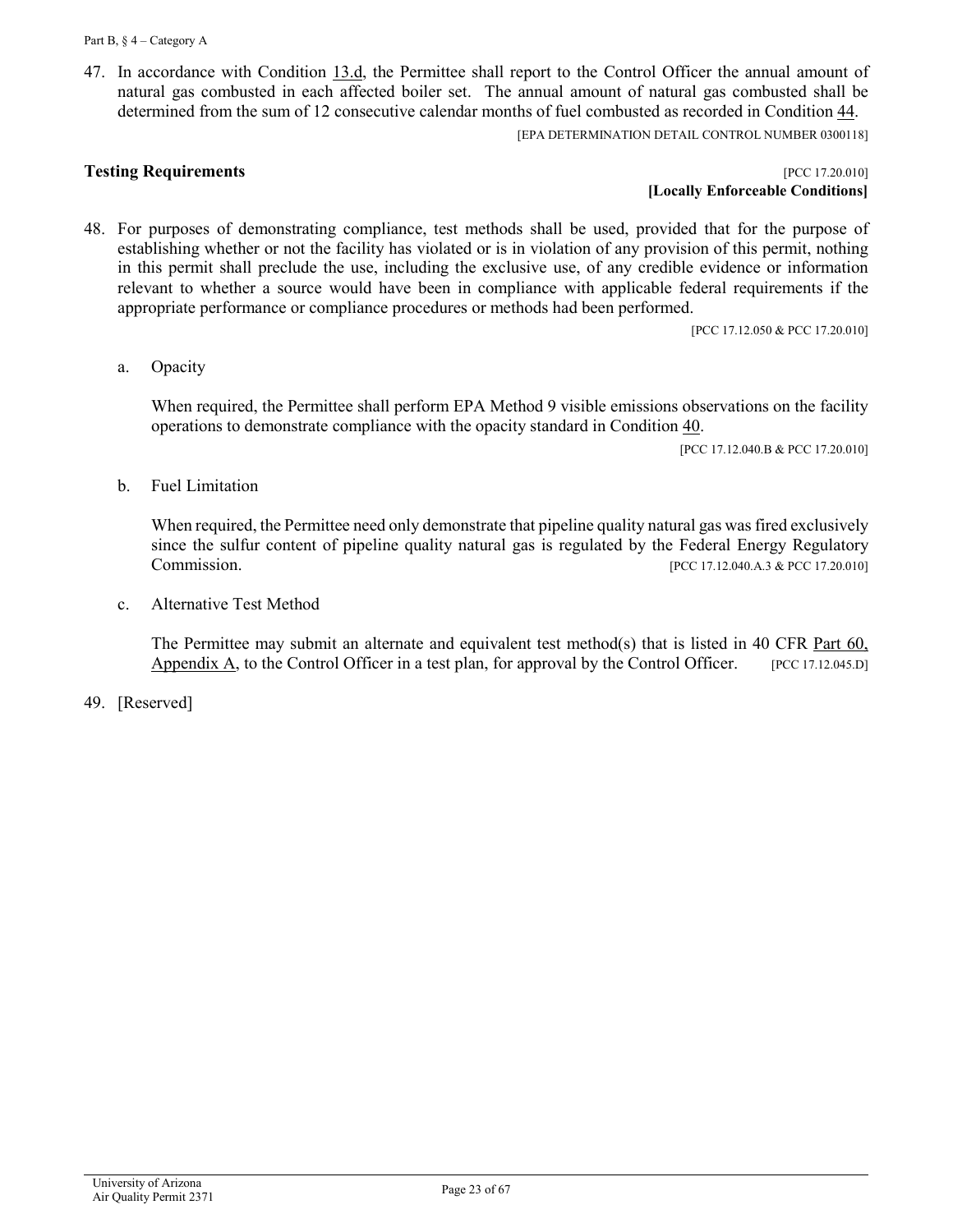### **New Source Performance Standards (NSPS) for Stationary Gas Turbines (40 CFR Part 60, Subpart GG) NSPS Turbine Specific Conditions**

<span id="page-23-0"></span>Unless otherwise stated, the provisions of this Section apply to the NSPS Stationary Gas Turbines identified in [Table 2, Attachment 2](#page-57-2) of this permit. [40 CFR 60, Subpart GG](https://tinyurl.com/y8oo29ps) – Stationary Gas Turbines is incorporated by reference as applicable requirements. [PCC 17.16.490.A.43]

#### **[Federally Enforceable Conditions]**

**Emission Limitations and Standards Emission Limitations and Standards Exercífications and Standards Exercífications Exercífications Exercífications Exercífications Exercífications Exercífications Exercíf** 

<span id="page-23-1"></span>50. Nitrogen Oxide  $(NO_X)$  Limitation [40 CFR 60.332 (c) & 40 CFR 60.332(a)(2)]

In accordance with the requirements in 40 CFR  $\delta$ 60.332(a)(2), the Permittee shall not cause to be discharged into the atmosphere from the stationary gas turbine(s) any gases which contain nitrogen oxides in excess of the following  $(STD<sup>1</sup> concentration(s)$ :

| a. Affected Turbine                                   | STD <sup>1</sup> | <b>Comment</b>                           |  |
|-------------------------------------------------------|------------------|------------------------------------------|--|
| ID 460306 - Solar Taurus 70 GT $212$ PPM <sub>v</sub> |                  | Per Manufacturer Data; $Y = 10.18$ ; F=0 |  |

<sup>1</sup> STD = 0.0150  $\frac{(14.4)}{Y}$ +Fwhere:

 $STD =$  Allowable ISO corrected NO<sub>X</sub> emission concentration (percent by volume at 15 percent oxygen and on a dry basis),

Y = Manufacturer's rated heat rate at manufacturer's rated peak load (kilojoules per watt hour);

 $F =$  The NO<sub>X</sub> emission allowance for fuel-bound nitrogen. Note: F=0

<span id="page-23-2"></span>51. Sulfur Dioxide  $(SO_X)$  Limitation

Permittee shall not burn fuel in either gas turbine that contains total sulfur in excess of 0.8 percent by weight  $(8000 \text{ PPM}_w)$ . [PCC 17.11.120 & 40 CFR 60.333(b)]

**[Material Permit Condition]**

<span id="page-23-3"></span>52. Fuel Limitation

The Permittee shall combust only natural gas in the stationary gas turbine engines identified in, Table 2, [Attachment 2](#page-57-2) of this Permit. [PCC 17.11.120 & PCC 17.11.120.B]

**[Locally Enforceable and Material Permit Condition]**

- 53. Operational Restrictions
	- i. At all times, including periods of startup, shutdown, and malfunction, the Permittee shall, to the extent practicable, maintain and operate any affected facility including associated air pollution control equipment in a manner consistent with good air pollution control practice for minimizing emissions. Determination of whether acceptable operating and maintenance procedures are being used will be based on information available to the Administrator or the Control Officer which may include, but is not limited to, monitoring results, opacity observations, review of operating and maintenance procedures, and inspection of the source. [40 CFR 60.11(d), PCC 17.16.020.A, PCC 17.11.120]

#### **[Material Permit Condition]**

ii. The Permittee shall not build, erect, install, or use any article, machine, equipment or process, the use of which conceals an emission which would otherwise constitute a violation of an applicable standard. Such concealment includes, but is not limited to, the use of gaseous diluents to achieve compliance with an opacity standard or with a standard which is based on the concentration of a pollutant in the gases discharged to the atmosphere. [40 CFR 60.12 & PCC 17.20.040]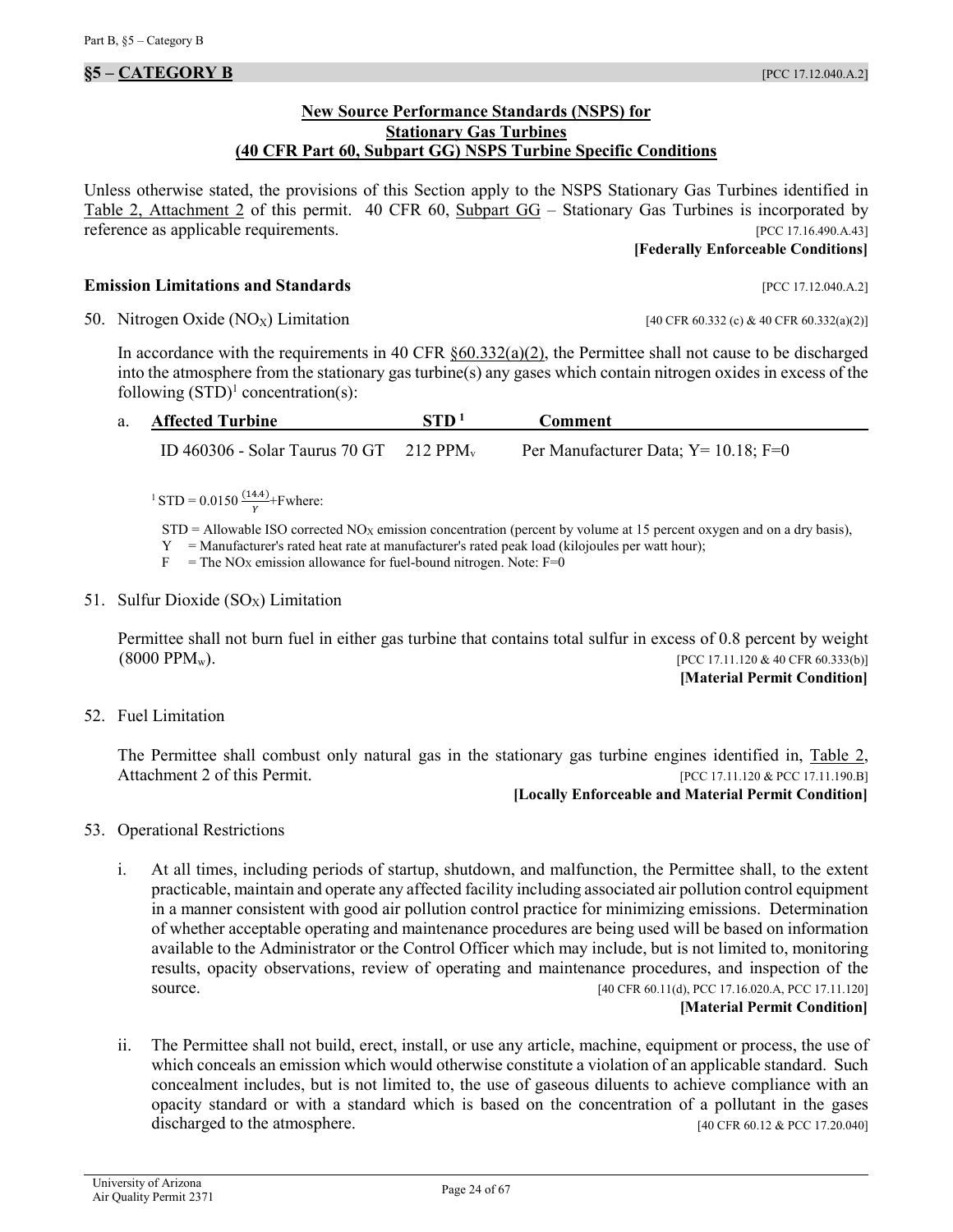# **Monitoring & Recordkeeping Requirements and the set of the set of the set of the set of the set of the set of the set of the set of the set of the set of the set of the set of the set of the set of the set of the set of**

<span id="page-24-0"></span>54. Nitrogen Oxide (NO<sub>X</sub>), Sulfur Dioxide (SO<sub>X</sub>) and Fuel Limitation

The Permittee shall be considered in compliance with the  $NO<sub>X</sub>$ ,  $SO<sub>X</sub>$  and fuel limitation requirements in [Conditions 50,](#page-23-1) [51,](#page-23-2) and [52](#page-23-3) respectively, by demonstrating that only commercially available pipeline quality natural gas was fired in the turbines identified in, [Table 2, Attachment 2](#page-57-2) of this permit. Such a demonstration may be made by making available for the Control Officer's inspection, documentation, such as invoices or statements from the fuel supplier, showing that only natural gas was purchased for use in the equipment. Alternatively, the demonstration may be made by actual inspection of the equipment showing that natural gas is the only fuel supply plumbed to the equipment for firing.  $[40 \text{ CFR } 60.334 \text{ (h)}(3) \& \text{PCC } 17.12.040 \text{ A.2}]$ 

55. Operational Records

The Permittee shall maintain records of the occurrence and duration of any startup, shutdown, or malfunction in the operation of an affected facility; any malfunction of the air pollution control equipment. [40 CFR 60.7(b)]

<span id="page-24-1"></span>56. Retention of Monitoring Records

The Permittee shall maintain a file of all required monitoring data and support information for a period of five years from the date of the monitoring sample, measurement report, or application. Support information includes all calibration and maintenance records, performance testing measurements and copies of all reports required by the permit.  $[40 \text{ CFR } 60.7(f) \& \text{PCC } 17.12.040 \text{ A}.4. \text{b}]$ 

### **Reporting Requirements Exercise 2.12.040.A.5 [PCC 17.12.040.A.5]**

57. For purposes of submitting compliance certifications or establishing whether or not the Permittee has violated or is in violation of any standard in this permit, nothing in this permit shall preclude the use, including the exclusive use, of any credible evidence or information, relevant to whether a source would have been in compliance with applicable requirements if the appropriate performance or compliance test or procedure had been performed. [40 CFR 60.11(g)]

# **Testing Requirements Example 2018 PCC 17.20.010**

- 58. For purposes of demonstrating compliance, test methods shall be used, provided that for the purpose of establishing whether or not the facility has violated or is in violation of any provision of this permit, nothing in this permit shall preclude the use, including the exclusive use, of any credible evidence or information relevant to whether a source would have been in compliance with applicable federal requirements if the appropriate performance or compliance procedures or methods had been performed.
	- a. Performance Testing for  $NO_X$  [PCC 17.20.010.B]
		- i. The Control Officer may require the Permittee to periodically test the natural gas turbines for  $NO<sub>X</sub>$ if the Control Officer determines in writing that all of the following conditions are met:
			- (a) The actual or potential emissions of air pollutants may adversely affect public health or the environment, and,
			- (b) An adequate scientific basis for the test method exists, and,
			- (c) The testing is technically feasible for the subject contaminant and source, and,
			- (d) The test method is reasonably accurate, and,
			- (e) The cost of the test is reasonable in light of the use to be made of the data.

**[Locally Enforceable Conditions]**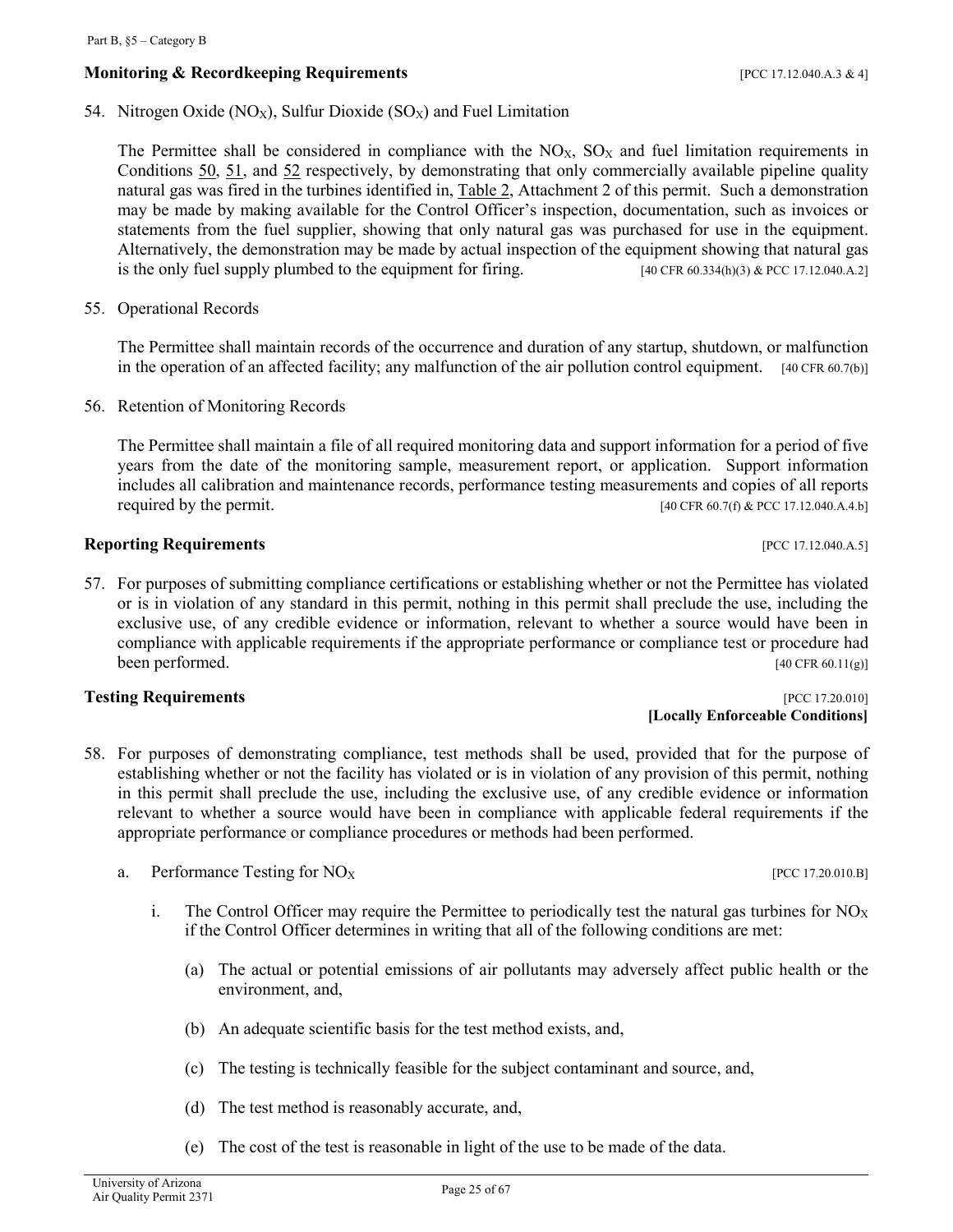- b. Before requiring such periodic testing, the Control Officer shall consider the relative cost and accuracy of any alternatives which may be reasonable under the circumstances such as emission factors, modeling, mass balance analysis, or emissions projections.
- 59. [Reserved]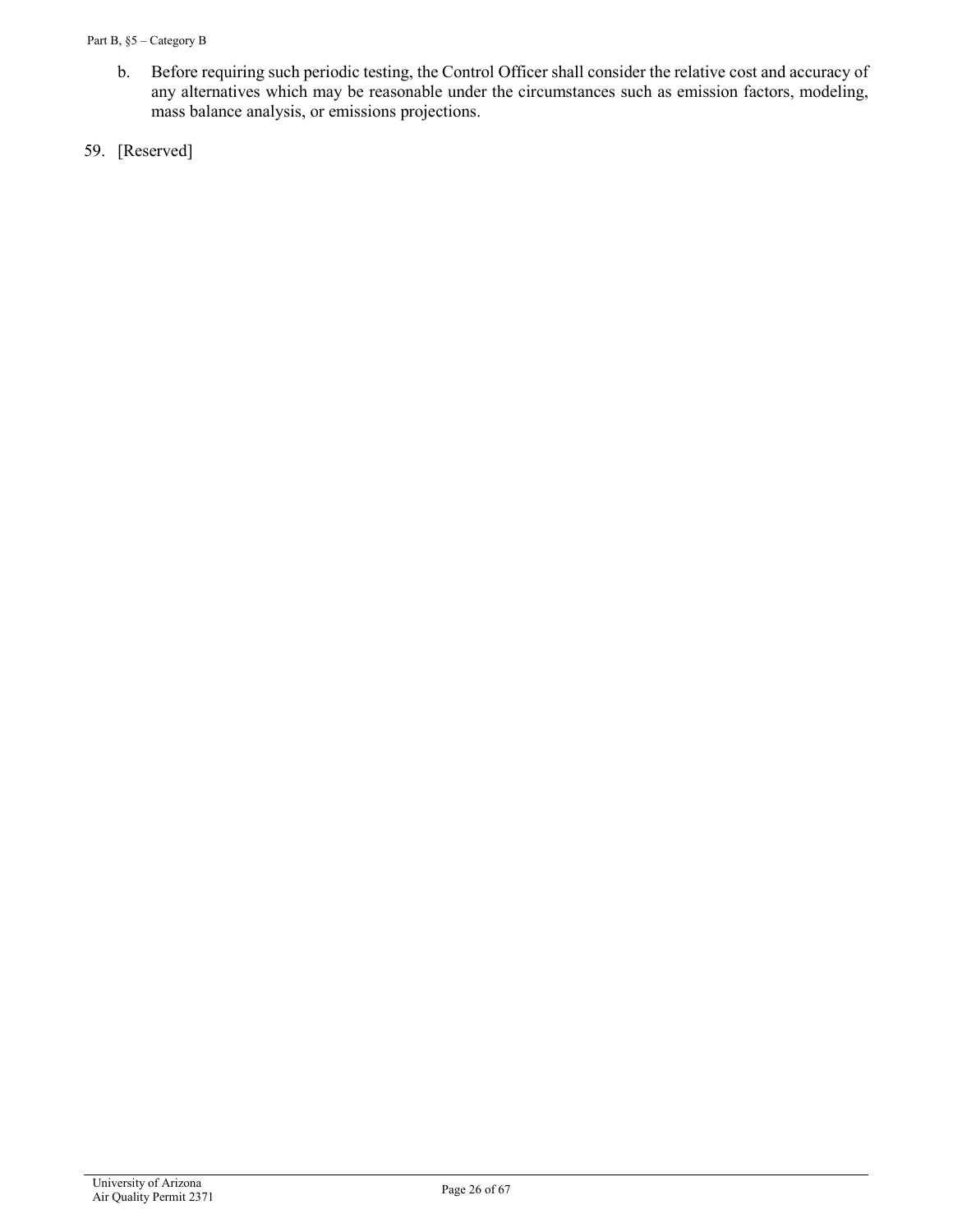# <span id="page-26-0"></span>**§6 – CATEGORY C** [PCC 17.12.040.A.2]

### **[Reserved]**

This Section has been reserved for **non-emergency** stationary Compression Ignition Internal Combustion Engines (CI ICE) that commence construction after July 11, 2005 where the stationary CI ICE are manufactured after April 1, 2006 or the stationary CI ICE is modified or reconstructed after July 11, 2005. [40 CFR 60, Subpart IIII](https://tinyurl.com/yd4lv9es) – Stationary Compression Ignition Internal Combustion Engines (ICE) is incorporated by reference as applicable requirements. [PCC 17.16.490.A.84]

#### **[Federally Enforceable Conditions]**

At the time of this permit issuance; The Permittee does not operate any emissions units that are subject to the above rule. Engines subject to this Category are intended to be listed in [Table 3,](#page-57-3) Attachment 2.

### **Reporting Requirements** *PCC 17.12.040.A.5*

<span id="page-26-1"></span>60. The University of Arizona shall furnish PDEQ a written notification 60 days or as soon as practicable before construction or reconstruction is commenced for a unit greater than 2, 237 KW (3000 HP) and obtain a final decision from the Control Officer on the submittal of a significant permit revision prior to commissioning such a unit for operation. The notification must include the following information:

[PCC 17.12.120, 40 CFR 60.7(a)(1) & 40 CFR 60.4214]

- a. Name and address of the owner or operator;
- b. The address of the affected source;
- c. Engine information including make, model, engine family, serial number, model year, maximum engine power, and engine displacement;
- d. Emission control equipment; and
- <span id="page-26-2"></span>e. Fuel used.
- 61-69. [Reserved]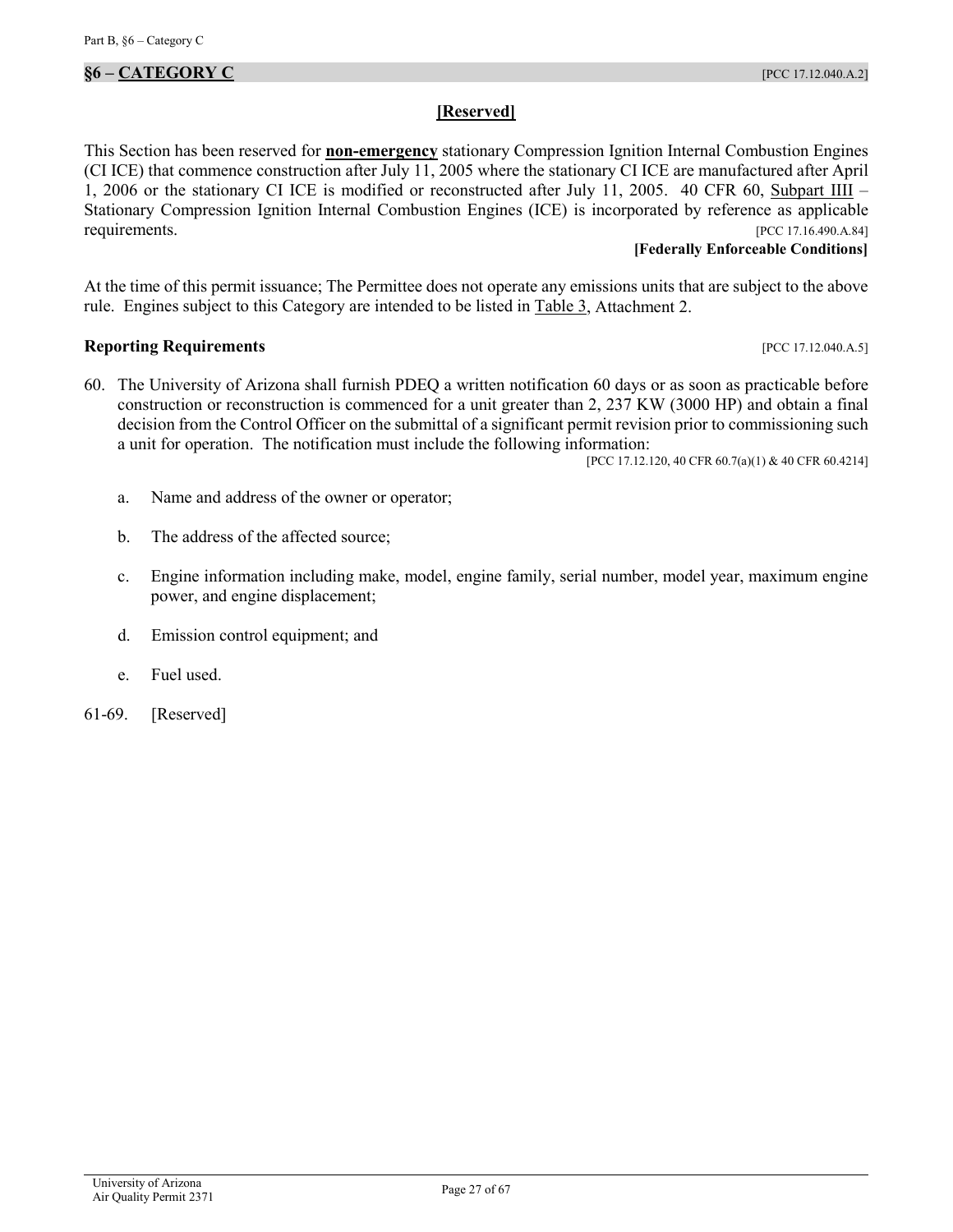#### <span id="page-27-0"></span>**§7 – CATEGORY D** [PCC 17.12.040.A.2]

### **New Source Performance Standards (NSPS) for Stationary Compression Ignition Internal Combustion Engines (CI ICE) (40 CFR Part 60, Subpart IIII) Emergency (non-fire-pump) (CI ICE) Specific Conditions**

Unless otherwise stated, the subject CI ICE unit(s) is/are identified in[, Table 4, Attachment 2](#page-58-0) of this permit.

#### **Applicability**

70. [40 CFR 60, Subpart IIII](https://tinyurl.com/yd4lv9es) – Stationary Compression Ignition Internal Combustion Engines (CI ICE)

[PCC 17.16.490.A.84]

- a. The General Provisions of [40 CFR 60.1 through 19](https://tinyurl.com/y7zuanhf) apply to subject sources as indicated in Table 8 of 40 [CFR 60, Subpart IIII](https://tinyurl.com/yb8n5qgv) except that the Permittee is not required to submit an initial notification. [40 CFR 60.4218 & 40 CFR 60.4214(b)]
- b. The provisions of this Section apply to emergency CI ICE that commence construction after July 11, 2005 where the stationary CI ICE are manufactured after April 1, 2006 or the stationary CI ICE is modified or reconstructed after July 11, 2005. [40 CFR 60.4200(a)]
- c. The provisions of this Section apply to emergency CI ICE (non-fire pump) with a maximum engine power  $\leq$  2,237 kW (3,000 hp) and displacement less than 10 liters/cylinder. [40 CFR 60.4202]

### **Emission Limitations and Standards Emission Limitations and Standards Executive Limitations and Standards Executive Limitations and Standards Executive Limitations and Standards**

- <span id="page-27-1"></span>71. Emission Limits
	- a. The subject CI ICE must be certified by the manufacturer to meet the applicable emission standards identified in [Table A](#page-28-0) of this Section for the useful life of the engine. The "useful life" of the engine" is identified in [Table B](#page-28-1) of this Section. Constant speed engines are exempt from opacity requirements identified in the [NSPS Subpart IIII.](https://tinyurl.com/yb8n5qgv)[40 CFR 60.4202, 40 CFR 60.4203, 40 CFR 60.4205 & 40 CFR 89.113(c)]
	- b. Except as otherwise specified in this Section, the opacity of all plumes and effluents from all point and non-point sources shall not exceed 20% as determined by EPA [Reference Method 9, Appendix A](https://tinyurl.com/y9hj5m88) in 40 [CFR](https://tinyurl.com/y9hj5m88) 60. **[SIP Rule 321, PCC 17.16.040, PCC 17.16.050.B & PCC 17.16.130.B.1]**

**[This condition is Federally Enforceable when opacity is above 40%]**

- c. The Permittee shall not cause, allow, or permit to be emitted into the atmosphere from any stationary rotating machinery, smoke for any period greater than ten consecutive seconds that exceeds 40 percent opacity. Visible emissions when starting cold equipment shall be exempt from this requirement for the first ten minutes. [SIP Rule 321PCC 17.16.040.A & PCC 17.16.340.E]
- d. The Permittee shall not cause or permit the effluent from any subject diesel fired CI ICE to have an average optical density equal to or greater than 60 percent during the first 10 minutes when a cold diesel engine is started or when a diesel engine is accelerated under load as measured in accordance with EPA [Reference Method 9, Appendix A](https://tinyurl.com/y9hj5m88) in 40 CFR 60. [SIP Rule 321 & PCC 17.16.040]
- e. The Permittee must operate and maintain subject engines according to the manufacturer's written instructions, or procedures developed by the Permittee that are approved by the engine manufacturer, over the entire life of the engine. The Permittee may only change those settings that are permitted by the manufacturer. [40 CFR 60.4206 & 40 CFR 60.4211(a)]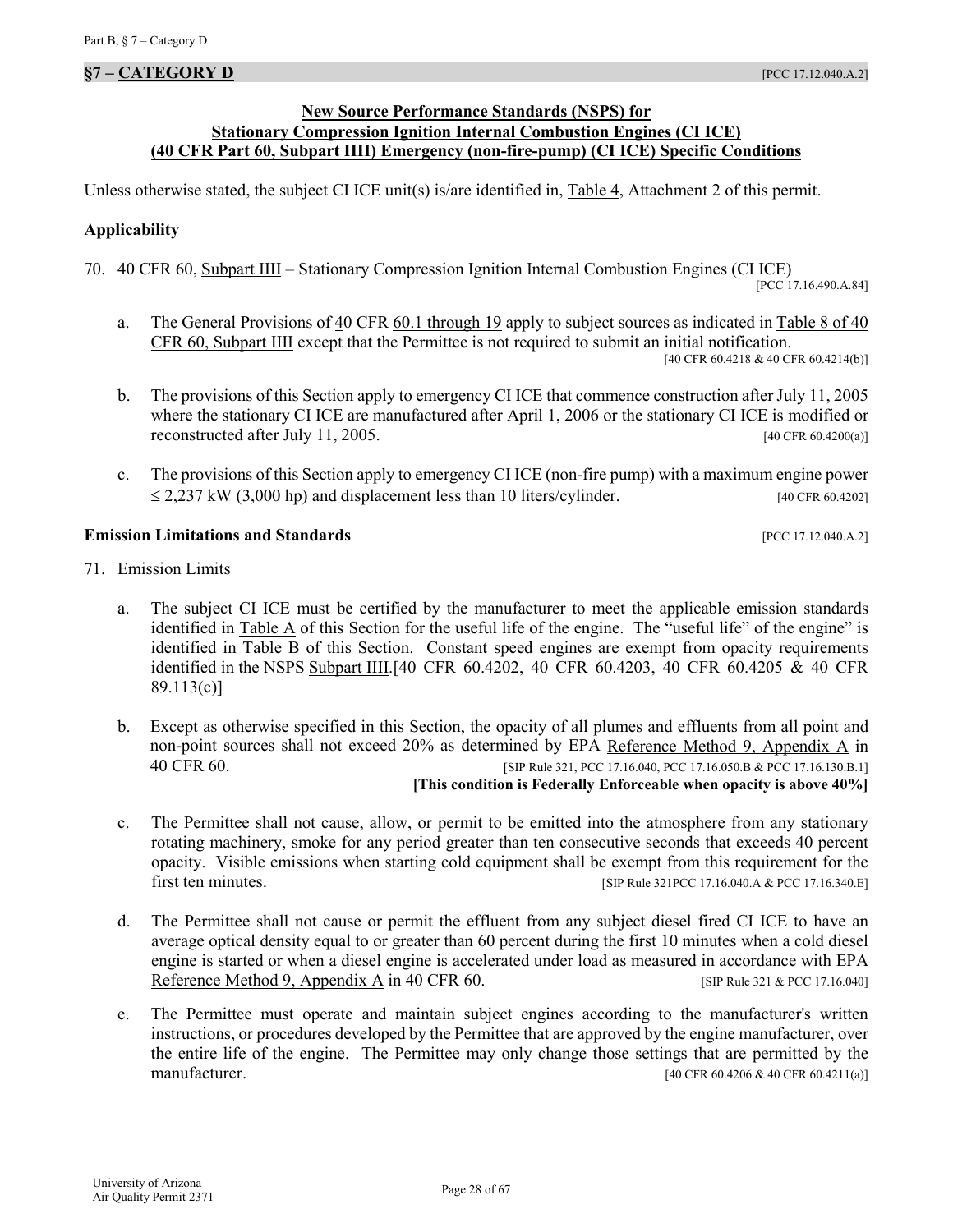# <span id="page-28-0"></span>**Table A**

| Emission Standards based on Model Year per 40 CFR 89.112 (Table 1), and<br>40 CFR 60 Subpart IIII (Tables 1 & 2)<br>$[g/kW-hr(g/hp-hr)]$ |                       |            |          |                          |                 |           |  |
|------------------------------------------------------------------------------------------------------------------------------------------|-----------------------|------------|----------|--------------------------|-----------------|-----------|--|
| <b>Maximum</b><br>engine<br>power                                                                                                        | <b>Model</b><br>years | <b>PM</b>  | HC       | NO <sub>X</sub><br>+NMHC | NO <sub>X</sub> | CO        |  |
|                                                                                                                                          | Pre-2007              | 1.0(0.75)  |          | 10.5(7.8)                |                 | 8.0(6.0)  |  |
| $kW < 8$ (<11)                                                                                                                           | 2007                  | 1.0        |          | 10.5                     |                 | 8.0       |  |
| hp)                                                                                                                                      | 2008<br>and<br>later  | 0.40(0.30) |          | 7.5(5.6)                 |                 | 8.0(6.0)  |  |
| $8 \leq$ kW $< 19$                                                                                                                       | Pre-2007              | 0.80(0.60) |          | 9.5(7.1)                 |                 | 6.6(4.9)  |  |
| $(11 \le hp <$                                                                                                                           | 2007                  | 0.80       |          | 7.5                      |                 | 6.6       |  |
| 25)                                                                                                                                      | 2008<br>and<br>later  | 0.40(0.30) |          | 7.5(5.6)                 |                 | 6.6(4.9)  |  |
| $19 \leq$ kW<37                                                                                                                          | Pre-2007              | 0.80(0.60) |          | 9.5(7.1)                 |                 | 5.5(4.1)  |  |
| $(25 \le hp <$                                                                                                                           | 2007                  | 0.60       |          | 7.5                      |                 | 5.5       |  |
| 50)                                                                                                                                      | 2008<br>and<br>later  | 0.30(0.22) |          | 7.5(5.6)                 |                 | 5.5(4.1)  |  |
| $37 \leq$ kW < 75                                                                                                                        | Pre-2007              |            |          |                          | 9.2(6.9)        |           |  |
| $(50 \le hp <$                                                                                                                           | 2007                  | 0.40       |          | 7.5                      |                 | 5.0       |  |
| 100)                                                                                                                                     | 2008<br>and<br>later  | 0.40       |          | 4.7                      |                 | 5.0       |  |
|                                                                                                                                          | Pre-2007              |            |          |                          | 9.2(6.9)        |           |  |
| $(100 \le hp <$<br>175)                                                                                                                  | 2007<br>and<br>later  | 0.30       |          | 4.0                      |                 | 5.0       |  |
| $130 \leq \text{kW} \leq$                                                                                                                | Pre-2007              | 0.54(0.40) | 1.3(1.0) |                          | 9.2(6.9)        | 11.4(8.5) |  |
| 560<br>$(175 \le hp \le$<br>750)                                                                                                         | 2007<br>and<br>later  | 0.20       |          | 4.0                      |                 | 3.5       |  |
| kW > 560                                                                                                                                 | Pre-2007              | 0.54(0.40) | 1.3(1.0) |                          | 9.2(6.9)        | 11.4(8.5) |  |
| $($ >750 hp)                                                                                                                             | 2007<br>and<br>later  | 0.20       |          | 6.4                      |                 | 3.5       |  |

# <span id="page-28-1"></span>**Table B**

| Useful Life Values per 40 CFR 1039.101, Table 4             |                                                                                                          |                                         |                                                       |  |  |  |  |
|-------------------------------------------------------------|----------------------------------------------------------------------------------------------------------|-----------------------------------------|-------------------------------------------------------|--|--|--|--|
| If the engine is certified<br>a <sub>s</sub>                | And<br>its<br>maximum<br>power is                                                                        | And<br>its<br>rated<br>speed is         | Then its useful life is                               |  |  |  |  |
| (i) Variable speed or constant<br>speed.                    | kW < 19<br>(HP < 25)                                                                                     | Any speed                               | 3,000 hours or five years,<br>whichever comes first.  |  |  |  |  |
| (ii) Constant speed                                         | 19 <<br>kW<37<br>$(25 \le HP < 50)$                                                                      | 3,000<br>rpm<br><sub>or</sub><br>higher | 3,000 hours or five years,<br>whichever comes first.  |  |  |  |  |
| (iii) Constant speed                                        | 19 \(\times\) \telli\) \telli\) \telli\) \telli\) \telli\) \telli\) \telli\) \tell<br>$(25 \le HP < 50)$ | 3,000<br>than<br>Less<br>rpm            | 5,000 hours or seven years,<br>whichever comes first. |  |  |  |  |
| (iv) Variable                                               | 19 <<br>kW<37<br>$(25 \le HP < 50)$                                                                      | Any speed                               | 5,000 hours or seven years,<br>whichever comes first. |  |  |  |  |
| Variable<br>(v)<br>speed<br><sub>or</sub><br>constant speed | $kW \geq 37$<br>$(HP \ge 50)$                                                                            | Any speed                               | 8,000 hours or ten years,<br>whichever comes first.   |  |  |  |  |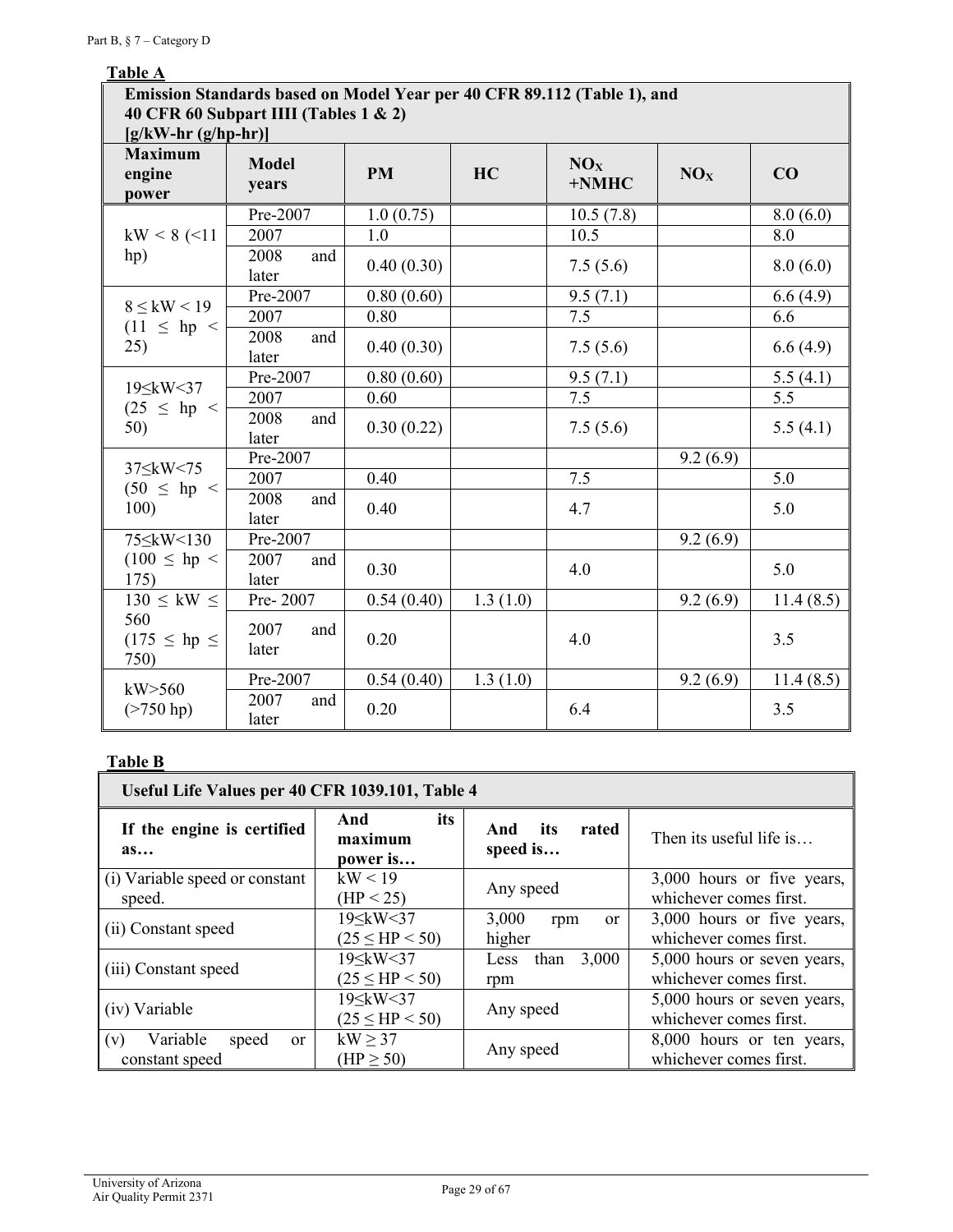<span id="page-29-4"></span>72. Fuel Requirements [40 CFR 60.4207]

<span id="page-29-6"></span>b. The Permittee must operate and maintain the subject stationary CI ICE according to the manufacturer's written instructions or procedures developed by the Permittee that are approved by the engine manufacturer. In addition, the Permittee may only change those settings that are permitted by the manufacturer. [40 CFR 60.4211(a)]

- <span id="page-29-0"></span>a. Beginning October 1, 2010, the Permittee shall use diesel fuel that meets the following requirements on a per gallon basis:  $[40 \text{ CFR } 60.4207 \text{ (b)} \& 40 \text{ CFR } 80.510 \text{ (b)}]$ 
	- i. Sulfur content: 15 ppm maximum;
	- ii. Cetane index or aromatic content, as follows:
		- (a) A minimum cetane index of 40; or
		- (b) A maximum aromatic content of 35 volume percent.
- b. With respect to pre-2011 model year stationary CI ICE subject to this Section, the Permittee may petition the Administrator for approval to use remaining non-compliant fuel that does not meet the fuel requirements of [Condition 72.a](#page-29-0) beyond the dates required for the purpose of using up existing fuel inventories. If approved, the petition will be valid for a period of up to 6 months. If additional time is needed, the Permittee shall be required to submit a new petition. [40 CFR 60.4207(c)]

<span id="page-29-5"></span>73. Installation Restrictions [40 CFR 60.4208]

<span id="page-29-1"></span>a. The Permittee may not install stationary CI ICE (excluding fire pump engines) that do not meet the applicable requirements for 2007 model year engines in [40 CFR 60, Subpart IIII,](https://tinyurl.com/yd4lv9es) as applicable.

[40 CFR 60.4208(a)]

- <span id="page-29-2"></span>b. After December 31, 2009, the Permittee may not install stationary CI ICE with a maximum engine power of less than 25 HP (excluding fire pump engines) that do not meet the applicable requirements for 2008 model year engines in [40 CFR 60, Subpart IIII,](https://tinyurl.com/yd4lv9es) as applicable. [40 CFR 60.4208(b)]
- c. The requirements of [Conditions](#page-29-1) 73.a and [73.b](#page-29-2) do not apply to stationary CI ICE that have been modified or reconstructed, and do not apply to engines that were removed from one existing location and reinstalled at a new location. This provision does not extend to imported units which shall be treated as new sources. [40 CFR 60.4208(g) & (h)]
- <span id="page-29-3"></span>74. Operational Hours (Emergency Designation) [40 CFR 60.4211(e)]

Emergency stationary ICE may be operated for the purpose of maintenance checks and readiness testing, provided that the tests are recommended by Federal, State, or local government, the manufacturer, the vendor, or the insurance company associated with the engine. Maintenance checks and readiness testing of such units is limited to 100 hours per year. There is no time limit on the use of emergency stationary ICE in emergency situations. The Permittee may petition the Control Officer for approval of additional hours to be used for maintenance checks and readiness testing, but a petition is not required if the Permittee maintains records indicating that Federal, State, or local standards require maintenance and testing of emergency ICE beyond 100 hours per year. Any operation other than emergency operation, and maintenance and testing as permitted in this Section, is prohibited.

75. Compliance [40 CFR 60.4211]

a. The Permittee must install a non-resettable hour meter on each subject stationary CI ICE prior to startup of each engine. [40 CFR 60.4209(a)]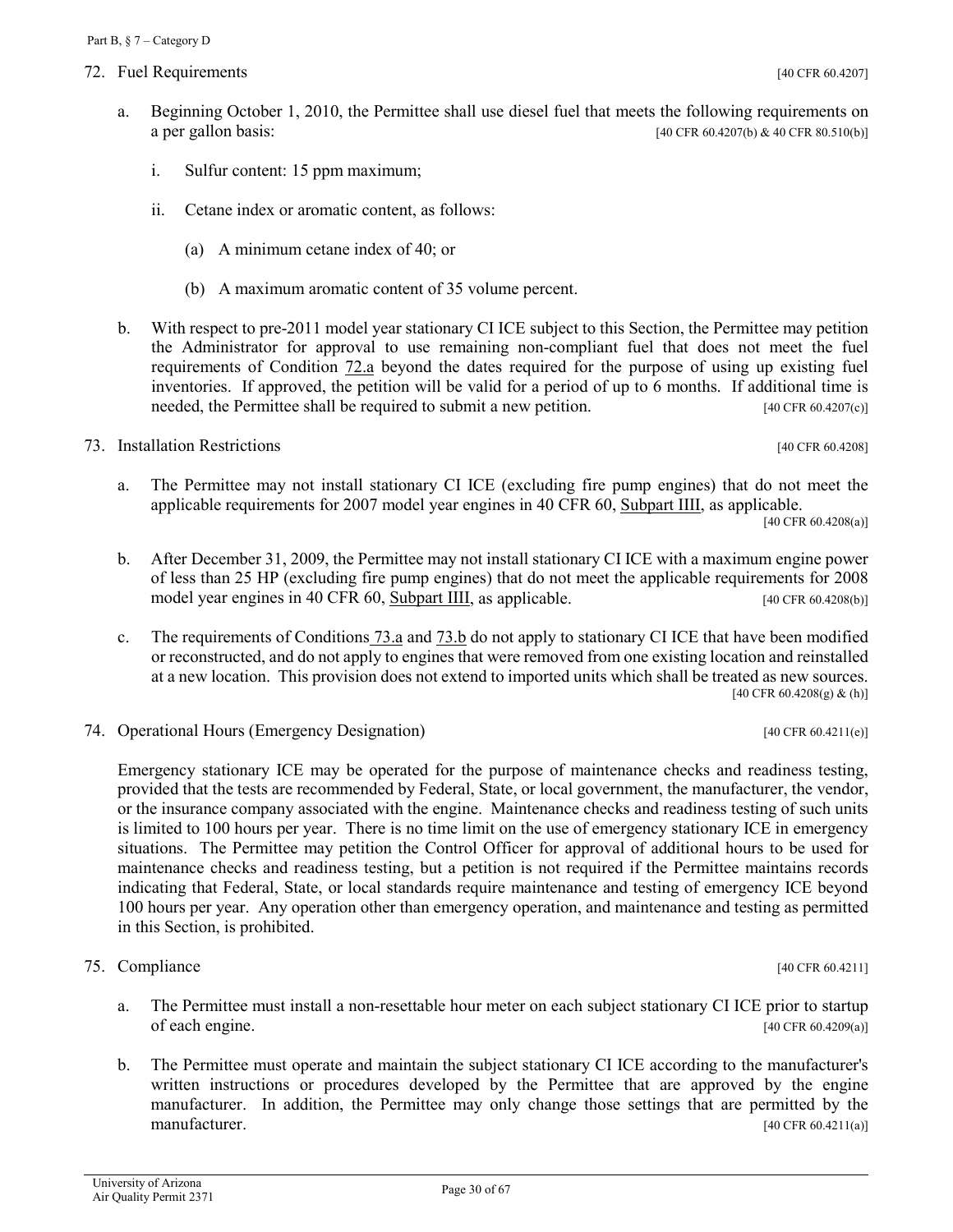# **Monitoring & Recordkeeping Requirements contained to the contract of the CO** 17.12.040.A.3 & 4]

- <span id="page-30-2"></span><span id="page-30-1"></span>76. All records required by, or generated to verify compliance with this Section shall be maintained for five years and shall include the following: [PCC 17.12.040.A.4]
	- a. Hourly Operational Records
		- i. In order to demonstration compliance with the operational hour limitation in Condition  $\frac{74}{10}$ , the Permittee shall record the monthly maintenance checks and readiness testing operating hours for each emergency engine. In addition, the Permittee shall recalculate a rolling twelve (12) month total within 30 calendar days of the end of the month. [PCC 17.12.040.A.4]
		- ii. Starting with the model years i[n Table C](#page-30-0) below, if the emergency engine does not meet the standards identified in  $Table A$  of this Section in the applicable model year, the Permittee must keep records of the operation of the engine in emergency and non-emergency service that are recorded through the non-resettable hour meter. The Permittee shall record the time of operation of the engine and the reason the engine was in operation during that time. [40 CFR 60.4214(b)]

<span id="page-30-4"></span><span id="page-30-0"></span>

| <b>Table C</b><br><b>Record keeping Requirements for New Stationary Emergency Engines</b><br>(40 CFR 60, Subpart IIII, Table 5) |      |  |  |  |  |  |
|---------------------------------------------------------------------------------------------------------------------------------|------|--|--|--|--|--|
| <b>Engine Power</b><br><b>Starting model year</b>                                                                               |      |  |  |  |  |  |
| $19 \leq {\rm kW} \leq 56$ (25 $\leq$ HP $\leq$ 75)                                                                             | 2013 |  |  |  |  |  |
| $56 \leq \text{kW} < 130$ $(75 \leq \text{HP} < 175)$                                                                           | 2012 |  |  |  |  |  |
| $kW \ge 130$ (HP $\ge 175$ )                                                                                                    | 2011 |  |  |  |  |  |

<span id="page-30-3"></span>b. Manufacturer Certifications

The Permittee shall maintain records of manufacturer certifications that identify the applicable emission limits for the appropriate model year and maximum engine power and certify the subject engines to those standards. [PCC 17.12.040.A.4]

<span id="page-30-5"></span>c. Diesel Fuel Recordkeeping

The Permittee shall maintain records that verify compliance with the diesel fuel requirements in **[Condition](#page-29-4) 72.** [PCC 17.12.040.A.4]

<span id="page-30-6"></span>d. Opacity

The Permittee shall keep all records generated to show compliance with the opacity level measurement requirements of [Condition 71,](#page-27-1) if measurements are required. The Permittee shall also retain records of visible emissions checks/observations as required below. [PCC 17.12.040.A.3]

i. In order to demonstrate compliance with the operational limitation for opacity in [Condition 71,](#page-27-1) the Permittee shall conduct a visible emissions check on the exhaust stack of all subject CI ICE firing at least quarterly while the subject CI ICE is/are operating. For the purposes of this permit, a visible emissions check shall be conducted by an observer certified in measuring opacity in accordance with EPA Reference Method 9, verifying that abnormal emissions are not present at the subject CI ICE stack. The Permittee shall record the date and time of the check, the name of the person conducting the check, the results of the check, and the type of corrective action taken (if required).

#### **Reporting Requirements** [40 CFR 60.4214 & PCC 17.12.040.A.5]

77. The Permittee shall report to the Control Officer any emissions in excess of the limits established by this permit in accordance with [Condition 11.](#page-6-3) [PCC 17.12.040]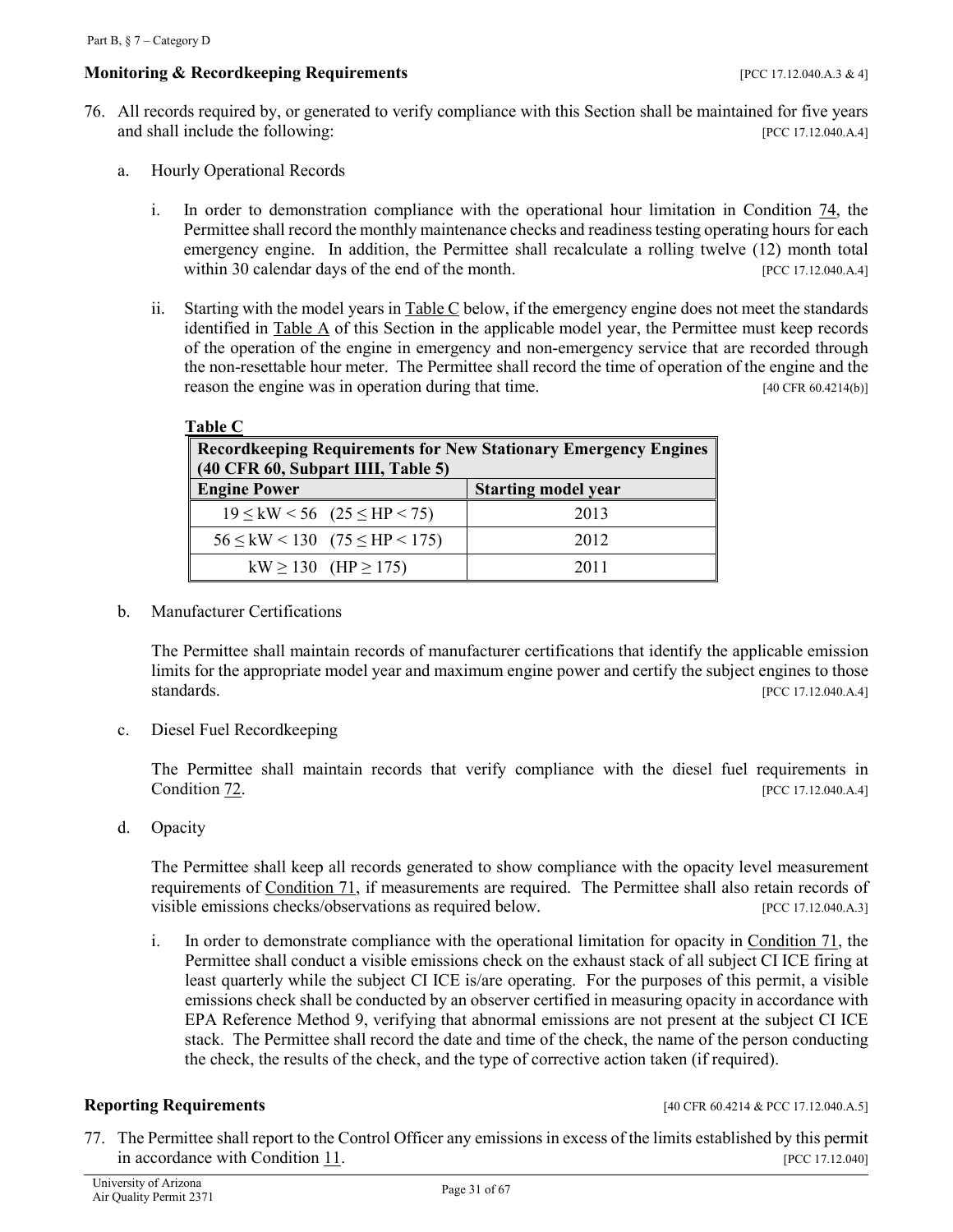# **Testing Requirements** [40 CFR 60.4212 & PCC 17.12.040.A.3.a]

- 78. Should the Permittee conduct performance testing to demonstrate compliance with the applicable standards of this Section, the Permittee shall do so in accordance with 40 CFR  $60.\overline{4212}$ .
- 79. [Reserved]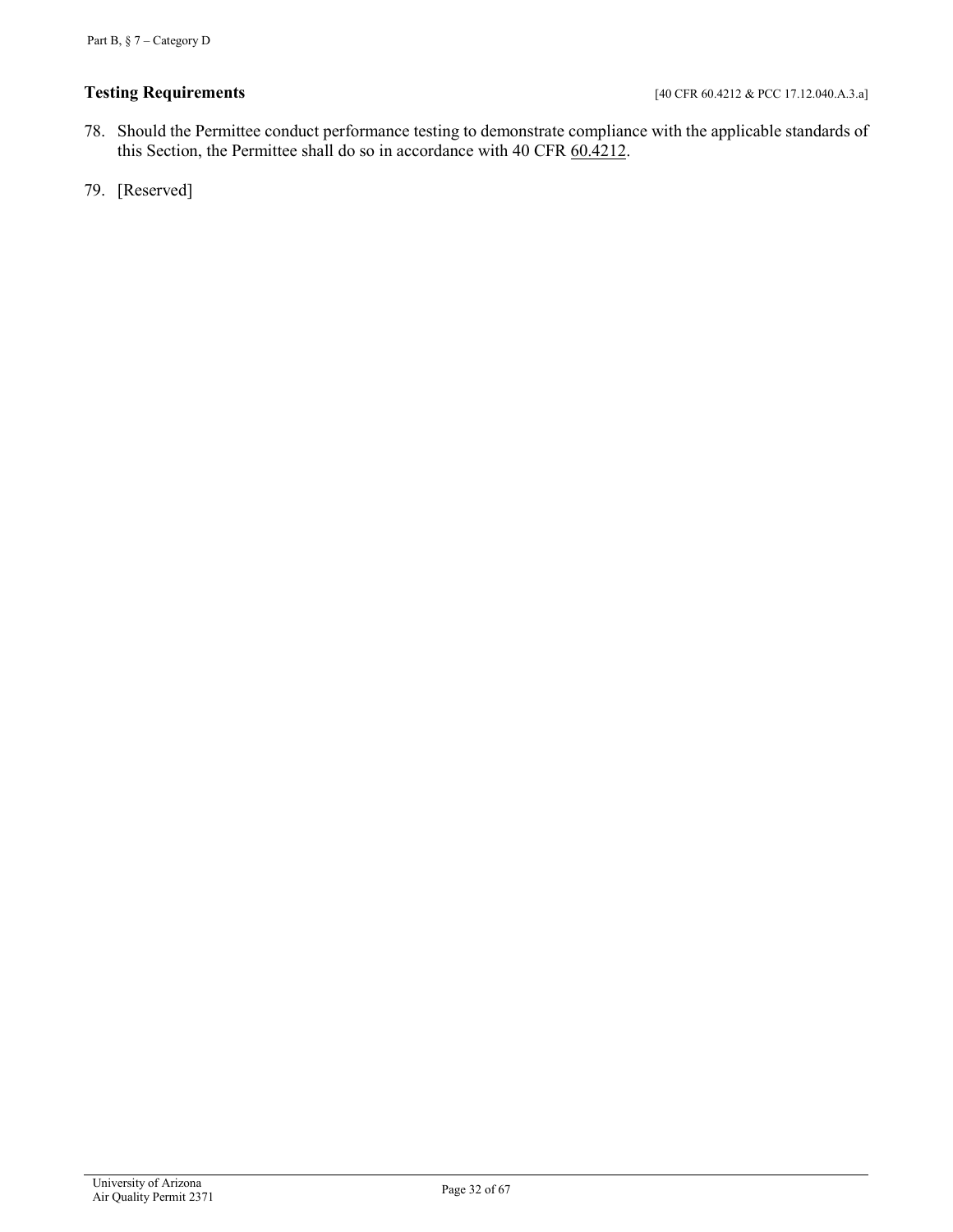# <span id="page-32-0"></span>**§8 – CATEGORY E** [PCC 17.12.040.A.2]

# **New Source Performance Standards (NSPS) for Stationary Spark Ignition Internal Combustion Engines (SI ICE) (40 CFR Part 60, Subpart JJJJ): (Emergency SI ICE >25 HP, manufactured after January 1, 2009)**

Unless otherwise stated, the subject SI ICE unit(s) is/are identified in, [Table 5, Attachment 2](#page-60-0) of this permit.

**Applicability** [40 CFR 60.4230(a)]

80. [40 CFR 60, NSPS Subpart JJJJ](https://tinyurl.com/yc4x66ry) – Stationary Spark Ignition Internal Combustion Engines (SI ICE) [PCC 17.16.490.A.85]

- a. The provisions of this Section apply to emergency SI ICE that commence construction after June 12, 2006 where the stationary SI ICE are manufactured on or after January 1, 2009, for emergency engines with a maximum engine power greater than 19 KW (25 HP).
- b. The General Provisions of 40 CFR 60.1 through 60.19 apply to subject sources as indicated in [Table 3 of](https://tinyurl.com/40-CFR-60-subpar-JJJJ-Table-3)  [Subpart JJJJ](https://tinyurl.com/40-CFR-60-subpar-JJJJ-Table-3) except that the Permittee is not required to submit an initial notification. [40 CFR 60.1216]

# **Emission Limitations and Standards** [PCC 17.12.040.A.2]

81. Emission Limits [40 CFR 60.4233]

The subject emergency SI ICE must be certified by the manufacturer to meet the following emission standards: [40 CFR 60.4233(e)]

- a. NO<sub>X</sub> 2.0g/hp-hr or 160 PPM<sub>vd</sub> at 15% O<sub>2</sub>
- b. CO 4.0g/hp-hr or  $PPM_{vd}$  at 15%  $O_2$
- c.  $VOC<sup>1</sup>$  $VOC<sup>1</sup>$  $VOC<sup>1</sup>$  1.0g/hp-hr or PPM<sub>vd</sub> at 15% O<sub>2</sub>
- <span id="page-32-4"></span><span id="page-32-1"></span>82. Installation Restrictions [40 CFR 60.4236]
	- a. After January 1, 2011, the Permittee may not install emergency stationary SI ICE with a maximum engine greater than 25 HP that do not meet the applicable requirements 40 CFR  $\underline{60.4233}$ . [40 CFR 60.4236(c)]
	- b. The requirements of [Condition 82.a](#page-32-1) do not apply to stationary SI ICE that have been modified or reconstructed, and do not apply to engines that were removed from one existing location and reinstalled at a new location. [40 CFR 60.4236(e)]
- <span id="page-32-5"></span><span id="page-32-3"></span>83. Compliance
	- a. The Permittee shall install a non-resettable hour meter on each subject emergency SI ICE. [40 CFR 60.4237]
	- b. The Permittee must operate and maintain subject engines according to the manufacturer's written instructions over the entire life of the engine. The Permittee may adjust the engine settings according to and consistent with the manufacturer's instructions. The manufacturer's instructions. The manufacturer's instructions.
	- c. Emergency stationary ICE may be operated for the purpose of maintenance checks and readiness testing, provided that the tests are recommended by Federal, State, or local government, the manufacturer, the vendor, or the insurance company associated with the engine. Maintenance checks and readiness testing of such units is limited to 100 hours per year. There is no time limit on the use of emergency stationary ICE in emergency situations. The Permittee may petition the Control Officer for approval of additional

<span id="page-32-2"></span>University of Arizona Page 33 of 67<br>Air Quality Permit 2371 1 When calculating emissions of volatile organic compounds, emissions of formaldehyde should not be included. [Subpart JJJJ, Table 1, footnote d.]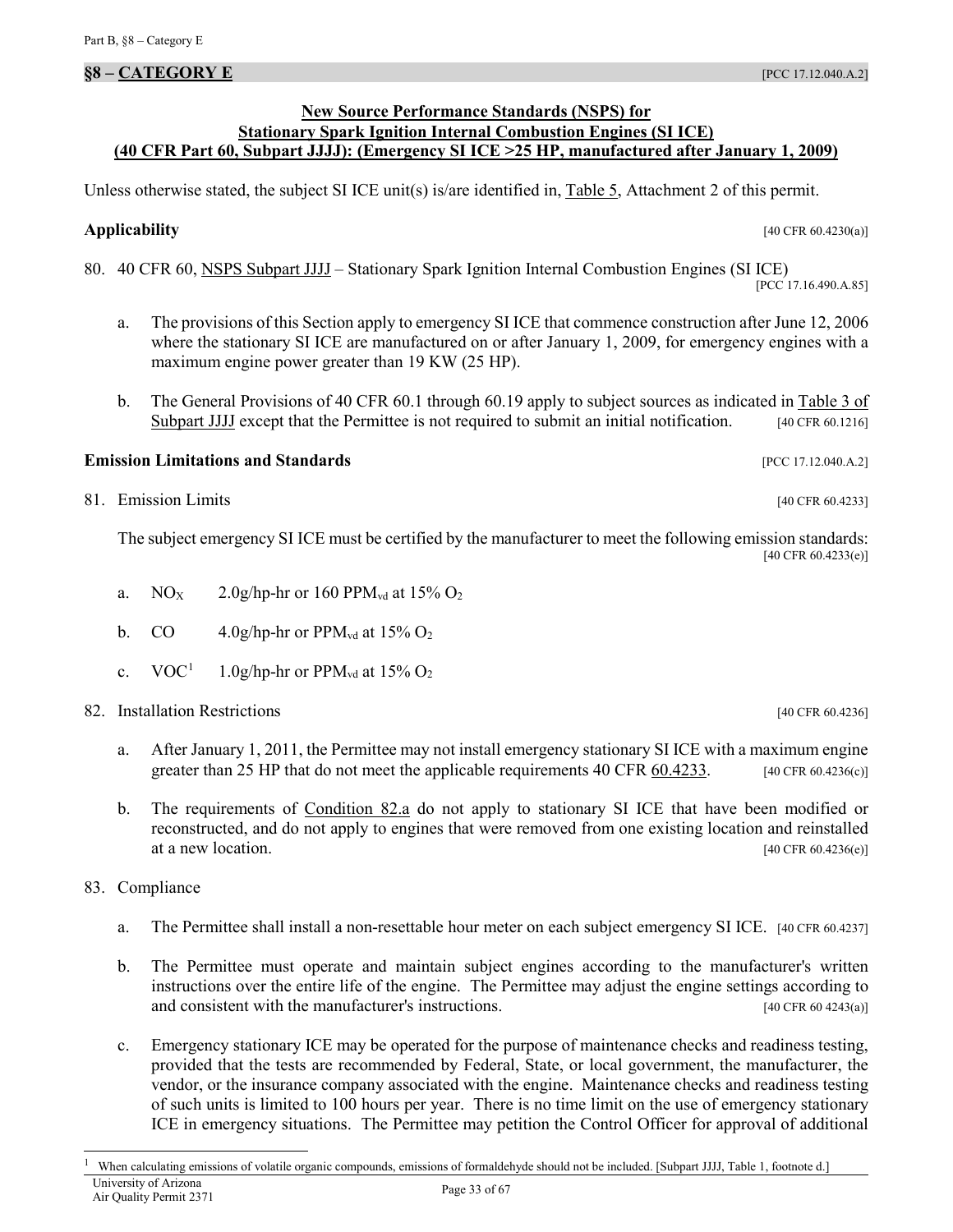hours to be used for maintenance checks and readiness testing, but a petition is not required if the Permittee maintains records indicating that Federal, State, or local standards require maintenance and testing of emergency ICE beyond 100 hours per year. Emergency stationary ICE may operate up to 50 hours per year in non-emergency situations, but those 50 hours are counted toward the 100 hours per year provided for maintenance testing. The 50 hours per year for non-emergency situations cannot be used for peak shaving or to generate income for a facility to supply power to an electric grid or otherwise supply power as part of a financial arrangement with another entity. For emergency engines, any operation other than emergency operation, maintenance and testing and operation in non-emergency situations for 50 hours per year, is prohibited. [40 CFR 60.4243(d)]

d. Natural gas fired SI ICE may be operated using propane for a maximum of 100 hours per year as an alternative fuel solely during emergency operations, but the Permittee must keep records of such use. If propane is used for more than 100 hours per year in an engine that is not certified to the emission standards when using propane, the owners and operators are required to conduct a performance test to demonstrate compliance with the emission standards of [40 CFR 60.4233.](https://tinyurl.com/ybwss2f4) [40 CFR 60.4243(e)]

# **Monitoring & Recordkeeping Requirements** [PCC 17.12.040.A.3 & 4, 40 CFR 60.4245]

- <span id="page-33-0"></span>84. All records required by, or generated to verify compliance with this Section shall be maintained in accordance with [Condition 12](#page-10-0) and shall include the following: [PCC 17.12.040.A.4]
	- a. In order to demonstrate compliance with the operational hour limitation in [Condition 83.c,](#page-32-3) the Permittee shall record the monthly maintenance checks and readiness testing operating hours for each subject engine. In addition, the Permittee shall recalculate a rolling 12-month total within 30 calendar days of the end of the month.
	- b. The Permittee shall record and retain all maintenance conducted on the subject engines.

[40 CFR 60.4245(a)(2)]

<span id="page-33-1"></span>c. The Permittee shall maintain records of the manufacture certifications that identify the applicable emission limits for the appropriate model year and maximum engine horsepower and certify the subject engines to those standards.  $[40 \text{ CFR } 60.4245(a)(3)]$ 

# **Reporting Requirements** *CONDUCTRES PCC 17.12.040.A.5]*

85. The Permittee shall report to the Control Officer any emissions in excess of the limits established by this permit in accordance with [Condition 11](#page-6-3) of this permit. [PCC 17.12.040]

**Testing Requirements** [PCC 17.12.040.A.3.a, PCC 17.20.010 & 40 CFR 60 .4244]

86. Should the Permittee conduct performance testing to demonstrate compliance with the applicable standards, the Permittee shall do so in accordance with [40 CFR 60.4244.](https://tinyurl.com/ycf423c8)

87-89. [Reserved]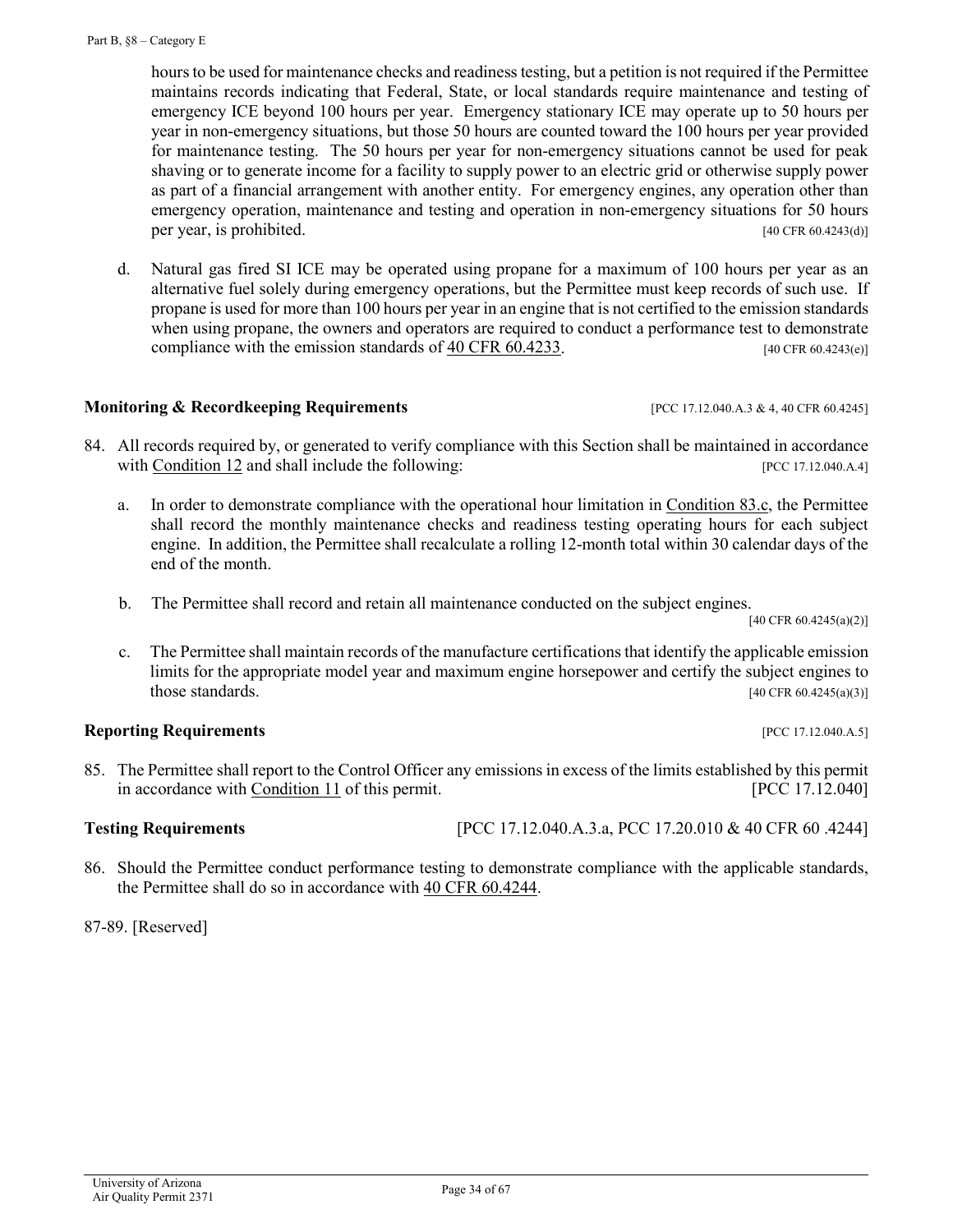### **National Emission Standards for Hazardous Air Pollutants for Stationary Reciprocating Internal Combustion Engines (RICE) For Non-Emergency CI ≤ 300 HP**

<span id="page-34-0"></span>Unless otherwise stated, the subject Compression Ignition (CI) ICE unit(s) is/are identified in, Table 3, [Attachment](#page-57-3) 2 of this permit.

#### **Applicability**

- 90. [40 CFR 63, Subpart ZZZZ](https://tinyurl.com/ycprbrb7) National Emission Standards for Hazardous Air Pollutants for Stationary Reciprocating Internal Combustion Engines (RICE). [PCC 17.16.530.B.83]
	- a. Applicable to each existing stationary compression ignition (CI) RICE at an area source. [40 CFR 63.6585]
		- i. A stationary RICE is "existing," if construction or reconstruction was commenced before June 12,  $2006.$  [40 CFR 63.6590(a)(iii)]
	- b. Existing CI RICE must comply with the applicable requirements in this Section no later than May 3, 2013. [40 CFR 63.6595(a)(1)]

#### **Emission Limitations and Standards Emission Limitations and Standards Executive Limitations and Standards Executive Limitations and Standards Executive Limitations and Standards**

<span id="page-34-2"></span>91. Hour Limitation [PCC 17.12.040.A.2]

- a. The Permittee must install a non-resettable hour meter if one is not already installed. [PCC 17.11.120.A. 3.c] **[Material Permit Condition]**
- b. The Permittee shall not operate the CI RICE for more than the number of hours per year specified in the permit equipment list on a rolling twelve (12) month total basis. [PCC 17.11.190.B]

#### <span id="page-34-3"></span>92. Management Practices

The Permittee must comply with the following: [40 CFR 63.6603(a) and Table 2d to Subpart ZZZZ, PCC 17.11.120]

**[Material Permit Conditions]**

- <span id="page-34-1"></span>a. The Permittee must comply with the following management practice requirements except during periods of startup: [Row 1 of Table 2d to Subpart ZZZZ]
	- i. Change oil and filter every 1,000 hours of operation or annually, whichever comes first; and
	- ii. Inspect air cleaner every 1,000 hours of operation or annually, whichever comes first, and replace as necessary; and
	- iii. Inspect all hoses and belts every 500 hours of operation or annually, whichever comes first, and replace as necessary.

The Permittee has the option to utilize an oil analysis program as described in [Condition 95.b.ii](#page-36-0) in order to extend the specified oil change requirement i[n Condition 92.a.i.](#page-34-1)

[Footnote 1, Table 2d to Subpart ZZZZ of Part 63 & 40 CFR 63.6625(i)]

b. The Permittee must minimize the engine's time spent at idle during startup and minimize the engine's startup time to a period needed for appropriate and safe loading of the engine, not to exceed 30 minutes. [40 CFR 63.6625(h)]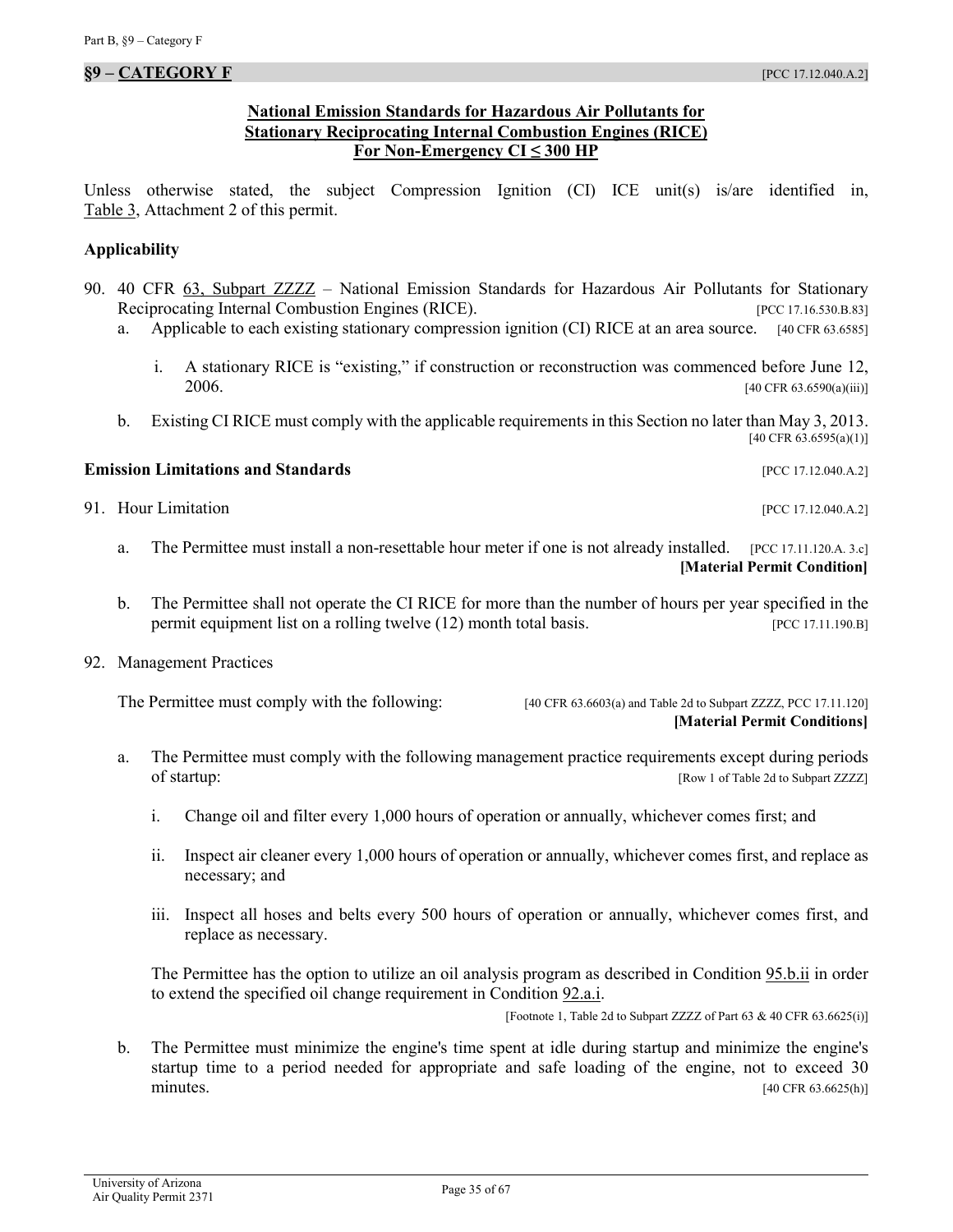- c. The Permittee must be in compliance with the emission limitations, operating limitations and other requirements in Conditions  $91$  and  $92$  at all times. [40 CFR 63.6605(a)]
- <span id="page-35-1"></span><span id="page-35-0"></span>93. Opacity and Fuel Requirements
	- a. The Permittee shall burn only the specified fuel allowed for each applicable generator specified in the permit equipment list. The Permittee shall only fire fuel with a sulfur content less than 0.90 percent by weight. [PCC 17.11.120.A.3.a & PCC 17.11.190.B]

**[Locally Enforceable Condition]**

b. Except as otherwise specified in this Section, the opacity of all plumes and effluents from all point and non-point sources shall not exceed 20% as determined by EPA [Reference Method 9, Appendix A 40 CFR](https://tinyurl.com/y9hj5m88)  [60.](https://tinyurl.com/y9hj5m88) [SIP Rule 321, PCC 17.16.040, PCC 17.16.050.B & PCC 17.16.130.B.1]

#### **[This condition is Federally Enforceable when opacity is above 40%]**

- c. The Permittee shall not cause, allow, or permit to be emitted into the atmosphere from any stationary rotating machinery, smoke for any period greater than ten consecutive seconds that exceeds 40 percent opacity. Visible emissions when starting cold equipment shall be exempt from this requirement for the first ten minutes. [SIP Rule 321, PCC 17.16.040.A & PCC 17.16.340.E]
- d. The Permittee shall not cause or permit the effluent from any generator to have an average optical density equal to or greater than 60 percent when a cold diesel engine is started or when a diesel engine is accelerated under load as measured in accordance with EPA [Reference Method 9.](https://tinyurl.com/y9hj5m88)

[SIP Rule 321, PCC 17.16.040.A & PCC 17.16.040]

#### **Monitoring & Recordkeeping contract the contract of the contract of the contract of the contract of the contract of the contract of the contract of the contract of the contract of the contract of the contract of the con**

- <span id="page-35-2"></span>94. The Permittee must operate and maintain any affected source, including associated air pollution control equipment and monitoring equipment, at all times, in a manner consistent with safety and good air pollution control practices for minimizing emissions. The general duty to minimize emissions does not require the Permittee to make any further efforts to reduce emissions if levels required by this Section have been achieved. Determination of whether such operation and maintenance procedures are being used will be based on information available to the Control Officer which may include, but is not limited to, monitoring results, review of operation and maintenance procedures, review of operation and maintenance records, and inspection of the source. [40 CFR 63.6605(b)]
- 95. The Permittee shall monitor and keep the following records for each RICE unit in accordance with [Condition](#page-10-0) 12:
	- a. Hour Limitation

<span id="page-35-3"></span>For each generator identified as having an operational limitation in the permit equipment list, the Permittee shall record the monthly operating hours and recalculate a rolling twelve (12) month total within 10 calendar days of the end of the month. All records shall be maintained for five years. [PCC 17.12.040.A.3]

- <span id="page-35-4"></span>b. Management Practices and Maintenance
	- i. The Permittee must operate and maintain the stationary RICE and after-treatment control device (if any) according to the manufacturer's emission-related written instructions or develop a maintenance plan which must provide to the extent practicable for the maintenance and operation of the engine in a manner consistent with good air pollution control practice for minimizing emissions.

[40 CFR 63.6625(e), 40 CFR 63.6625(e)(4), 63.6640(a) - Table 6 to Subpart ZZZZ of Part 63 (Row 9]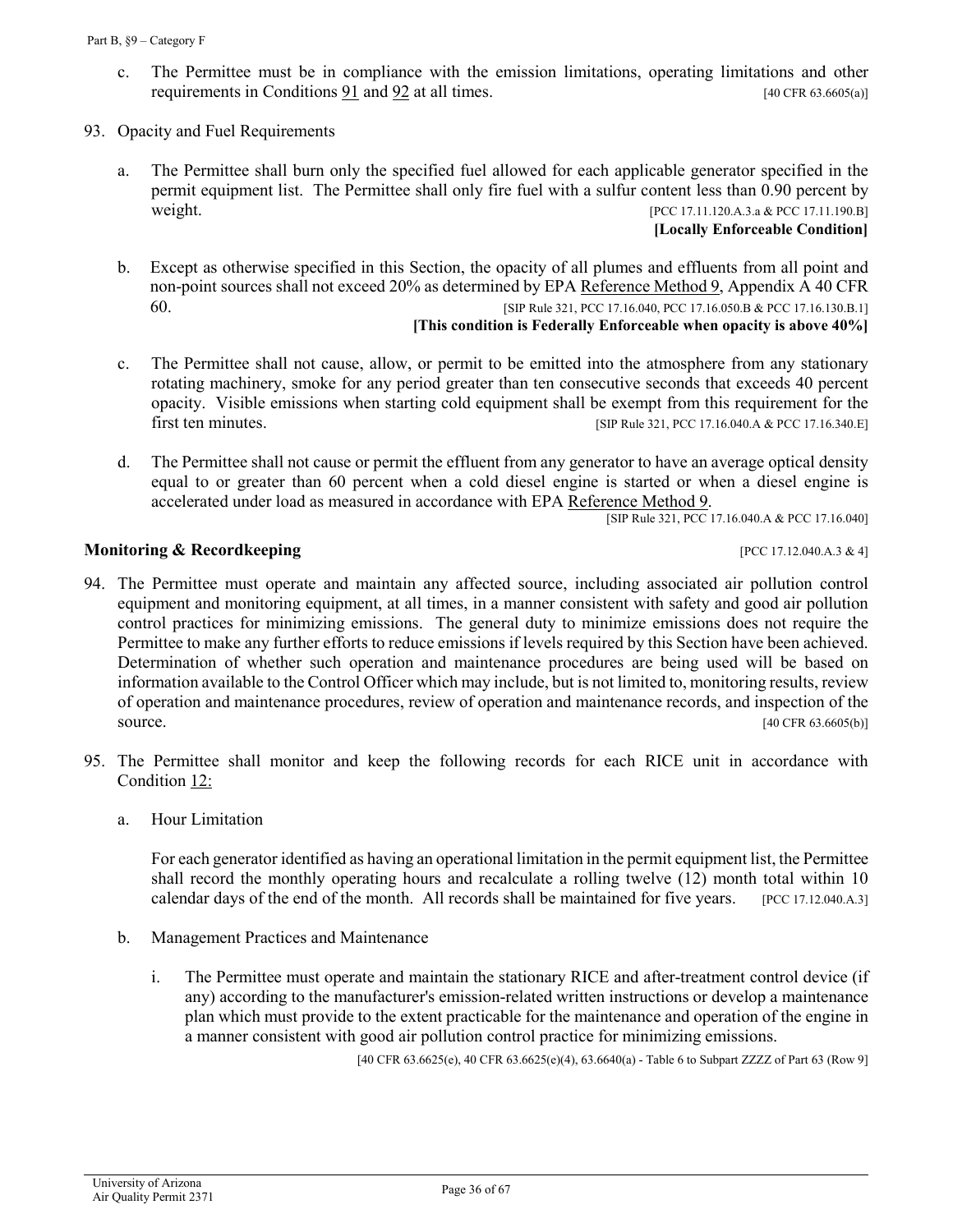<span id="page-36-0"></span>ii. If the Permittee decides to utilize an oil analysis program in order to extend the specified oil change requirement in [Condition 92.a.i,](#page-34-1) the oil analysis must be performed at the same frequency specified for changing the oil in II.B.1.a of this Section. The analysis program must at a minimum analyze the following three parameters: Total Base Number, viscosity, and percent water content. The condemning limits for these parameters are as follows: Total Base Number is less than 30 percent of the Total Base Number of the oil when new; viscosity of the oil has changed by more than 20 percent from the viscosity of the oil when new; or percent water content (by volume) is greater than 0.5. If all of these condemning limits are not exceeded, the Permittee is not required to change the oil. If any of the limits are exceeded, the Permittee must change the oil within 2 business days of receiving the results of the analysis; if the engine is not in operation when the results of the analysis are received, the Permittee must change the oil within 2 business days or before commencing operation, whichever is later. The Permittee must keep records of the parameters that are analyzed as part of the program, the results of the analysis, and the oil changes for the engine. The analysis program must be part of the maintenance plan for the engine.

[40 CFR  $63.6625(i)$  & Table 2d to Subpart ZZZZ of Part  $63$ ]

<span id="page-36-2"></span>iii. The Permittee must keep records of the maintenance conducted on the RICE in order to demonstrate that the Permittee operated and maintained the RICE and after-treatment control device (if any) according to the Permittee's own maintenance plan.  $[40 \text{ CFR } 63.6655(e), \& 40 \text{ CFR } 63.6655(e)]$ 

c. Fuel Limitation **[Locally Enforceable Conditions]**

- i. The Permittee shall be considered in compliance with the fuel limitations required i[n Condition 93.a](#page-35-0) by demonstrating that only the specified fuel identified in the permit equipment list was fired in the subject engine. Such a demonstration may be made by making available to the Control Officer for his inspection, documentation, such as invoices or statements from the fuel supplier which verify the sulfur content of the fuel being delivered. [PCC 17.12.040.A.3.c]
- ii. The Permittee shall maintain records of fuel supplier specifications which verify the sulfur content of the fuel as delivered. All records shall be maintained for five years. [PCC 17.12.040.A.4]

# <span id="page-36-1"></span>d. Opacity **[Locally Enforceable Conditions]**

- i. In order to demonstrate compliance with the opacity limitations in [Condition 93,](#page-35-1) the Permittee shall conduct a visible emissions check on the exhaust stack of the generator at least monthly if the generator is run during the month. For the purposes of this permit, a visible emissions check shall be conducted by an observer certified in measuring opacity in accordance with EPA Reference Method 9, verifying that abnormal emissions are not present at the subject stack. The Permittee shall record the date and time of the check, the name of the person conducting the check, the results of the check, and the type of corrective action taken (if required). [PCC 17.12.040.A.3.c]
- ii. The Permittee shall retain records of visible emissions checks/observations. The Permittee shall record the date and time of the check, the name of the person conducting the check, the results of the check, and the type of corrective action taken (if required). All records shall be maintained for five years. [PCC 17.12.040.A.4]
- iii. If the observer sees visible emissions from the generator that, on an instantaneous basis, appears to exceed the opacity limitations in [Condition 93](#page-35-1) then the Permittee shall, if practicable, take an EPA Reference Method 9 observation of the plume. If the emissions exceed the opacity limitations, then this occurrence shall be recorded and reported as an excess emission. [PCC 17.12.040.A.3.c]
- e. The Permittee shall keep records according to Condition 11 and the following:
	- i. The Permittee's records must be in a form suitable and readily available for expeditious review  $\alpha$  according to [40 CFR 63.10\(b\)\(1\).](https://tinyurl.com/40-CFR-63-10) [40 CFR 63.6660(a)]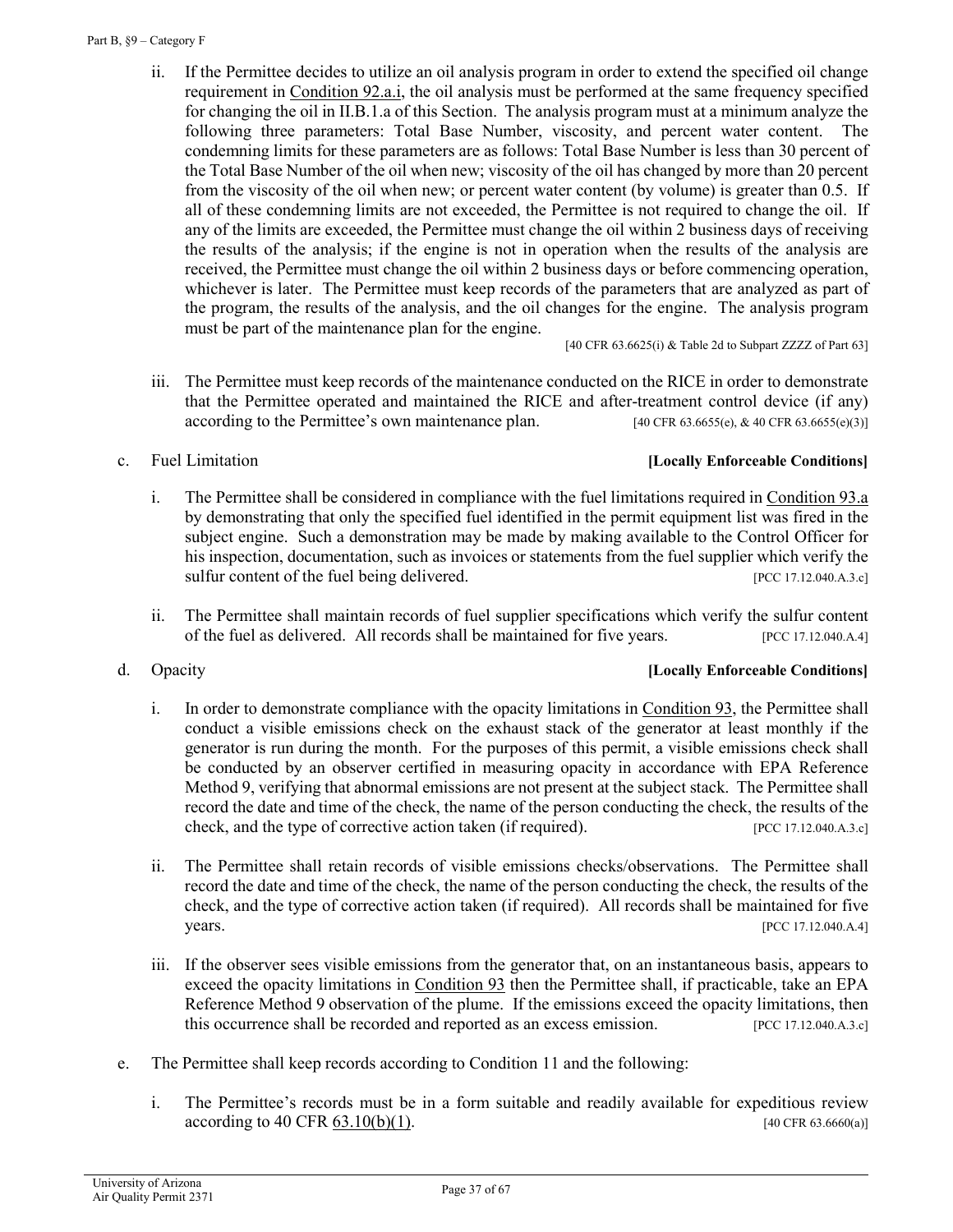ii. As specified in [40 CFR 63.10\(b\)\(1\),](https://tinyurl.com/40-CFR-63-10) the Permittee must keep each record for 5 years following the date of each occurrence, measurement, maintenance, corrective action, report, or record.

[40 CFR 63.6660(b)]

<span id="page-37-0"></span>iii. The Permittee must keep each record readily accessible in hard copy or electronic form for at least 5 years after the date of each occurrence, measurement, maintenance, corrective action, report, or record, according to 40 CFR  $(63.10(b)(1))$ . [40 CFR  $(63.666(c))$ ]

#### **Reporting Requirements** *CONDEREGALLER SECURITE REPORTION PCC 17.12.040.A.5***]**

96. The Permittee shall report to the Control Officer any emissions in excess of the limits established by this Section in accordance with [Condition 11.](#page-6-3) **Example 2018** [PCC 17.12.040]

#### **Testing Requirements [PCC 17.12.045, PCC 17.12.050 & PCC 17.20.010]**

97. For purposes of demonstrating compliance, these test methods shall be used, provided that for the purpose of establishing whether or not the facility has violated or is in violation of any provision of this permit, nothing in this permit shall preclude the use, including the exclusive use, of any credible evidence or information relevant to whether a source would have been in compliance with applicable federal requirements if the appropriate performance or compliance procedures or methods had been performed.

Methods referenced below are from [40 CFR Part 60, Appendix A](https://tinyurl.com/y8dvby4k) unless otherwise noted.

a. Opacity

When required by the Control Officer, the Permittee shall perform EPA [Reference Method 9](https://tinyurl.com/y9hj5m88) visible emissions observations on the engines identified in this Section to demonstrate compliance with the opacity limits in [Condition 93.](#page-35-1) **In the condition 93 IPCC 17.12.045.B** 

98-99. [Reserved]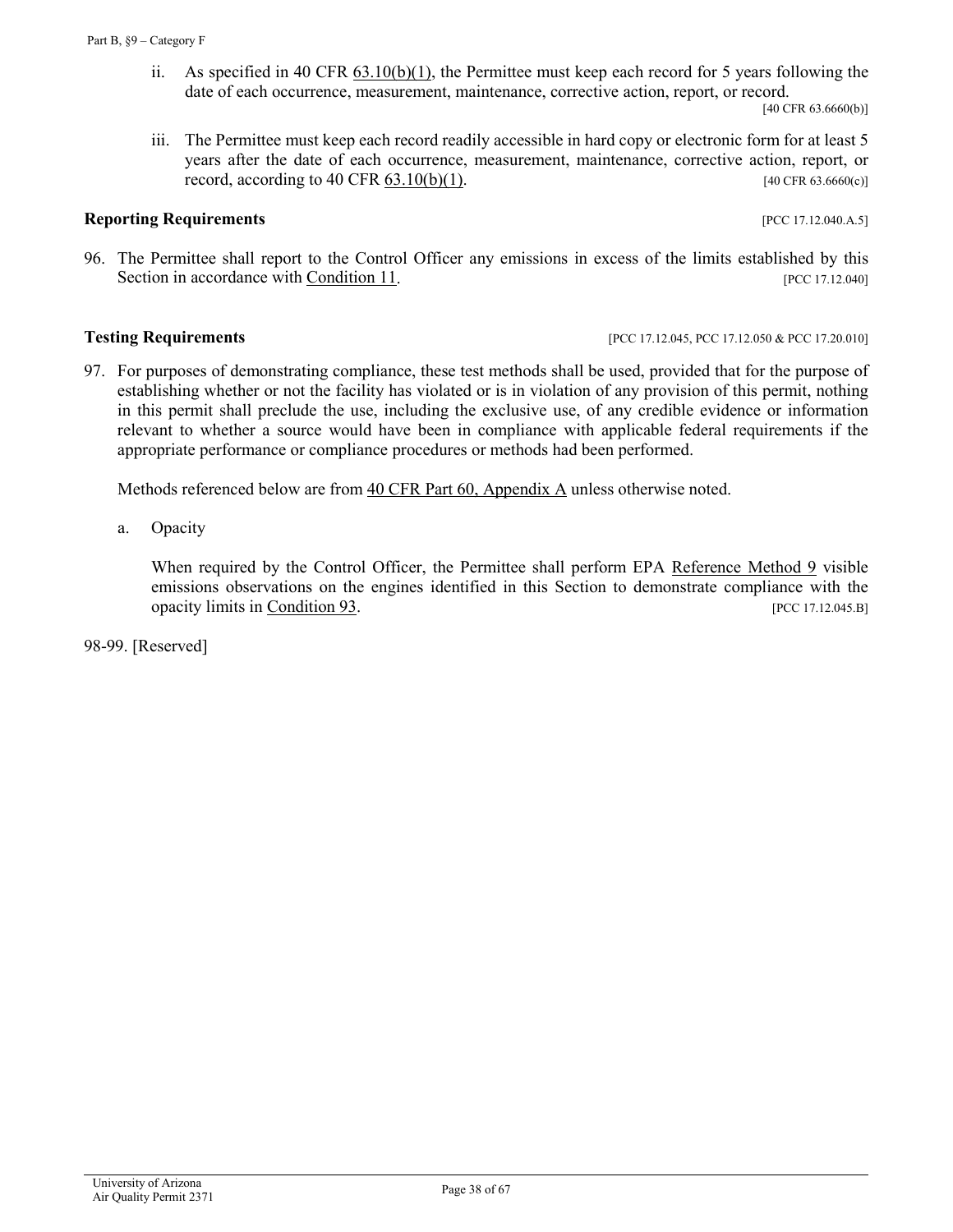#### **New and Existing Stationary Source Performance Standards for Internal Combustion Engines, Compression and Spark Ignition (Locally Enforceable Conditions, unless otherwise stated)**

<span id="page-38-0"></span>Unless otherwise stated, the provisions of this Section apply to the equipment identified as Non-NSPS in [Table 4](#page-58-0) and [Table 5](#page-60-0) of Attachment 2 of this permit.

#### **Emission Limitations and Standards Emission Limitations and Standards Executive Limitations and Standards Executive Limitations and Standards Executive Limitations and Standards**

<span id="page-38-2"></span>100. Particulate Matter Limitation **100. Particulate Matter Limitation** *pcc* 17.16.340.C]

- a. The Permittee shall not cause, allow or permit the emission of particulate matter, caused by combustion of fuel, from any stationary rotating machinery subject to this Section in excess of the amounts calculated by one of the following equations:
	- i. For equipment having a heat input rate of 4200 million BTU per hour or less, the maximum allowable emissions shall be determined by the following equation:

<span id="page-38-1"></span> $E = 1.02Q^{0.769}$  where:  $E =$  the maximum allowable particulate emissions rate in pounds-mass per hour (rounded off to 2 decimal places) [PCC 17.16.340.D]  $Q =$  the heat input in million BTU per hour.

ii. For equipment having a heat input rate greater than 4200 million BTU per hour, the maximum allowable emissions shall be determined by the following equation:

 $E = 17.0Q^{0.432}$  where: "E" and "Q" have the same meaning as in [Condition 100.a.](#page-38-1)

### <span id="page-38-3"></span>101. Opacity Limitation

a. Except as otherwise specified in this Section, the opacity of all plumes and effluents from all point and non-point sources shall not exceed 20% as determined by [Reference Method 9, Appendix A 40 CFR](https://tinyurl.com/y9hj5m88)  [60.](https://tinyurl.com/y9hj5m88) [SIP Rule 321, PCC 17.16.040, PCC 17.16.050.B & PCC 17.16.130.B.1]

#### **[This condition is Federally Enforceable when opacity is above 40%]**

- b. The Permittee shall not cause, allow, or permit to be emitted into the atmosphere from any generator, smoke for any period greater than ten consecutive seconds that exceeds 40 percent opacity. Visible emissions when starting cold equipment shall be exempt from this requirement for the first ten minutes. [PCC 17.16.340.E]
- <span id="page-38-4"></span>c. The Permittee shall not cause or permit the effluent from any diesel fired generator to have an average optical density equal to or greater than 60 percent during the first 10 minutes when a cold diesel engine is started or when a diesel engine is accelerated under load as measured in accordance with EPA Reference Method 9, Appendix A in 40 CFR 60. [SIP Rule 321 & PCC 17.16.040]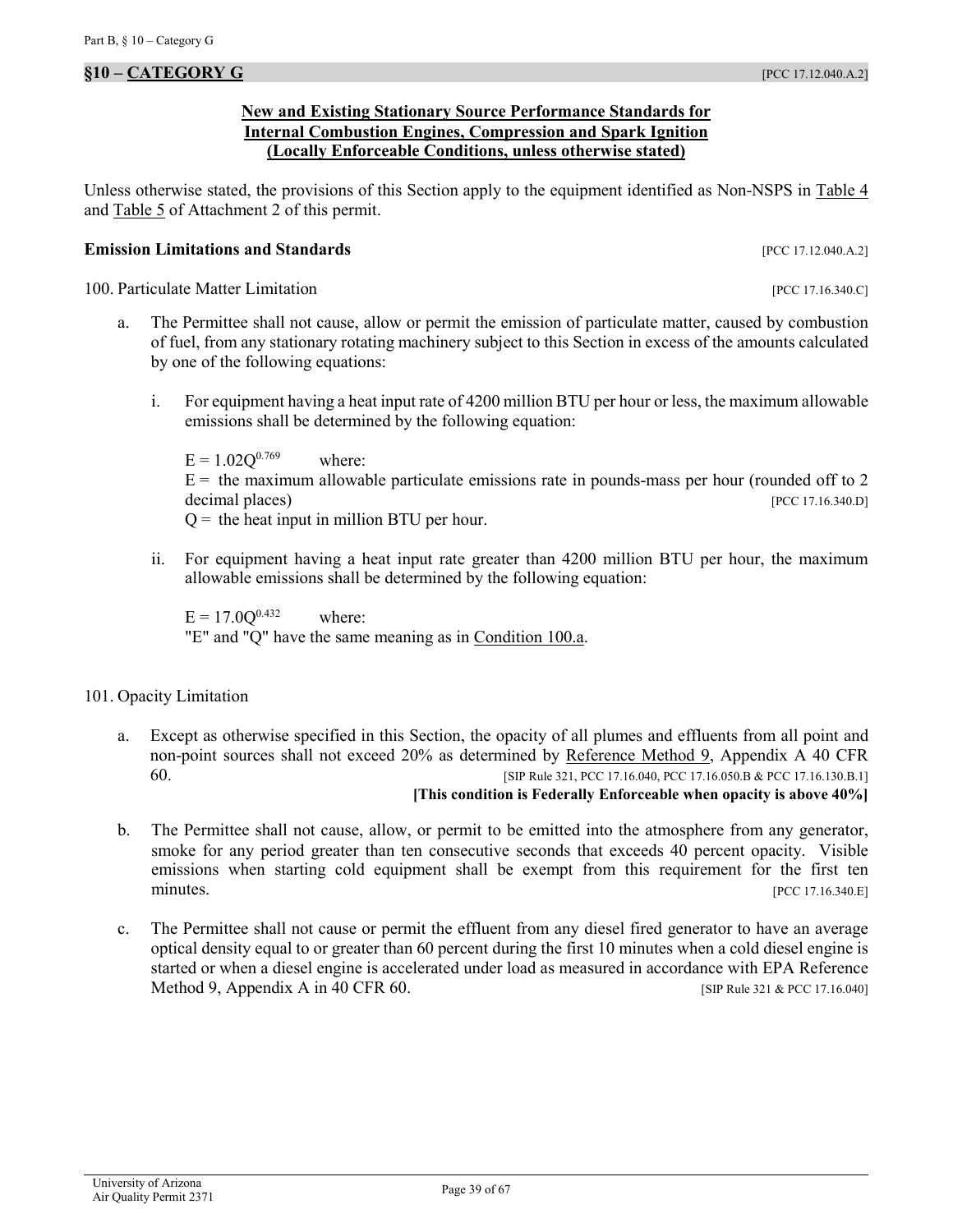102. Sulfur Dioxide Limitation

The Permittee shall limit the emission of sulfur dioxide to 1.0 pound per million Btu heat input from the stationary rotating machinery subject to this Section when firing diesel fuel. [PCC 17.16.340.F]

103. Operational Limitation

The Permittee shall not operate any emergency generator for more than the number of hours per year allowed in [Attachment 2](#page-57-0) of this permit calculated on a rolling twelve (12) month total basis, except during periods when normal electrical power is interrupted. [PCC 17.11.190.B, PCC 17.11.120]

#### **[Material Permit Condition]**

- <span id="page-39-1"></span>104. Fuel Limitation
	- a. The Permittee shall burn only the specified fuel allowed for each engine identified in [Attachment 2](#page-57-0) of this Permit. [PCC 17.11.190.B, PCC 17.11.120] **[Material Permit Condition]**
	- b. For those subject engines listed in [Table 3](#page-57-3) and [Table 4](#page-60-0) of Attachment 2 as firing only diesel fuel, the Permittee shall burn only low sulfur oil (fuel oil containing less than 0.90 percent by weight sulfur).

[PCC 17.11.190.B, PCC 17.11.120] **[Material Permit Condition]**

#### <span id="page-39-0"></span>**Monitoring & Recordkeeping Requirements** [PCC 17.12.040.A.3 & 4]

- <span id="page-39-2"></span>105. The Permittee shall monitor and keep the following records for listed equipment in accordance with [Condition](#page-10-0) 12:
	- a. Particulate Matter

<span id="page-39-4"></span>A demonstration to show compliance with the emission limitation for particulate matter in [Condition 100](#page-38-2) shall not be required unless the Control Officer has reason to believe that conditions may exist which have the potential to cause a violation of the applicable requirement. The Permittee shall operate and maintain the internal combustion engines at all times - including periods of startup, shutdown, and malfunction in a manner consistent with good air pollution control practices and consistent with manufacturer's guidelines. [17.12.180.B.2]

- b. Opacity
	- i. Gaseous Fuel-Fired Equipment

A demonstration to show compliance with the emission limitation for opacity in [Condition 101](#page-38-3) shall not be required since the percent of opacity of visible emissions whilst combusting natural gas is inherently low. The Permittee shall operate and maintain the engines at all times - including periods of startup, shutdown, and malfunction - in a manner consistent with good air pollution control practices and consistent with manufacturer's guidelines.

<span id="page-39-3"></span>ii. All other Fuel Sources

In order to demonstrate compliance with the emission limitation for opacity in [Condition 101,](#page-38-3) the Permittee shall conduct a visible emissions check on the exhaust stack of each generator firing any fuel other than a gaseous fuel at least quarterly while the generator is operating. For the purposes of this permit, a visible emissions check shall be conducted by an observer certified in measuring opacity in accordance with EPA Reference Method 9, verifying that abnormal emissions are not present at the subject CI ICE stack. The Permittee shall record the date and time of the check, the name of the person conducting the check, the results of the check, and the type of corrective action taken (if required).

iii. The Permittee shall retain records of visible emissions checks/observations when required.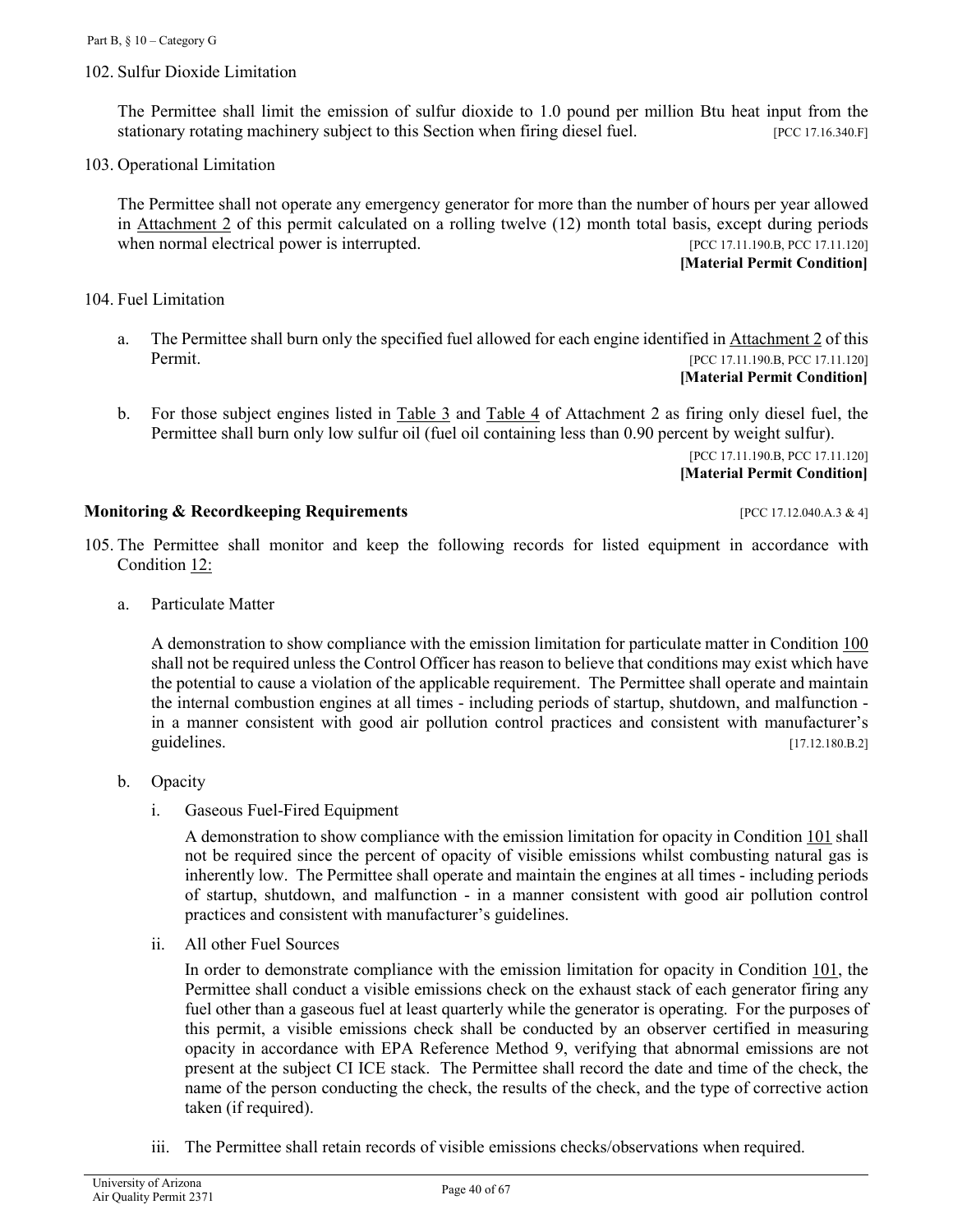### c. Sulfur Dioxide

Compliance with the fuel limitation requirement of [Condition 104.b](#page-39-0) [\(PCC 17.16.340.H\)](https://tinyurl.com/ya2sf2jc) shall ensure compliance with the sulfur dioxide limitation o[f Condition 102](#page-38-4) [\(PCC 17.16.340.F\)](https://tinyurl.com/ya2sf2jc).

<span id="page-40-2"></span>d. Operational Hours

The Permittee shall monitor the monthly operating hours for each engine identified as having an operational limitation in [Table 3](#page-57-3) and [Table 4](#page-60-0) of Attachment 2.

- i. The Permittee shall record the operating hours monthly. In addition, the Permittee shall recalculate a rolling twelve (12) month total within 30 calendar days of the end of the month.
- ii. The Permittee shall retain records of all operational hour logs for each generator for a period of five years.
- e. Fuel Records
	- i. The Permittee shall be considered in compliance with the fuel limitations in [Condition 104.a](#page-39-1) by demonstrating that each engine was fired only by the specified fuel allowed as listed in [Table 3](#page-57-3) and [Table 4](#page-60-0) of Attachment 2. Such a demonstration may be achieved by making available for the Control Officer's inspection, documentation, such as invoices or statements from the fuel supplier, showing that only the specified fuel was purchased for use in the equipment. Alternatively, the demonstration may be made by actual inspection of the equipment showing that the specified fuel is the only fuel supply plumbed to the equipment for firing.
	- ii. The Permittee shall be considered in compliance with the fuel limitations in [Condition 104.b](#page-39-0) by making available for the Control Officer's inspection, documentation, such as fuel supplier specifications, showing that only low sulfur fuel is provided by the supplier.
	- iii. For those subject engines listed in [Table 3](#page-57-3) and [Table 4](#page-60-0) of Attachment 2, the Permittee shall record daily the sulfur content and lower heating value of the fuel being fired.  $[PCC 17.16.340.1]$

<span id="page-40-0"></span>[The Permittee shall be considered in compliance with this recordkeeping requirement by demonstrating that each engine was fired only by the specified fuel allowed as listed in [Table 3](#page-57-3) and [Table 4](#page-60-0) of Attachment 2. Such a demonstration may be achieved by making available for the Control Officer's inspection, documentation, such as invoices or statements from the fuel supplier, showing that only the specified fuel was purchased for use in the equipment. Alternatively, the demonstration may be made by actual inspection of the equipment showing that the specified fuel is the only fuel supply plumbed to the equipment for firing.]

iv. The Permittee shall keep copies of the fuel supplier specifications/delivery sheets for each generator.

### **Reporting Requirements** *CONDUCTRES <b>REPORTING REQUIREMENTS PCC 17.12.040.A.5]*

- 106. The Permittee shall report to the Control Officer any emissions in excess of the limits established by this permit according to [Condition 11.](#page-6-3) [PCC 17.12.040]
- <span id="page-40-1"></span>107. The Permittee shall report to the Control Officer any daily period during which the sulfur content of the fuel being fired in the diesel fired engines exceeds 0.8 percent. [PCC 17.16.340.J]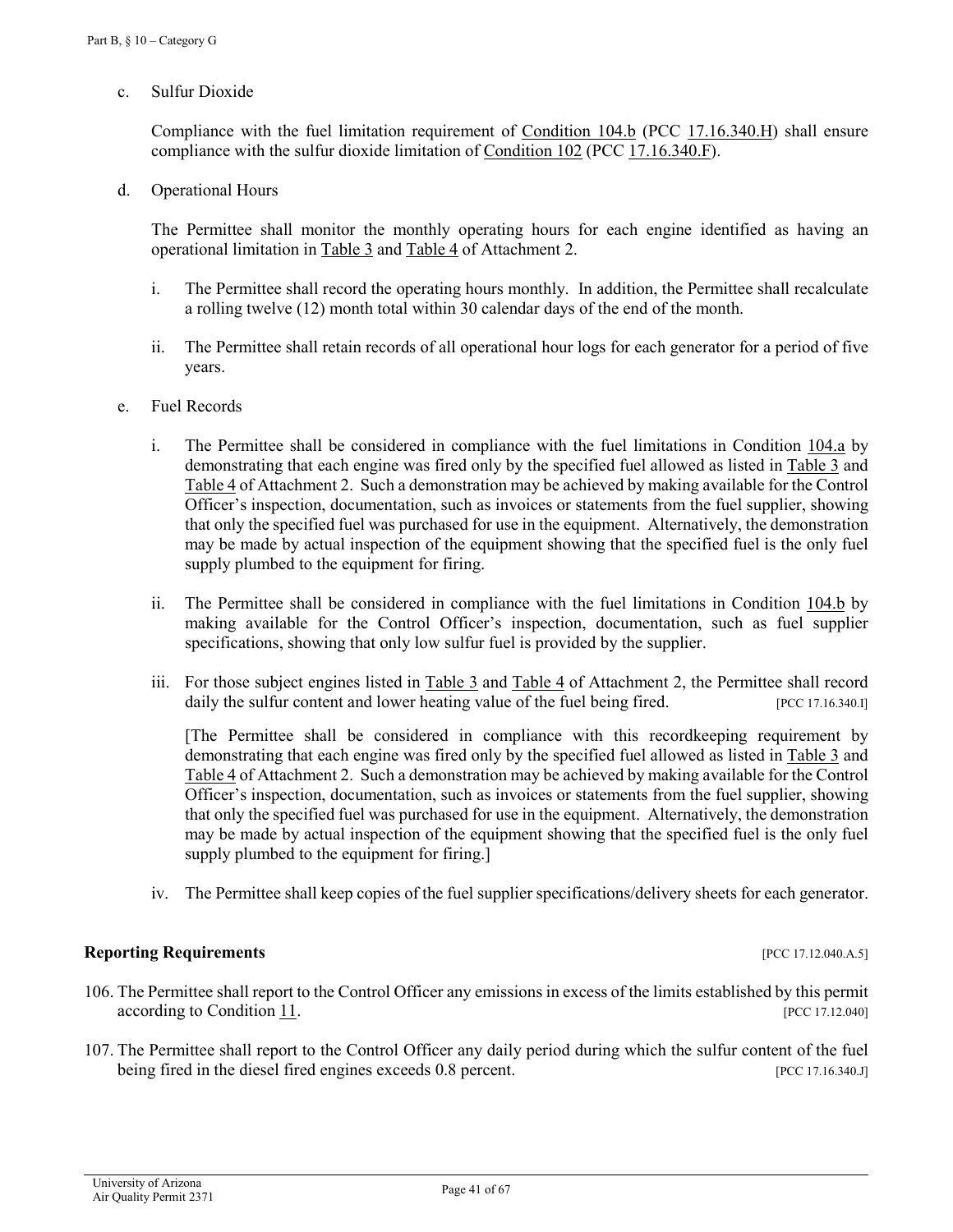### **Testing Requirements**

108. For purposes of demonstrating compliance, these test methods shall be used, provided that for the purpose of establishing whether or not the facility has violated or is in violation of any provision of this permit, nothing in this permit shall preclude the use, including the exclusive use, of any credible evidence or information relevant to whether a source would have been in compliance with applicable federal requirements if the appropriate performance or compliance procedures or methods had been performed.

[PCC 17.12.050 & PCC 17.20.010]

a. Opacity

When required by the Control Officer, the Permittee shall perform [EPA Method 9](https://tinyurl.com/y9hj5m88) visible emissions observations on the engines identified i[n Table 3](#page-57-3) and [Table 4](#page-60-0) of Attachment 2 to demonstrate compliance with the opacity standard in [Condition 101.](#page-38-3) [PCC 17.16.040.B & PCC 17.20.010]

- b. Fuel Limitation
	- i. Natural Gas Fired Equipment

When required, the Permittee need only demonstrate that pipeline quality natural gas was fired, in the natural gas fired equipment, exclusively since the sulfur content of pipeline quality natural gas is regulated by the Federal Energy Regulatory Commission. [PCC 17.12.040.A.3 & PCC 17.20.010]

- ii. When required, the following reference methods shall be used to determine compliance with the fuel limitation standard i[n Condition 104.b.](#page-39-0)
	- a. ASTM Method D-129-91 (Test Method for Sulfur in Petroleum Products) (General Bomb Method) for the sulfur content of liquid fuels.
	- b. ASTM Method D-1072-90 (Test Method for Total Sulfur in Fuel Gases) for the sulfur content of gaseous fuels.
- iii. When required, to determine the sulfur content of the fuel being fired for purposes of the reporting requirement in [Condition 105.b.iii,](#page-40-0) the following reference methods in the Arizona Testing Manual shall be used:
	- a. ASTM Method D-129-91 (Test Method for Sulfur in Petroleum Products) (General Bomb Method) for the sulfur content of liquid fuels.
	- b. ASTM Method D-1072-90 (Test Method for Total Sulfur in Fuel Gases) for the sulfur content of gaseous fuels.
- c. Alternative Test Method The Permittee may submit an alternate and equivalent test method(s) that is listed in [40 CFR Subpart 60,](https://tinyurl.com/y9hj5m88) [Appendix A,](https://tinyurl.com/y9hj5m88) to the Control Officer in a test plan, for approval by the Control Officer. [PCC 17.12.045.D]

109. [Reserved]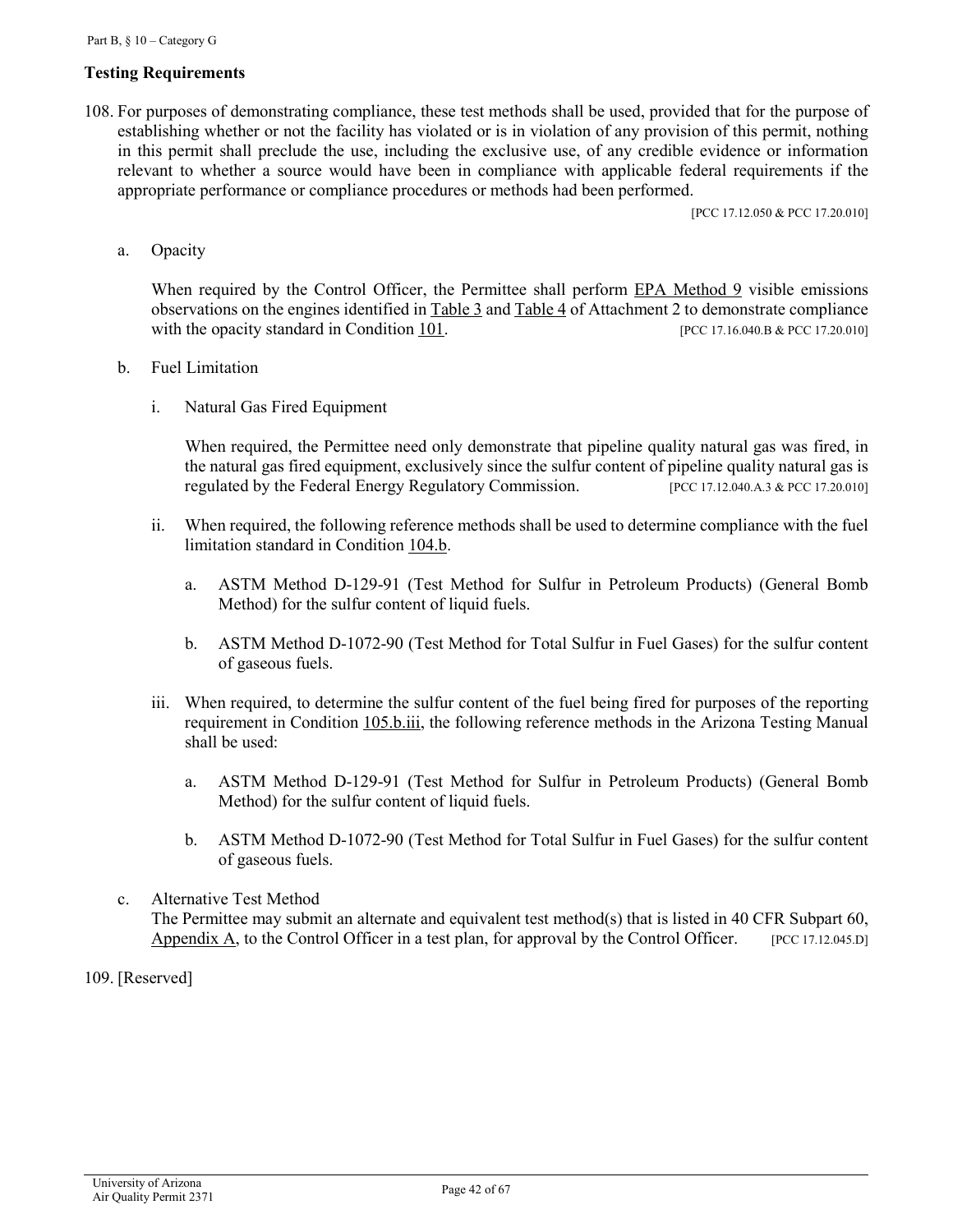### <span id="page-42-0"></span>**New and Existing Stationary Source Performance Standards for Fossil-Fuel Fired Industrial and Commercial Equipment (Boilers, not subject to NSPS) (Locally Enforceable Conditions, unless otherwise stated)**

Unless otherwise stated, the provisions of this Section apply to the equipment identified in, [Table 6, Attachment 2](#page-62-0) of this permit.

### **Emission Limitations and Standards Emission Limitations and Standards Executive Limitations and Standards**

<span id="page-42-1"></span>110. Particulate Matter Limitation

a. The Permittee shall not cause, allow or permit the emission of particulate matter, caused by combustion of fuel, from fuel burning equipment subject to this Section in excess of the amount calculated by the following equation: [SIP Rule 332 & PCC 17.16.165.C]

**[Federally Enforceable Condition]**

 $E = 1.02Q^{0.769}$  where:

 $E =$  the maximum allowable particulate emissions rate in pounds-mass per hour.

 $Q =$  the heat input in million BTU per hour.

<span id="page-42-2"></span>111. Opacity Limitation

The Permittee shall not cause, allow or permit the effluent from any boiler to have an average optical density equal to or greater than 20 percent. [PCC 17.16.040]

<span id="page-42-3"></span>112. Fuel Limitation

a. The Permittee shall burn only the specified fuel allowed for the boilers in [Table 5, Attachment 2.](#page-62-0) [PCC 17.11.190.B, PCC 17.11.120]

# **[Material Permit Condition]**

b. The Permittee shall not use high sulfur oil (fuel sulfur content >0.90% by weight) as a fuel unless the Permittee demonstrates to the satisfaction of the Control Officer that sufficient quantities of low sulfur oil are not available for use by the source and that it has adequate facilities and contingency plans to insure that the sulfur dioxide ambient air quality standards set forth in PCC 17.08.020 will not be violated. **[PCC 17.16.165.G]** 

### **Monitoring & Recordkeeping Requirements and the control of the COV COVID-17.12.040.A 3 & 4]**

<span id="page-42-4"></span>113. The Permittee shall monitor and keep the following records for each boiler in accordance with [Condition](#page-10-0) 12:

a. Particulate Matter

A demonstration to show compliance with the particulate matter limitation in [Condition 110](#page-42-1) shall not be required unless the Control Officer has reason to believe that conditions may exist which have the potential to cause a violation of the applicable requirement. The Permittee shall operate and maintain the boilers at all times - including periods of startup, shutdown, and malfunction - in a manner consistent with good air pollution control practices and consistent with manufactures guidelines.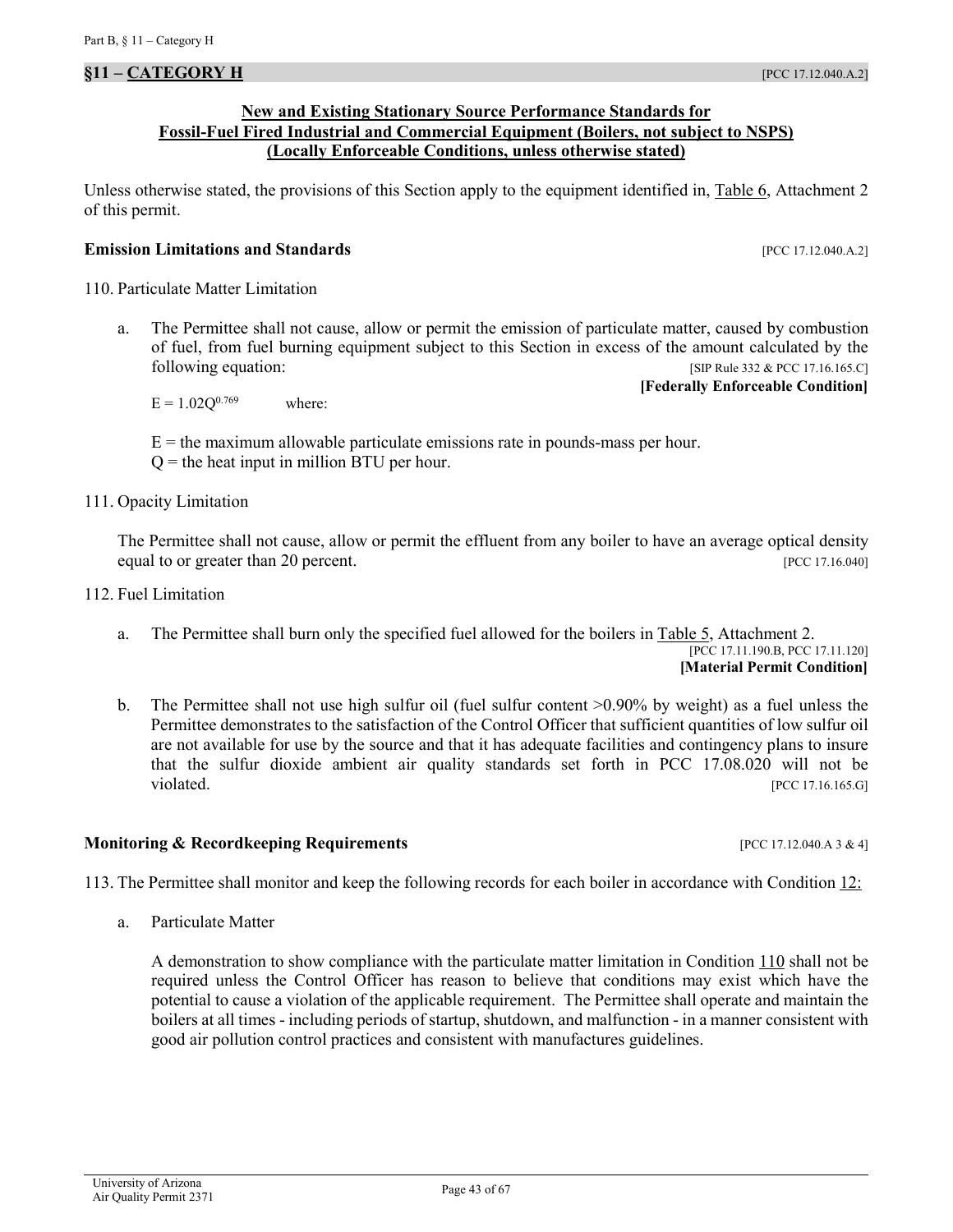b. Opacity

A demonstration to show compliance with the emission limitation for opacity in [Condition 111](#page-42-2) shall not be required since the percent of opacity of visible emissions whilst combusting natural gas is inherently low. The Permittee shall operate and maintain the boilers at all times - including periods of startup, shutdown, and malfunction - in a manner consistent with good air pollution control practices and consistent with manufacturer's guidelines. [PCC 17.12.040.A.3]

c. Fuel

The Permittee shall be considered in compliance with the fuel limitation in [Condition 112](#page-42-3) by demonstrating that each boiler was fired only by the specified fuel allowed as listed in Table 5 of [Attachment 2.](#page-57-0) Such a demonstration may be made by making available to the Control Officer for his inspection, documentation, such as invoices or statements from the fuel supplier, showing that only the specified fuel was purchased for use in the equipment. Alternatively, the demonstration may be made by actual inspection of the equipment showing that the specified fuel is the only fuel supply plumbed to the equipment for firing.

# **Reporting Requirements** *CONDEREGALLER SECURITE SECURITE SECURITE SECURITE SECURITE SECURITE SECURITE SECURITE SECURITE SECURITE SECURITE SECURITE SECURITE SECURITE SECURITE SECURITE SECURITE SECURITE SECURITE SECURITE S*

114. The Permittee shall report to the Control Officer any emissions in excess of the limits established by this permit according to according to [Condition 11.](#page-6-3) *II.* [PCC 17.12.170]

# **Testing Requirements**

115. For purposes of demonstrating compliance, these test methods shall be used, provided that for the purpose of establishing whether or not the facility has violated or is in violation of any provision of this permit, nothing in this permit shall preclude the use, including the exclusive use, of any credible evidence or information relevant to whether a source would have been in compliance with applicable federal requirements if the appropriate performance or compliance procedures or methods had been performed.

[PCC 17.12.050 & PCC 17.20.010]

a. Opacity

When required, the Permittee shall perform EPA [Method 9](https://tinyurl.com/y9hj5m88) visible emissions observations on the facility operations to demonstrate compliance with the opacity standard. [PCC 17.16.040.B & PCC 17.20.010]

b. Fuel Limitation

When required the Permittee need only demonstrate that pipeline quality natural gas was fired exclusively since the sulfur content of pipeline quality natural gas is regulated by the Federal Energy Regulatory Commission. [PCC 17.12.040.A.3 & PCC 17.20.010]

# c. Alternative Test Method

The Permittee may submit an alternate and equivalent test method(s) that is listed in [40 CFR Subpart 60,](https://tinyurl.com/y9hj5m88) [Appendix A,](https://tinyurl.com/y9hj5m88) to the Control Officer in a test plan, for approval by the Control Officer.  $[PC 17.12.045. D]$ 

116-119. [Reserved]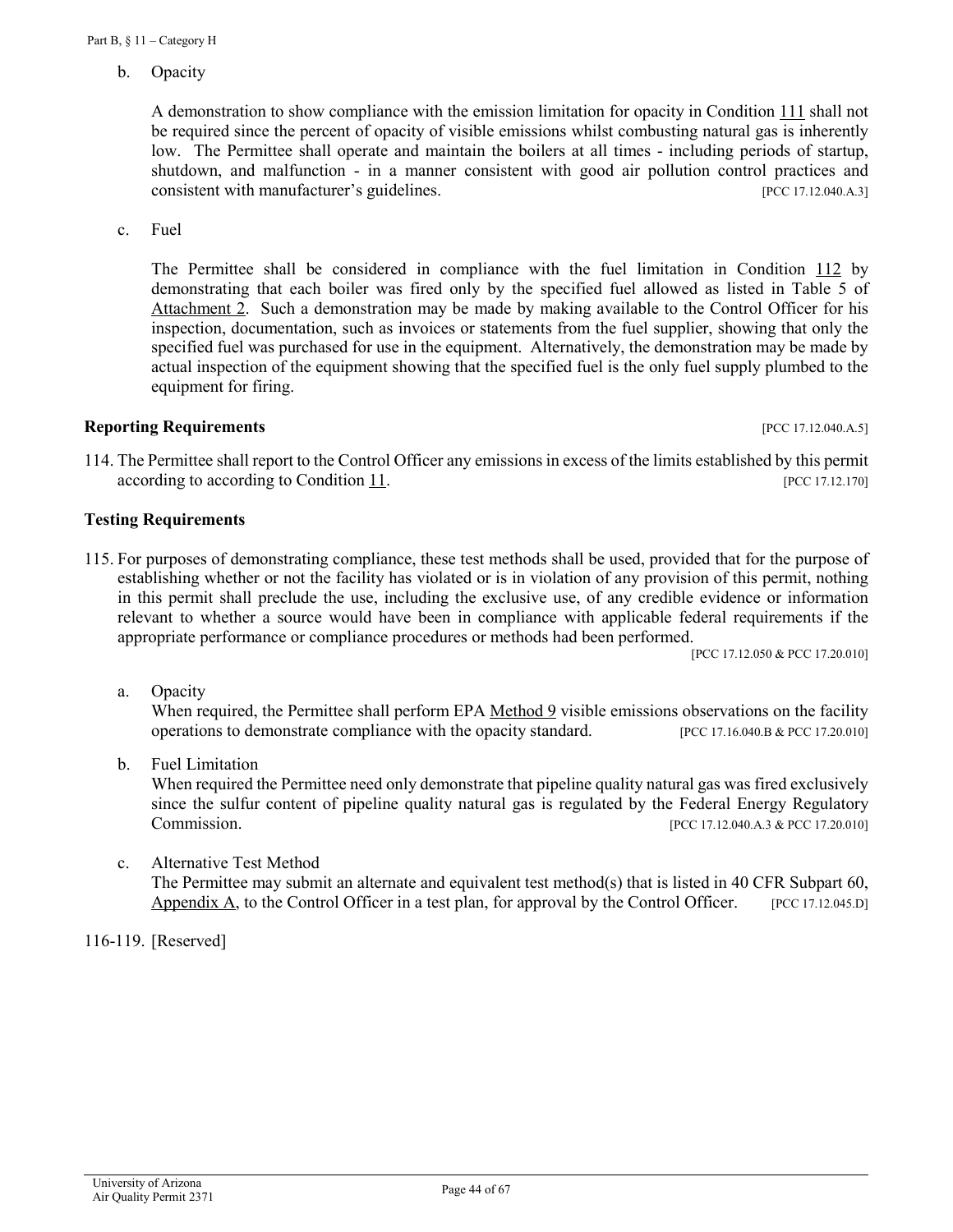<span id="page-44-0"></span>**§12 – CATEGORY I** [PCC 17.12.040.A.2]

### **New and Existing Stationary Source Performance Standards for Pathological Incinerator (Locally Enforceable Conditions, unless otherwise stated)**

Unless otherwise stated, the provisions of this Section apply to the equipment identified in Table 7, Attachment 2, of this permit.

#### **Emission Limitations and Standards Emission Limitations and Standards Executive Limitations and Standards Executive Limitations and Standards Executive Limitations and Standards**

<span id="page-44-1"></span>120. Opacity Limitation

The Permittee shall not cause, allow, or permit to be emitted into the atmosphere, smoke, fumes, gases, particulate matter or other gas-borne material which exceeds 20 percent opacity except for 30 seconds in any 60-minute period. [SIP Rule 321.A, PCC 17.16.170.B & PCC 17.16.170.E.1]

<span id="page-44-3"></span>121. Particulate Matter Limitation

Emissions from the incinerator shall not exceed 0.08 grains per cubic foot based on dry flue gas at standard conditions, corrected to 12 percent carbon dioxide, except for 30 seconds in any 60-minute period. [SIP Rule 332.A, PCC 17.16.170.C.1 & PCC 17.16.170.E.1, 17.16.510]

<span id="page-44-2"></span>123. Visibility Limitation

The Permittee shall not cause or permit the airborne diffusion of visible emissions, excluding water vapor, beyond the property boundary line without appropriately controlling the emissions at the point of discharge. [PCC 17.16.050.D]

- <span id="page-44-4"></span>124. Operational Limitations
	- a. Allowable Waste for Incineration

The Permittee shall not burn any substance greater than 10 percent or more by weight (on a calendar quarter basis and excluding the weight of auxiliary fuel and combustion air) of material other than pathological waste, defined as material consisting of only human or animal remains, anatomical parts, and/ or tissue, the bags/containers used to collect and transport the waste material, and animal bedding (if applicable). [PCC 17.12.040.A.2, PCC 17.11.120]

**[Material Permit Condition]**

<span id="page-44-5"></span>b. Hour Limitation

The Permittee shall limit the hours of operation of the pathological incinerator to daylight hours between the times of official sunrise and sunset. [SIP Rule 313.A & PCC 17.16.170.A]

<span id="page-44-6"></span>c. Fuel Limitation

The Permittee shall burn only the specified fuel allowed for the pathological incinerator identified in Table 6 [of Attachment 2.](#page-63-0) [PCC 17.11.190.B, PCC 17.11.120]

**[Material Permit Condition]**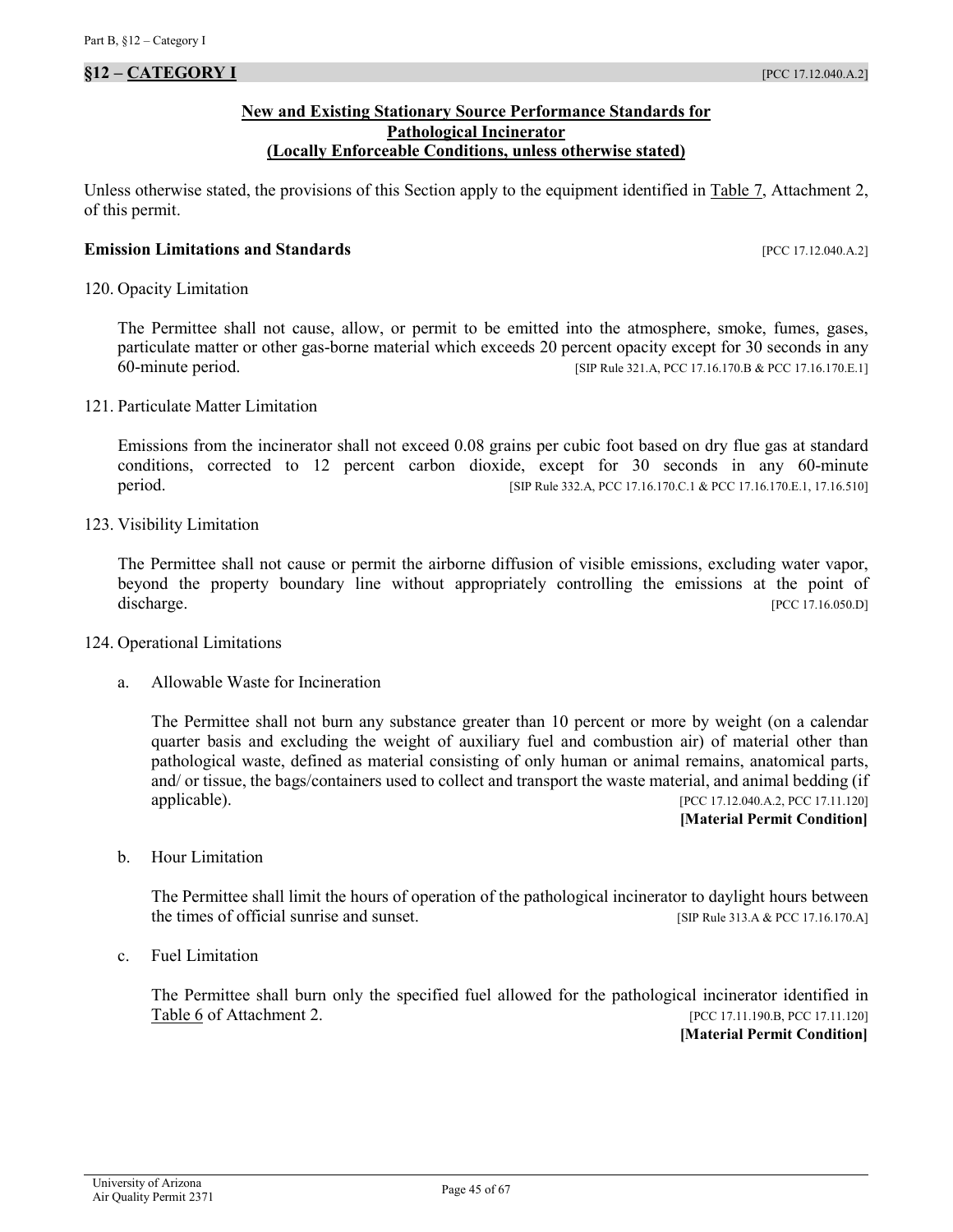- <span id="page-45-0"></span>125. The Permittee shall monitor and keep the following records for the pathological incinerator in accordance with [Condition 12:](#page-10-0)
	- a. Opacity and Visible Emissions
		- i. In order to demonstrate compliance with the opacity and visible emissions limitation in [Conditions](#page-44-1) 120 and [123](#page-44-2) respectfully, the Permittee shall conduct daily visible emission checks on the exhaust stack of the incinerator while the unit is operating. For the purposes of this permit, a visible emissions check shall be conducted by an observer certified in measuring opacity in accordance with EPA Reference Method 9, verifying that abnormal emissions are not present at the incinerator stack. If the observer sees a plume that, on an instantaneous basis, appears to exceed 20% opacity or the plume is crossing property boundaries, then the Permittee shall, if practicable, take a six-minute [Method 9](https://tinyurl.com/y9hj5m88) observation of the plume. If the six-minute [Method 9](https://tinyurl.com/y9hj5m88) observation results in an average opacity reading in excess of the opacity limit, or is crossing the property boundary this shall be recorded and reported as an excess emission and a permit deviation pursuant to Condition 11.
		- ii. The Permittee shall record all observations made under opacity and visible emissions monitoring to include; the date and time of the check, the name of the person conducting the check, the results of the check and the type of corrective action taken (if required). If no visible emissions are observed, the record shall reflect this.
	- b. Particulate Matter

A demonstration to show compliance with the emission limitation for particulate matter in [Condition 121](#page-44-3) shall not be required unless the Control Officer has reason to believe that conditions may exist which have the potential to cause a violation of the applicable requirement. The Permittee shall operate and maintain the incinerator unit at all times - including periods of startup, shutdown, and malfunction - in a manner consistent with good air pollution control practices and consistent with manufacturers' guidelines.

- c. Allowable Waste
	- i. To assure compliance with the allowable waste limitation in [Condition 124.a,](#page-44-4) the Permittee shall monitor the type and quantity (by weight) of waste incinerated. The Permittee shall determine the percent of pathological waste incinerated in a calendar quarter basis.
	- ii. The percent by weight of pathological waste incinerated per calendar quarter basis shall be determined and presented in the operational log at such time when sufficient data is available for each calendar quarter basis.
- d. Operating Log Requirement
	- i. To assure compliance with the operational hour limitation in [Condition 124.b,](#page-44-5) of this permit, the Permittee shall monitor the charging rate, time of operation and hours of operation of the incinerator per day of operation. [PCC 17.16.170.F, 40 CFR 60.53, PCC 17.16.510]
	- ii. The Permittee shall maintain an operation log for the incinerator showing: the percent by weight of pathological waste incinerated, the hours of startup and shutdown of the incinerator, including date, starting time (in hours and minutes), the shutting down time (in hours and minutes) and the duration of the burn. [PCC 17.16.170.F]
	- iii. The operation log shall be updated at the end of each operating day.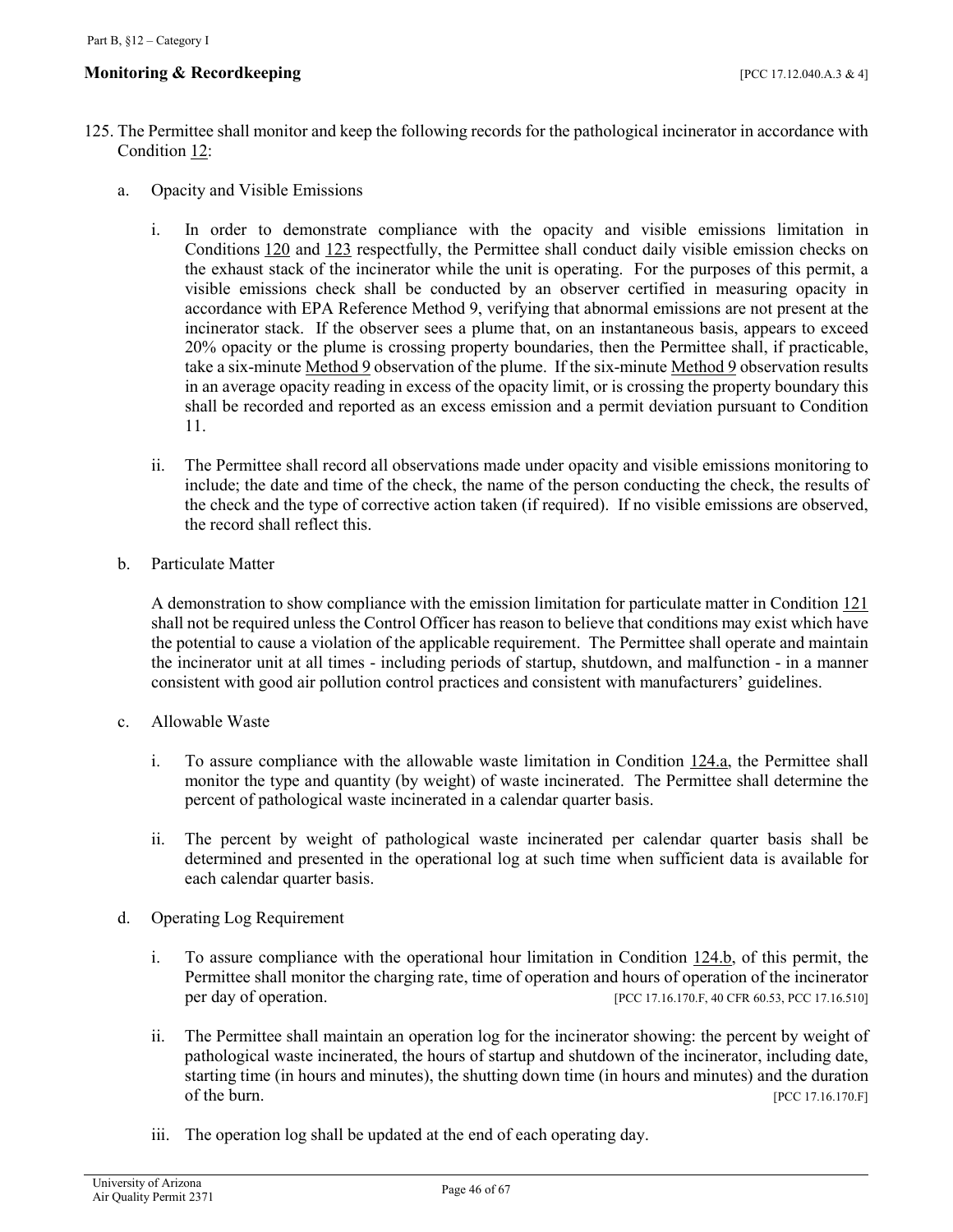- e. Fuel Limitations
- i. The Permittee shall be considered in compliance with the fuel limitation in Condition  $124.c$  by demonstrating that the incinerator was fired only by the specified fuel allowed as listed in [Table 6](#page-63-0) of [Attachment 2.](#page-63-0) Such a demonstration may be made by making available to the Control Officer for his inspection, documentation, such as invoices or statements from the fuel supplier, showing that only the specified fuel was purchased for use in the equipment.
- ii. In order to demonstrate compliance with the fuel limitation required i[n Condition 124.c,](#page-44-6) the Permittee shall maintain records of fuel supplier specifications which verify the sulfur content of the fuel, piped and/or as delivered. Alternatively, the demonstration may be made by actual inspection of the equipment showing that the specified fuel is the only fuel supply plumbed to the equipment for firing.

#### **Reporting Requirements**

126. The Permittee shall report to the Control Officer any emissions in excess of the limits established by this permit according to according to [Condition](#page-6-3) 11.

#### **Testing Requirements**

127. For purposes of demonstrating compliance, these test methods shall be used, provided that for the purpose of establishing whether or not the facility has violated or is in violation of any provision of this permit, nothing in this permit shall preclude the use, including the exclusive use, of any credible evidence or information relevant to whether a source would have been in compliance with applicable federal requirements if the appropriate performance or compliance procedures or methods had been performed.

[PCC 17.12.050 & PCC 17.20.010]

a. Opacity

When required by the Control Officer, the Permittee shall perform EPA [Method 9](https://tinyurl.com/y9hj5m88) visible emissions observations on the facility operations to demonstrate compliance with the opacity standard in I.A of this Section. [PCC 17.12.040.B & PCC 17.20.010]

b. Particulate Matter

[EPA Test Method 4 and 5](https://tinyurl.com/ychlpxtg) for the concentration of particulate matter and associated moisture content in [Condition 121](#page-44-3) if requested by the Control Officer in accordance with 40 CFR 60.54

[PCC 17.12.040.A.3.a, PCC 17.16.170.G.1.a & PCC 17.20.010, PCC 17.16.510]

c. Fuel

The Permittee need only demonstrate that pipeline quality natural gas was fired exclusively since the sulfur content of pipeline quality natural gas is regulated by the Federal Energy Regulatory Commission. [PCC 17.12.040.A.3 & PCC 17.20.010]

d. Alternative Test Method

The Permittee may submit an alternate and equivalent test method(s) that is listed in [40 CFR Subpart 60,](https://tinyurl.com/y9hj5m88) [Appendix A,](https://tinyurl.com/y9hj5m88) to the Control Officer in a test plan, for approval by the Control Officer. [PCC 17.12.045.D]

128-129. [Reserved]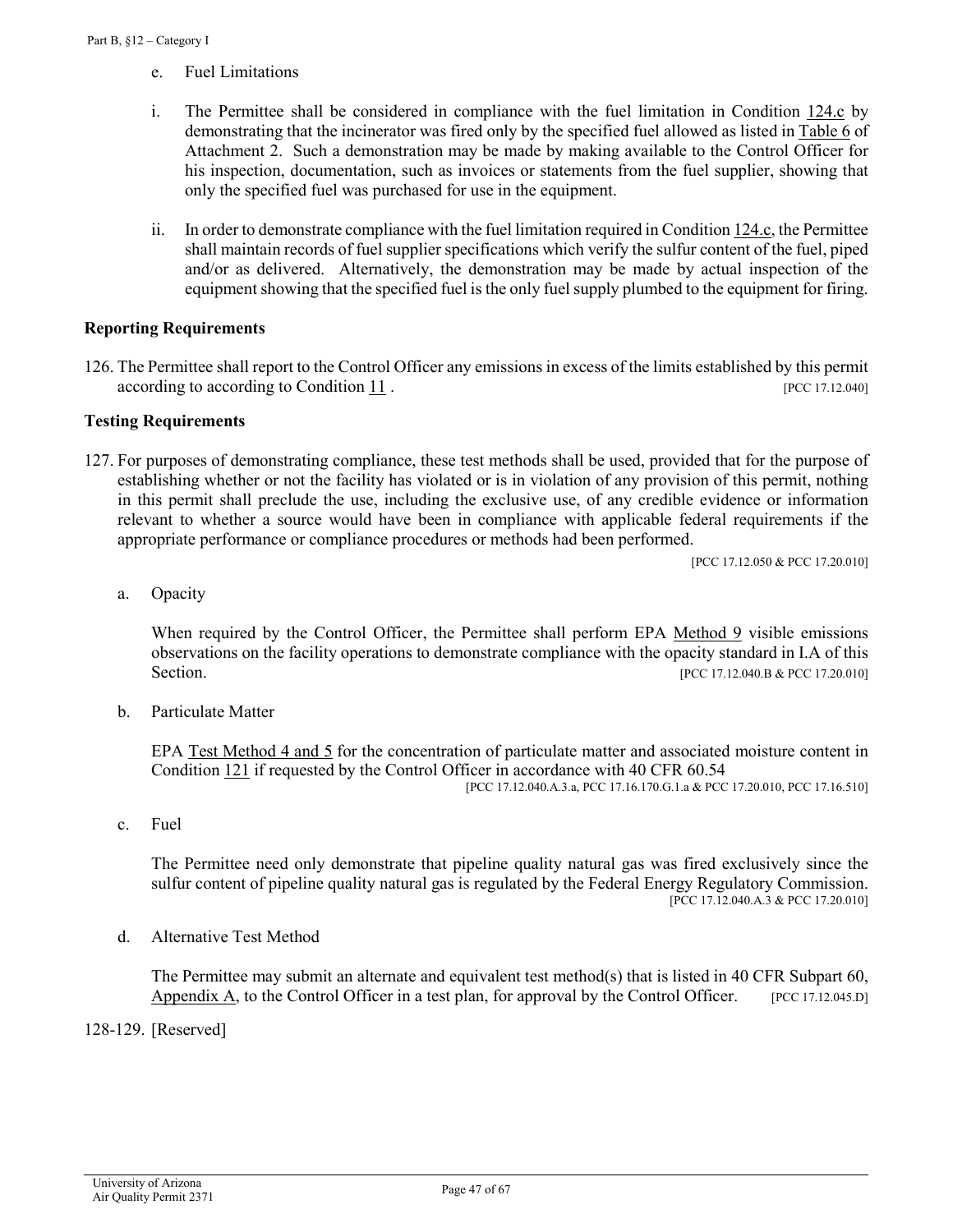### **New and Existing Stationary Source Performance Standards for Surface Coating and Solvent Degreasing Activities (Locally Enforceable Conditions, unless otherwise stated)**

<span id="page-47-0"></span>Unless otherwise stated, the provisions of this Section apply to the equipment identified in [Table 8, Attachment 2](#page-63-1) of this permit

#### **Emission Limitations and Standards Emission Limitations and Standards Executive Limitations and Standards Executive Limitations and Standards Executive Limitations and Standards**

<span id="page-47-1"></span>130. Surface Coating Overspray Control

Confined paint spraying operations, identified in Table 7 [of Attachment 2](#page-63-1) shall be conducted in an enclosed area equipped with controls containing no less than 96 percent of the overspray. [PCC 17.16.400.C.1]

131. Standard Operating Procedure

The Permittee shall conduct spray painting activities in accordance with a Standard Operations Procedure (SOP) developed by the facility and approved by the Control Officer. [PCC 17.12.040.A.2]

- <span id="page-47-2"></span>132. Solvent Degreasing Gaseous/Odorous Materials and VOC Control
	- a. The Permittee shall not emit gaseous or odorous materials from equipment, operations or premises under his control in such quantities or concentrations as to cause air pollution. [PCC 17.16.430.D]
	- b. All materials used in the facility which contain VOCs, shall be transported, stored, used and processed in a manner, and by such means that they will not evaporate, leak, escape or discharge into the ambient air so as to cause or contribute to air pollution. Where means are available to effectively reduce the contribution to air pollution from evaporation, leakage or discharge, the installation and use of such control methods, devices, or equipment shall be mandatory. **[SIP Rule 344 & PCC17.16.430.F]**

### **Monitoring & Recordkeeping Requirements and the set of the control of the CO** 17.12.040.A.3 & 4]

- <span id="page-47-3"></span>133. The Permittee shall monitor and keep the following records for the surface coating operations in accordance with [Condition 12:](#page-10-0)
	- a. Conditions for Confined Paint Spray Operations

The Permittee shall demonstrate compliance with the operational limitation for the surface coating operations required in [Condition 130](#page-47-1) by retaining documentation detailing the specifications of the arrestance ratings of the filters used in the paint spray booths. [PCC 17.12.040.A.4]

b. Conditions for the Solvent Degreasing Activities

Monitoring for gaseous/odorous materials to determine compliance with [Condition 132](#page-47-2) is not normally necessary as the use of good modern practices prevents the emission of odors beyond the property boundary.

### **Reporting Requirements**

134. The Permittee shall report to the Control Officer any emissions in excess of the limits established by this permit according to according to [Condition 11.](#page-6-3) **[PCC 17.12.040]** [PCC 17.12.040]

### **Testing Requirements**

None specified in Pima County Code.

135-139. [Reserved]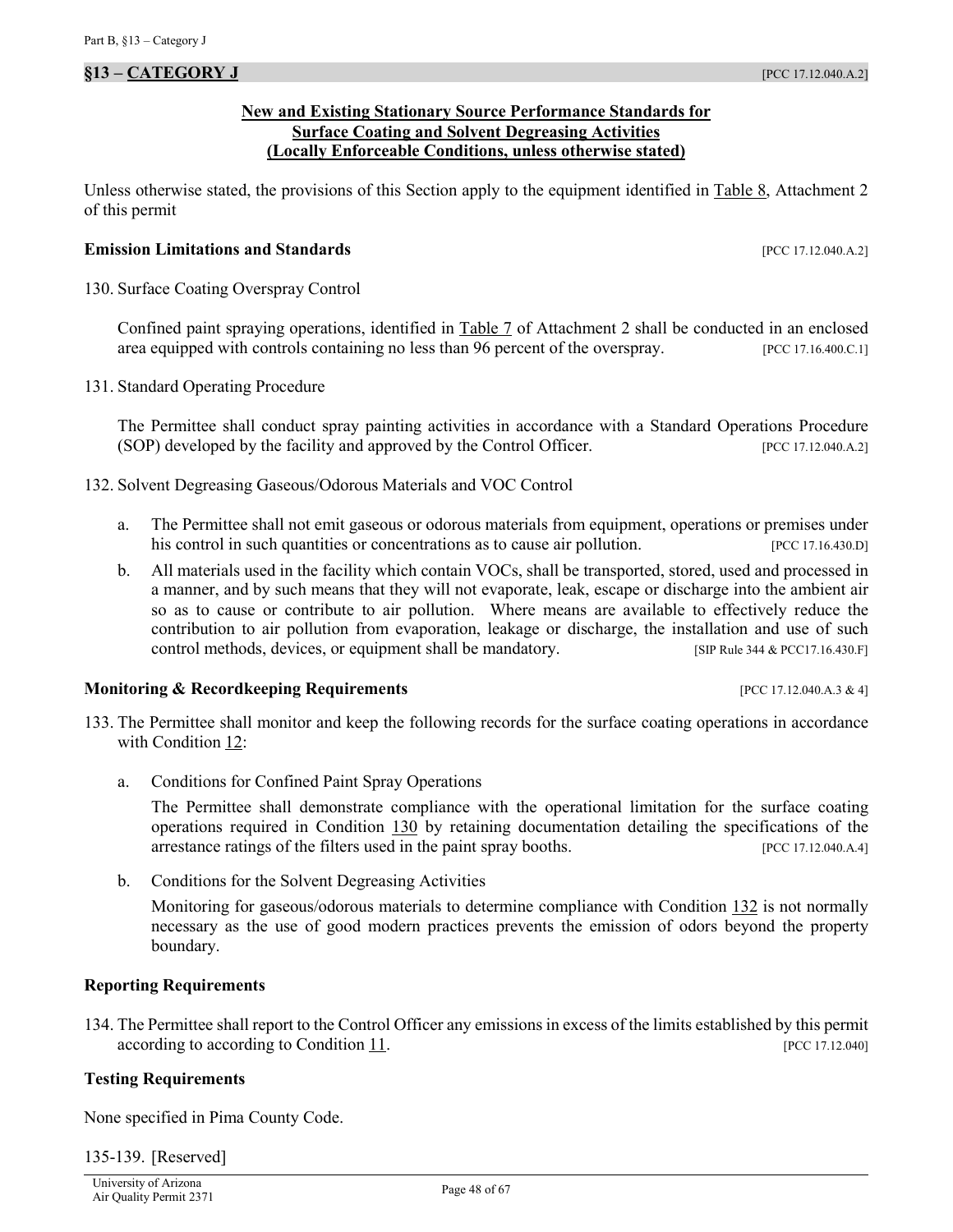### **New Source Performance Standards (NSPS) for Combustion Turbines (40 CFR Part 60, Subpart KKKK) NSPS Turbine Specific Conditions**

<span id="page-48-0"></span>Unless otherwise stated, the provisions of this Section apply to the modified T60 NSPS Stationary Gas Turbine (Equipment Identification 2050301) identified in [Table 9, Attachment 2](#page-63-2) of this permit. [40 CFR 60, Subpart KKKK](https://tinyurl.com/ybzrcf9s) – Combustion Turbines is incorporated by reference as applicable requirements. [PCC 17.16.490.A.86]

### **Applicability**

140. Stationary combustion turbines regulated under this Section are exempt from the requirements of Subpart GG of Part 60 ( $\S2$  [of this permit\)](#page-17-0). The pollutants regulated in this Section are nitrogen oxide (NO<sub>X</sub>) and sulfur dioxide  $(SO_2)$ . [40 CFR 60.4305, 60.4315(b)]

#### **Emission Limitations and Standards Emission Limitations and Standards Executive Limitations and Standards Executive Limitations and Standards Executive Limitations and Standards**

- <span id="page-48-1"></span>141. Emission limits
	- a. Nitrogen Oxide Emission Limits

The Permittee shall meet the emission limits for  $NO<sub>X</sub>$  specified in Table 1 of 40 CFR 60 Subpart KKKK. Table 1 requires the modified natural gas fired turbine with a heat input at peak load between 50 MMBtu/hr and 850 MMBtu/hr, to meet a NO<sub>X</sub> emission standard of 42 ppm at 15 percent O<sub>2</sub> or 250 ng/J of useful output (2.0 lb/MW-hr).[40 CFR 60.4320(a), Table 1 – Modified or reconstructed turbine firing natural gas]

- b. Sulfur Dioxide Emission Limits
	- i. The Permittee shall comply with either of the following: [40 CFR 60.4330(a)]
		- (a) The Permittee must not cause to be discharged into the atmosphere from the subject stationary combustion turbine any gases which contain  $SO_2$  in excess of 110 nanograms per Joule (ng/J)  $(0.90 \text{ pounds per megawatt-hour}$  (lb/MWh)) gross output; [40 CFR 60.4330(a)(1)]
		- (b) The Permittee must not burn in the subject stationary combustion turbine any fuel which contains total potential sulfur emissions in excess of 26 ng  $SO_2/J$  (0.060 lb  $SO_2/MMB$ tu) heat input. [40 CFR 60.4330(a)(2)]
- 142. General Requirements
	- a. The Permittee must operate and maintain the stationary combustion turbine, air pollution control equipment, and monitoring equipment in a manner consistent with good air pollution control practices for minimizing emissions at all times including during startup, shutdown, and malfunction. [40 CFR 60.4333(a)]
	- b. When an affected unit with heat recovery utilizes a common steam header with one or more combustion turbines, the owner or operator shall either: [40 CFR 60.4333(b)]
		- a. Determine compliance with the applicable  $NO<sub>X</sub>$  emissions limits by measuring the emissions combined with the emissions from the other unit(s) utilizing the common heat recovery unit; or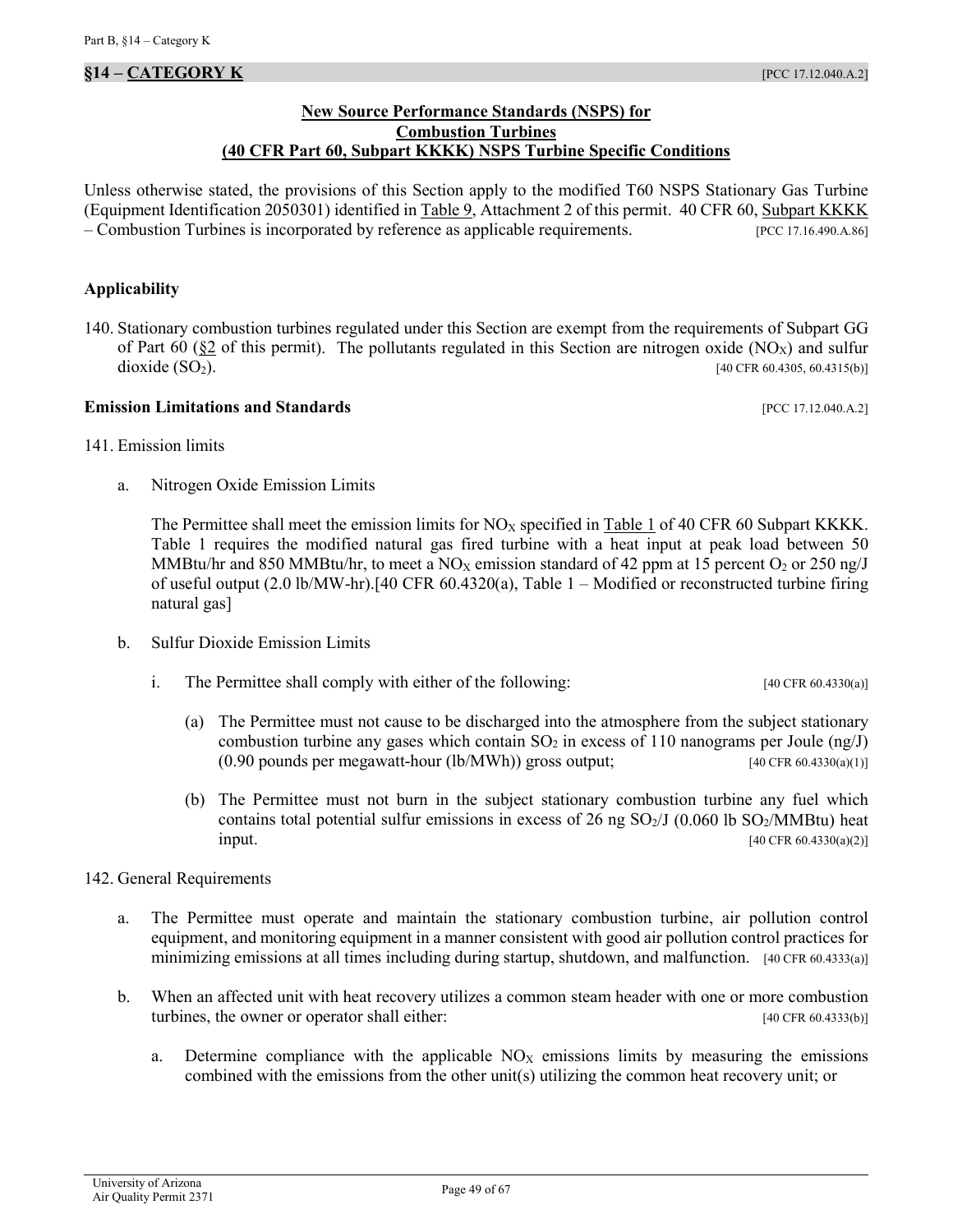b. Develop, demonstrate, and provide information satisfactory to the Control Officer on methods for apportioning the combined gross energy output from the heat recovery unit for each of the affected combustion turbines. The Control Officer may approve such demonstrated substitute methods for apportioning the combined gross energy output measured at the steam turbine whenever the demonstration ensures accurate estimation of emissions related under 40 CFR Part 60.

### **Monitoring & Recordkeeping contract the contract of the contract of the contract of the contract of the contract of the contract of the contract of the contract of the contract of the contract of the contract of the con**

<span id="page-49-0"></span>143. Nitrogen Oxides

The Permittee must perform annual performance tests in accordance [Condition 147](#page-50-0) and [40 CFR 60.4400](https://tinyurl.com/ycuyrg6s) to demonstrate continuous compliance with the limit in [Condition 141.a.](#page-48-1) If the  $NO<sub>X</sub>$  emission result from the performance test is less than or equal to 75 percent of the  $NO<sub>X</sub>$  emission limit for the turbine, the Permittee may reduce the frequency of subsequent performance tests to once every 2 years (no more than 26 calendar months following the previous performance test). If the results of any subsequent performance test exceed 75 percent of the  $NO<sub>X</sub>$  emission limit for the turbine, you must resume annual performance tests. [40 CFR 60.4340(a)]

144. Fuel Sulfur Content

The Permittee may elect not to monitor the total sulfur content of the fuel combusted in the turbine, if the fuel is demonstrated not to exceed potential sulfur emissions of 26 ng  $SO<sub>2</sub>/J$  (0.060 lb  $SO<sub>2</sub>/MMB$ tu) heat input for units located in continental areas and 180 ng  $SO_2/J$  (0.42 lb  $SO_2/MMB$ tu) heat input for units located in non-continental areas or a continental area that the Control Officer determines does not have access to natural gas and that the removal of sulfur compounds would cause more environmental harm than benefit. The Permittee must use one of the following sources of information to make the required demonstration:

[40 CFR 60.4365]

- a. The fuel quality characteristics in a current, valid purchase contract, tariff sheet or transportation contract for the fuel, specifying that the maximum total sulfur content for oil use in continental areas is 0.05 weight percent (500 PPM<sub>w</sub>) or less and 0.4 weight percent (4,000 PPM<sub>w</sub>) or less for non-continental areas, the total sulfur content for natural gas use in continental areas is 20 grains of sulfur or less per 100 standard cubic feet and 140 grains of sulfur or less per 100 standard cubic feet for non-continental areas, has potential sulfur emissions of less than less than 26 ng  $SO_2/J$  (0.060 lb  $SO_2/MMB$ tu) heat input for continental areas and has potential sulfur emissions of less than less than 180 ng  $SO<sub>2</sub>/J$  (0.42 lb) SO<sub>2</sub>/MMBtu) heat input for non-continental areas; or [40 CFR 60.4365(a)]
- b. Representative fuel sampling data which show that the sulfur content of the fuel does not exceed 26 ng  $SO<sub>2</sub>/J$  (0.060 lb SO<sub>2</sub>/MMBtu) for continental areas or 180 ng SO<sub>2</sub>/J (0.42 lb SO<sub>2</sub>/MMBtu) for noncontinental areas. At a minimum, the historical fuel sampling data for the previous 12 months shall be used in this demonstration. [40 CFR 60.4365(b), Section 2.3.1.4 or 2.3.2.4 of Appendix D to part 75]

### **Reporting Requirements**

<span id="page-49-1"></span>145. For each affected unit that performs annual performance tests in accordance wit[h Condition 147,](#page-50-0) the Permittee must submit a written report of the results of each performance test in accordance with Condition 17.g

[40 CFR 60.4375(b)]

146. The Permittee shall report to the Control Officer any emissions in excess of the limits established by this permit according to according to [Condition 11.](#page-6-3)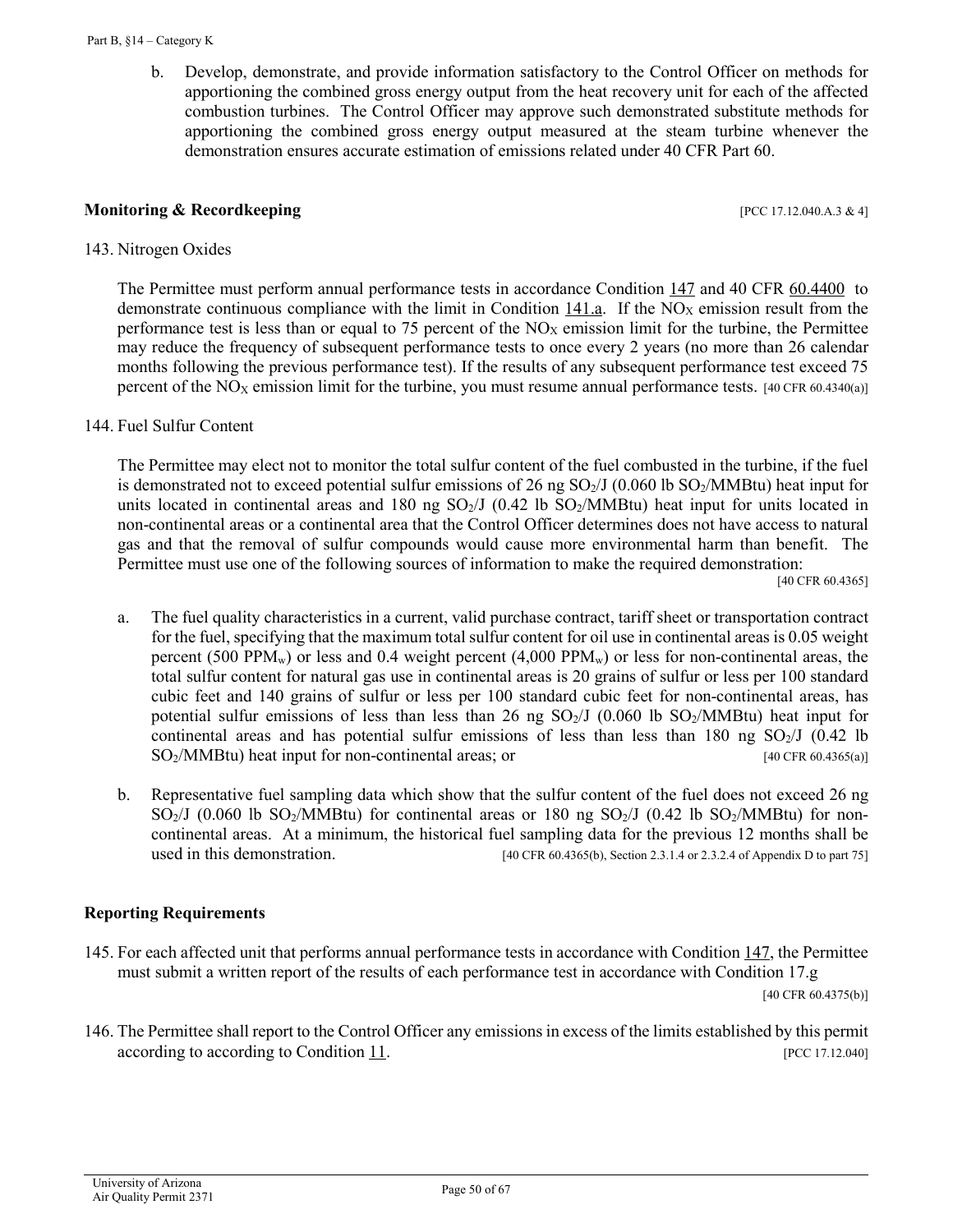# **Performance Tests**

- <span id="page-50-0"></span>147. The Permittee must conduct an initial performance test, as required in 40 CFR 60.8. Subsequent  $NO<sub>X</sub>$ performance tests shall be conducted on an annual basis (no more than 14 calendar months following the previous performance test). [40 CFR 60.4400(a)]
	- a. There are two general methodologies that you may use to conduct the performance tests. For each test **run:**  $[40 \text{ CFR } 60.4400(a)(1)]$ 
		- i. Measure the  $NO<sub>X</sub>$  concentration (in parts per million (ppm)), using EPA Method 7E or EPA Method 20 in appendix A of 40 CFR 60. For units complying with the output based standard, concurrently measure the stack gas flow rate, using EPA Methods 1 and 2 in Appendix A of 40 CFR 60, and measure and record the electrical and thermal output from the unit. Then, use the following equation to calculate the  $NO<sub>X</sub>$  emission rate:  $[40 \text{ CFR } 60.4400(a)(1)(i)]$

$$
E = \frac{1.194 \times 10^{-7} \times (NO_X)_C \times Q_{std}}{P}
$$

Where: [40 CFR 60.4400(a)(1)(Eq. 5)]

 $E = NO<sub>X</sub>$  emission rate, in lb/MWh

 $1.194 \times 10^{-7}$  = conversion constant, in lb/dscf-ppm

 $(NO_X)_C$  = average NO<sub>X</sub> concentration for the run, in ppm

 $Q_{std}$  = stack gas volumetric flow rate, in dscf/hr

- P = gross electrical and mechanical energy output of the combustion turbine, in MW (for simple-cycle operation), for combined-cycle operation, the sum of all electrical and mechanical output from the combustion and steam turbines, or, for combined heat and power operation, the sum of all electrical and mechanical output from the combustion and steam turbines plus all useful recovered thermal output not used for additional electric or mechanical generation, in MW, calculated according to 40 CFR 60.4350(f)(2); or
- ii. Measure the  $NO<sub>X</sub>$  and diluent gas concentrations, using either [EPA Methods 7E and 3A,](https://tinyurl.com/y8dvby4k) or EPA [Method 20](https://tinyurl.com/y8dvby4k) in appendix A of this part. Concurrently measure the heat input to the unit, using a fuel flowmeter (or flowmeters), and measure the electrical and thermal output of the unit. Use EPA [Method 19](https://tinyurl.com/y8dvby4k) in Appendix A of 40 CFR 60 to calculate the  $NO<sub>X</sub>$  emission rate in lb/MMBtu. Then, use Equations 1 and, if necessary, 2 and 3 in 40 CFR 60.4350(f) to calculate the NO<sub>X</sub> emission rate  $\text{in } \mathbb{I}$  lb/MWh. [40 CFR 60.4400(a)(1)(ii)]
- <span id="page-50-1"></span>b. Sampling traverse points for  $NO<sub>X</sub>$  and (if applicable) diluent gas are to be selected following EPA Method [20](https://tinyurl.com/y8dvby4k) or EPA [Method 1](https://tinyurl.com/y8dvby4k) (non-particulate procedures), and sampled for equal time intervals. The sampling must be performed with a traversing single-hole probe, or, if feasible, with a stationary multi-hole probe that samples each of the points sequentially. Alternatively, a multi-hole probe designed and documented to sample equal volumes from each hole may be used to sample simultaneously at the required points.  $[40 \text{ CFR } 60.4400(a)(2)]$
- c. Notwithstanding [Condition 147.b,](#page-50-1) the Permittee may test at fewer points than are specified in EPA [Method 1](https://tinyurl.com/y8dvby4k) or EPA Method 20 in appendix A of 40 CFR 60 if the following conditions are met:

 $[40 \text{ CFR } 60.4400(a)(3)]$ 

- i. The Permittee may perform a stratification test for  $NO<sub>X</sub>$  and diluent pursuant to:
	- (a) [Reserved], or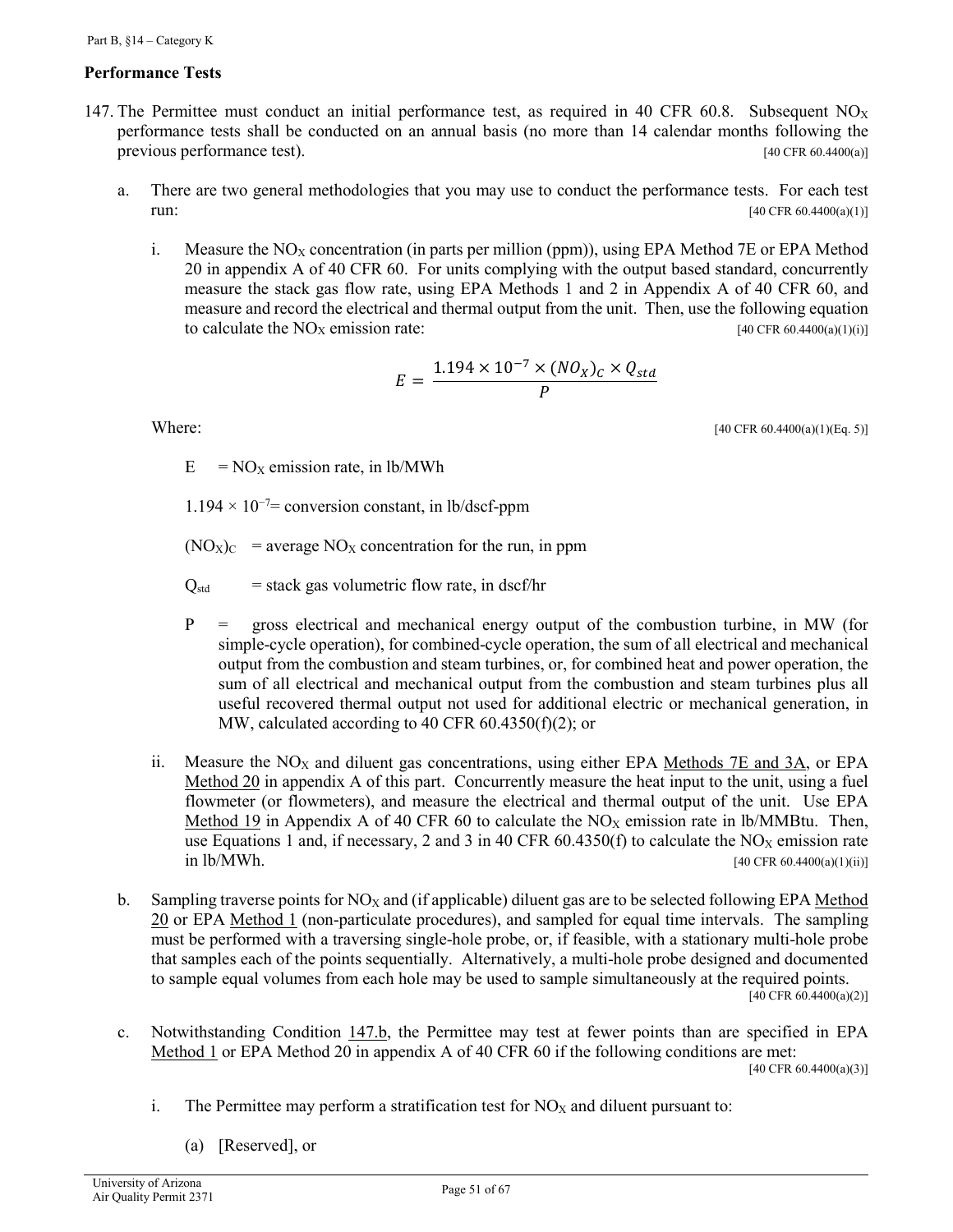- (b) The procedures specified in section  $6.5.6.1(a)$  through (e) of appendix A of [40 CFR](https://tinyurl.com/y8zp36n5) 40 CFR [Part 75.](https://tinyurl.com/y8zp36n5)
- ii. Once the stratification sampling is completed, you may use the following alternative sample point selection criteria for the performance test:  $[40 \text{ CFR } 60.4400(a)(3)(ii)]$ 
	- (a) If each of the individual traverse point  $NO<sub>X</sub>$  concentrations is within  $\pm 10$  percent of the mean concentration for all traverse points, or the individual traverse point diluent concentrations differs by no more than  $\pm 5$ ppm or  $\pm 0.5$  percent CO<sub>2</sub> (or O<sub>2</sub>) from the mean for all traverse points, then you may use three points (located either 16.7, 50.0 and 83.3 percent of the way across the stack or duct, or, for circular stacks or ducts greater than 2.4 meters (7.8 feet) in diameter, at 0.4, 1.2, and 2.0 meters from the wall). The three points must be located along the measurement line that exhibited the highest average  $NO<sub>X</sub>$  concentration during the stratification test; or

[40 CFR 60.4400(a)(3)(ii)(A)]

- (b) For turbines with a NO<sub>X</sub> standard greater than 15 ppm @ 15% O<sub>2</sub>, you may sample at a single point, located at least 1 meter from the stack wall or at the stack centroid if each of the individual traverse point  $NO<sub>X</sub>$  concentrations is within  $\pm 5$  percent of the mean concentration for all traverse points, or the individual traverse point diluent concentrations differs by no more than ±3ppm or  $\pm 0.3$  percent CO<sub>2</sub> (or O<sub>2</sub>) from the mean for all traverse points; or [40 CFR 60.4400(a)(3)(ii)(B)]
- (c) For turbines with a NO<sub>X</sub> standard less than or equal to 15 ppm  $\omega$  15% O<sub>2</sub>, you may sample at a single point, located at least 1 meter from the stack wall or at the stack centroid if each of the individual traverse point  $NO<sub>X</sub>$  concentrations is within  $\pm 2.5$  percent of the mean concentration for all traverse points, or the individual traverse point diluent concentrations differs by no more than  $\pm 1$ ppm or  $\pm 0.15$  percent CO<sub>2</sub> (or O<sub>2</sub>) from the mean for all traverse points.

[40 CFR 60.4400(a)(3)(ii)(C)]

- 148. The performance test must be done at any load condition within plus or minus 25 percent of 100 percent of peak load. You may perform testing at the highest achievable load point, if at least 75 percent of peak load cannot be achieved in practice. You must conduct three separate test runs for each performance test. The minimum time per run is 20 minutes. [40 CFR 60.4400(b)]
	- a. If the stationary combustion turbine combusts both oil and gas as primary or backup fuels, separate performance testing is required for each fuel. [40 CFR 60.4400(b)(1)]
	- b. For a combined cycle and CHP turbine systems with supplemental heat (duct burner), you must measure the total  $NO<sub>X</sub>$  emissions after the duct burner rather than directly after the turbine. The duct burner must be in operation during the performance test. [40 CFR 60.4400(b)(2)]
	- c. If water or steam injection is used to control  $NO<sub>X</sub>$  with no additional post-combustion  $NO<sub>X</sub>$  control and you choose to monitor the steam or water to fuel ratio in accordance with 40 CFR [60.4335,](https://tinyurl.com/ybccfxv7) then that monitoring system must be operated concurrently with each EPA [Method 20](https://tinyurl.com/y8dvby4k) or EPA [Method 7E](https://tinyurl.com/y8dvby4k) run and must be used to determine the fuel consumption and the steam or water to fuel ratio necessary to comply with the applicable 40 CFR [60.4320](https://tinyurl.com/y6uajkmd)  $NO<sub>X</sub>$  emission limit. [40 CFR 60.4400(b)(3)]
	- d. Compliance with the applicable emission limit in 40 CFR [60.4320](https://tinyurl.com/y6uajkmd) must be demonstrated at each tested load level. Compliance is achieved if the three-run arithmetic average  $NO<sub>X</sub>$  emission rate at each tested level meets the applicable emission limit in 40 CFR  $\underline{60.4320}$ . [40 CFR 60.4400(b)(4)]
	- e. If you elect to install a CEMS, the performance evaluation of the CEMS may either be conducted separately or (as described in 40 CFR 60[.4405\)](https://tinyurl.com/y846yevo) as part of the initial performance test of the affected unit. [40 CFR 60.4400(b)(5)]
	- f. The ambient temperature must be greater than  $0^{\circ}$ F during the performance test. [40 CFR 60.4400(b)(6)]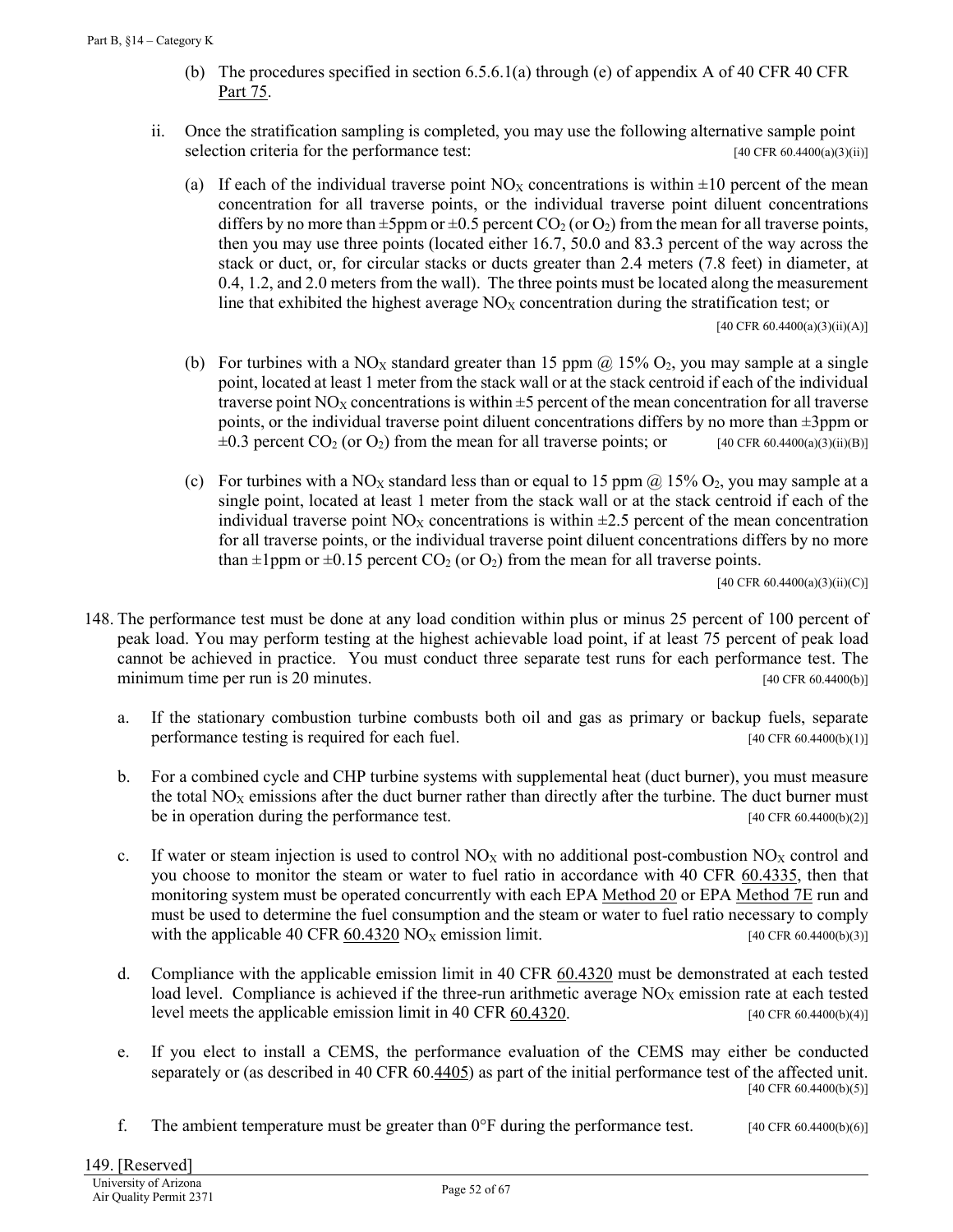## <span id="page-52-0"></span>**§15 – CATEGORY L** [PCC 17.12.040.A.2]

#### **General Facility-Wide Specific Standards**

The provisions of this Section apply to all facility operations.

#### **Emission Limitations and Standards & Monitoring [PCC 17.12.040.A.2, 3]**

<span id="page-52-2"></span>150. General Facility Wide Requirements

a. Facility Changes

Before installing additional units, removing units, modifying existing emission equipment or switching fuels, the Permittee shall apply for the appropriate revision pursuant to [PCC 17.12.090,](https://tinyurl.com/y9hxenn2) [PCC 17.12.110](https://tinyurl.com/ydyzvxru) or [PCC 17.12.120.](https://tinyurl.com/y863hv9e) [PCC 17.12.040.A.2]

b. Air Pollution Control Equipment

Where a stack, vent or other outlet is at such a level that fumes, gas mist, odor, smoke, vapor or any combination thereof constituting air pollution are discharged to adjoining property, the Control Officer may require the installation of abatement equipment or the alteration of such stack, vent or other outlet by the owner or operator thereof to a degree that will adequately reduce or eliminate the discharge of air pollution to adjoining property. [PCC 17.16.020.B]

- c. Odor Limiting Standard
	- i. The Permittee shall not cause or permit emissions from malodorous matter to cross a property line between the source and a residential, recreational, institutional, educational, retail sales, hotel, or business premise without minimizing the emissions by applying good modern practices.

[PCC 17.16.030]

ii. Monitoring for odors at the facility to determine compliance is not normally necessary as the use of good modern practices prevents the emission of odors beyond the property boundary. The Control Officer may ask the Permittee to test for odor emissions if the Control Officer has reasonable cause to believe a violation of a standard has been committed. [PCC 17.12.010]

### **Recordkeeping Requirement Exercise 2.2 In the UPCC 17.12.040.A.4]**

151. The Permittee shall retain all records relating to this permit and a copy of the permit at the permit site in  $\alpha$  accordance with Conditions  $\frac{4}{2}$  and  $\frac{12}{2}$ . [PCC 17.12.080]

#### <span id="page-52-1"></span>**Reporting Requirements** *PCC 17.12.040.A.5*

<span id="page-52-3"></span>152. The Permittee shall follow the following Facility Wide Reporting requirements:

a. The Permittee shall report to the Control Officer any emissions in excess of the limits established by this permit according to [Condition 11.](#page-6-3) [PCC 17.12.040]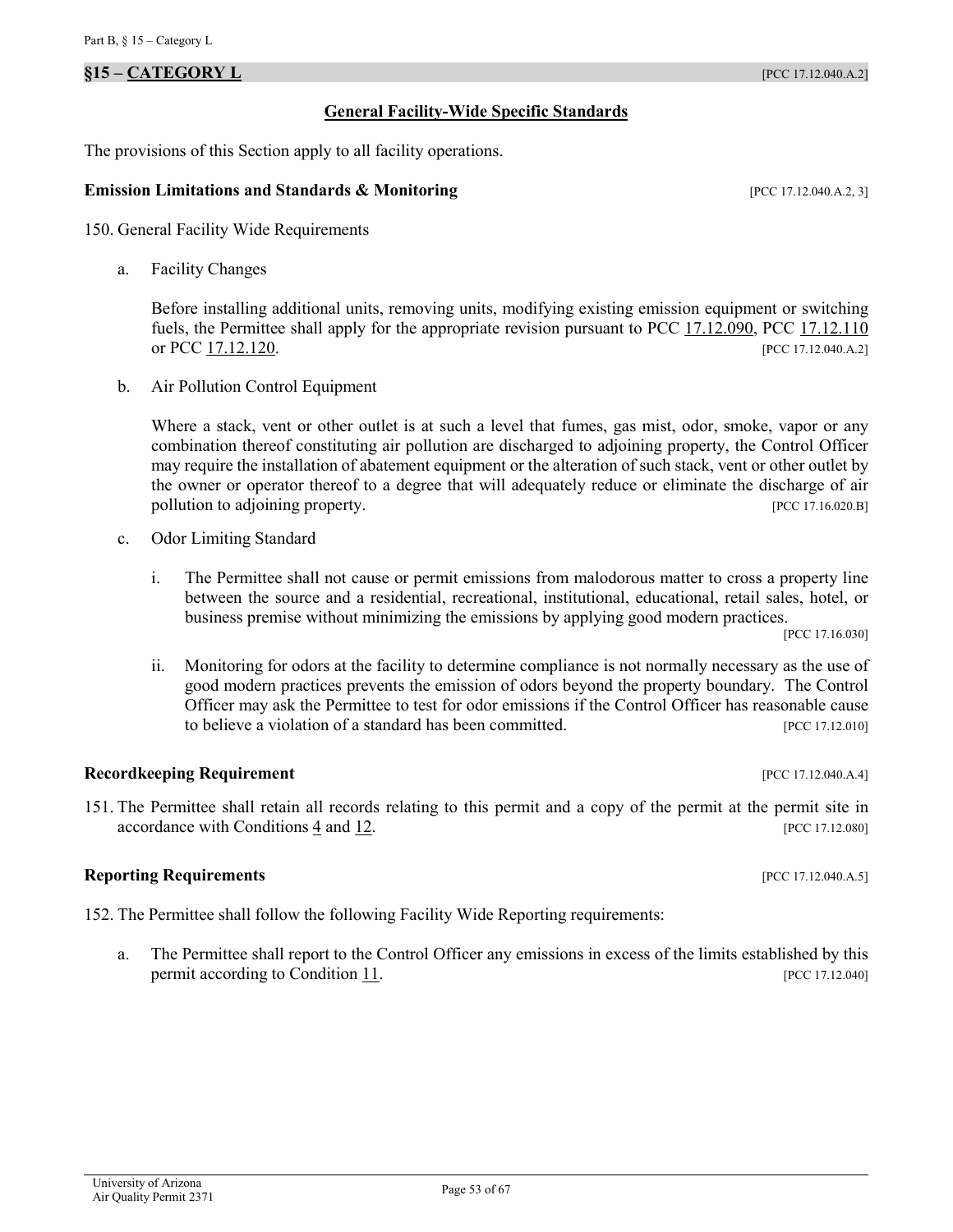b. Semiannual Reports of Required Monitoring [PCC 17.12.040.A.5.a]

The Permittee shall submit semiannual summary reports of any required monitoring required within the Specific Conditions of this permit, at least every six months. All instances of excess emissions and deviations from permit requirements as defined i[n Condition 11,](#page-6-3) shall be clearly identified in such reports. The report must be certified in accordance with [Condition 8.](#page-6-0) The semiannual reports shall be due by January 31st (covering the period July 1st through December 31st) and July 31st (covering the period January 1st through June 30th) of each year. Wherever the permit requires an annual report this report shall be included in the semiannual report due by January 31<sup>st</sup> any quarterly reports may be included in the semi-annual reports.

<span id="page-53-0"></span>c. Compliance Certification Reporting [PCC 17.12.080.A.2]

The Permittee shall submit semiannual compliance certifications to the Control Officer and to EPA Region IX pursuant to [Condition 7](#page-5-3) of this permit. The compliance certification reports shall be due by January 31st and July 31<sup>st</sup> of each year covering the same periods identified in Condition 152.b. The first reports due after permit issuance may not cover a 6-month period.

d. Emissions Inventory Reporting

Every source with a Class I permit shall complete and submit an annual emissions inventory questionnaire by March 31, or 90 days after the Control Officer makes the inventory form available, whichever occurs later and shall include emission information for the previous calendar year. (See also Condition  $6$  for additional information on this report.) [PCC 17.12.160]

### **Testing Requirements**

153. The Permittee shall follow the general testing requirements in [Condition 17](#page-12-0) and the Specific testing requirements listed within each Section of this permit.

154-159. [Reserved]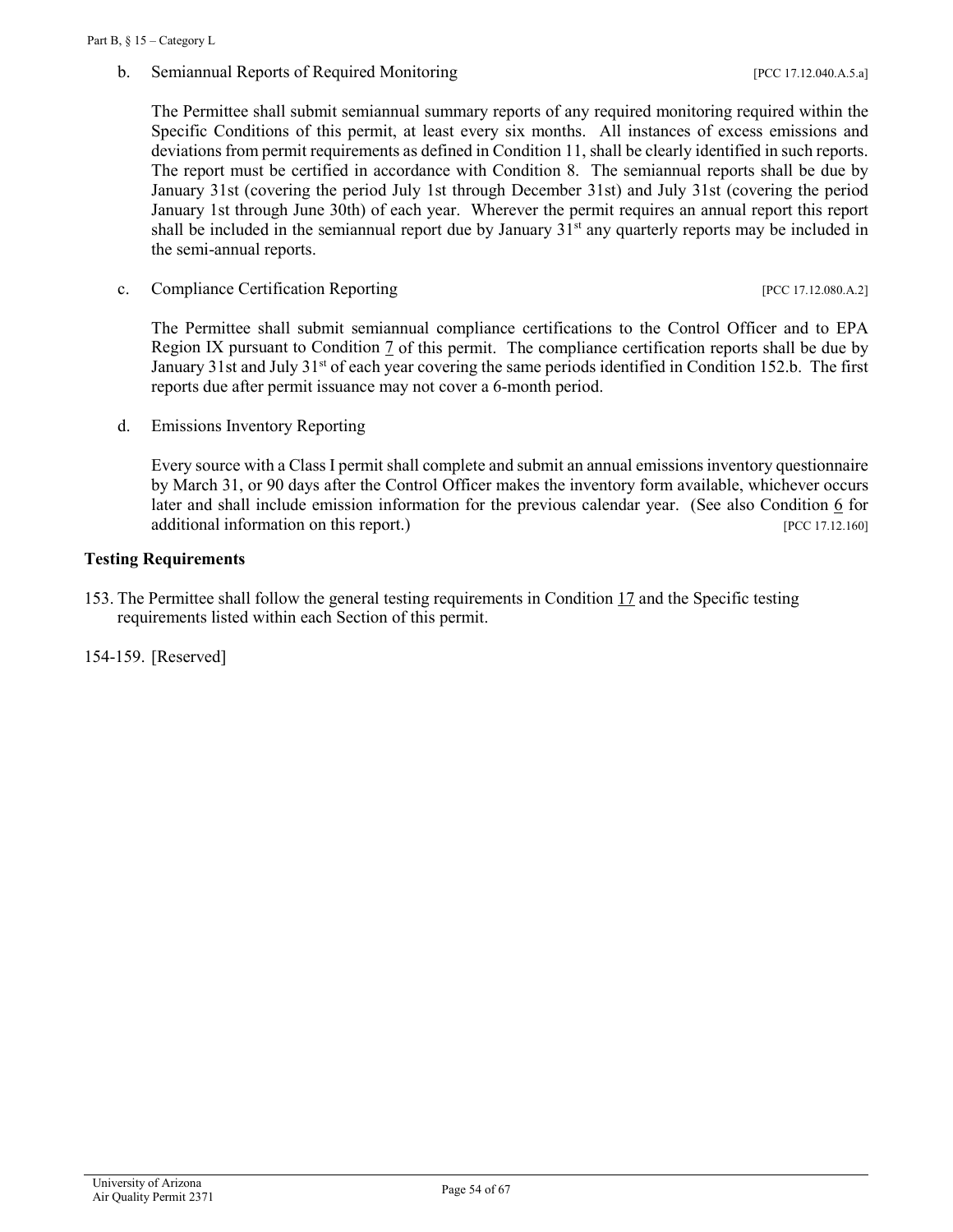### <span id="page-54-0"></span>**ATTACHMENT 1 – APPLICABLE REGULATIONS** [PCC 17.12.040.A.2]

#### **Requirements Specifically Identified as Applicable:**

#### [Code of Federal Regulations, Title 40](https://tinyurl.com/40-CFR-60-INCL) Part 60

[Subpart A:](https://tinyurl.com/40-CFR-60-subpart-A) General Provisions.

60.7(a)(1), 60.7(a)(3), 60.7(a)(4), 60.7(b), 60.7(f), 60.7(f)(3), 60.8(a), 60.8(b), 60.8(c), 60.8(d), 60.8(e), 60.8(f), 60.11(d), 60.11(g), 60.12, and 60.15

[Subpart Dc:](https://tinyurl.com/y7xzlt94) New Source Performance Standards (NSPS) for Small Industrial - Commercial - Institutional Steam Generating Units.

 $(60.48c(a)$  and  $60.48c(a)(3))$ 

[40 CFR Part 60 Subpart GG:](https://tinyurl.com/ya7f6ajl) New Source Performance Standards (NSPS) for Stationary Gas Turbines.

60.330(a), 60.330(b), 60.332(a)(2), 60.333(b), 60.335(a), 60.335(b), 60.335(c), 60.335(c)(1), and 60.335(f)

[40 CFR Part 60 Subpart IIII:](https://tinyurl.com/yd4lv9es) New Source Performance Standards (NSPS) for Stationary Compression Ignition Internal Combustion Engines

40 CFR 60.4203, 60.4204(a) & Table 1 of Subpart IIII, 40 CFR 60.4206, 60.4211(a), 40 CFR 60.4207(b) & 40 CFR 80.510(b), 40 CFR 60.4207(c), 40 CFR 60.4208,40 CFR 60.4208(a), 40 CFR 60.4208(b), 40 CFR 60.4208(c), 40 CFR 60.4208(d), 40 CFR 60.4208(e), 40 CFR 60.4208(f), 40 CFR 60.4208(g) & (h), 40 CFR 60.4211, 40 CFR 60.4211(a), PCC 17.12.040.A.2, PCC 17.12.040.A.4, 40 CFR 60.4214 (a)(1) and PCC 17.12.040.A.5, 40 CFR 60.4212 and PCC 17.12.040.A.3.a, 40 CFR 60.4218 & 40 CFR 60.4214(b) and PCC 17.12.040.A.4.

[40 CFR Part 60 Subpart JJJJ:](https://tinyurl.com/yc4x66ry) New Source Performance Standards (NSPS) for Stationary Spark Ignition Internal Combustion Engines

40 CFR 60.4230(a), 60.4230(a)(4), 60.4230(a)(4)(iv), 60.4233, 60.4233(e), 60.4234, 60.4236, 60.4236(a), 60.4236(c), 60.4236(e), 60.4243(d), 60.4234, 60.4243(a), 60.4243(b), 60.4243(b)(1), 60.4237(b), 60.4245, 60.4245(a)(2), 60.4245(a)(3), 60.4244 and 60.4246.

[Code of Federal Regulations, Title 40 Part 63](https://tinyurl.com/y95oy6ml)

[40 CFR Part 63 Subpart ZZZZ:](https://tinyurl.com/ycprbrb7) National Emission Standards for Hazardous Air Pollutants for Stationary Reciprocating Internal Combustion Engines

40 CFR 63.6585, 63.6590 (a)(iii), 63.6595, 63.66039(a), 63.6605(a) and (b), 63.6625(e)(4), 63.6625(h), 63.6625(i), 63.6640(a), 66.6645(a)(5), 63.6655(a)(1, 2, 4 & 5), 63.6660, 63.6670(a), Table 2d, (Row 1) & footnote 1, Table 6 (Row 9)

General Provisions (40 CFR Part  $63$ ) – [See Table 8:](http://tinyurl.com/40-CFR-63-subartzzzz-table8) Yes, except  $63.6645(a)(5)$ , the following do not apply:

63.7(b) and (c), 63.8(e), (f)(4) and (f)(6), and 63.9(b)-(e), (g) and (h)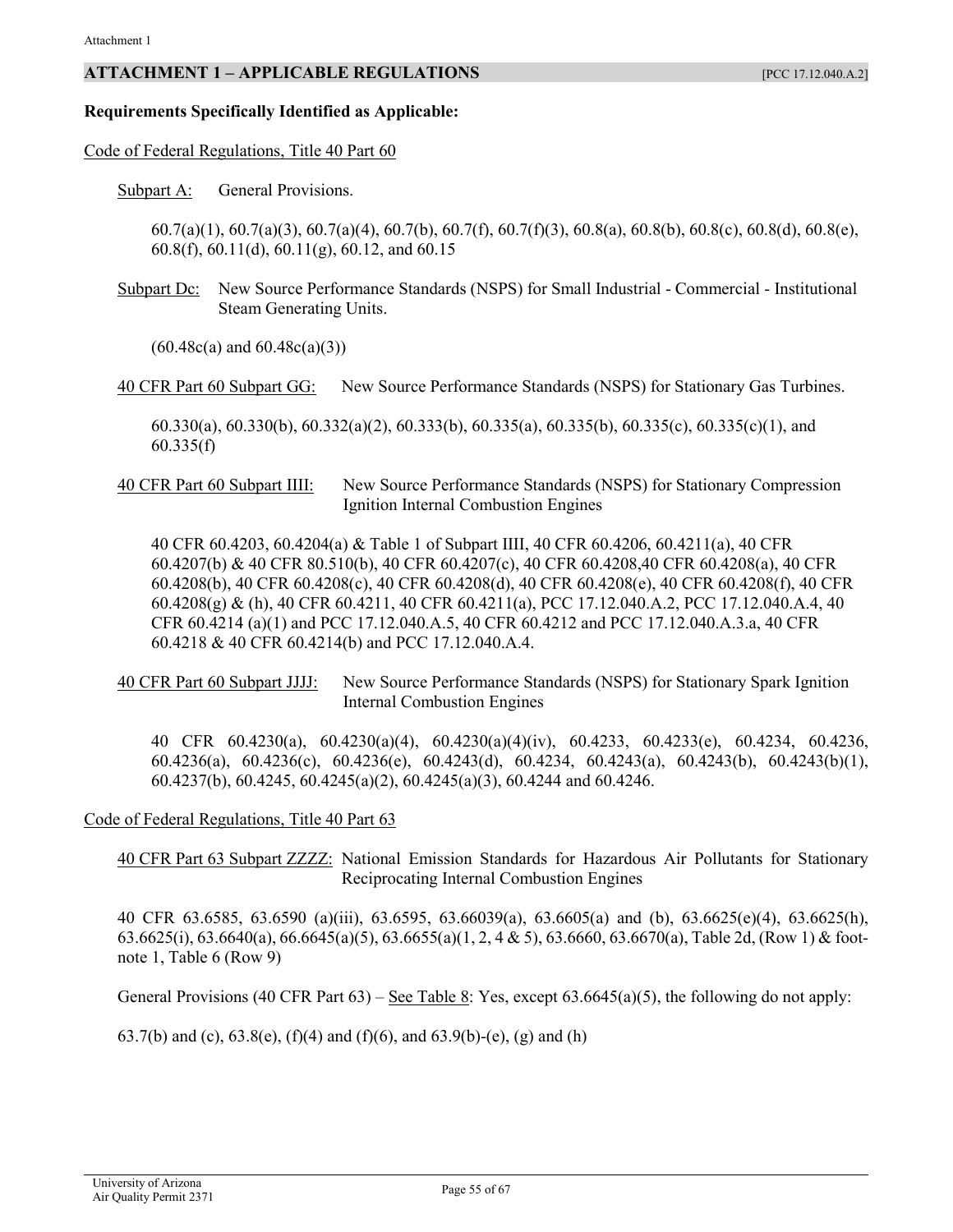# [Code of Federal Regulations, Title 40 Part 60, Subpart KKKK](https://tinyurl.com/ybzrcf9s)

40 CFR Part 60 Subpart KKKK:New Source Performance Standards for Combustion Turbines

40 CFR 60.4305(b), 61.4315, 60.4320(a), 60.4330(a)(1), 60.4330(a)(2), 60.4333(a), 60.4333(b), 60.4340(a), 60.4365, 60.4365(a), 60.4365(b), Section 2.3.1.4 or 2.3.2.4 of Appendix D to part 75, 60.4375(b), 60.4400(a), 60.44000(a)(1), 60.4400(a)(1)(i), 60.4400(a)(1)(Eq. 5), 60.4400(a)(1)(ii), 60.4400(a)(2), 60.4400(a)(3), 60.4400(a)(3)(ii), 60.4400(a)(3)(ii)(B), 60.4400(a)(3)(ii)(C), 60.4400(b), 60.4400(b)(1), 60.4400(b)(2), 60.4400(b)(3), 60.4400(b)(4), 60.4400(b)(5), 60.4400(b)(6).

Code of Federal Regulations, Title 40 Part 82, Subpart F (as applicable)

#### [Pima County SIP:](https://tinyurl.com/ya2sekc2)

- Rule 103 Authority
- Rule 111 General Applicability
- Rule 212 Sampling, Testing, and Analysis Requirements
- Rule 222 Posting of Permit
- Rule 224 Fugitive Dust Producing Activities
- Reg 24 Permit Fee Schedule/Non-Fee Requirements
- Reg 25 Permit Fee Schedules Adjustment
- Rule 301 Planning, Construction, or Operating Without a Permit
- Rule 313 Incinerators
- Rule 314 Petroleum Liquids
- Rule 316 Particulate Materials (Subsections A, C, D)
- Rule 321 Emissions Discharge Opacity Limiting Standards Standards and Applicability (Includes NESHAP)
- Rule 332 Compilation of Mass Rates and Concentrations (NESHAPS)
- Rule 343 Visibility Limiting Standard
- Rule 344 Odor Limiting Standards
- Reg 50 Periodic Testing
- Rule 621 Reporting for Compliance Evaluations
- Rule 623 Reporting for Emission Inventories

### Pima County Code (PCC) Title 17:

*Chapter 17.11 – General Provisions for Permits*

- 17.11.160 Test Methods and Procedures
- 17.11.190 Permits Containing Synthetic Emission Limitations and Standards
- 17.11.210 Performance Tests

*Chapter 17.12 – Individual Permits and Permit Revisions for Class I Permits*

| 17.12.010 | Permit Application Processing                                                        |
|-----------|--------------------------------------------------------------------------------------|
| 17.12.040 | Permit Contents                                                                      |
| 17.12.080 | Compliance Plan – Certification                                                      |
| 17.12.090 | Facility Changes Allowed Without Permit Revisions                                    |
| 17.12.100 | Administrative Permit Amendment                                                      |
| 17.12.110 | Minor Permit Revision                                                                |
| 17.12.120 | <b>Significant Permit Revisions</b>                                                  |
| 17.12.130 | Reopening, Revocation, Reissuance, or Termination                                    |
| 17.12.140 | Permit Renewal and Expiration                                                        |
| 17.12.160 | <b>Annual Emission Inventory Questionnaire</b>                                       |
| 17.12.170 | <b>Excess Emissions Reporting Requirements</b>                                       |
| 17.12.180 | Affirmative Defenses for Excess Emissions due to Malfunctions, Startup, and Shutdown |
| 17.12.220 | Fees                                                                                 |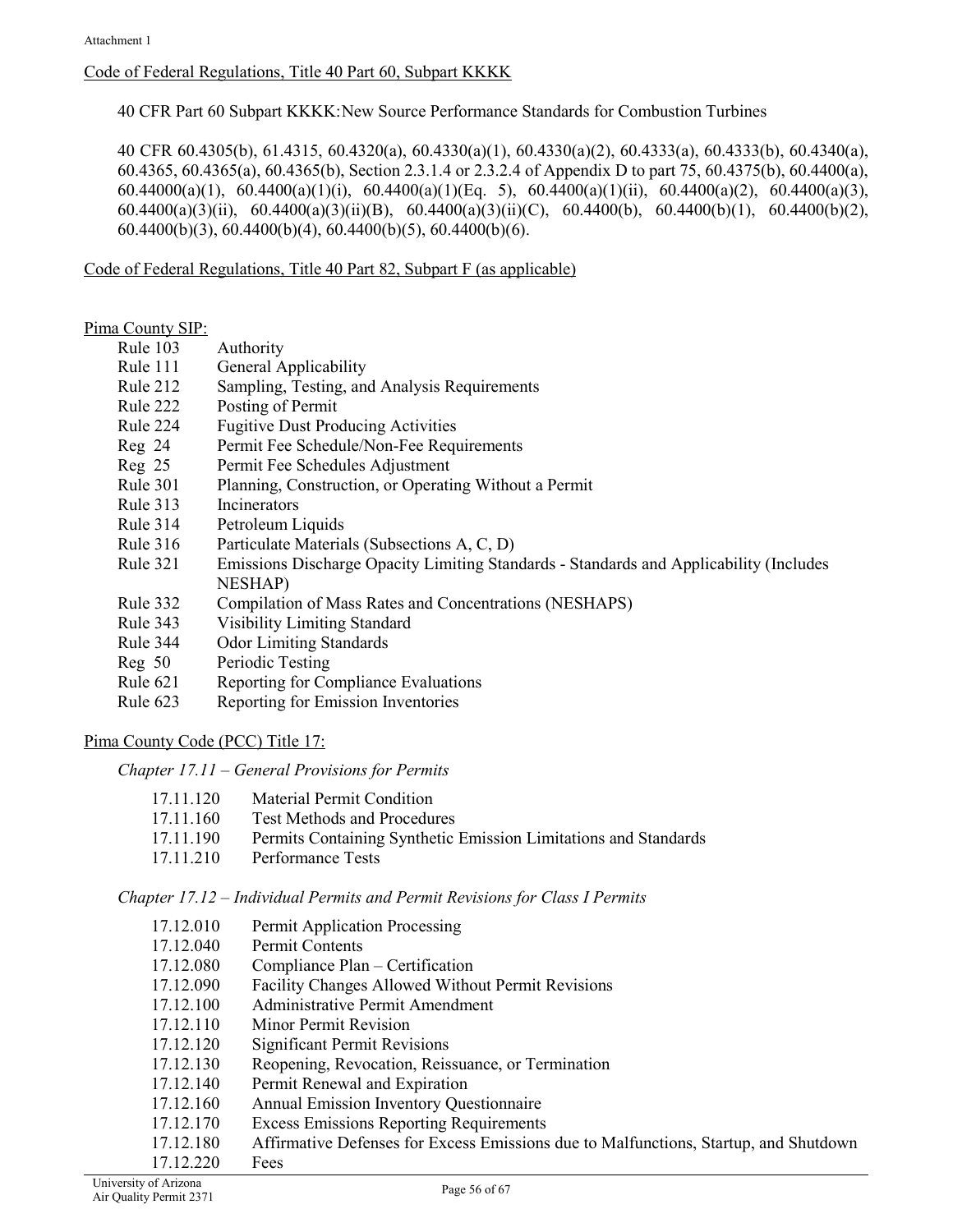| ment 1                           |                                                                                                                        |
|----------------------------------|------------------------------------------------------------------------------------------------------------------------|
| Chapter 17.14 – Activity Permits |                                                                                                                        |
| 17.14.060                        | <b>Asbestos NESHAP Activity Permits</b>                                                                                |
| 17.14.080                        | <b>Open Burning Permits</b>                                                                                            |
|                                  | Chapter 17.16 – Emission Limiting Standards                                                                            |
| 17.16.010                        | Local Rules and Standards - Applicability of More Than One Standard                                                    |
| 17.16.020                        | Noncompliance with Applicable Standards                                                                                |
| 17.16.030                        | <b>Odor Limiting Standards</b>                                                                                         |
| 17.16.040                        | Visible Emission Standards - Standards and Applicability (Includes NESHAP)                                             |
| 17.16.050                        | <b>Visibility Limiting Standard</b>                                                                                    |
| 17.16.130                        | Applicability                                                                                                          |
| 17.16.160                        | Standards of Performance for Fossil-Fuel Fired Steam Generators and General Fuel<br><b>Burning Equipment</b>           |
| 17.16.165.C                      | Standards of Performance for Fossil-Fuel Fired Industrial and Commercial Equipment<br>- (Particular Matter Limitation) |
| 17.16.165.E                      | Standards of Performance for Fossil-Fuel Fired Industrial and Commercial Equipment<br>- (Sulfur Dioxide Limitation)    |
| 17.16.170                        | Incinerators                                                                                                           |
| 17.16.230                        | Standards of Performance for Storage Vessels for Petroleum Liquids                                                     |
| 17.16.340                        | Standards of Performance for Stationary Rotating Machinery                                                             |
| 17.16.400                        | Organic Solvents and Other Organic Materials (Sections A and C)                                                        |
| 17.16.430                        | Standards of Performance for Unclassified Sources (Subpart D and F)                                                    |
| 17.16.490                        | Standards of Performance for New Stationary Sources (NSPS)                                                             |
|                                  | $-$ (5. Subpart Dc)                                                                                                    |
|                                  | $-$ (43. Subpart GG)                                                                                                   |
|                                  | - (84. Subpart IIII)                                                                                                   |
|                                  | - (85. Subpart JJJJ)                                                                                                   |
|                                  | - (86. Subpart KKKK)                                                                                                   |
| 17.16.510                        | Standards of Performance for Incinerators                                                                              |
| 17.16.530                        | Subsection A                                                                                                           |
|                                  | $-(8.$ Subpart M – Asbestos)                                                                                           |
| 17.16.530                        | Subsection B                                                                                                           |
|                                  | $-(83.$ Subpart ZZZZ – Stationary Reciprocating Internal Combustion Engines)                                           |
| 17.16.710                        | Sale and use of Refrigerant Substitutes                                                                                |
|                                  |                                                                                                                        |

*Chapter 17.20 – Emission Source Testing and Monitoring*

17.20.010 Source Sampling, Monitoring, and Testing

*Chapter 17.24 – Emission Source Recordkeeping and Reporting*

17.24.020 Recordkeeping for compliance determination.

17.24.030 Recordkeeping for emission inventories

17.24.040 Reporting for compliance evaluations

17.24.050 Reporting as a permit requirement

17.24.060 Reporting for emission inventories

Article IV – Penalty for noncompliance (inclusive)

*Chapter 17.28 – Violations and Conditional Orders* 

Article  $I - Violations (inclusive)$ Article II – Conditional Orders (inclusive) Article III – Circumvention (inclusive)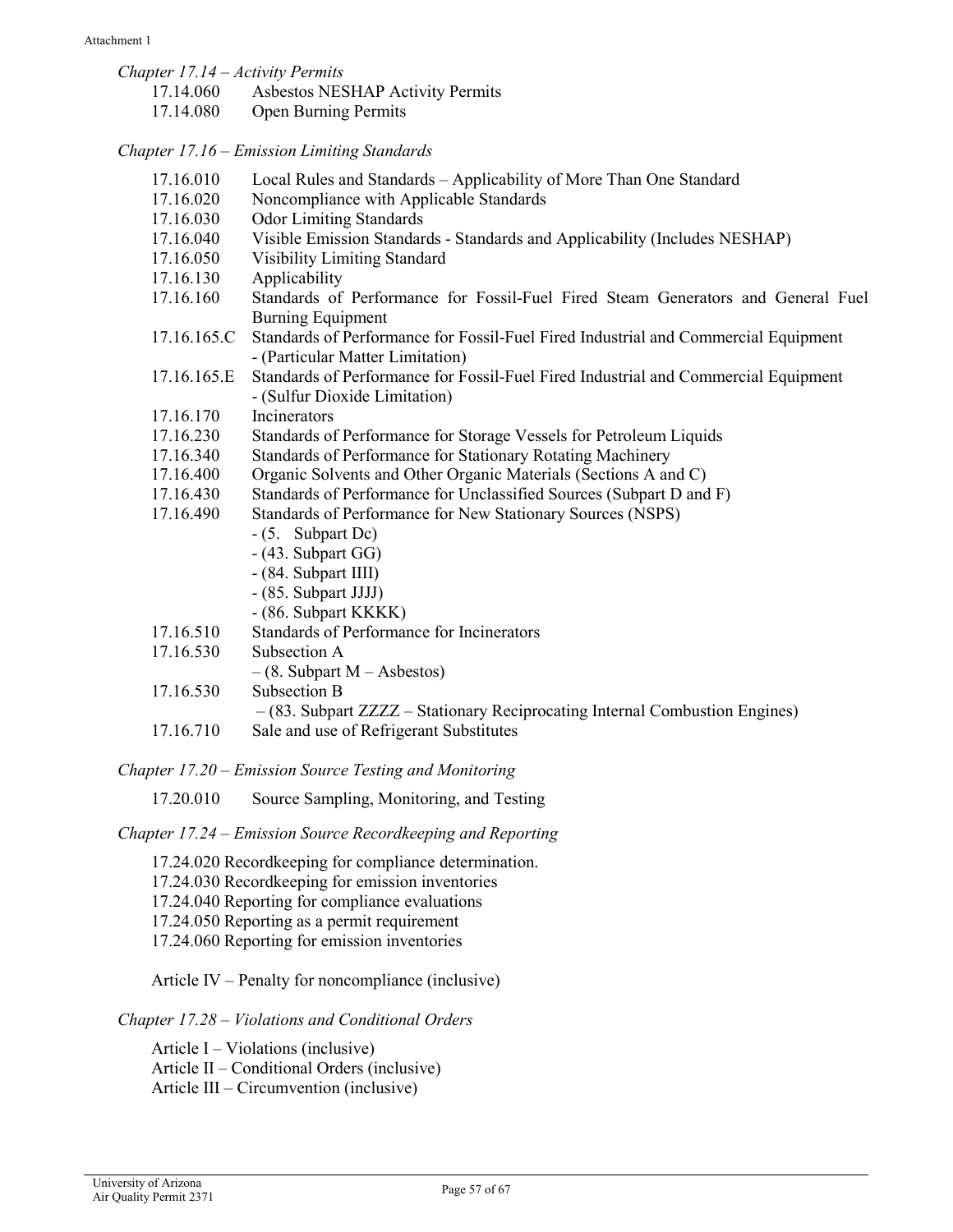# **ATTACHMENT 2: EQUIPMENT LIST**

| <b>Type of Equipment</b> | Equipment<br>ID | Primary<br>Fuel | <b>Manufacturer</b>           | Model         | <b>Serial</b><br><b>Number</b> | <b>Maximum Rated</b><br>Capacity<br>(MMBtu/hr) | Model year/<br><b>Applicability</b><br>Date <sup>1</sup> |
|--------------------------|-----------------|-----------------|-------------------------------|---------------|--------------------------------|------------------------------------------------|----------------------------------------------------------|
| Boiler                   | 460303          | Natural Gas     | Rentech                       | 860           | 2001-07                        | 59.52                                          | 2001                                                     |
| Boiler                   | 460304          | Natural Gas     | Rentech                       | 860           | 2001-09                        | 59.52                                          | 2001                                                     |
| Boiler                   | 460305          | Natural Gas     | <b>Combustion Engineering</b> | CE Type VU-10 | N/A                            | 67.50                                          | 2002                                                     |
| Boiler                   | 460307          | Natural Gas     | Miura                         | $LX-300$ SG   | 48S414008U                     | 11.54                                          | 2014                                                     |
| Boiler                   | 460308          | Natural Gas     | Miura                         | $LX-300$ SG   | 48S414025U                     | 11.54                                          | 2014                                                     |
| Boiler                   | 460309          | Natural Gas     | Miura                         | $LX-300$ SG   | 48S414026U                     | 11.54                                          | 2014                                                     |
| Boiler                   | 2050208         | Natural Gas     | Rentech                       | 860           | 2001-05                        | 42.20                                          | 2001                                                     |
| Boiler                   | 2050209         | Natural Gas     | Rentech                       | 860           | 2001-03                        | 42.20                                          | 2001                                                     |
| Boiler                   | 2050210         | Natural Gas     | English Boiler & Tube, Inc.   | 50 DS 250     | 27033                          | 60.10                                          | 2008                                                     |

# **TABLE 1: NSPS Small Industrial-Commercial-Institutional-Steam Generating Units (Part B, Category A)**

<span id="page-57-1"></span><span id="page-57-0"></span><sup>1</sup> The most recent date of order, manufacture, reconstruction, or modification.

# **TABLE 2: NSPS Stationary Gas Turbines (Part B, Category B)**

| <b>Type of Equipment</b> | Equipment<br>ID | Primary<br>Fuel | Manufacturer | <b>Model</b> | <b>Serial</b><br>Number | <b>Maximum Rated</b><br>Capacity<br>(MW) | Date of<br><b>Manufacture</b> | <b>Emission Limit</b><br>CFR $\S 60.332(a)(2)$ |
|--------------------------|-----------------|-----------------|--------------|--------------|-------------------------|------------------------------------------|-------------------------------|------------------------------------------------|
| Turbine                  | 460306          | Natural Gas     | aurus        | <b>T70S</b>  | OHB19-B6814             |                                          | 2001                          | 212 PPM                                        |

# **TABLE 3: Non-Emergency NSPS & NESHAP Compression Ignition Internal Combustion Engines (ICE) (Part B, Categories C or F)**

| Type of<br>Equipment | Equipment<br>ID | Primary<br>Fuel | <b>Manufacturer</b>              | <b>Model</b> | <b>Serial</b><br>Number | <b>Maximum</b><br><b>Rated</b><br>Capacity <sup>1</sup> | Model year/<br><b>Applicability</b><br>$\bf{Date}^2$ | <b>Voluntary</b><br><b>Operating</b><br><b>Hours</b><br>Limit<br>(hrs/yr) | <b>NESHAP Subpart</b><br><b>ZZZZ</b><br>Applicability,<br>Category |
|----------------------|-----------------|-----------------|----------------------------------|--------------|-------------------------|---------------------------------------------------------|------------------------------------------------------|---------------------------------------------------------------------------|--------------------------------------------------------------------|
| Generator            | 740101          | Diesel          | <b>MO</b> Power<br>Whisper Quiet | DCA45USI     | 8200371                 | 38.2 HP                                                 | 2004                                                 | 1500                                                                      | Y, Cat. F                                                          |

<span id="page-57-3"></span><span id="page-57-2"></span>1. Maximum Rate Capacity listed in kilowatts, unless noted otherwise.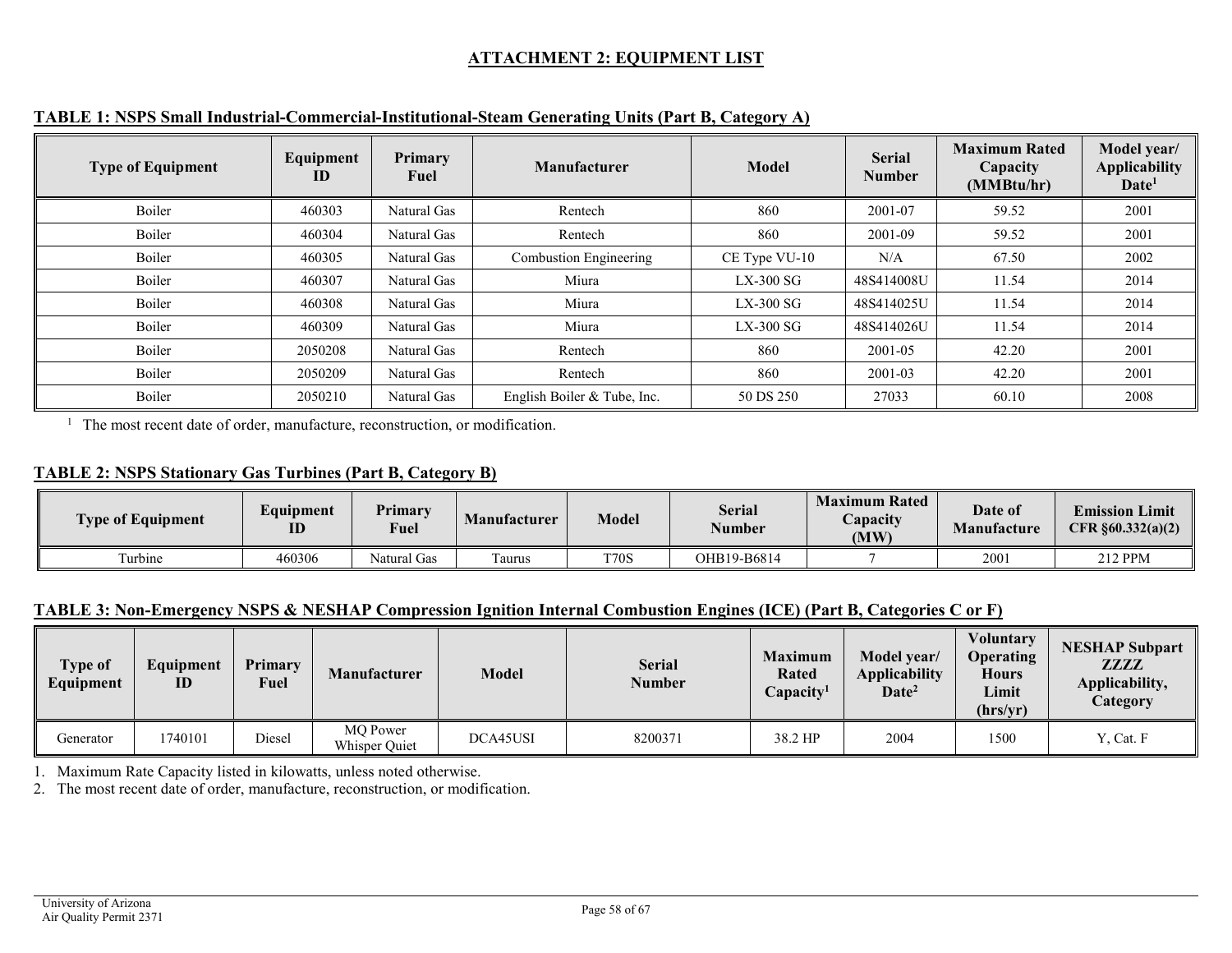<span id="page-58-0"></span>

| <b>Type of</b><br>Equipment | Equipment<br>ID     | Primary<br>Fuel | Manufacturer                              | <b>Model</b>      | <b>Serial</b><br><b>Number</b> | <b>Maximum</b><br><b>Rated</b><br>Capacity <sup>1</sup> | Model year/<br><b>Applicability</b><br>Date <sup>2</sup> | <b>Voluntary</b><br>Operating<br><b>Hours Limit</b><br>(hrs/yr) | <b>NSPS Subpart IIII</b><br><b>Applicability</b><br>Y/N,<br>Category |
|-----------------------------|---------------------|-----------------|-------------------------------------------|-------------------|--------------------------------|---------------------------------------------------------|----------------------------------------------------------|-----------------------------------------------------------------|----------------------------------------------------------------------|
| Emergency<br>Generator      | $45A-4$             | Diesel          | Cummins                                   | $OSX15-G9$        | 79740396                       | 475 HP                                                  | 2014                                                     | 100                                                             | Y, Cat. D                                                            |
| Emergency<br>Generator      | Spare 2             | Diesel          | Olympian                                  | D200P4            | OLY00000LN<br>NS00475          | 200                                                     | 2002                                                     | 100                                                             | N, Cat. G                                                            |
| Emergency<br>Generator      | Spare 7             | Diesel          | Caterpillar                               | XQ60              | E5M00771                       | 98 HP                                                   | 2008                                                     | 100                                                             | N, Cat. G                                                            |
| Emergency<br>Generator      | 40105               | Diesel          | Kohler                                    | 50R0ZJ71          | 289529                         | 55                                                      | 1993                                                     | 100                                                             | N, Cat. G                                                            |
| Emergency<br>Generator      | 290001              | Diesel          | Generac Olympian                          | 96A02642-S        | 2028042                        | 10                                                      | 1996                                                     | 100                                                             | N, Cat. G                                                            |
| Emergency<br>Generator      | 340102              | Diesel          | Caterpillar                               | C4.4              | N600831                        | 132 HP                                                  | 10/2019                                                  | 100                                                             | Y, Cat. D                                                            |
| Emergency<br>Generator      | 45B0001             | Diesel          | Cummins                                   | QSB7-G5 NR3       | 73406031                       | 242                                                     | 2012                                                     | 100                                                             | Y, Cat. D                                                            |
| Emergency<br>Generator      | 4700001             | Diesel          | Kohler (Generator);<br>John Deere(Engine) | 6359T<br>(Engine) | T06059T308972<br>(Engine)      | 100<br>(134 HP)                                         | 1990                                                     | 100                                                             | N, Cat. G                                                            |
| Emergency<br>Generator      | 550103              | Diesel          | Caterpillar<br>(Generator and Engine)     | C15               | FSE02883                       | 350                                                     | 2009                                                     | 100                                                             | Y, Cat. D                                                            |
| Emergency<br>Generator      | 670112              | Diesel          | Caterpillar                               | C6.6              | E6L00732                       | 175                                                     | May 7, 2013                                              | 100                                                             | Y, Cat. D                                                            |
| Emergency<br>Generator      | 730104              | Diesel          | Kohler                                    | KTTA19GS1         | D8900232504                    | 450                                                     | 1985                                                     | 100                                                             | N, Cat. G                                                            |
| Emergency<br>Generator      | 730105              | Diesel          | Caterpillar                               | $R43$ -CD         | G5X00092                       | 1750                                                    | 2007                                                     | 100                                                             | Y, Cat. D                                                            |
| Emergency<br>Generator      | 730106              | Diesel          | Kohler                                    | 60R0ZJ71          | 262596                         | 33                                                      | 1990                                                     | 100                                                             | N, Cat. G                                                            |
| Emergency<br>Generator      | 760102<br>(Spare 8) | Diesel          | Caterpillar                               | C6.6              | E6M02060                       | 230 HP                                                  | 2010                                                     | 100                                                             | Y, Cat. D                                                            |
| Emergency<br>Generator      | 760103              | Diesel          | Caterpillar                               | D150-8            | CAT00C66JN6D<br>01616          | 220 HP                                                  | 2010                                                     | 100                                                             | Y, Cat. D                                                            |
| Emergency<br>Generator      | 770101              | Diesel          | Cummins                                   | 500FDR7116JJW     | PA-19-50676-<br>$1/27 - 5$     | 250                                                     | 1986                                                     | 100                                                             | N, Cat. G                                                            |

# **TABLE 4: Emergency CI (NSPS and Local Requirement) Engines (Part B, Categories D or G)**

1. Maximum Rate Capacity listed in kilowatts, unless noted otherwise.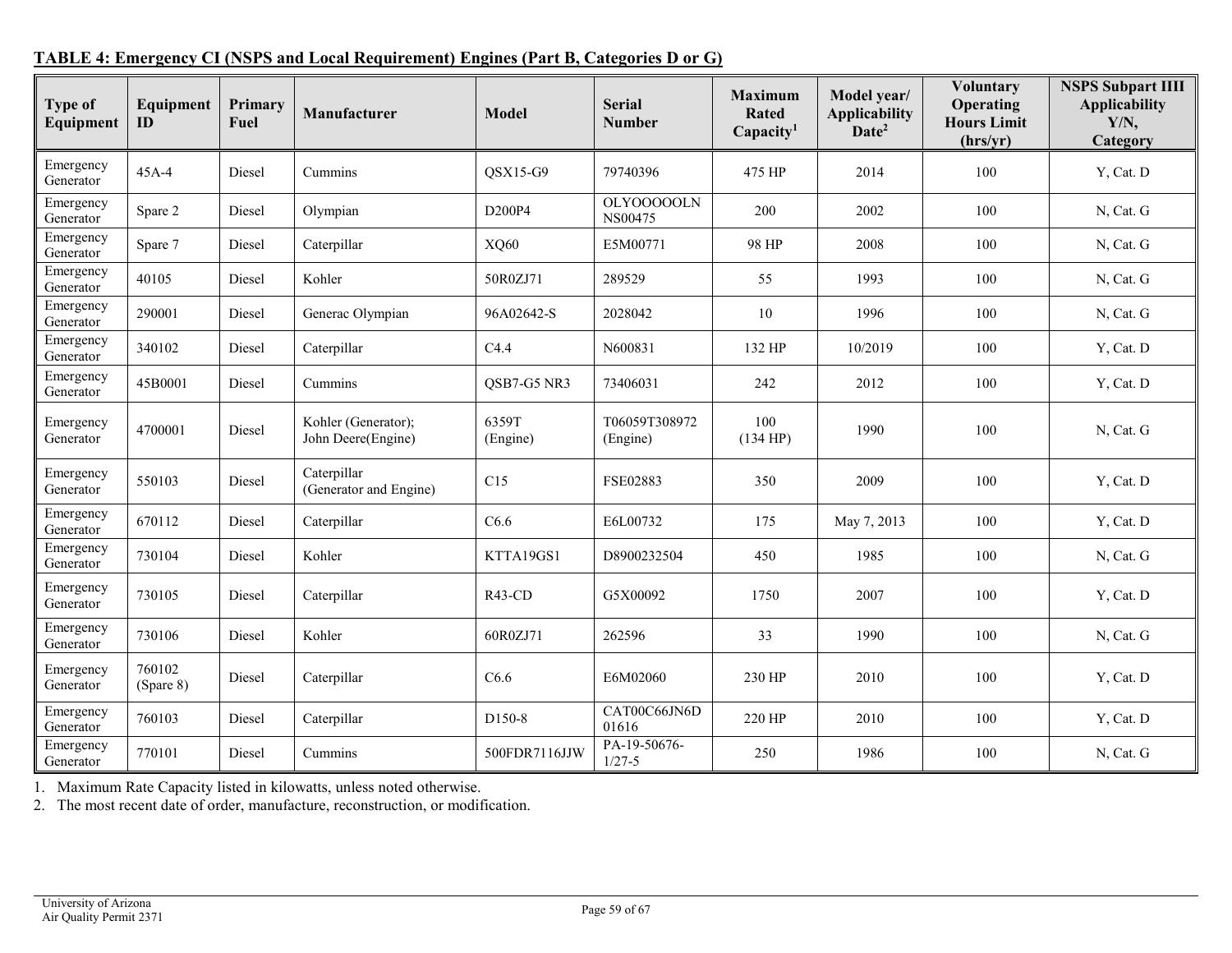| <b>Type of</b><br>Equipment | Equipment<br>ID | Primary<br>Fuel | Manufacturer                          | <b>Model</b>              | <b>Serial</b><br><b>Number</b>                           | <b>Maximum</b><br><b>Rated</b><br>Capacity <sup>1</sup> | Model year/<br><b>Applicability</b><br>Date <sup>2</sup> | <b>Voluntary</b><br>Operating<br><b>Hours Limit</b><br>(hrs/yr) | <b>NSPS Subpart IIII</b><br><b>Applicability</b><br>Y/N |
|-----------------------------|-----------------|-----------------|---------------------------------------|---------------------------|----------------------------------------------------------|---------------------------------------------------------|----------------------------------------------------------|-----------------------------------------------------------------|---------------------------------------------------------|
| Emergency<br>Generator      | 900001          | Diesel          | Caterpillar<br>(Generator and Engine) | C15                       | C5E02719                                                 | 689 HP                                                  | 2010                                                     | 100                                                             | Y, Cat. D                                               |
| Emergency<br>Generator      | 90101           | Diesel          | Caterpillar                           | <b>TBD</b>                | TBD                                                      | 69 hp                                                   | TBD                                                      | 100                                                             | Y, Cat. D                                               |
| Emergency<br>Generator      | 1010103         | Diesel          | Caterpillar                           | SR4-3406                  | 6HF00351                                                 | 275                                                     | 1990                                                     | 100                                                             | N, Cat. G                                               |
| Emergency<br>Generator      | 1030111         | Diesel          | Kohler                                | 50R0Z271                  | 222084                                                   | 50                                                      | 1988                                                     | 100                                                             | N, Cat. G                                               |
| Emergency<br>Generator      | 1040206         | Diesel          | Onan                                  | 1250DVD15R                | H850774146                                               | 125                                                     | 1986                                                     | 100                                                             | N, Cat. G                                               |
| Emergency<br>Generator      | 1060101         | Diesel          | Caterpillar                           | 3406B SR4                 | 7CF00428                                                 | 300                                                     | 1990                                                     | 100                                                             | N, Cat. G                                               |
| Emergency<br>Generator      | 1070101         | Diesel          | Katolite                              | D500FRX4                  | XJ3801465 K-<br>38504                                    | 500                                                     | 1992                                                     | 100                                                             | N, Cat. G                                               |
| Emergency<br>Generator      | 1080106         | Diesel          | Katolite                              | D300FRZ4                  | WK3726615                                                | 300                                                     | 1991                                                     | 100                                                             | N, Cat. G                                               |
| Emergency<br>Generator      | 1130302         | Diesel          | Caterpillar                           | C9                        | S9L03579                                                 | 480 HP                                                  | 2010                                                     | 100                                                             | Y, Cat. D                                               |
| Emergency<br>Generator      | 1200101         | Diesel          | Cutler Hammer                         | 432RSL4015<br>(Generator) | WA-GM06616-<br>01-0994 Type<br><b>RSL</b><br>(Generator) | 200                                                     | 1996                                                     | 100                                                             | N, Cat. G                                               |
| Emergency<br>Generator      | 1310001         | Diesel          | John Deere                            | 6068HF485T                | 0G3639                                                   | 297 HP                                                  | 2010                                                     | 100                                                             | Y, Cat. D                                               |
| Emergency<br>Generator      | 1320001         | Diesel          | Iveco                                 | F3BE9685A-E               | OH2052                                                   | 560 HP                                                  | 2010                                                     | 100                                                             | Y, Cat. D                                               |
| Emergency<br>Generator      | 1370001         | Diesel          | Cummins                               | QSL9-G7 NR3               | S73618948                                                | 300 kW<br>(464 HP)                                      | 2013                                                     | 100                                                             | Y, Cat. D                                               |
| Emergency<br>Generator      | 1580001         | Diesel          | Kohler                                | 250R0ZD71                 | 364350                                                   | 250                                                     | 1996                                                     | 100                                                             | N, Cat. G                                               |
| Emergency<br>Generator      | 1760103         | Diesel          | Caterpillar<br>(Generator & Engine)   | C4.4ACERTTA<br>(Engine)   | E5M00551<br>(Engine)                                     | 100<br>(156.9 HP)                                       | May 14, 2008                                             | 100                                                             | Y, Cat. D                                               |
| Emergency<br>Generator      | 2030101         | Diesel          | Caterpillar<br>(Generator & Engine)   | C32PDGD-<br>1000EKW       | PH08166                                                  | 1,483 HP                                                | 2019                                                     | 100                                                             | Y, Cat. D                                               |
| Emergency<br>Generator      | 2050211         | Diesel          | Caterpillar                           | C15                       | FSE03601                                                 | 645                                                     | 2010                                                     | 100                                                             | Y, Cat. D                                               |
| Emergency<br>Generator      | 2010407         | Diesel          | Caterpillar                           | C32                       | PRH04058                                                 | 1000 kW<br>$(1,474$ HP)                                 | Oct 21, 2013                                             | 100                                                             | Y, Cat. D                                               |
| Emergency<br>Generator      | 460205          | Diesel          | Caterpillar                           | TBD                       | TBD                                                      | 600                                                     | 2011                                                     | 100                                                             | Y, Cat. D                                               |

# **TABLE 4: Compression Ignition Internal Combustion Engines (Part B, Categories D or G) - continued**

1. Maximum Rate Capacity listed in kilowatts, unless noted otherwise.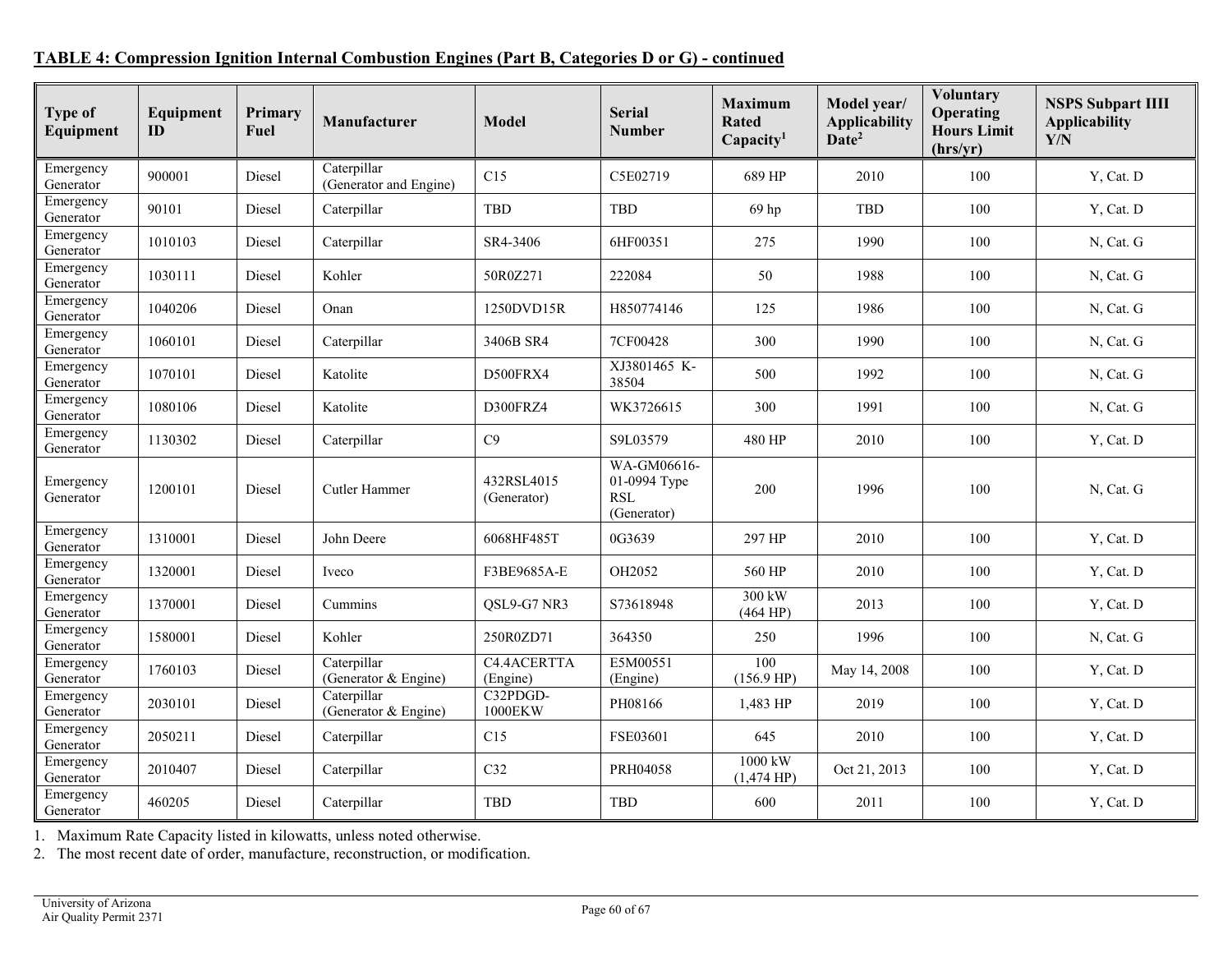# **TABLE 5: Spark Ignition Internal Combustion Engines (Part B, Categories E or G)**

<span id="page-60-0"></span>

| <b>Type of</b><br>Equipment | Equipment<br>ID | Primary<br>Fuel | Manufacturer | <b>Model</b>     | <b>Serial</b><br><b>Number</b> | <b>Maximum</b><br><b>Rated</b><br>Capacity <sup>1</sup> | Model year/<br><b>Applicability</b><br>Date <sup>2</sup> | <b>Voluntary</b><br>Operating<br><b>Hours Limit</b><br>(hrs/yr) | <b>NSPS Subpart JJJJ</b><br><b>Applicability</b><br>Y/N |
|-----------------------------|-----------------|-----------------|--------------|------------------|--------------------------------|---------------------------------------------------------|----------------------------------------------------------|-----------------------------------------------------------------|---------------------------------------------------------|
| Emergency<br>Generator      | Spare 5         | Natural Gas     | Kohler       | 115R72           | 435510                         | 110                                                     | 1976                                                     | 100                                                             | N, Cat. G                                               |
| Emergency<br>Generator      | 20805           | Natural Gas     | Kohler       | 30R82            | 293726                         | 30                                                      | 1972                                                     | 100                                                             | N, Cat. G                                               |
| Emergency<br>Generator      | 50109           | Natural Gas     | Kohler       | 10RM82           | 62606                          | 10                                                      | 1978                                                     | 100                                                             | N, Cat. G                                               |
| Emergency<br>Generator      | 70105           | Natural Gas     | Generac      | 09428-5 (Engine) | 3152386<br>(Engine)            | $8\,$                                                   | 2000                                                     | 100                                                             | N, Cat. G                                               |
| Emergency<br>Generator      | 170608          | Natural Gas     | Kohler       | 200RZD           | 0677238                        | 205                                                     | 2001                                                     | 100                                                             | N, Cat. G                                               |
| Emergency<br>Generator      | 310111          | Natural Gas     | Kohler       | 10RM82           | 062108                         | 10                                                      | 1978                                                     | 100                                                             | N, Cat. G                                               |
| Emergency<br>Generator      | 370101          | Natural Gas     | Kohler       | 170R82           | 354006                         | 170                                                     | 1975                                                     | 100                                                             | N, Cat. G                                               |
| Emergency<br>Generator      | 440001          | Natural Gas     | Caterpillar  | ZBA0014 63516LE  | SR4B                           | 1040                                                    | 2006                                                     | 100                                                             | N, Cat. G                                               |
| Emergency<br>Generator      | 500103          | Natural Gas     | Kohler       | 20R82            | 62077                          | 20                                                      | 1978                                                     | 100                                                             | N, Cat. G                                               |
| Emergency<br>Generator      | 520106          | Natural Gas     | Kohler       | 20R82            | 62074                          | 20                                                      | 1978                                                     | 100                                                             | N, Cat. G                                               |
| Emergency<br>Generator      | 540101          | Natural Gas     | Kohler       | 15R82            | 330317                         | 15                                                      | 1972                                                     | 100                                                             | N, Cat. G                                               |
| Emergency<br>Generator      | 550102          | Natural Gas     | Kohler       | 250R72           | 413893                         | 250                                                     | 1976                                                     | 100                                                             | N, Cat. G                                               |
| Emergency<br>Generator      | 590110          | Natural Gas     | Kohler       | 30RZ82           | 59240                          | 30                                                      | 1978                                                     | 100                                                             | N, Cat. G                                               |
| Emergency<br>Generator      | 630004          | Natural Gas     | Generac      | 3991750200       | 2076801                        | 70                                                      | 2004                                                     | 100                                                             | N, Cat. G                                               |
| Emergency<br>Generator      | 630104          | Natural Gas     | Kohler       | 55R82            | 436724                         | 50kW                                                    | 1976                                                     | 100                                                             | N, Cat. G                                               |
| Emergency<br>Generator      | 650304          | Natural Gas     | Generac      | 91A03104-S       | 2000390                        | 20                                                      | 1992                                                     | 100                                                             | N, Cat. G                                               |
| Emergency<br>Generator      | 670111          | Natural Gas     | Kohler       | 45R82            | 272394                         | 45                                                      | 1972                                                     | 100                                                             | N, Cat. G                                               |
| Emergency<br>Generator      | 680108          | Natural Gas     | Kohler       | GGHD-3385225     | A000044019                     | 100                                                     | 2000                                                     | 100                                                             | N, Cat. G                                               |

1. Maximum Rated Capacity listed in kilowatts, unless noted otherwise.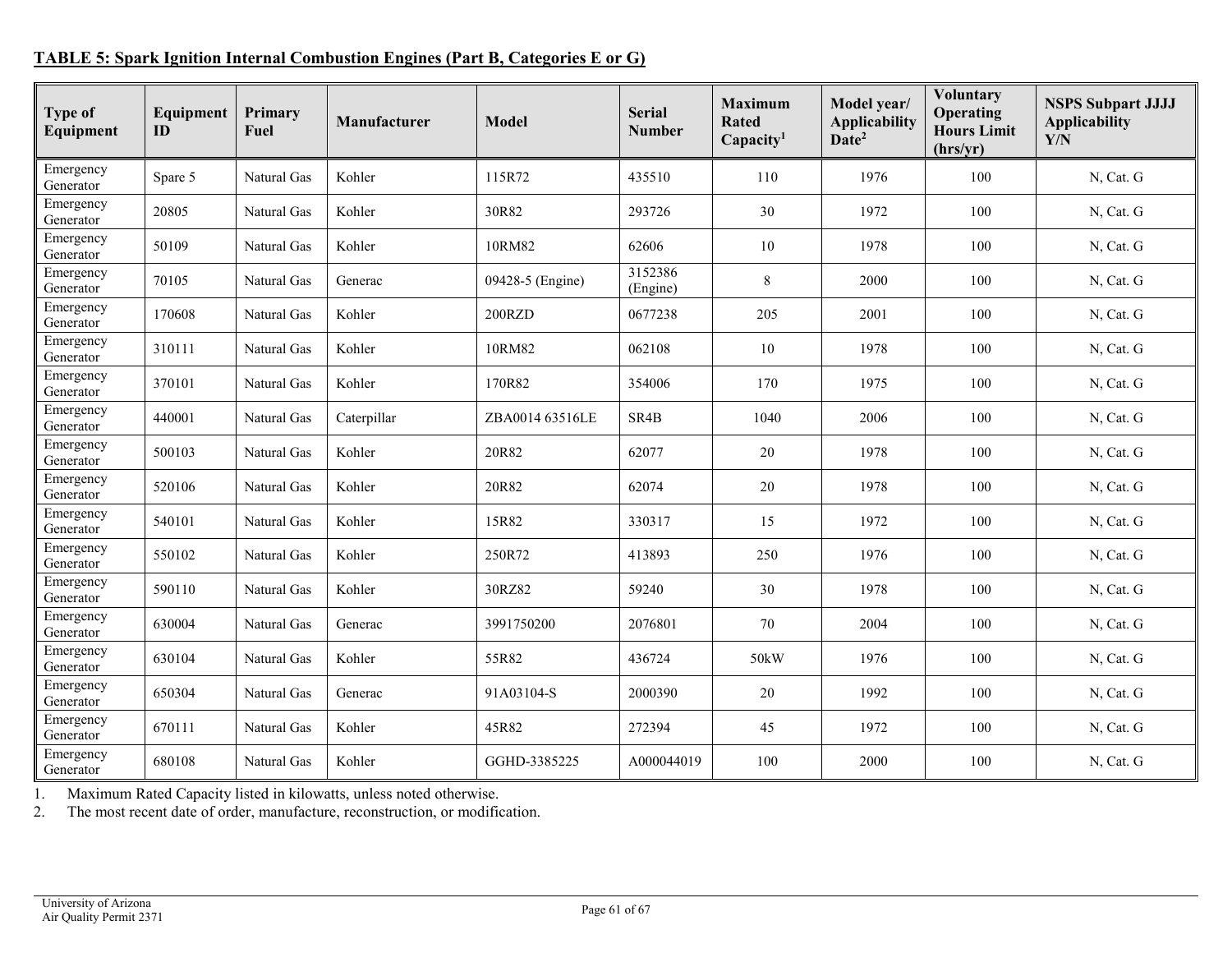# **TABLE 5: Spark Ignition Internal Combustion Engines (Part B, Category E or G) - continued**

| <b>Type of</b><br>Equipment | Equipment<br>ID | Primary<br>Fuel | Manufacturer                             | <b>Model</b>        | <b>Serial</b><br><b>Number</b> | Max<br><b>Rated</b><br>Capacity <sup>1</sup> | Model year/<br><b>Applicability</b><br>Date <sup>2</sup> | <b>Voluntary</b><br>Operating<br><b>Hours Limit</b><br>(hrs/yr) | <b>NSPS Subpart JJJJ</b><br><b>Applicability</b><br>Y/N |
|-----------------------------|-----------------|-----------------|------------------------------------------|---------------------|--------------------------------|----------------------------------------------|----------------------------------------------------------|-----------------------------------------------------------------|---------------------------------------------------------|
| Emergency<br>Generator      | 690101          | Natural Gas     | Kohler                                   | 30R82               | 305544                         | 30                                           | 1972                                                     | 100                                                             | N, Cat. G                                               |
| Emergency<br>Generator      | 700101          | Natural Gas     | Stamford                                 | GTA1462 (Engine)    | 12006745<br>(Engine)           | 280                                          | 2001                                                     | 100                                                             | N, Cat. G                                               |
| Emergency<br>Generator      | 790104          | Natural Gas     | Kohler                                   | 30RZ82              | 58696                          | 30                                           | 1978                                                     | 100                                                             | N, Cat. G                                               |
| Emergency<br>Generator      | 830107          | Natural Gas     | Kohler                                   | 30RZ82              | 59243                          | 30                                           | 1978                                                     | 100                                                             | N, Cat. G                                               |
| Emergency<br>Generator      | 880002          | Natural Gas     | Generac                                  | 2588320100          | 2069026                        | 100                                          | 2002                                                     | 100                                                             | N, Cat. G                                               |
| Emergency<br>Generator      | 880104          | Natural Gas     | Kohler                                   | 45R8278123B29       | 308023                         | 45                                           | 1972                                                     | 100                                                             | N, Cat. G                                               |
| Emergency<br>Generator      | 890101          | Natural Gas     | Kohler                                   | 15RM82              | 292617                         | 15                                           | 1978                                                     | 100                                                             | N, Cat. G                                               |
| Emergency<br>Generator      | 890102          | Natural Gas     | Olympian                                 | G <sub>25</sub> LTA | 4G64S4M                        | 25                                           | March 27,<br>2013                                        | 100                                                             | Y, Cat. E                                               |
| Emergency<br>Generator      | 920207          | Natural Gas     | Cummins                                  | UC1274D/14          | 375242                         | 100                                          | 1992                                                     | 100                                                             | N, Cat. G                                               |
| Emergency<br>Generator      | 940001          | Natural Gas     | Kohler                                   | 45R82               | 301350                         | 45                                           | 1972                                                     | 100                                                             | N, Cat. G                                               |
| Emergency<br>Generator      | 940405          | Natural Gas     | Stamford (New<br>Age)                    | GTA855G1 (Engine)   | 25292829<br>(Engine)           | 185                                          | 2005                                                     | 100                                                             | N, Cat. G                                               |
| Emergency<br>Generator      | 950001          | Natural Gas     | <b>Energy Dynamics</b>                   | EDI250NLC           | 207723                         | 250                                          | 2002                                                     | 100                                                             | N, Cat. G                                               |
| Emergency<br>Generator      | 960102          | Natural Gas     | Caterpillar                              | G13.3               | EK130A16180                    | 274 HP                                       | 2010                                                     | 100                                                             | Y, Cat. E                                               |
| Emergency<br>Generator      | 1000101         | Natural Gas     | Onan                                     | GGFB3387825         | R000061634                     | 35                                           | 2000                                                     | 100                                                             | N, Cat. G                                               |
| Emergency<br>Generator      | 1170202         | Natural Gas     | Cummins<br>Generator with<br>Ford Engine | WSF-1068 (engine)   | E182A300708<br>212028          | 131.1 kW<br>176 hp                           | July 30, 2008                                            | 100                                                             | N, Cat. G                                               |
| Emergency<br>Generator      | 1180101         | Natural Gas     | Generac                                  | 94A05936-S          | 2017719                        | 60                                           | 1995                                                     | 100                                                             | N, Cat. G                                               |
| Emergency<br>Generator      | 1190206         | Natural Gas     | Stamford                                 | GTA28 (Engine)      | 25199549<br>(Engine)           | 375                                          | 1996                                                     | 100                                                             | N, Cat. G                                               |
| Emergency<br>Generator      | 1810001         | Natural Gas     | Cummins                                  | GGHG-5563083        | F020381388                     | 85                                           | 2003                                                     | 100                                                             | N, Cat. G                                               |
| Emergency<br>Generator      | 1820001         | Natural Gas     | Cummins                                  | GGHG-5585111        | K020435538                     | 85                                           | 2003                                                     | 100                                                             | N, Cat. G                                               |

1. Maximum Rated Capacity listed in kilowatts, unless noted otherwise.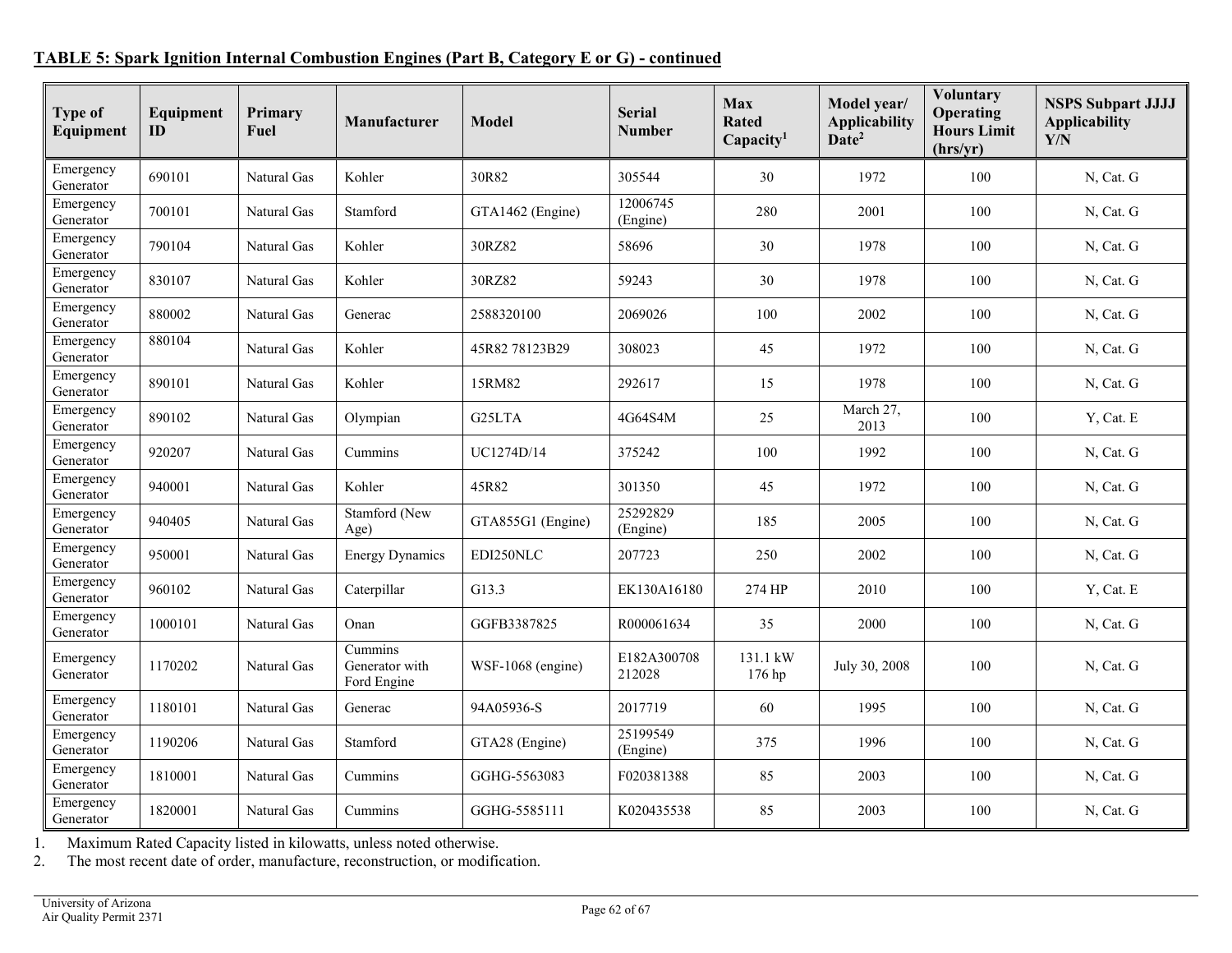| Type of<br>Equipment   | Equipment<br>ID | Primary<br>Fuel | <b>Manufacturer</b> | <b>Model</b>      | <b>Serial</b><br><b>Number</b> | <b>Maximum</b><br>Rated<br>Capacity <sup>1</sup> | Model year/<br><b>Applicability</b><br>Date <sup>2</sup> | <b>Voluntary</b><br>Operating<br><b>Hours Limit</b><br>(hrs/yr) | <b>NSPS</b><br><b>Subpart JJJJ</b><br><b>Applicability</b><br>Y/N |
|------------------------|-----------------|-----------------|---------------------|-------------------|--------------------------------|--------------------------------------------------|----------------------------------------------------------|-----------------------------------------------------------------|-------------------------------------------------------------------|
| Emergency<br>Generator | 2020001         | Natural Gas     | Cummins             | GGHH5699478       | L040727899                     | 100                                              | 2006                                                     | 100                                                             | N, Cat. G                                                         |
| Emergency<br>Generator | 2220105         | Natural Gas     | Cummins             | GTA28 (Engine)    | 25Z10168<br>(Engine)           | 515                                              | 1996                                                     | 100                                                             | N, Cat. G                                                         |
| Emergency<br>Generator | 2400001         | Natural Gas     | Caterpillar         | SR4B              | 2DM02272                       | 1040                                             | 2006                                                     | 100                                                             | N, Cat. G                                                         |
| Emergency<br>Generator | 2400002         | Natural Gas     | Caterpillar         | SR <sub>4</sub> B | 2DM02273                       | 1040                                             | 2006                                                     | 100                                                             | N, Cat. G                                                         |
| Emergency<br>Generator | 2410001         | Natural Gas     | Caterpillar         | SR4B              | 2DM02332                       | 1040                                             | 2006                                                     | 100                                                             | N, Cat. G                                                         |
| Emergency<br>Generator | 180B0002        | Natural Gas     | Onan                | GGKD-5668125      | C040615971                     | 150                                              | 2001                                                     | 100                                                             | N, Cat. G                                                         |
| Emergency<br>Generator | 4680001         | Natural Gas     | Kohler              | 8.5 RMY           | 0634522                        | 10                                               | 2006                                                     | 100                                                             | N, Cat. G                                                         |

1. Maximum Rated Capacity listed in kilowatts, unless noted otherwise.<br>2. The most recent date of order, manufacture, reconstruction, or modific

The most recent date of order, manufacture, reconstruction, or modification.

# **TABLE 6: Fossil-Fuel Fired Industrial and Commercial Equipment (Boilers, not subject to NSPS, Part B, Category H)**

| Equipment<br>Type   | Equipment<br>ID | Primary<br>Fuel | Manufacturer | Model           | <b>Serial</b><br><b>Number</b> | <b>Maximum Rated</b><br>Capacity<br>(MMBtu/hr) | Date of Manufacture |
|---------------------|-----------------|-----------------|--------------|-----------------|--------------------------------|------------------------------------------------|---------------------|
| Boiler              | 170004          | Natural Gas     | Parker       | 50L             | 52560                          | 1.995                                          | Unknown             |
| Boiler              | 850105          | Natural Gas     | Parker       | WH-3000         | 38510                          | 3.000                                          | 1990                |
| Boiler <sup>1</sup> | 142001          | Natural Gas     | Daikin       | RPS110DLAS6     | FBOU181101104                  | 1.25                                           | November 23, 2018   |
| Boiler <sup>1</sup> | 142002          | Natural Gas     | Daikin       | RPS110DLAS6     | FBOU181101568                  | 1.25                                           | November 23, 2018   |
| Boiler <sup>`</sup> | 1080201         | Natural Gas     | Parker       | T1730R          | 961429                         | 1.730                                          | 1999                |
| Boiler              | 1080202         | Natural Gas     | Parker       | T1730R          | N/A                            | 1.730                                          | 1999                |
| Boiler              | 1170304         | Natural Gas     | Parker       | WH2650          | 57486                          | 2.65                                           | 2006                |
| Boiler              | 1180002         | Natural Gas     | Raypak       | H3-1631A-CECRAA | 9312112040                     | 1.63                                           | 1995                |
| Boiler              | 1310102         | Natural Gas     | Parker       | WH1210          | 59661                          | 1.21                                           | 2009                |
| Boiler              | 1320002         | Natural Gas     | Parker       | WH2270          | 59648                          | 2.27                                           | 2009                |
| Boiler              | 1510103         | Natural Gas     | Parker       | WH1210          | 60782                          | 1.210                                          | 2012                |
| Boiler              | 1760101         | Natural Gas     | Parker       | T2160R          | 50650                          | 2.160                                          | 1999                |

<span id="page-62-0"></span>1. These units are located at Hillenbrand Pool, Building 96A.

2. Although the individual capacities of these boilers are below 1 MMBtu/hr, they are listed because they can be operated simultaneously and the combined capacity is greater than 1 MMBtu/hr.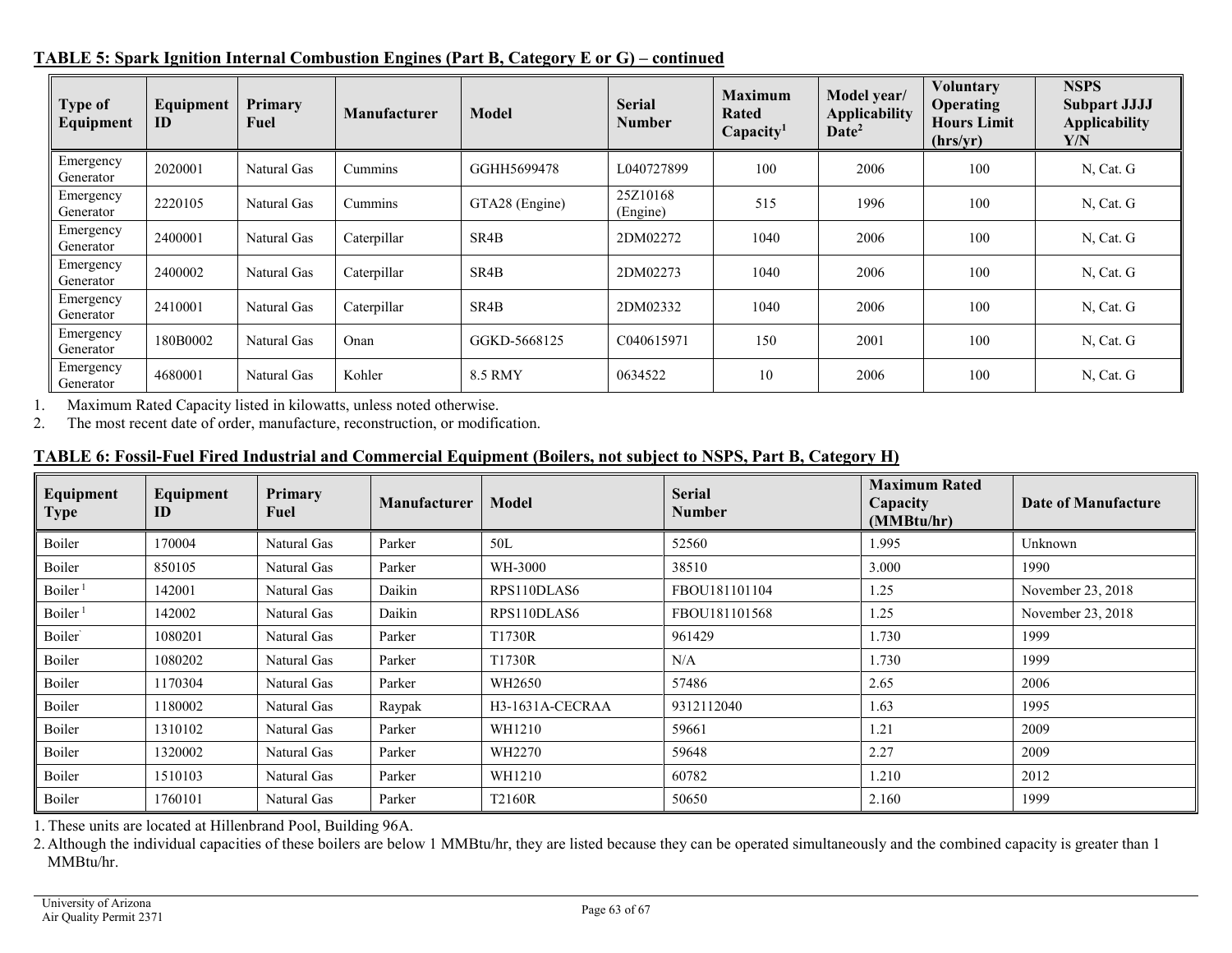# **TABLE 7: Pathological Incinerator (Part B, Category I)**

| l m<br>$\sim$ $\sim$<br>Type of Equipment | <b>Equipment ID</b> | <b>Primary Fuel</b> | Manufacturer  | <b>Model</b> | <b>Serial</b><br>Number | Date of<br><b>Manufacture</b> |
|-------------------------------------------|---------------------|---------------------|---------------|--------------|-------------------------|-------------------------------|
| Incinerator                               | 1010102             | Natural Gas         | International | 300CA        | 89225                   | 1989                          |

# **TABLE 8: Paint Spray Booths (Part B, Category J)**

| Type of Equipment                       | <b>Equipment ID</b> | <b>Manufacturer</b> | <b>Model</b> | <b>Serial</b><br><b>Number</b> |
|-----------------------------------------|---------------------|---------------------|--------------|--------------------------------|
| Facilities Management Paint Spray Booth | 206A0001            | Custom Equipment    |              |                                |

#### **TABLE 9: NSPS Stationary Combustion Turbines (Part B, Category K)**

<span id="page-63-0"></span>

| <b>Type of</b><br>Equipment | Equipment<br>ID | Primary<br><b>Fuel</b> | <b>Manufacturer</b> | Model <sup>ı</sup>     | <b>Serial</b><br>Number | <b>Maximum</b><br>Rated<br>Capacity<br>(MMBtu/hr) | Date of<br>Manufacture    | <b>Emission Limit</b><br>$CFR \S 60.4320(a)$ |
|-----------------------------|-----------------|------------------------|---------------------|------------------------|-------------------------|---------------------------------------------------|---------------------------|----------------------------------------------|
| Turbine                     | 2050301         | Natural Gas            | Solar               | Taurus 60-7801S (T-60) | OHH15-T4948             | 55.79                                             | $11/15/2015$ <sup>2</sup> | 42 PPM                                       |

<span id="page-63-1"></span>1 The last digit of this model number corresponds to the number of engine shafts; however, Solar provides engine data for each type of engine and does not differentiate data based on number of shafts. Therefore, the engine provided for Model Number 60-7800S in the permit revision to incorporate the modified turbine engine corresponds to this engine.

<span id="page-63-2"></span>2 The turbine engine was modified on 11/15/2015. The original date of manufacture was 2001.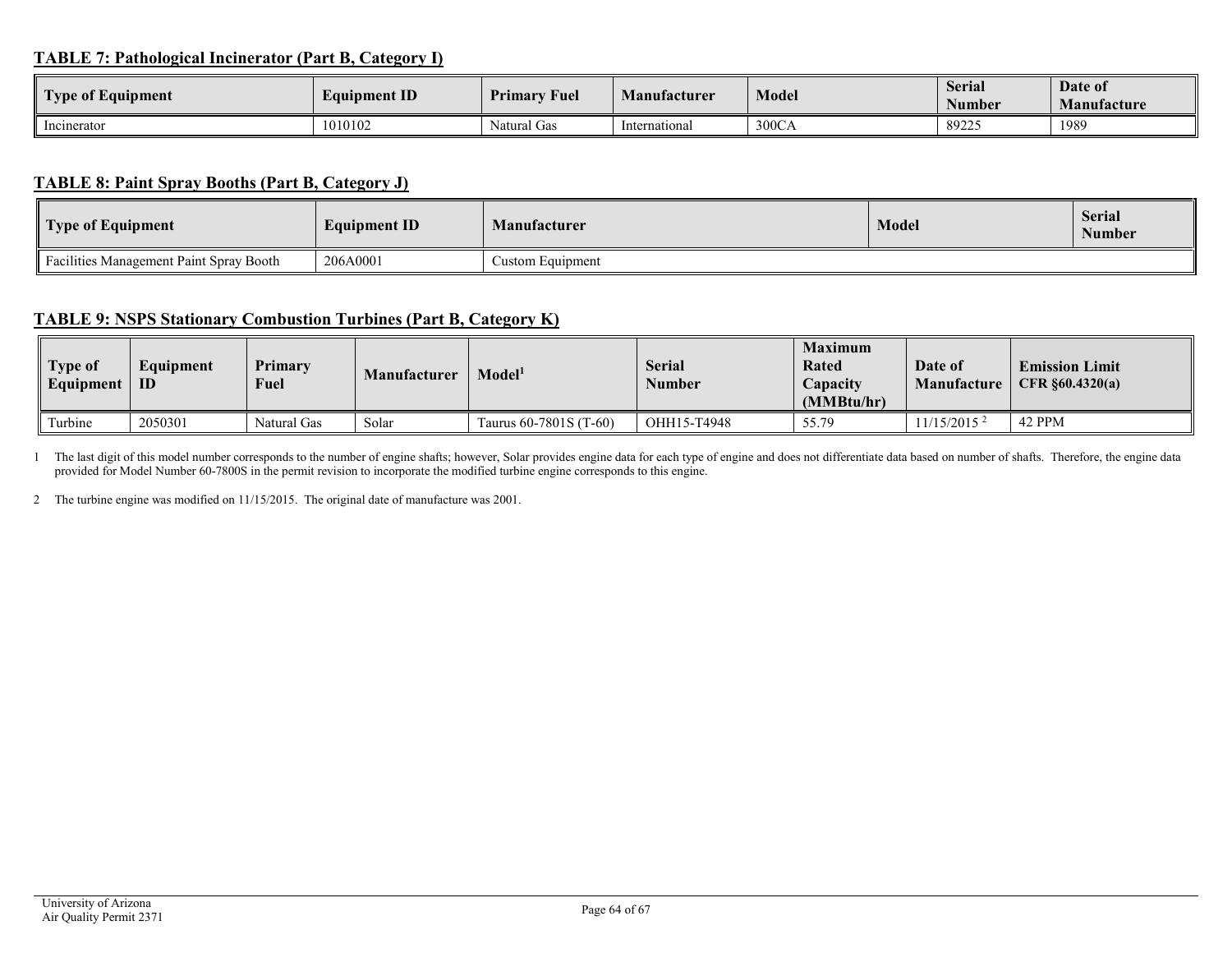# <span id="page-64-0"></span>**ATTACHMENT 3 – Summary of Monitoring, Recordkeeping, and Reporting Requirements**

| Condition                         | <b>Description</b>                                |  |
|-----------------------------------|---------------------------------------------------|--|
| <b>Part A: General Provisions</b> |                                                   |  |
| $\overline{4}$                    | Permit Posting & Equipment Identification         |  |
| 12                                | General Recordkeeping                             |  |
| 15, 16                            | Amendment, Revision, Facility Change              |  |
| 22                                | Other Required Activity Permits                   |  |
| 13                                | General Reporting and Notifications               |  |
| $\overline{11}$                   | Excess Emissions and Emergency Reporting          |  |
| 17                                | Testing Notifications and Reports (if applicable) |  |

| §4 - Category A - NSPS Subpart Db - Small - Institutional - Steam Generating Units       |                                                                                                                                    |  |
|------------------------------------------------------------------------------------------|------------------------------------------------------------------------------------------------------------------------------------|--|
| $\frac{842}{8}$                                                                          | No opacity monitoring                                                                                                              |  |
| $§$ 43 - 45                                                                              | Fuel Records, Retention, Total Natural Gas delivered to each unit in Bldg.(s) 46 and 205                                           |  |
| § 47                                                                                     | Annual report of amount of natural gas combusted in each boiler set.                                                               |  |
| § 5: Category B - NSPS Subpart GG, Stationary Gas Turbines                               |                                                                                                                                    |  |
| $54 - 56$                                                                                | Natural Gas only, startup, shutdown or malfunction records, record retention of gas turbine<br>identified in Table 2, Attachment 2 |  |
| $\underline{56}$                                                                         | Copy, upon request, of the current ISO corrected NOx emission factor calculated from the most<br>recent performance test results.  |  |
| § 6: Category C: [Reserved] - NSPS Subpart IIII, CI ICE - Non-emergency Engines          |                                                                                                                                    |  |
| N/A                                                                                      | Revision Required for NSPS ICE non-emergency engines (See Summary for Engines <sup>1</sup> )                                       |  |
| § 7: Category D - NSPS Subpart IIII, CI ICE Emergency (non-fire-pump)                    |                                                                                                                                    |  |
| 76                                                                                       | Monitoring and Recordkeeping (See Summary for Engines <sup>1</sup> )                                                               |  |
| § 8: Category E – NSPS Subpart JJJJ – SI ICE Emergency MFG after January 1, 2009 > 25 Hp |                                                                                                                                    |  |
| 84                                                                                       | Monitoring and Recordkeeping; No opacity monitoring (See Summary for Engines <sup>1</sup> )                                        |  |
| § 9: Category F - NESHAP Subpart ZZZZ - CI RICE Non-emergency < 300 Hp                   |                                                                                                                                    |  |
| 94-95                                                                                    | Monitoring and Recordkeeping (See Summary for Engines <sup>1</sup> )                                                               |  |
| § 10: Category G - PCC 17.16.340 - ICE                                                   |                                                                                                                                    |  |
| 105                                                                                      | Monitoring and Recordkeeping (See Summary for Engines <sup>1</sup> )                                                               |  |
| 107                                                                                      | Reports of any daily period that fuel fired exceeds 0.8 percent S.                                                                 |  |
|                                                                                          | <sup>1</sup> Summary for Engines – Monitoring and Reporting Continued on Next Page                                                 |  |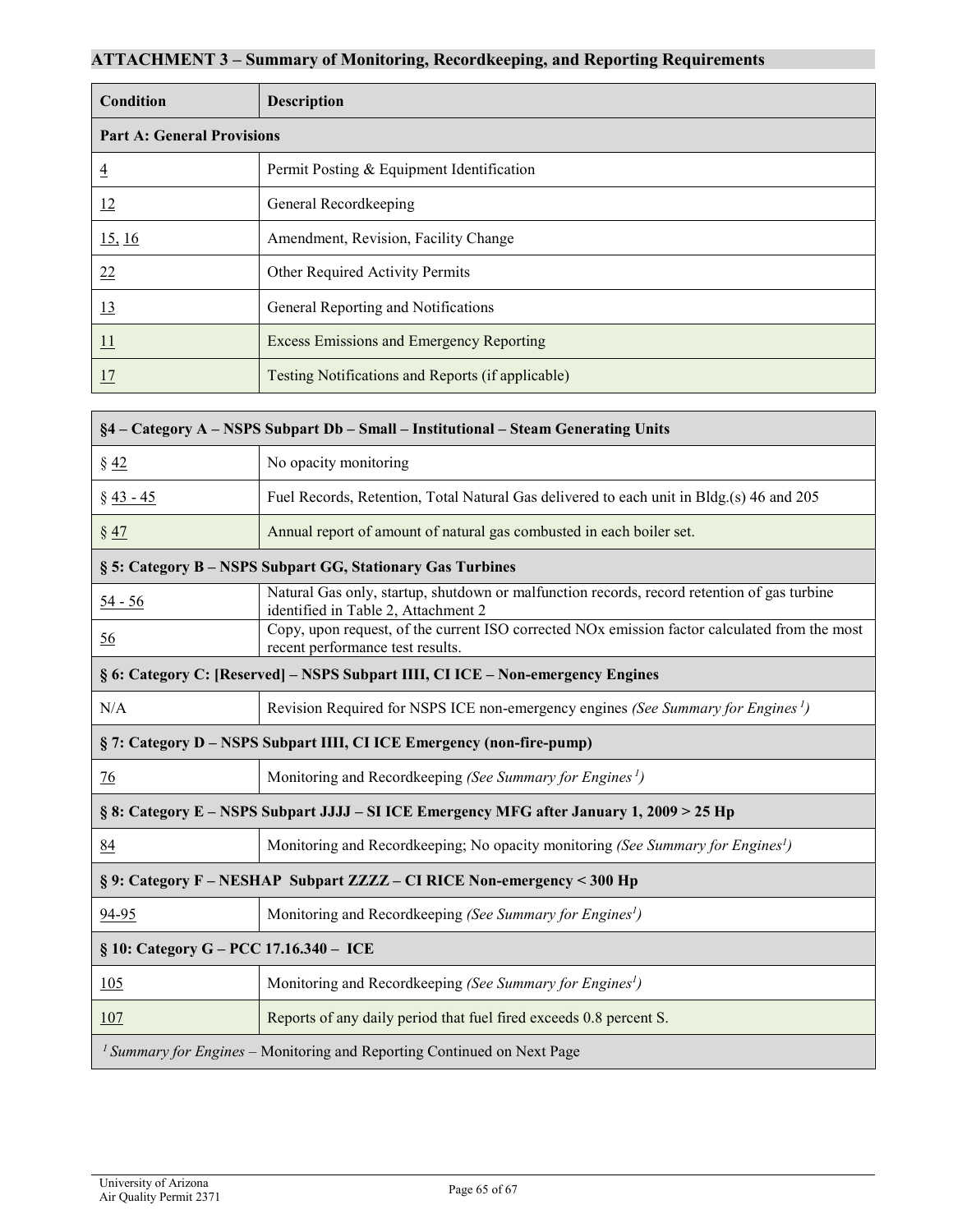# **Summary for Engines (Category's C, D, E, F, & G)**

The following is a summary of monitoring, recordkeeping and reporting for permitted engines which shall be made available for review by the Control Officer upon request (as applicable):

| Condition                                                                                | Description                                                                                                                                                                                                                                             |  |  |
|------------------------------------------------------------------------------------------|---------------------------------------------------------------------------------------------------------------------------------------------------------------------------------------------------------------------------------------------------------|--|--|
|                                                                                          | 1) Run hour records:<br>[All Engine Categories]                                                                                                                                                                                                         |  |  |
| 60, 76.a, 95.a, 76.b, 105.d                                                              | [All Engine Categories]<br>a) 12-consecutive month totals for subject engines.                                                                                                                                                                          |  |  |
| 76.a.ii                                                                                  | b) Records of 12 consecutive month hours emergency and non-emergency<br>service engines for applicable engines in the size and date ranges Table C of<br>Category D that do not meet the requirements in Table A of Category D.<br>[Category D Engines] |  |  |
|                                                                                          |                                                                                                                                                                                                                                                         |  |  |
| 60, 73, 82                                                                               | 2) Compliance with installation restrictions<br>[Category C, D, & E Engines]                                                                                                                                                                            |  |  |
| 60, 76.b,                                                                                | 3) Manufacturer Certifications: Identification of engines for which manufacturer's<br>Certification meeting the standards are on file.<br>[Category C, D, & E Engines]                                                                                  |  |  |
| 60.e, 76.c                                                                               | 4) Diesel Fuel Certifications: Summary of fuel deliveries, and copy of a fuel<br>supplier specification or delivery receipt showing diesel fuel delivered meets<br>the fuel specifications.<br>[Category C & D Engines]                                 |  |  |
| 60, 76.d, 95.d, 105.b.ii                                                                 | 5) Dates of any abnormal emissions during VE checks, and Method 9 VE's (if<br>required) for liquid fueled engines. Documentation of VE certification for<br>observers.<br>[Category C, D, F & G Engines]                                                |  |  |
|                                                                                          | 6) Maintenance Records Demonstrating, the following:                                                                                                                                                                                                    |  |  |
| $\underline{60}$ , 75.b, 83.b, 95.b                                                      | a) Maintained in accord with manufacturer's written instructions; or                                                                                                                                                                                    |  |  |
|                                                                                          | [Category C, D, E, F Engines]                                                                                                                                                                                                                           |  |  |
| 60, 75.b, 95.b                                                                           | b) Copy of approved manufacturer O & M Plan or developed and approved an O<br>& M Plan to meet management practices;                                                                                                                                    |  |  |
|                                                                                          | [Category C & D, F engines (option to above)]                                                                                                                                                                                                           |  |  |
| 84.b, 95.b.iii,                                                                          | c) Records of dates and description of maintenance conducted:<br>[Category E & F Engines]                                                                                                                                                               |  |  |
| 95.e.iii                                                                                 | d) Records of each occurrence, measurement, maintenance, corrective action,<br>report or record (management practices).<br>[Category F Engines]                                                                                                         |  |  |
| 105.a                                                                                    | e) Consistent with good APC practices and consistent with manufacturer's<br>guidelines<br>[Category G Engines]                                                                                                                                          |  |  |
| <u>107</u>                                                                               | 7) Any daily period during which the sulfur content of the fuel being fired in the<br>diesel fired engines exceeds 0.8 percent.                                                                                                                         |  |  |
| § 11: Category H – PCC 17.16.165 – Fossil Fuel Fired Industrial and Commercial Equipment |                                                                                                                                                                                                                                                         |  |  |
| <u>113</u>                                                                               | 1) Certification statement (Tariff Agreement); or<br>2) Records demonstrating Natural Gas was the only fuel fired in the units listed in<br>Table 5                                                                                                     |  |  |
| § 12: Category I - Local Standards - PCC 17.16.170 - Pathological Incinerator            |                                                                                                                                                                                                                                                         |  |  |
| 125                                                                                      | 1) Days Operated; VE checks, records of corrective actions if VE abnormal;<br>2) Percent of pathological waste incinerated during previous 2 quarters<br>3) copy of most recent operating log entry, and statement that logs are being<br>maintained.   |  |  |